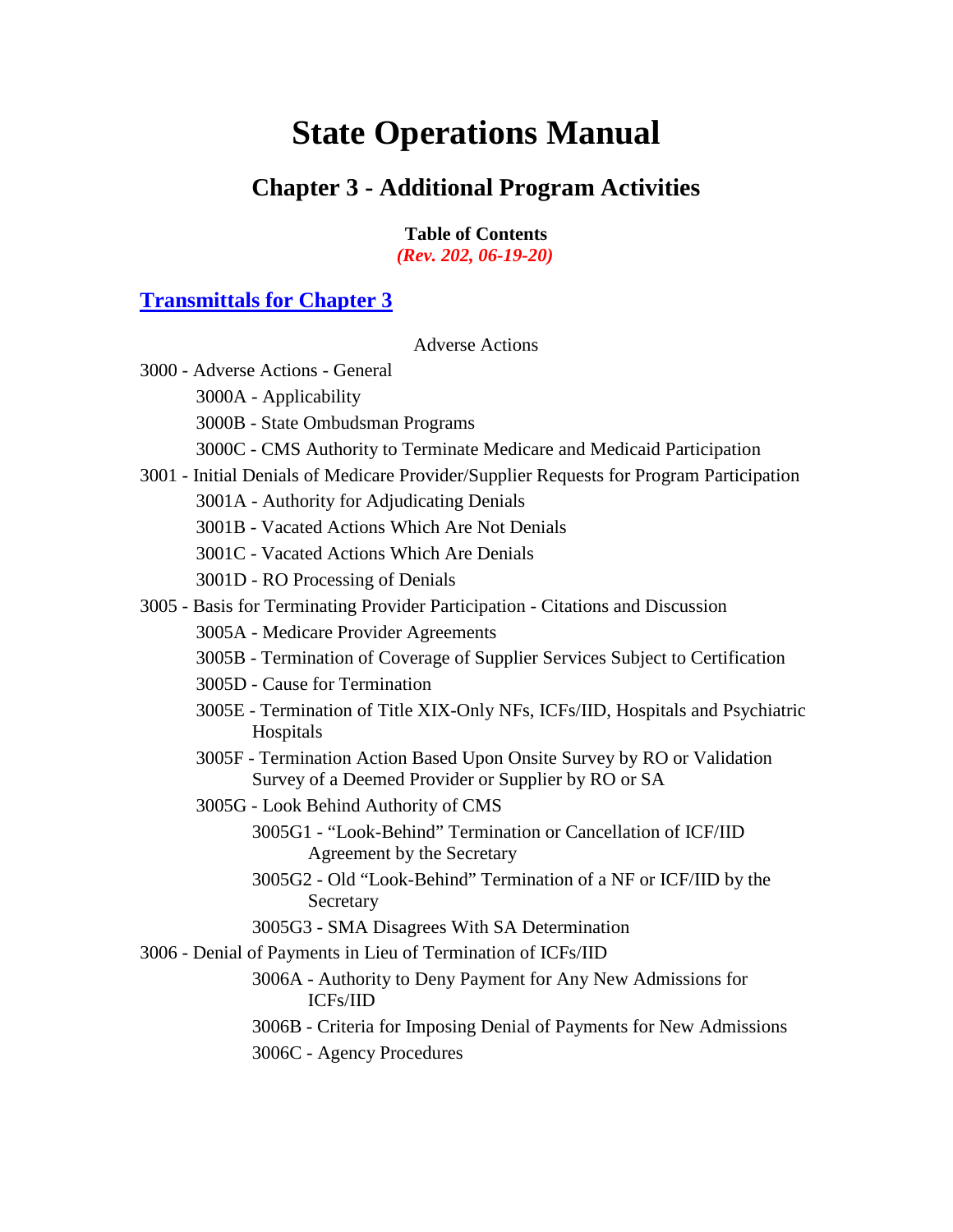- 3006D [Effect of Sanction on Status of Clients Admitted, Discharged, or](#page-19-1)  [on Temporary Leave and Readmitted Before or After Effective](#page-19-1)  [Date of Denial of Payment](#page-19-1)
- 3006F [Duration of Denial of Payment and Subsequent Termination of an](#page-20-0)  [ICF/IID](#page-20-0)
- 3006.1 Sanctions for ICFs-IID [or Nonimmediate Jeopardy](#page-20-1)
	- [3006.1A -](#page-21-0) General
	- 3006.1B [Introduction](#page-21-1)
	- 3006.1C [Examples of Alternative Sanctions](#page-21-2)
	- 3006.1D [Alternatives to Termination in Nonimmediate Jeopardy](#page-22-0)  [Situations](#page-22-0)
- 3006.2 [Directed Plan of Correction \(DPoC\)](#page-22-1)

[3006.2A -](#page-22-2) Purpose

- 3006.2B [Basis for Imposition of a DPoC](#page-22-3)
- 3006.2C [Elements of a DPoC](#page-23-0)
- 3006.2D [Notice of Imposition of DPoC](#page-23-1)
- 3006.3 [Directed In-Service Training](#page-23-2)

[3006.3A -](#page-23-3) Purpose

- 3006.3B [Appropriate Resources for Directed In-Service Training](#page-23-4)  [Programs](#page-23-4)
- 3006.3C [Further Responsibilities](#page-24-0)
- 3006.3D [Notice of Imposition of Directed In-Service Training](#page-24-1)
- 3006.4 [State Monitoring](#page-24-2)
	- [3006.4A -](#page-24-3) Purpose
	- 3006.4B [Qualifications](#page-24-4)
	- 3006.4C [When to Impose State Monitoring](#page-25-0)
	- 3006.4D [Frequency](#page-25-1)
	- [3006.4E -](#page-25-2) Duration
	- 3006.4F [Notice of Imposition of State Monitoring](#page-25-3)
	- 3006.4G [Payment for and Obligation of Funds by a State Monitor](#page-26-0)
- 3006.5 [Achieving Continuous, Substantial Compliance](#page-26-1)
	- 3006.5A [Introduction](#page-26-2)
	- 3006.5B [Duration of a Sanction](#page-26-3)
	- 3006.5C [Achieving and Maintaining Substantial Compliance](#page-26-4)
- 3006.6 [Criteria for Review of State Plans for Approval or Disapproval of](#page-27-0)  [Alternative Sanctions](#page-27-0)
	- 3006.6A [Introduction](#page-27-1)
	- 3006.6B [Alternative Remedies](#page-27-2)
- 3008 [Services After Termination](#page-27-3)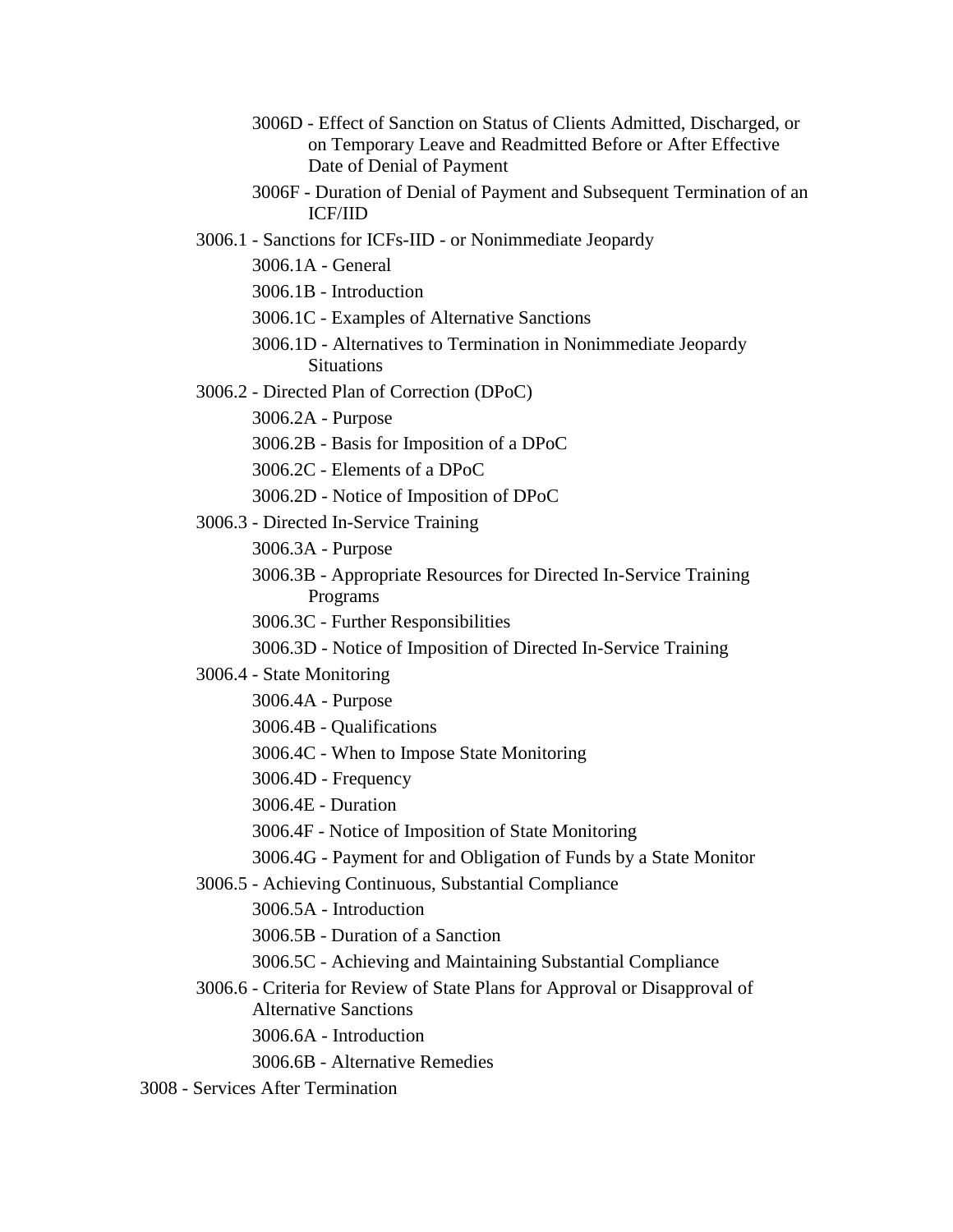- 3008.1 [Services After Termination of a Medicare Provider Agreement](#page-27-4)
- 3008.2 [Services for which Federal Financial Participation \(FFP\) May Be](#page-28-0)  [Temporarily Continued After Termination of a Medicaid Provider](#page-28-0)  [Agreement or Nonrenewal or Cancellation of an ICF/IID Provider](#page-28-0)  [Agreement](#page-28-0)
- 3008.3 [Relocating Patients Displaced by Termination or Closure](#page-29-0) [3008.3A -](#page-29-1) General 3008.3B - [Relocation of Medicaid Patients](#page-29-2) 3008.3C - [Relocation](#page-30-0) Activities
- 3010 Termination Procedures [Immediate Jeopardy to Patient Health and Safety](#page-30-1)  [\(Medicare\)](#page-30-1)
	- 3010A [Substantial Noncompliance With Program Requirements Which Poses](#page-30-2)  [Immediate Jeopardy to Patient Health or Safety](#page-30-2)
	- 3010B [Processing of Immediate Jeopardy Terminations](#page-31-0)
- 3012 Termination Procedures [Substantial Noncompliance; No Immediate Jeopardy](#page-33-0)  [\(Medicare\)](#page-33-0)
	- 3012.1 [Termination of Psychiatric Hospitals](#page-35-0)
	- 3012.2 [Termination of Organ Procurement Organizations \(OPO\)](#page-37-0)
		- 3012.2A [Termination Procedures](#page-37-1)
		- 3012.2B [Reconsideration Procedures](#page-38-0)
		- 3012.2C [Appeal Procedures](#page-39-0)
		- 3012.3 [Termination of Organ Transplant Programs](#page-40-0)
- 3014 [RO Termination Action Based on Onsite Survey of Medicare Provider or Supplier](#page-40-1)  [\(Excluding SNFs\) Conducted by RO Staff](#page-40-1)
- 3016 [Intervening Actions That Do Not Postpone or Delay Termination Timetable -](#page-41-0) [\(Includes Credible Allegations\)](#page-41-0)
	- 3016A [Credible Allegation of Compliance](#page-41-1)
	- 3016B [Informal Hearings Do Not Interrupt Timetable](#page-41-2)
	- 3016C [Acceleration of Timetable](#page-41-3)
	- [3016D -Termination Development Coinciding With Change of Ownership](#page-42-0)  [\(CHOW\) Development](#page-42-0)
	- 3016E [Disagreement over Deficiencies](#page-42-1)
	- 3016.1 [Provider Undergoes Chow During Termination Proceedings](#page-42-2)
- 3018 Termination [SA Documentation Requirements](#page-42-3)
	- 3018A [Documentation to Support Proposed Termination](#page-42-4)
		- 3018A1 [Current Survey Report](#page-43-0)
		- 3018A2 [Previous Survey Reports](#page-43-1)
	- 3018B [Record of Contacts With Providers/Suppliers](#page-43-2)
	- 3018C [Notification to Provider/Supplier of Deficiencies and Recommendation](#page-44-0)  [of Termination](#page-44-0)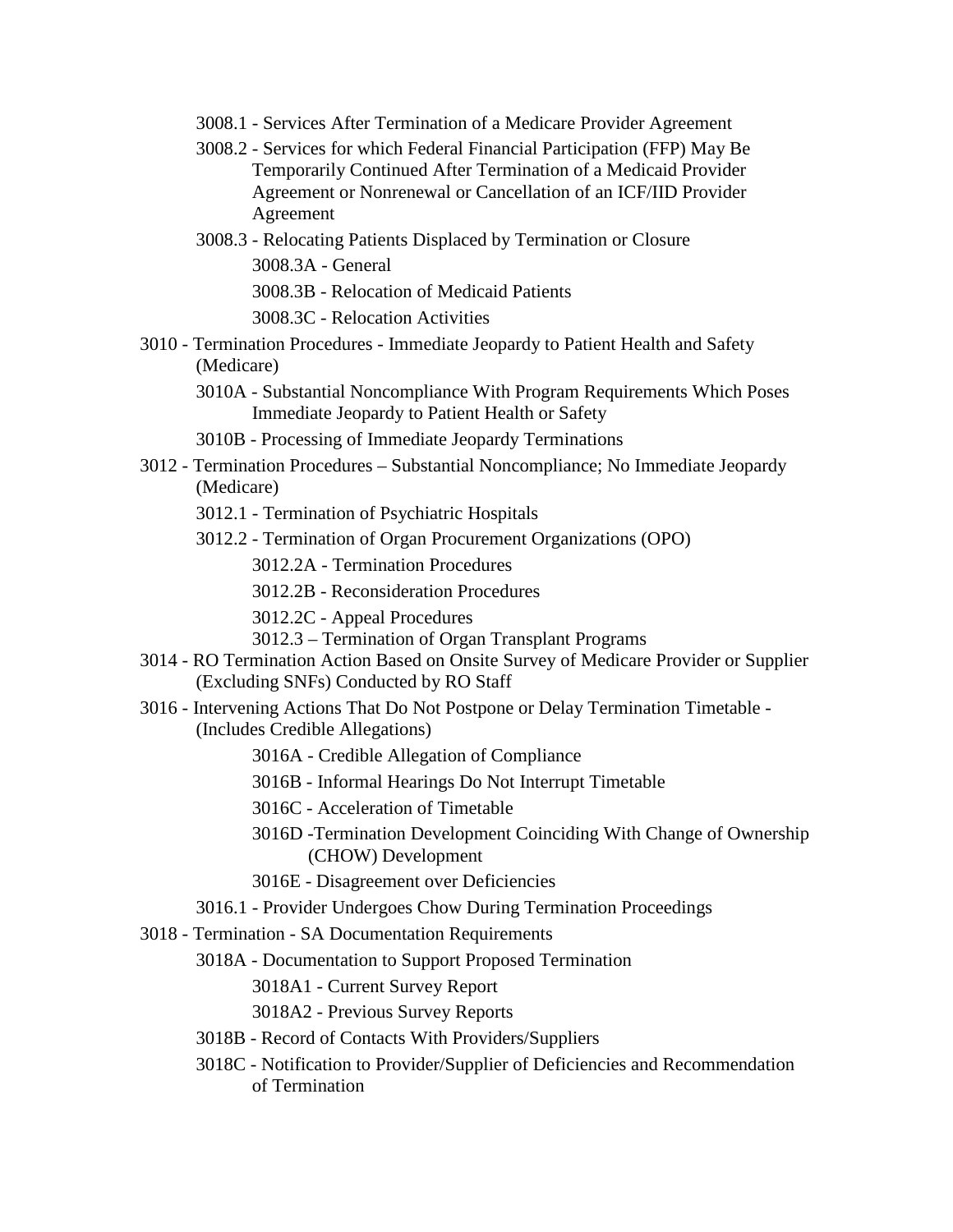- 3020 [Additional SA Communications With Providers/Suppliers](#page-44-1)
- 3022 [Notice of Termination \(Medicare\)](#page-44-2)
- 3024 RO Termination Processing Sequence [Noncompliance With CoPs or Conditions](#page-44-3)  [for Coverage \(Excluding](#page-44-3) SNFs)
- 3026 [Significance of Documentary Evidence in Determining Noncompliance](#page-46-0)
	- 3026A [Statement of Deficiencies](#page-46-1)
	- 3026B [Plan of Correction \(PoC\)](#page-46-2)
	- 3026C [Revisit Reports and Subsequent Statements of Deficiencies](#page-47-0)
	- 3026D [SA Certification \(Completed Certification and Transmittal \(Form CMS-](#page-47-1)[1539\)\)](#page-47-1)
	- 3026E [Survey Reports](#page-47-2)
	- 3026F [Documents of Collateral Evidence](#page-47-3)
	- 3026G [Notice of Termination](#page-48-0)
- 3028 Documentation Guide List [Termination for Noncompliance With](#page-48-1)   $\S$ §1866(b)(2)(A) and (C)
	- 3028A [Documentation Appropriate to All Cases](#page-48-2)
	- 3028B Additional Documentation [Charging for Covered Services and/or](#page-49-0)  [Refusing to Refund Incorrect Collections](#page-49-0)
	- 3028C [Additional Documentation -](#page-50-0) Failure to File Cost Reports
	- 3028D Additional Documentation [Failure to Make Satisfactory Overpayment](#page-50-1)  [Arrangements](#page-50-1)
	- 3028E Additional Documentation [Admission Policies and Practices](#page-51-0)
- 3030 Provider Agreement Terminations [Noncompliance with §§1866\(b\)\(2\)\(A\) and \(C\)](#page-51-1)
	- 3030A [Cause for Termination](#page-51-2)
	- 3030B [Preparing Termination Cases](#page-52-0)
	- 3030C [Preliminary Notice to Provider](#page-52-1)
	- 3030D [Violation of §§1866\(b\)\(2\)\(A\) and \(C\)](#page-52-2)
- $3032$  Termination for Violations of  $\S$ §1866(a)(1)(E), (F), (G), and (H)
- 3034 Public Notice [Involuntary Termination](#page-53-1)
	- 3034A [For Providers](#page-53-2)
	- 3034B [For Suppliers](#page-54-0)
	- 3034C [For Hospitals, CAHs, and SNFs](#page-54-1)
	- 3034D [For HHAs and Hospices](#page-54-2)
	- 3034E [For Other Providers and Suppliers](#page-54-3)
- 3036 [Billing for Public Notice of Termination or](#page-55-0) Withdrawal 3036A - [Advertising Order, SF-1143](#page-55-1)
- 3038 [Rescinding or Postponing Effective Date of Termination](#page-55-2) 3038A - [Initial Action](#page-55-3)
	- 3038B [Criteria for Credible Allegation](#page-56-0)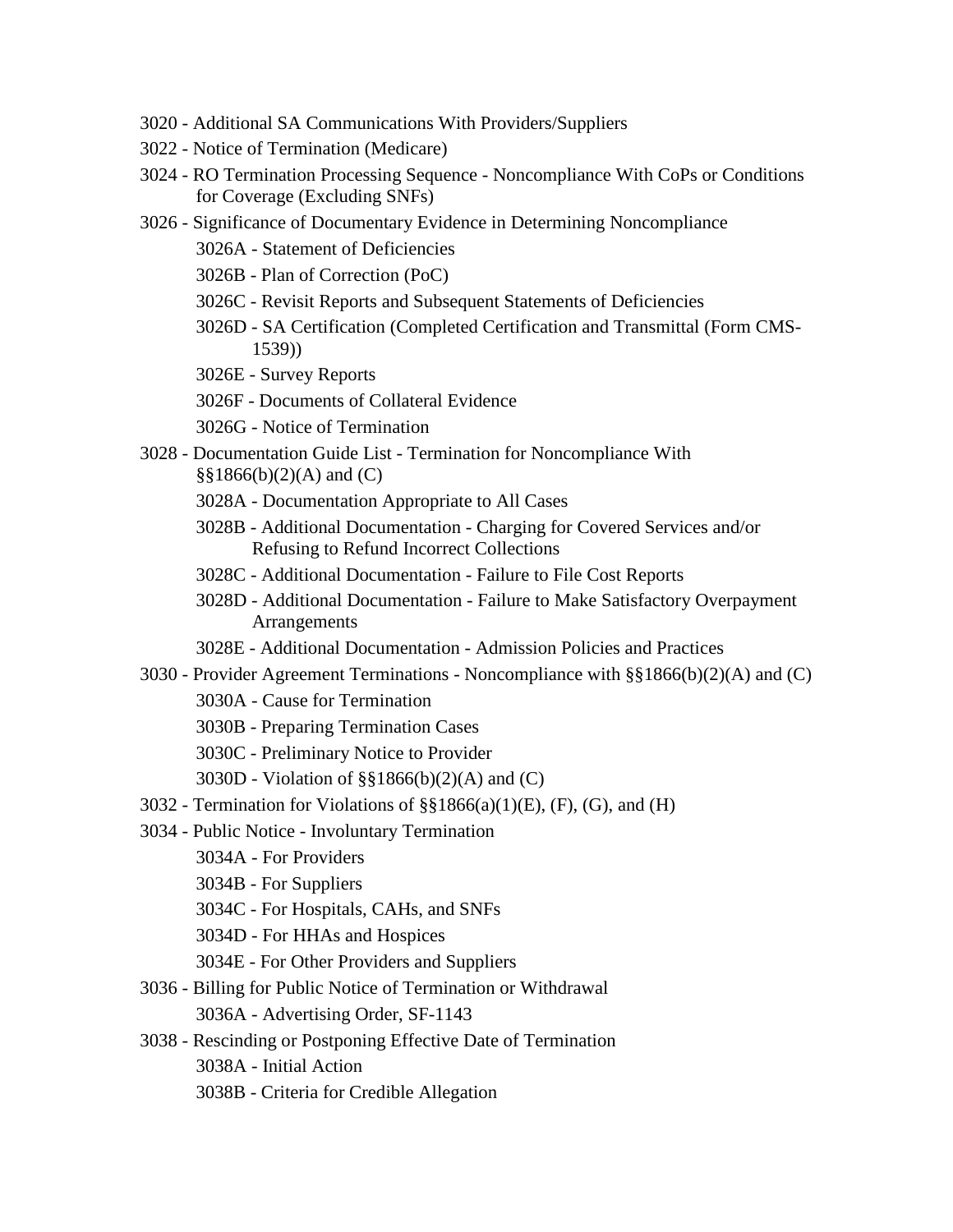3038C - [Form of Public Notice of Termination Retraction for Providers](#page-57-0)

- 3038D [Form of Public Notice of Termination Retraction for Suppliers](#page-57-1)
- 3040 [Terminating Medicaid ICF/IID Eligibility Based on "Look Behind" Determination](#page-57-2)
	- 3040A [Termination Procedures](#page-57-3)
		- 3040A1 [Immediate Jeopardy](#page-57-4)
		- 3040A2 [No Immediate Threat to Patients' Health and Safety](#page-58-0)
- 3042 [Disallowance of FFP to State Because State Fails to Follow Correct Certification](#page-59-0)  [Procedures for Medicaid Providers](#page-59-0)
- 3044 [Terminating Approval for Suppliers](#page-60-0)
- 3046 [Voluntary Terminations](#page-60-1)
	- [3046A -](#page-60-2) General
	- 3046B [Decision by Provider or Supplier to Remain in the Medicare Program](#page-61-0)
	- 3046C [Notice to Public](#page-62-0)
	- 3046D [Effective Date of Voluntary Termination](#page-62-1)
- 3047 3047 Notice to *MAC* [Voluntary Termination](#page-62-2)
- 3048 [Notice to Provider or Supplier -](#page-62-3) Voluntary Termination 3048A - [Voluntary Termination](#page-63-0) 3048B - [Close of Business](#page-63-1)
- 3049 [Completing Certification and Transmittal \(Form CMS-1539\)](#page-63-2) 3049A - [Voluntary Terminations and Close of Business](#page-63-3)

[Reconsideration, Hearings, and Appeals](#page-63-4)

- 3050 [Initial Determinations Versus Administrative Actions -](#page-63-5) Right to Review
- 3052 [Nature of Reconsideration Determination -](#page-64-0) SA Procedures
	- 3052A [Right to Reconsideration of Initial Denial](#page-64-1)
	- 3052B [Request for Reconsideration](#page-64-2)
	- 3052C [Acknowledgment of Reconsideration Request](#page-64-3)
	- 3052D [Documentation of File](#page-65-0)
- 3054 Reconsideration RO Procedures [Excluding SNFs and NFs](#page-65-1)
	- [3054A -](#page-65-2) Review
	- 3054B [RO Receipt of Request](#page-65-3)
	- 3054C [Acknowledgment or Reconsideration Request](#page-66-0)
	- 3054D [Reconsideration Determination](#page-66-1)
	- 3054E [RO Notice of Reconsidered Determination](#page-66-2)
		- 3054E1 [Denial Reversal \(Approval\)](#page-66-3)
		- 3054E2 [Denial Affirmed](#page-67-0)
		- 3054E3 [Acting Official for Reconsideration Denial Notices](#page-67-1)
- 3058 [Hearing on §1910\(b\) Cancellation of Medicaid Eligibility](#page-67-2)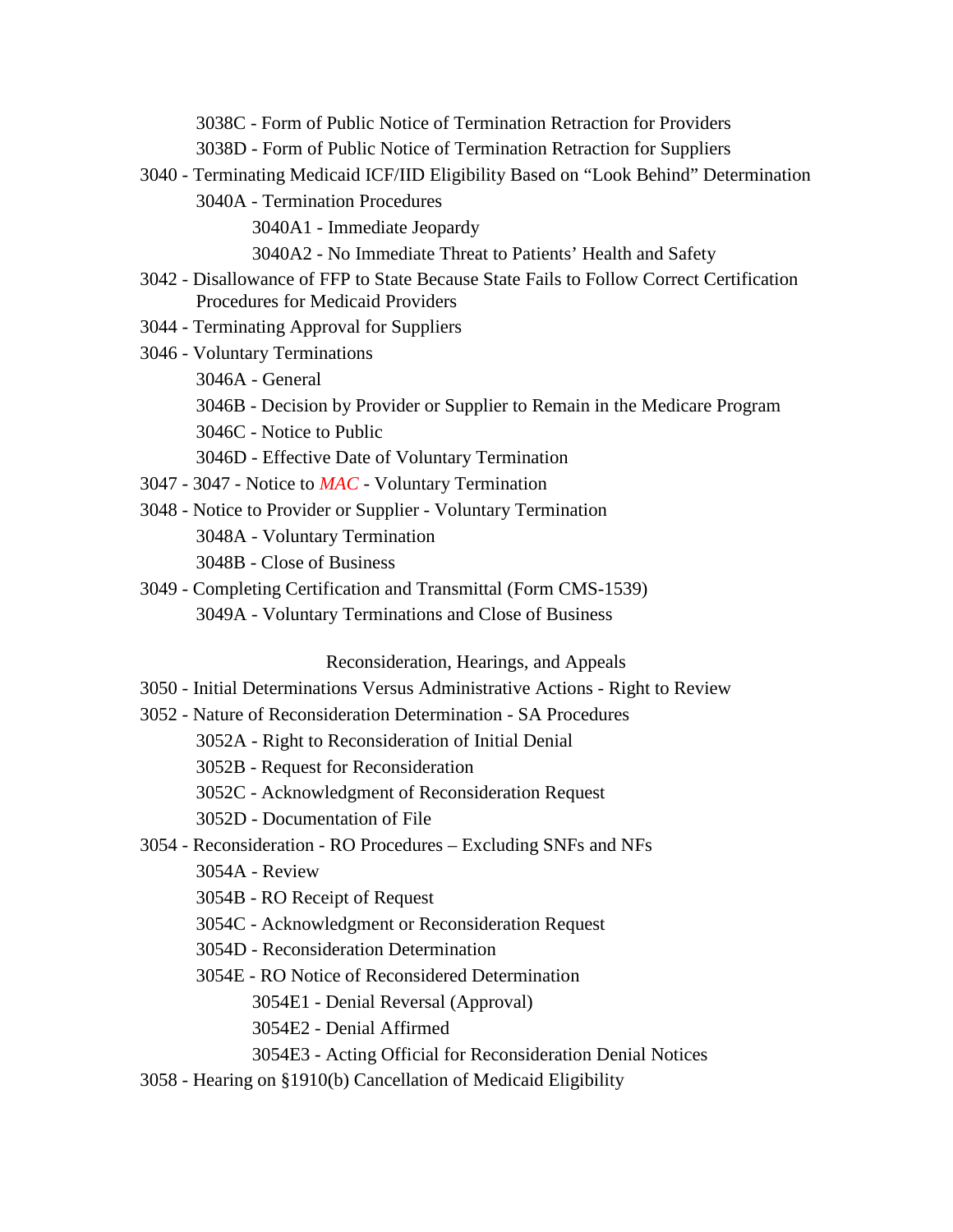- 3060 [Appeals of Adverse Actions for Medicaid Non-State Operated NFs \(Non-State](#page-68-0)  [Operated\) and ICFs/IID \(Not Applicable to Federal Terminations of Medicaid](#page-68-0)  [Facilities\)](#page-68-0)
	- 3060A [Informal Reconsideration](#page-68-1)
	- 3060B [Evidentiary Hearing](#page-69-0)
	- 3060C [Informal Reconsideration \(Applies to ICFs/IID for Denial of Payment for](#page-69-1)  [New Admissions Only\)](#page-69-1)
	- 3060D [Judicial Review](#page-70-0)
	- 3060E [Impartial Decision Maker \(Hearing Officer\)](#page-70-1)

#### [Prospective Payment System \(PPS\)](#page-71-0)

- 3100 Hospitals and Hospital Units Excluded From the Inpatient Prospective Payment System (IPPS) - Introduction
- 3102 [General Information on IPPS Exclusion Deemed Providers and Suppliers](#page-71-1)
- 3104 [Criteria for PPS-Excluded Hospitals](#page-72-0)
	- 3104A [Psychiatric Hospitals](#page-72-1)
	- 3104B [Rehabilitation Hospitals](#page-72-2)
	- 3104C [Children's Hospitals](#page-74-0)
	- 3104D [Long-Term Care](#page-74-1) Hospitals
	- 3104E [Hospital within Hospitals](#page-75-0)
- 3106 [Criteria for Psychiatric and Rehabilitation Units](#page-77-0)
	- 3106A [General Criteria for Units](#page-77-1)
	- 3106B [Specific Criteria for Psychiatric Units](#page-78-0)
	- 3106C [Specific Criteria for Rehabilitation Units](#page-83-0)
- 3108 [SA First-Time Verification Procedures for Hospitals and Units](#page-85-0)
	- 3108A [Rehabilitation Hospitals and Rehabilitation Units of Hospitals](#page-85-1)
	- 3108B [Psychiatric Units of Hospitals](#page-85-2)
- 3110 [SA Reverification of PPS-Excluded Hospitals and Units](#page-86-0)
	- 3110A [Annual Reverification Process for Nonaccredited, PPS-Excluded,](#page-86-1)  [Rehabilitation Hospitals and Units](#page-86-1)
	- 3110B [Reverification Process for Rehabilitation Hospitals and/or Units](#page-87-0)  [Accredited by CARF Under CIRP or JCAHO](#page-87-0)
	- 3110C [Reverification Process for Psychiatric Units of Hospitals:](#page-87-1)
- 3112 [RO Procedures for Exclusion from PPS for Hospitals and Units](#page-87-2)
	- 3112.1 [RO Procedures for First-Time Exclusion of Hospitals and Units](#page-88-0)
	- 3112.2 [RO Verifying Continued Compliance With Exclusion Criteria by](#page-89-0)  [Currently Excluded Hospitals or Units](#page-89-0)
		- 3112.2A [Self-Attestation Procedures for PPS-Excluded Hospitals and](#page-90-0)  [Units](#page-90-0)
		- 3112.2B [RO Verifying Exclusion Eligibility of Other Facilities](#page-90-1)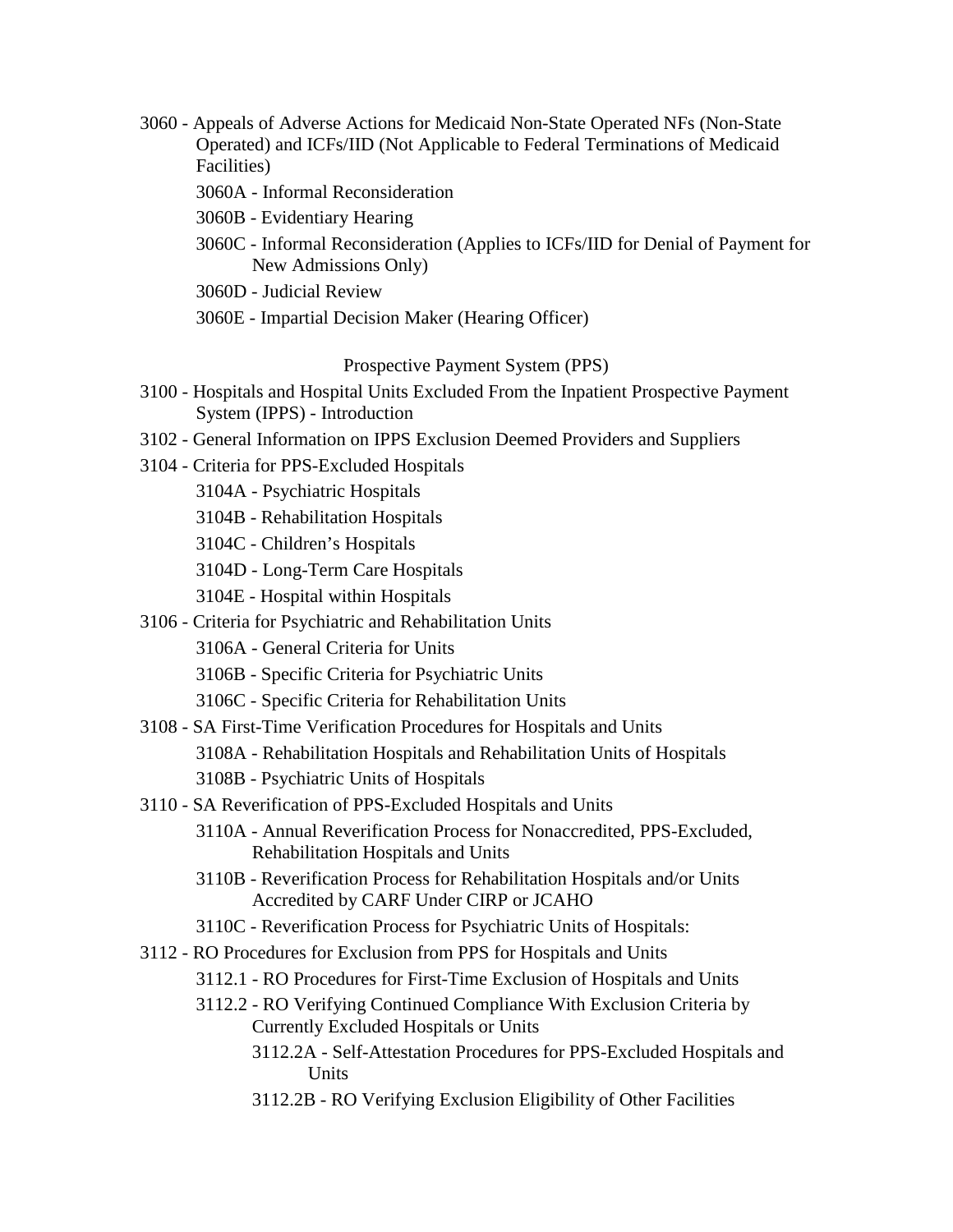3112.3 - [Role of FIs in Reverification of PPS Excluded Hospitals and Units](#page-91-0)

Changes in [Provider Status or Services](#page-91-1)

- 3200 [Action Based on Changes in Provider Organization, Services, or Action of Other](#page-92-0)  [Approving Agencies](#page-92-0)
- 3202 [Change in Size or Location of Participating SNF and/or NF](#page-92-1)
	- 3202A [Requirements for Distinct Part Certification](#page-93-0)

3202A1 - [Meet Distinct Part Certification](#page-94-0)

3202A2 - [Do Not Meet Distinct Part Certification](#page-95-0)

- 3202B [Changes in Bed Size of Participating SNF and/or NF](#page-95-1)
- 3202C [General Request Filing Requirements](#page-96-0)

3202D - [Exceptions](#page-97-0)

- 3202E [Change in Designated Bed Location\(s\)](#page-98-0)
- 3202F [RO or SA \(as appropriate\) Actions Upon Receipt of Written Request for](#page-98-1)  [Change in Bed Size/Location](#page-98-1)
- 3202G [Evaluation](#page-99-0)
- 3202H [Survey Considerations](#page-101-0)
- 3206 [Existing ESRD Facility Relocation, Expansion, or Addition of New Service](#page-101-1)
- 3210 [CHOW of Providers and Suppliers](#page-101-2)
	- 3210A [Existing PoC](#page-102-0)
	- 3210B [Compliance With Health and Safety Standards](#page-102-1)
	- 3210C [Compliance With Ownership and Financial Interest Disclosure](#page-102-2) [Requirement](#page-102-2)
	- 3210D [Compliance With Civil Rights Requirements](#page-102-3)
	- 3210E [All Medicare Sanctions and Penalties](#page-102-4)
	- 3210.1 [Determining Ownership](#page-103-0)
		- [3210.1A -](#page-103-1) General
		- 3210.1B [SA Actions to be Taken Following CHOW](#page-104-0)
		- 3210.1C [Certification of Accredited Providers/Suppliers Which Change](#page-107-0)  [Ownership](#page-107-0)
		- 3210.1D [CHOW Situations](#page-108-0)
		- 3210.1E [CHOW Analysis General Rules](#page-110-0)
	- 3210.2 [RO Role in CHOW Determination](#page-111-0)
	- 3210.3 [CHOWS Involving Multi-Regional Chain Organizations](#page-112-0)
	- 3210.4 [Other Changes Related to CHOW -](#page-112-1) RO Procedures
		- 3210.4A [New Owner Requests Different Intermediary](#page-112-2)
		- 3210.4B [New Owner Sets Different Fiscal Reporting Period](#page-113-0)
		- 3210.4C [New Provider Number Must Be Issued](#page-113-1)
	- 3210.5 [New Owner Refuses to Accept Assignment of the Provider Agreement](#page-114-0)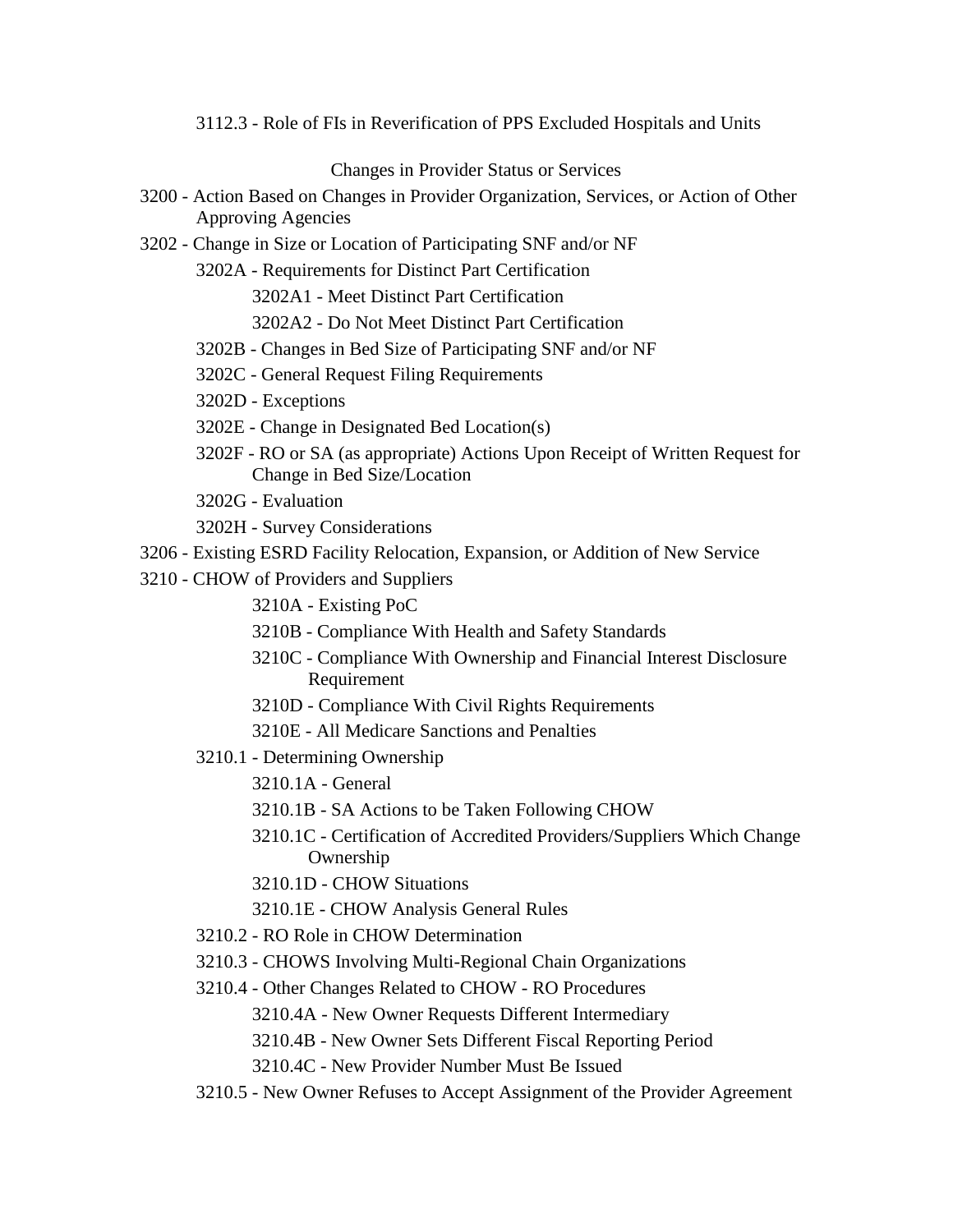### 3210.5A - [New Owner Refuses to Accept Assignment of Previous](#page-114-1) [Owner's Provider Agreement](#page-114-1) 3210.5B - [Withdrawal After CHOW -](#page-117-0) Provider 3210.5C - [CHOW and Withdrawal -](#page-117-1) Supplier

#### [Expansion of Services](#page-118-0)

- 3220 [Certifications of Additional Services](#page-118-1) 3220A - [Services in Compliance](#page-118-2) 3220B - [Services Not In Compliance \(HHAs, RHCs, and ESRD Facilities\)](#page-119-0)
- 3222 [Specific Requirements for Expansion of Services](#page-119-1) 3222A - [HHA's Request to Provide OPT Services on Its Premises](#page-119-2) 3222B - [RHC's Request to Provide Visiting Nurse Services](#page-119-3)
- 3224 [Addition of Sites to an Existing Provider](#page-120-0)

#### [Validation Surveys of Accredited Providers and Suppliers](#page-122-0)

- 3240 [Validation Surveys -](#page-122-1) General
- 3241 [Objective of Validation Surveys](#page-123-0)
- 3242 [Representative Sample Validation Surveys of Deemed Providers/Suppliers](#page-123-1)
- 3243 [Substantial Allegation Validation Surveys of Deemed Providers/Suppliers](#page-124-0)
- 3244 [SA Preparation for Validation Survey](#page-124-1)
- 3246 [Provider/Supplier Authorization for Validation Survey](#page-125-0)
- 3248 [Provider/Supplier Refusal to Permit Validation Survey](#page-125-1)
- 3252 [SA Forwarding Validation Survey Records to RO](#page-125-2)
- 3254 [RO Actions Following Validation Survey](#page-126-0)
	- 3254A [Providers/Suppliers Found in Compliance Following Validation Survey](#page-126-1)
	- 3254B [Providers/Suppliers Found Not In Compliance With One or More](#page-126-2)  [Conditions Following Validation Survey and Noncompliance Constitutes](#page-126-2)  [Immediate Jeopardy](#page-126-2)
	- 3254C [Condition-level Deficiencies That Do Not Pose Immediate Jeopardy](#page-127-0)
	- 3254E [Plans of Correction](#page-127-1)
	- 3254F [Termination](#page-127-2)
	- 3254G [Compliance with All Conditions After Correction of Deficiencies](#page-127-3)
- 3256 [RO Provision of Information to Accrediting Organizations](#page-128-0)
- 3257 [Reinstatement to Accrediting Organization Jurisdiction](#page-128-1)
- 3258 [Termination of Accreditation](#page-129-0)

#### [Handling Public Inquiries](#page-132-0)

- 3300 [Confidentiality and Disclosure of Records -](#page-132-1) Citations and Applicability
- 3302 Federal Freedom of [Information Act \(FOIA\)](#page-132-2)
- 3304 [Multi-Program Information in SA Files](#page-132-3)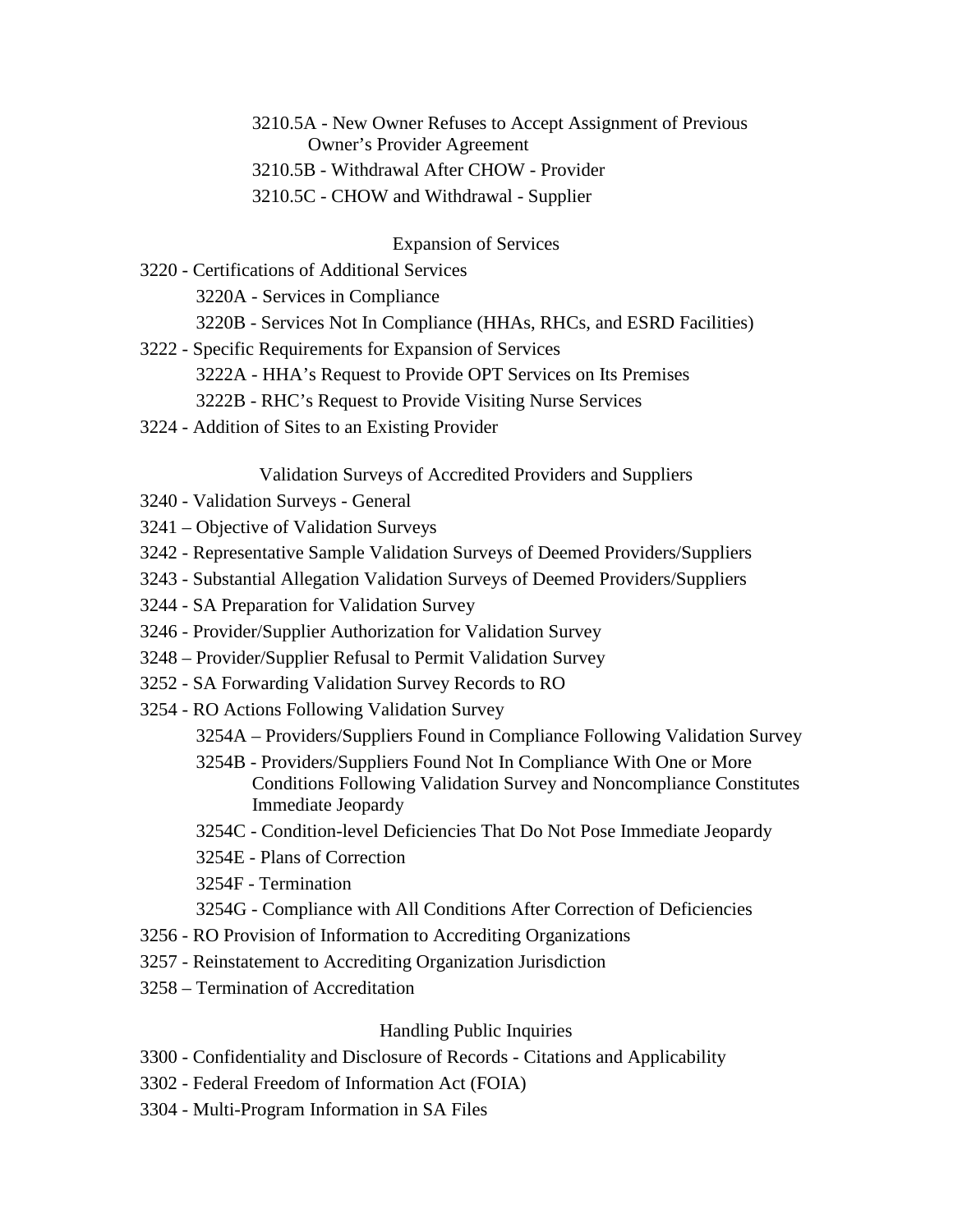- 3305 [Sharing State Licensure Information With Medicare Contractors](#page-133-0)
- 3308 [Information That May Be Disclosed to Public](#page-133-1)
	- 3308A [Information Disclosable to Public Under CMS Rules That May Be](#page-133-2)  [Disclosed Directly by the SA](#page-133-2)
- 3310 [Requests for Information About Nonparticipating Institutions](#page-134-0)
- 3312 [Charges for Information](#page-134-1)
- 3314 [Time Periods for Disclosure Other Than Nursing Homes](#page-135-0)
- 3316 [Information Furnished to Original Source](#page-135-1)
- 3318 [Disclosure of Information To and From Operating Components](#page-136-0)
- 3319 [Monthly Quality Indicator Comparison Reports Policy](#page-136-1)
	- [3319A -](#page-136-2) Purpose
	- 3319B [Contents](#page-137-0)
	- 3319C [Differences From Facility Quality Indicator Profile Report](#page-137-1)
	- 3319D [Delivery of Report](#page-137-2)
	- 3319E [Release of Report](#page-137-3)
	- 3319F [Monthly Quality Indicator Comparison Report Guidelines](#page-138-0)
- 3320 [Necessary Preclearance With RO Before Releasing Confidential Information](#page-139-0) [Additional State Agency Responsibilities](#page-140-0)
- 3330 [HHA Toll-Free Hotline and Investigative Unit](#page-140-1)
	- 3330A [HHA Hotline Function](#page-140-2)
	- 3330B [HHA Hotline Information](#page-141-0)
	- 3330C [Disclosure of Information](#page-141-1)
	- 3330D [Record Keeping Requirements](#page-141-2)
	- 3330E [Public Awareness](#page-141-3)
	- 3330F [Hotline Investigative Unit](#page-141-4)

[Response to Subpoenas Served On and Suits Against the State Agency](#page-142-0)

- 3350 [Subpoena for Program Records](#page-142-1)
- 3352 [Forthwith Subpoena](#page-142-2)
- 3354 [Subpoena for SA Licensure Records](#page-143-0)
- 3356 [Suit Against SA](#page-143-1)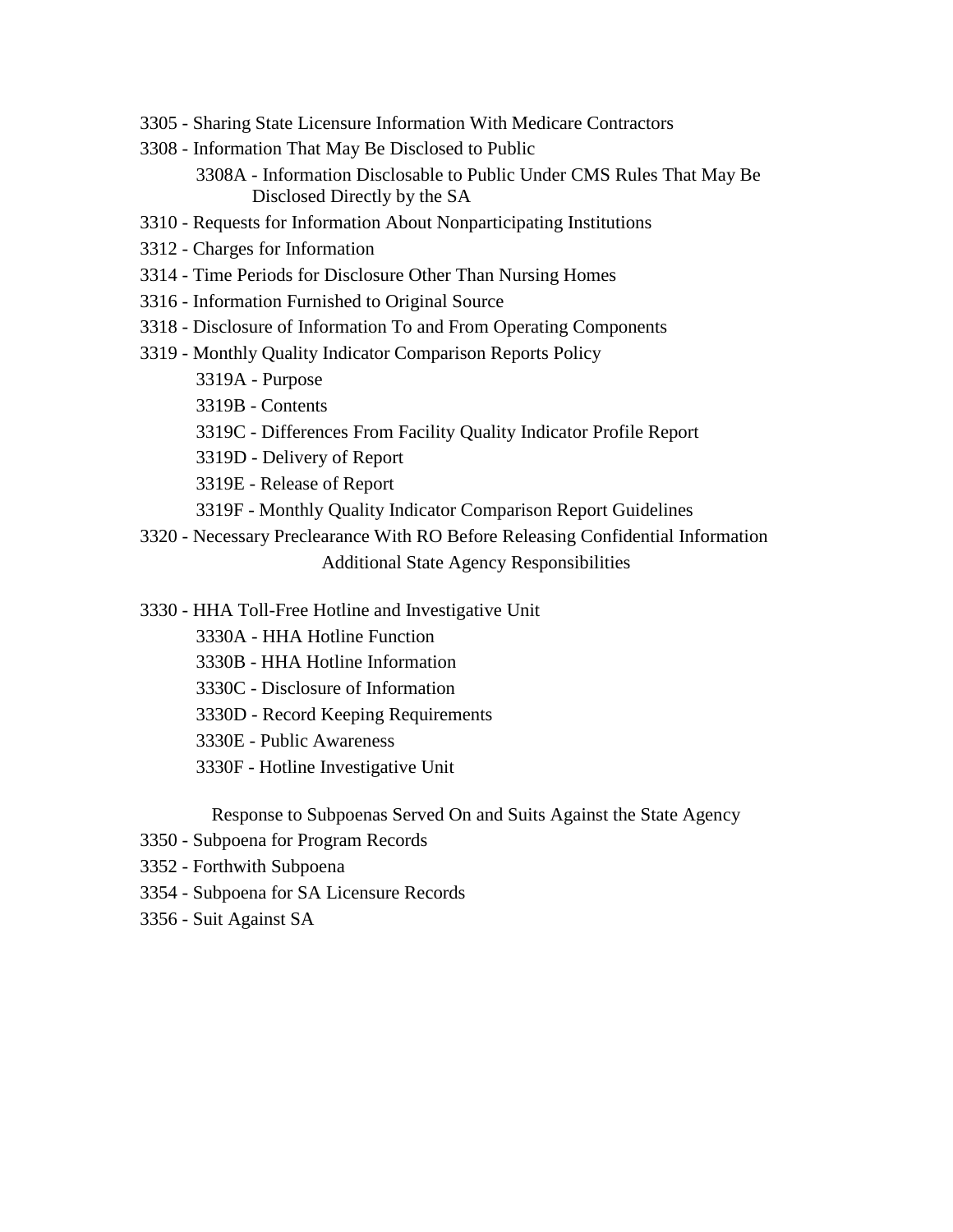#### Adverse Actions

<span id="page-9-1"></span><span id="page-9-0"></span>3000 - Adverse Actions - General (Rev. 1, 05-21-04)

### **3000A - Applicability**

(Rev. 1, 05-21-04)

The Regional Office (RO) and State survey agency (SA) follow the procedures in this part if an adverse action is likely to be initiated against Medicare participating providers and suppliers. Because many Medicare providers and suppliers also participate in the Medicaid program and Federal procedures must also be followed when surveying and certifying providers that only participate in the Medicaid program, these procedures generally apply to both programs. Exceptions for Medicaid are noted. (See also [Chapter](http://www.cms.hhs.gov/manuals/107_som/som107c07.pdf)  [7](http://www.cms.hhs.gov/manuals/107_som/som107c07.pdf) for specifics pertaining to SNFs and NFs.)

For Medicaid-only facilities, termination procedures are not State plan requirements. However, a State risks disallowance of Federal matching funds for failure to use Federal standards and the forms, methods, and procedures prescribed by CMS. (See 42 CFR [442.30.](http://www.cms.hhs.gov/regulations/))

#### <span id="page-9-2"></span>**3000B - State Ombudsman Programs**

(Rev. 1, 05-21-04)

To coordinate with the State ombudsman network, the SA should establish procedures to:

- Notify the State ombudsman of decisions to initiate proceedings to terminate, or nonrenew a provider agreement;
- Notify the State ombudsman of voluntary terminations and planned terminations, including dates of closure;
- Consider ombudsman information about situations in the facility and the credibility of the provider's allegations of compliance; and
- Share Statements of Deficiencies and Plans of Correction (PoCs).

# <span id="page-9-3"></span>**3000C - CMS Authority to Terminate Medicare and Medicaid Participation**

(Rev. 123, Issued: 10-03-14, Effective: 10-03-14, Implementation: 10-03-14)

1. Noncompliance with Conditions of Participation (CoPs), Conditions for Coverage, or Requirements for SNFs - The RO is delegated authority to terminate Medicare participation of any certified provider or supplier because of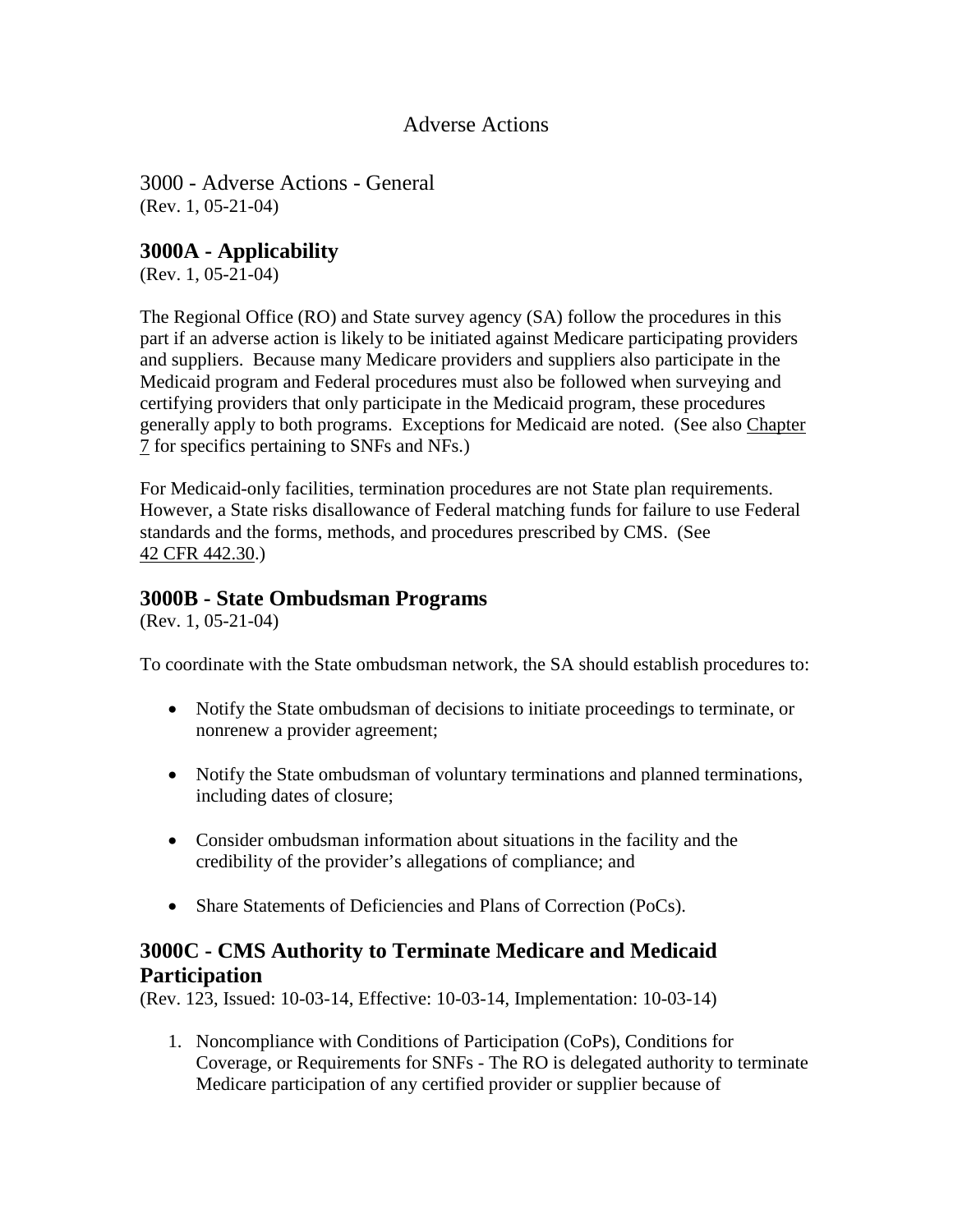noncompliance with the applicable regulatory requirements, or Conditions of Participation (CoPs) or Conditions for Coverage (CfCs).

- 2. Violations of Medicare Provider Agreements or certified Supplier Approvals, Quality Improvement Organization (QIO) Sanctions, or Program Abuse - The Secretary's authority to terminate provider agreements or certified supplier approvals is delegated to the Associate Regional Administrator and may be redelegated to the RO Branch Chief, but other components may also be authorized to find that termination is in order. Accordingly, the RO processes terminations on grounds other than noncompliance with the CoPs. See §3032.
- 3. "Look Behind" Cancellation of Medicaid Intermediate Care Facility/Individuals with Intellectual Disabilities (ICF/IID) Agreements - The ROs are authorized to cancel the approval of an ICF/IID to participate in the Medicaid program when the ICF/IID fails to comply substantially with the applicable CoPs. (See [§1910\(b\)](http://www.cms.hhs.gov/regulations/) of the Act.)
- 4. Termination of Nursing Facility (NF) Medicaid Agreements The ROs are, under certain circumstances, authorized to terminate a NF's participation in the Medicaid program. (See [§1919\(h\)](http://www.cms.hhs.gov/regulations/) of the Act and [Chapter 7](http://www.cms.hhs.gov/manuals/107_som/som107c07.pdf) of the SOM.)

# <span id="page-10-0"></span>**3001 - Initial Denials of Medicare Provider/Supplier Requests for Program Participation**

(Rev. 1, 05-21-04)

Denials are made only when there has been an expression, written or otherwise, of interest in participating (or in expanding the scope of existing participation) and/or an initial survey is performed. Because the RO makes the compliance decision for Medicare and approves an effective date of participation, the SA should not lead the provider/supplier to believe that the provider/supplier has been approved and can start to furnish services to Medicare beneficiaries.

An initial denial is made when, after evaluating the evidence the adjudicating office (in this case the RO) finds that the requirements of law and regulation are not met. The SA forwards recommendations for initial denials to the RO within 10 working days after the date of survey. Formal written denial notices that explain the right to appeal are issued by the RO as soon as possible.

# <span id="page-10-1"></span>**3001A - Authority for Adjudicating Denials**

(Rev. 1, 05-21-04)

The RO adjudicates all approvals or disapprovals for Medicare participation. 42 CFR 498 addresses determination and appeal procedures. Title [42 CFR Part 488](http://www.cms.hhs.gov/regulations/) provides the basis for denying suppliers of services. The statutory authority is implied in [§§1819,](http://www.cms.hhs.gov/regulations/) [1832, 1861, and 1881](http://www.cms.hhs.gov/regulations/) of the Act which authorize the Secretary to establish CoPs or CfCs.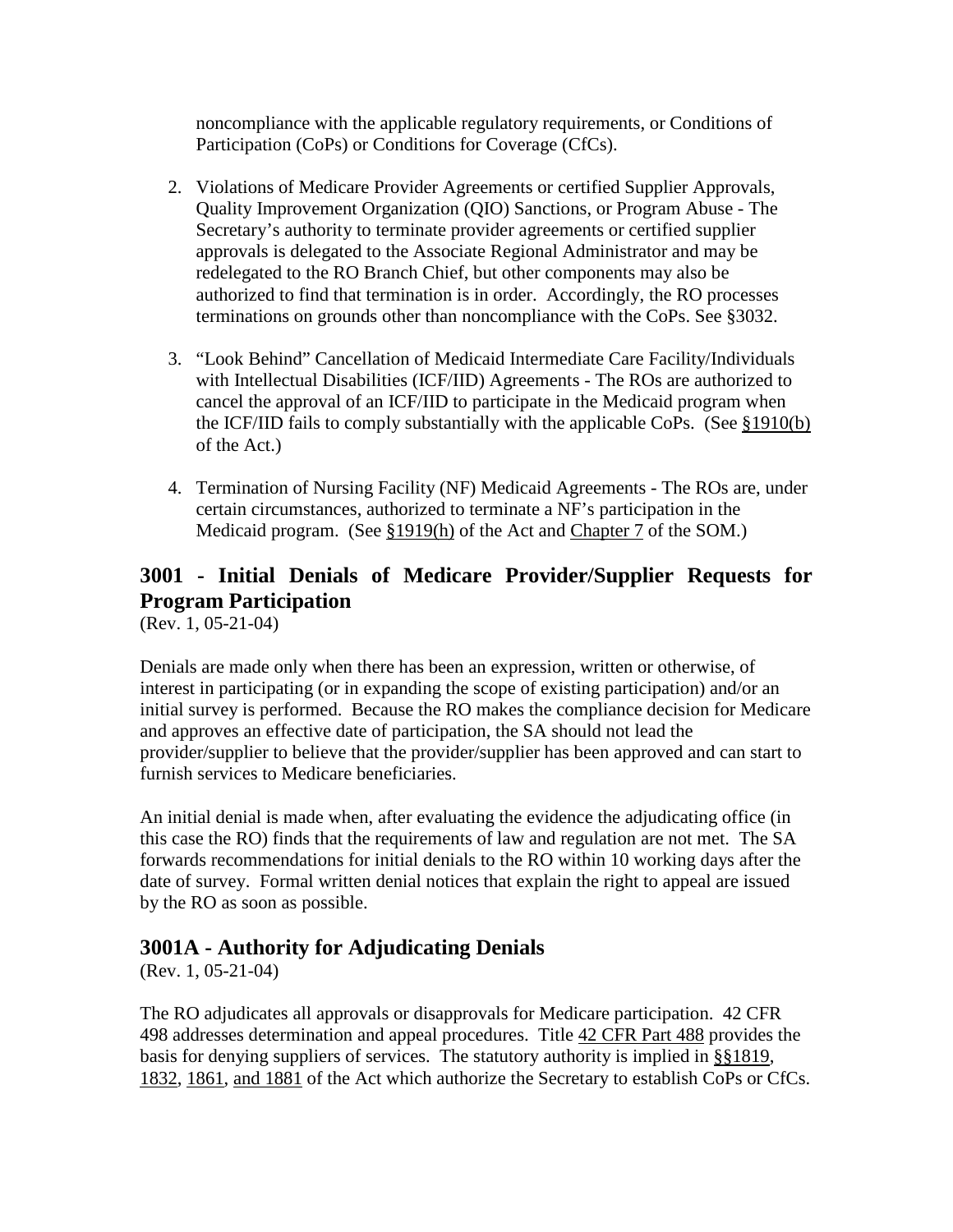# <span id="page-11-0"></span>**3001B - Vacated Actions Which Are Not Denials**

(Rev. 1, 05-21-04)

If the SA is contacted by a potential provider and it schedules a survey, but the survey is canceled after finding that the party is either no longer interested in participating or in meeting program requirements, the SA notifies the RO by Form CMS-1539, indicating the lack of interest. The RO sends a written notice to the potential provider to document the reason why certification action was not completed. Despite the lack of interest, if the potential provider operates a SNF, and the SA has sufficient information, the SA prepares a  $\S 1819(a)(1)$  (formerly  $\S 1861(i)(1)$ ) certification, if indicated. (See  $\S 2164$ .)

# <span id="page-11-1"></span>**3001C - Vacated Actions Which Are Denials**

(Rev. 1, 05-21-04)

If a potential provider or supplier is surveyed and deficiencies are cited, the SA forwards Form CMS-1539 and related documentation to the RO, even when the request for participation is withdrawn. The RO either notifies the provider or supplier of the failure to meet eligibility requirements or affirms the provider's or supplier's request to withdraw. The SA uses Form CMS-1539 to transmit all certification forms and pertinent documents to the RO within 45 calendar days of the survey. A  $\S 1819(a)(1)$  certification is included, if indicated.

NOTE: The RO, based on notification by the FI or carrier of their inability to verify environment data, may issue the provider or supplier a notice of Medicare denial of participation.

# <span id="page-11-2"></span>**3001D - RO Processing of Denials**

(Rev. 1, 05-21-04)

The RO processes the denial and sends the provider or supplier a formal notice, with a copy to the SA, the State Medicaid Agency (SMA), and the intermediary, if applicable, documenting the basis for the action.

The RO includes the following information in the formal notice:

- The date of the notice:
- The decision and reason for it (cite provisions of the law or regulations not met);
- The right to request participation in the future; and
- The procedures to follow for a formal reconsideration and a hearing before an administrative law judge (ALJ).

A denial notice must be signed by the RO official delegated to adjudicate denials.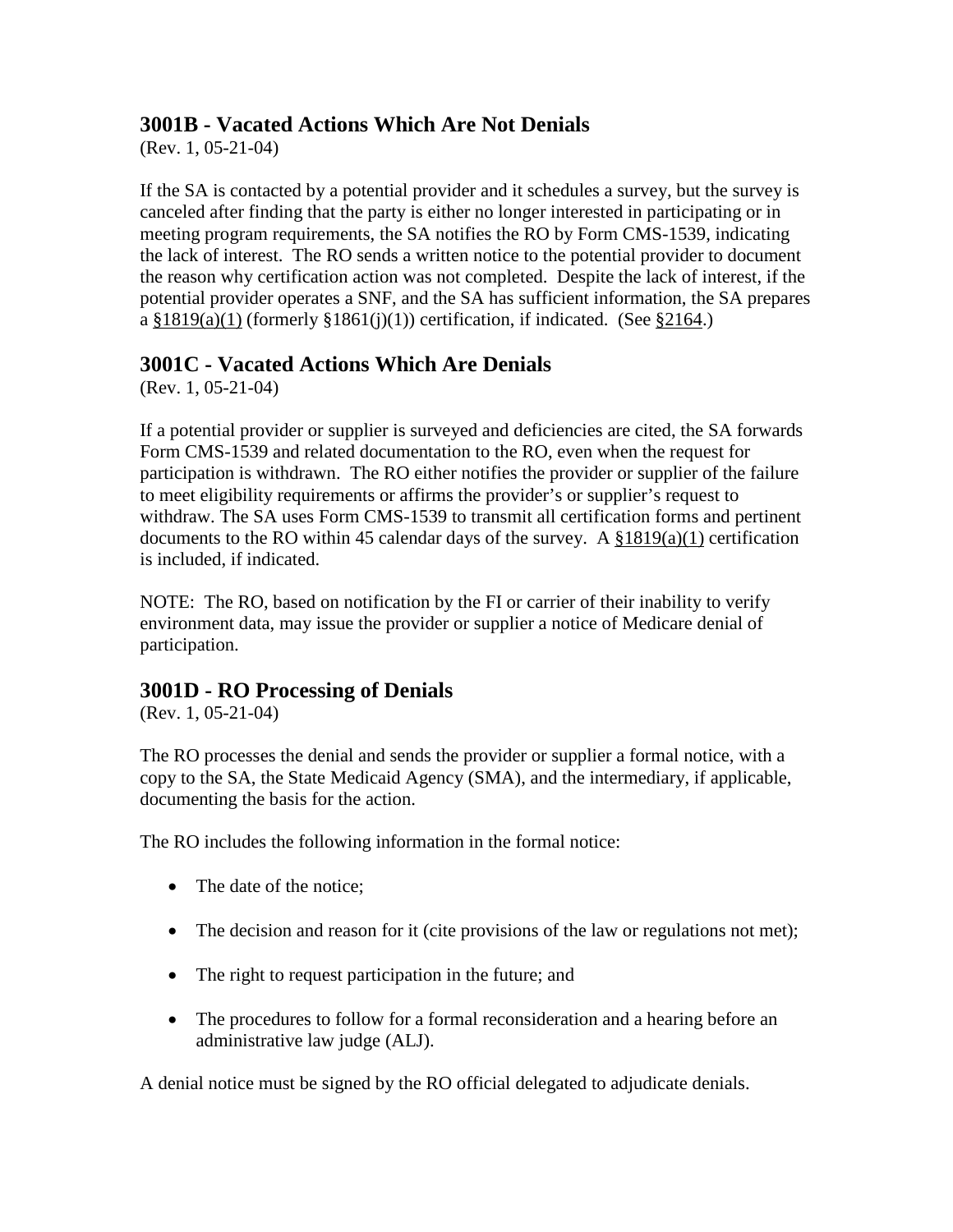# <span id="page-12-0"></span>**3005 - Basis for Terminating Provider Participation - Citations and Discussion**

(Rev. 1, 05-21-04)

# <span id="page-12-1"></span>**3005A - Medicare Provider Agreements**

(Rev. 1, 05-21-04)

Provider agreements and agreements with clinics that provide Outpatient Physical Therapy (OPT) and Community Mental Health Centers (CMHCs) are terminated by the RO under the authority of [§1866\(b\)](http://www.cms.hhs.gov/regulations/) of the Act. (See [42 CFR 489.52-489.57.](http://www.cms.hhs.gov/regulations/)) Medicare providers (as defined in [§2002\)](http://www.cms.hhs.gov/manuals/107_som/som107c02.pdf) must substantially meet each of the applicable CoPs or requirements for participation.

# <span id="page-12-2"></span>**3005B - Termination of Coverage of Supplier Services Subject to Certification**

(Rev. 1, 05-21-04)

Sections  $1832(a)$ ,  $1861(g)$ , (p), (s), and (aa) and  $1881(b)$  of the Act authorize the Secretary to establish CfCs of supplier services and thus implicitly authorize determinations that the Conditions cease to be met. Title [42 CFR 498.3\(b\)](http://www.cms.hhs.gov/regulations/) provides that the Secretary makes findings, setting forth pertinent facts and conclusions, and an initial determination as to whether a supplier meets the respective Conditions. The determination can be a result of the written request by the supplier to start or expand services or to establish that it continues to meet respective CfCs. An adverse determination may involve one or more areas of services offered by a supplier. While these adverse determinations are not in the regulations as "terminations," their effect on payment for the supplier's services is the same as when a provider agreement is terminated. Procedures for certifying supplier noncompliance parallel those for certifying provider noncompliance.

For example, the agreement into which an Ambulatory Surgical Center (ASC) or Rural Health Clinic (RHC) enters is a specific agreement related to those suppliers, not a provider agreement.

### <span id="page-12-3"></span>**3005D - Cause for Termination**

(Rev. 1, 05-21-04)

The CMS may terminate Medicare provider participation if the provider does not comply with a CoP or Requirement for SNFs/NFs, or fails to provide an acceptable PoC for other requirements. (See  $42$  CFR  $489.53$ .)

Certain causes for termination are unrelated to certification and have no impact on the SA. The CMS may terminate provider participation if: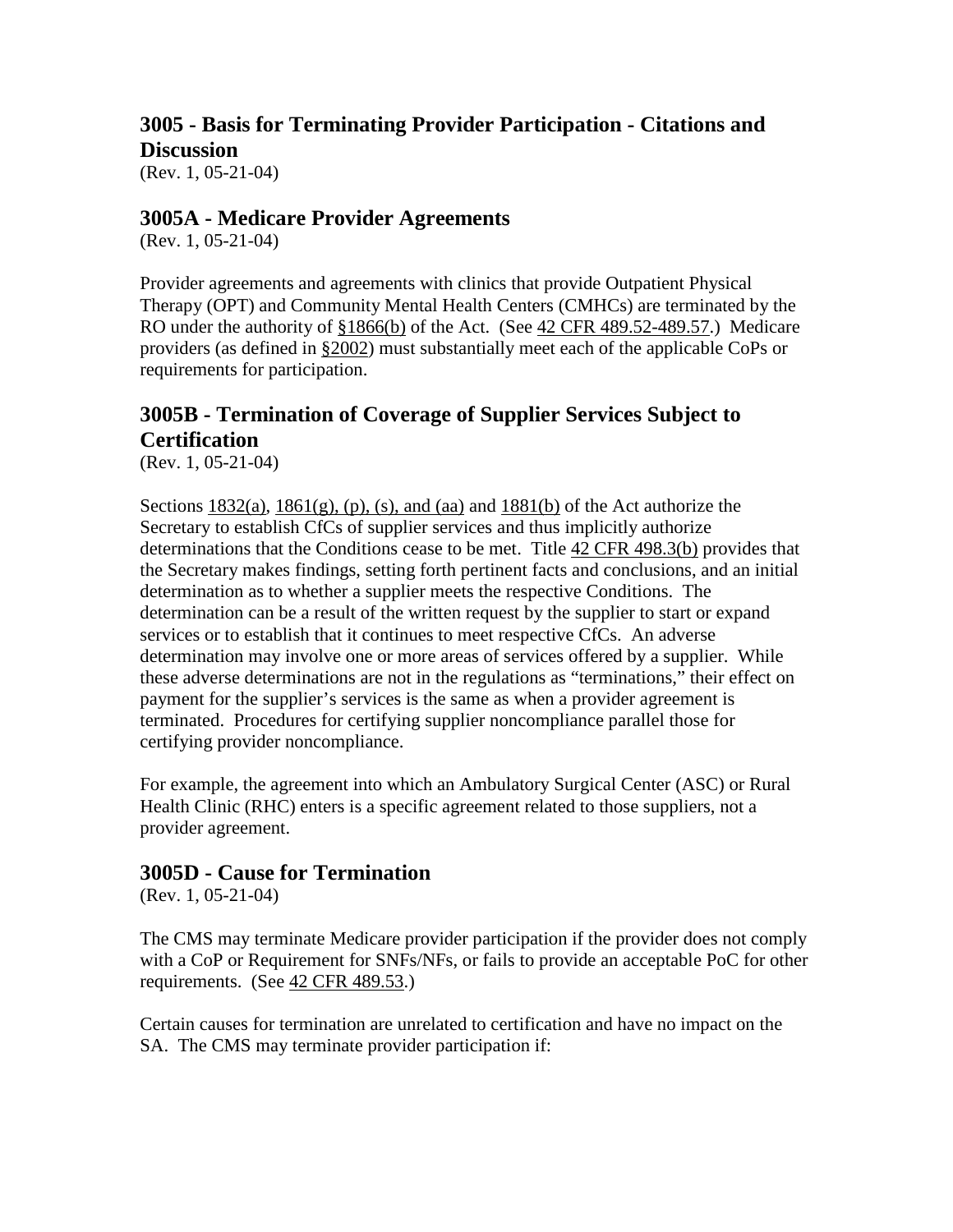- 1. The provider places restrictions on the persons it accepts for treatment, and fails either to exempt Medicare beneficiaries from the restrictions, or to apply the same restrictions to Medicare beneficiaries as to all other persons seeking care;
- 2. The provider refuses to permit examination of its records by or on behalf of CMS for verification of information it furnished as a basis for payment;
- 3. The provider has knowingly and willfully made false statements or representations of a material fact for use in a request for payment;
- 4. The provider has submitted, or caused to be submitted, requests for payment under Medicare, or amounts for items and services, substantially in excess of the costs incurred;
- 5. The provider has furnished items or services which CMS determined to be substantially in excess of the needs of individuals or of a quality that failed to meet professionally recognized standards; or
- 6. The provider fails to:
	- Permit photocopying of any records necessary to determine compliance;
	- Furnish information necessary for CMS to determine whether payments are or were due under Medicare and the amount due;
	- Furnish information on business transactions as required;
	- Disclose information on convicted principals;
	- Furnish ownership information;
	- Comply with civil rights requirements; or
	- Furnish notice of discharge rights.
- 7. A hospital or critical access hospital that has reason to believe it may have received an individual by another hospital in violation of  $42$  CFR 489.24 fails to report the incident.
- 8. A hospital fails to furnish inpatient services to TRICARE or CHAMPVA beneficiaries or to veterans.
- 9. A critical access hospital fails to maintain an annual average length of stay of 96 hours or less.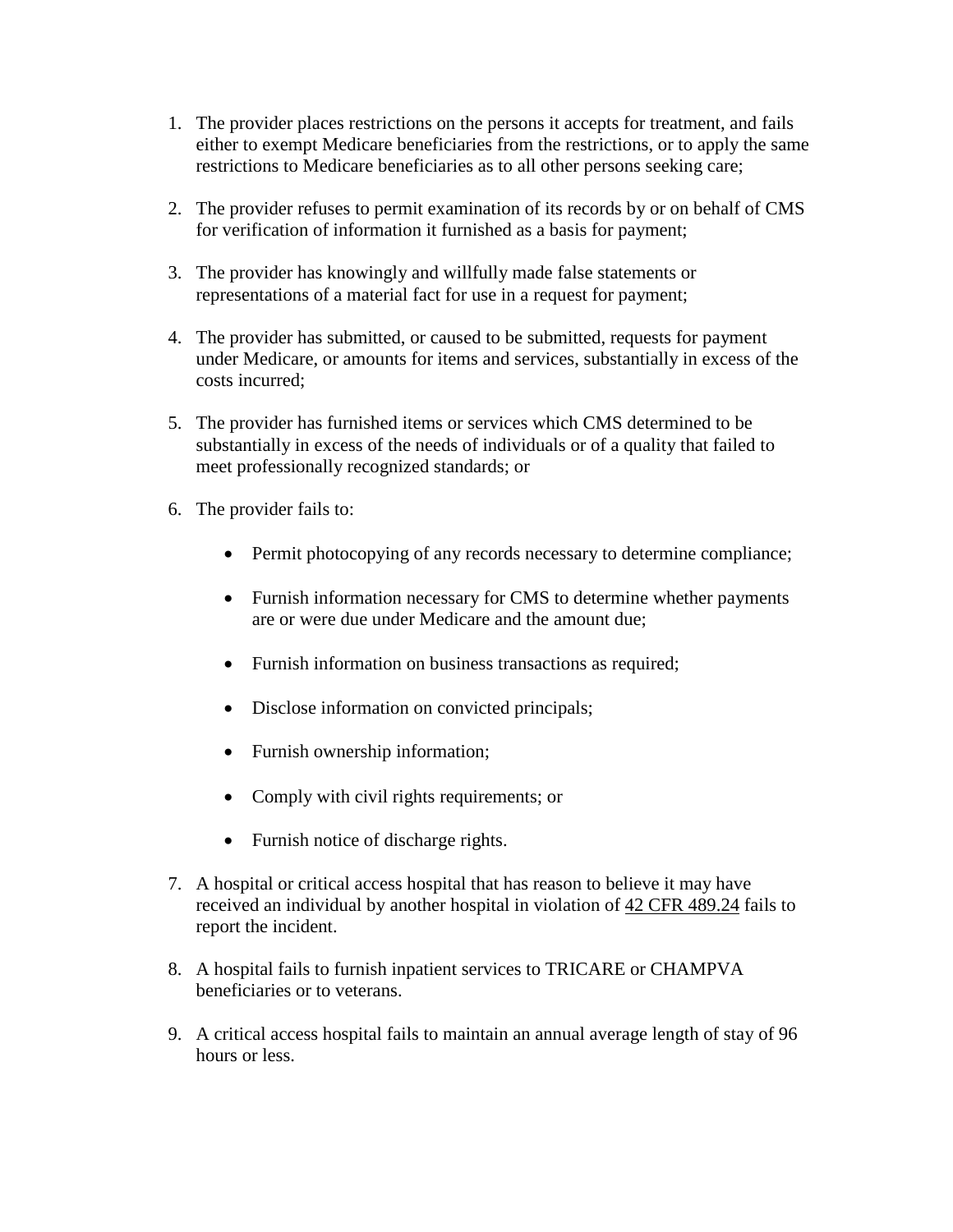The SA certifies provider compliance with Medicare requirements. FIs generally are responsible for dealing with matters related to payment and coverage. However, in the course of a survey, the SA may encounter information indicative of program abuse or failure to meet requirements described in the above list. The SA communicates these areas of concern to the RO.

# <span id="page-14-0"></span>**3005E - Termination of Title XIX-Only NFs, ICFs/IID, Hospitals and Psychiatric Hospitals**

(Rev. 123, Issued: 10-03-14, Effective: 10-03-14, Implementation: 10-03-14)

Under [42 CFR 431.54\(f\),](http://www.cms.hhs.gov/regulations/) the State Medicaid Agency may "lock out," i.e., restrict the participation of a Medicaid provider for a reasonable period if it has found that the provider has abused the Medicaid program. The SMA may take this action in response to, or independent of any SA or accrediting organization recommendation. Note that the Medicaid program, unlike the Medicare program, does not distinguish between "providers" and "suppliers" and the term "provider" applies to both for Medicaid purposes.

In order to determine that a provider has abused the Medicaid program, the SMA must find that in a significant number or proportion of cases the provider has:

- Furnished services at a frequency or amount not medically necessary  $(\frac{8}{3}431.54(f)(2)(i))$ ; or
- Furnished Medicaid services of a "quality that does not meet professionally recognized standards of health care."  $(\frac{8431.54(f)(2)(ii)}{i})$ .

Additional conditions required before imposing any restriction on a provider are found in  $§431.54(f).$ 

Medicaid-only NFs and ICFs/IIDs

Medicaid regulations provide for terminations, and for ICFs/IID cancellations, but do not describe the implementing procedures. Each SMA has procedures for terminating agreements with NFs and ICFs/IID when they are not in substantial compliance with program requirements. In any Medicaid-only noncompliance situation, the SA initiates the action, prepares the necessary documents, and forwards them to the SMA, which has responsibility for the termination, nonrenewal, or cancellation of the agreement (see [§7300](http://www.cms.hhs.gov/manuals/107_som/som107c07.pdf) for the exception regarding State operated NFs). In this case, the SMA notifies CMS and the public of its action and affords the facility notice and opportunity for a hearing before an ALJ prior to termination.

Medicaid-only Hospitals and Psychiatric Hospitals

42 CFR 482.1(a)(5) notes generally that any hospital or psychiatric hospital that participates in Medicaid must meet the Medicare CoPs. Medicaid regulations at 42 CFR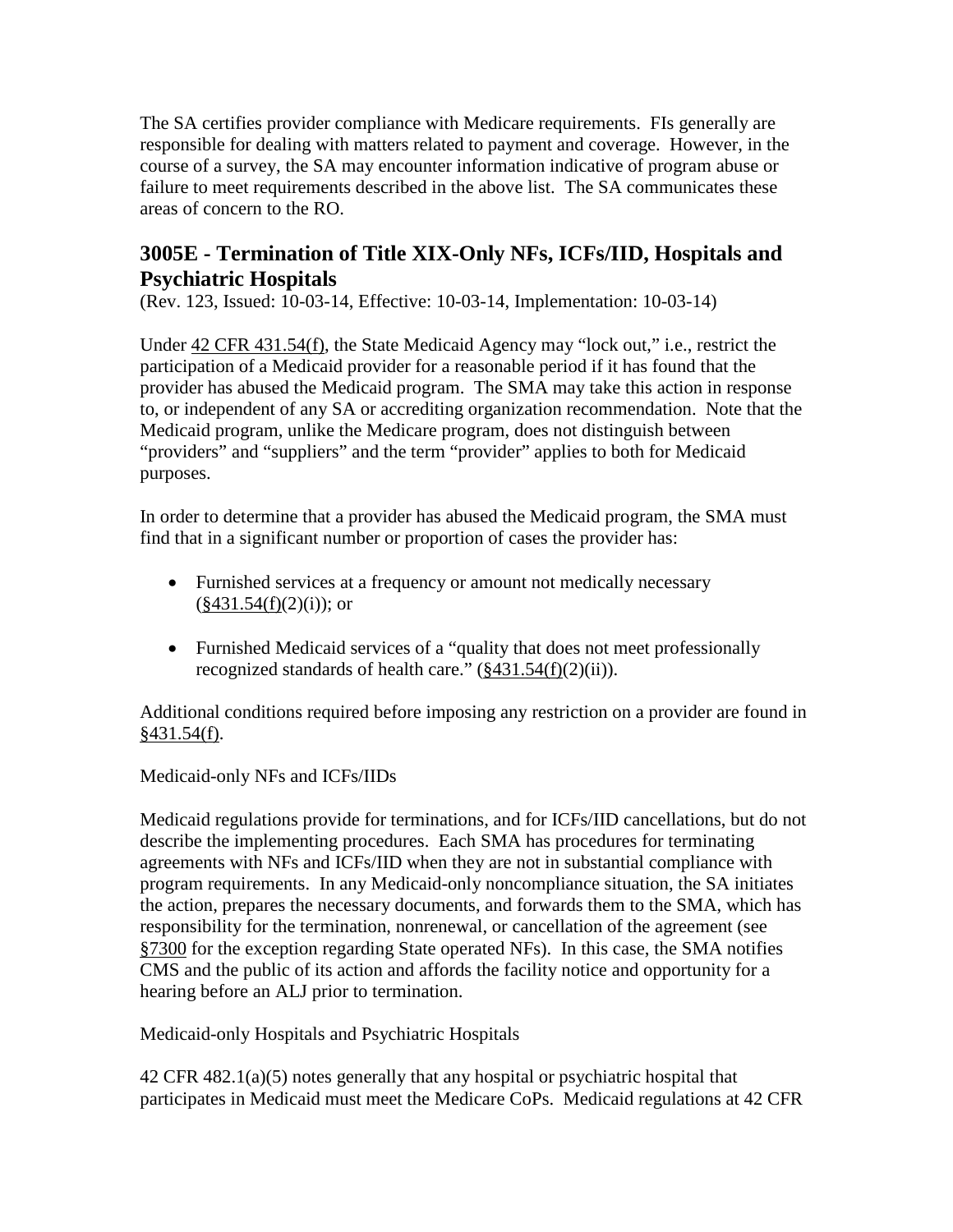440.10 (hospitals) and §440.140 and 440.160 (psychiatric hospitals) require Medicaidparticipating hospitals and psychiatric hospitals to comply with the Medicare CoPs. If a SA survey of a Medicaid-only hospital or psychiatric hospital finds substantial noncompliance, i.e., condition-level noncompliance, including immediate jeopardy, with the CoPs, the SA follows the standard SOM processes for requiring a plan of correction and conducting revisits. If the hospital or psychiatric hospital fails to come into substantial compliance in a timely manner, the SA notifies the SMA, which takes appropriate action in accordance with Federal Medicaid regulations and State plan provisions.

Likewise, in the case of a hospital or psychiatric hospital that participates in Medicaid based on accreditation by a CMS-approved Medicare hospital or Medicare psychiatric hospital accreditation program, the accrediting organization (AO) must notify both CMS and the SMA if the facility's accreditation is terminated for any reason. The SMA may in such cases request the SA to conduct a survey to determine the hospital's or psychiatric hospital's compliance with the CoPs, or may proceed directly to take appropriate action in accordance with Federal Medicaid regulations and State plan provisions.

If the SMA decides to restrict the provider's participation in Medicaid, the SMA is responsible for:

- Giving notice to the provider and opportunity for appeal, in accordance with procedures established by the SMA  $(\frac{2431.54(f)(1)}{f})$ ;
- Notifying CMS and the general public of the provider's restriction and its duration  $(\frac{2431.54(f)(3)}{3})$ ; and
- Ensuring that restrictions do not result in denying Medicaid recipient reasonable access to services of adequate quality  $(\frac{2431.54(f)(4)}{4})$ .

If the SMA restricts a Medicaid-only hospital's or psychiatric hospital's Medicaid participation, it gives notice to CMS via the SA. The SA forwards the notice to the RO. The RO terminates the hospital's or psychiatric hospital's Medicaid-only CCN, unless the SMA notice contains a date certain when the provider's participation in Medicaid will resume.

# <span id="page-15-0"></span>**3005F - Termination Action Based Upon Onsite Survey by RO, or Validation Survey of a Deemed Provider or Supplier by RO or SA**

(Rev. 123, Issued: 10-03-14, Effective: 10-03-14, Implementation: 10-03-14)

#### RO Conducts Survey:

When substantial noncompliance, including immediate jeopardy to patient health and safety, is identified in the course of a survey conducted by RO staff, the RO initiates termination procedures. Survey findings and factual development are the responsibility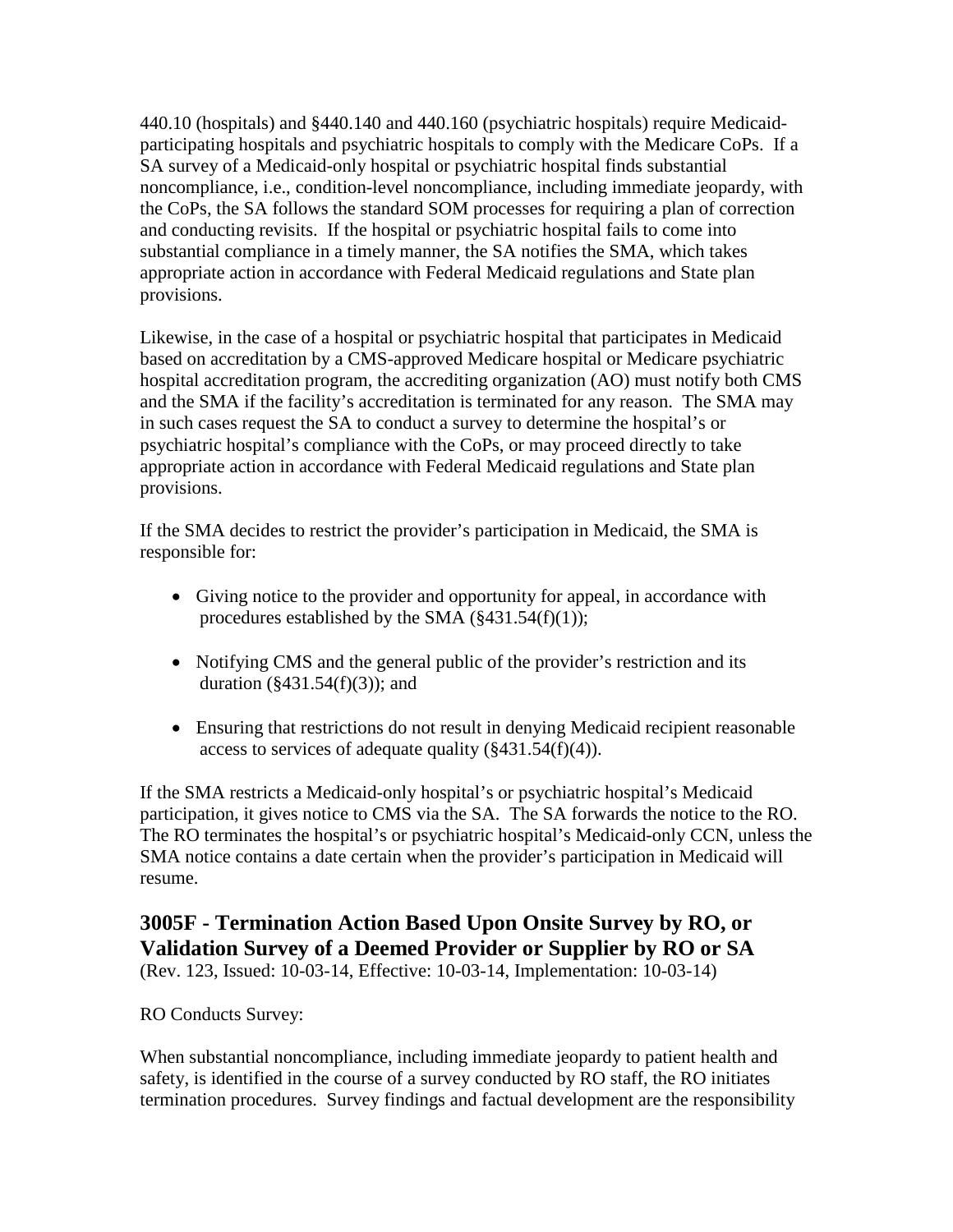of the RO. However, the SA may be asked to assist in documenting or developing aspects of the termination. The SA (and the SMA, if the provider/supplier also participates in Medicaid) is notified by the RO of the action taken.

RO or SA Validation Survey of a Deemed Provider or Supplier

Section 1864(c) of the Social Security Act provides that SAs conduct validation surveys of deemed providers and suppliers, at the direction of the CMS RO. The RO may also choose to conduct the validation survey with RO surveyors, or with a mixture of SA and RO surveyors. There are two types of validation surveys:

- Full, standard surveys of a representative sample of deemed providers and suppliers, and
- Focused substantial allegation, i.e., complaint investigation surveys.

Representative Sample Validation Survey: If the representative sample validation survey identifies either an immediate jeopardy or substantial, i.e., condition-level, noncompliance and the RO agrees with this finding, the RO initiates termination of the deemed provider or supplier, including an opportunity for the provider/supplier to make a timely correction of the deficient practices to avoid termination.

Substantial Allegation Validation Survey:

- If the survey identifies an immediate jeopardy and the RO agrees with this finding, the RO initiates termination of the deemed provider or supplier, including an opportunity for the provider/supplier to make a timely correction of the deficient practices to avoid termination.
- If the survey identifies substantial, i.e., condition-level, noncompliance and the RO agrees with this finding, the RO may either:
	- initiate termination of the deemed provider or supplier, including an opportunity for the provider/supplier to make a timely correction of the deficient practices to avoid termination; or
	- Require the SA to conduct a full survey of the provider or supplier. Termination action would be initiated if the full survey identifies substantial noncompliance.

See Chapter 5, Section 5110 for more details on post-survey procedures after a substantial allegation validation survey.

# <span id="page-16-0"></span>**3005G - Look Behind Authority of CMS**

(Rev. 1, 05-21-04)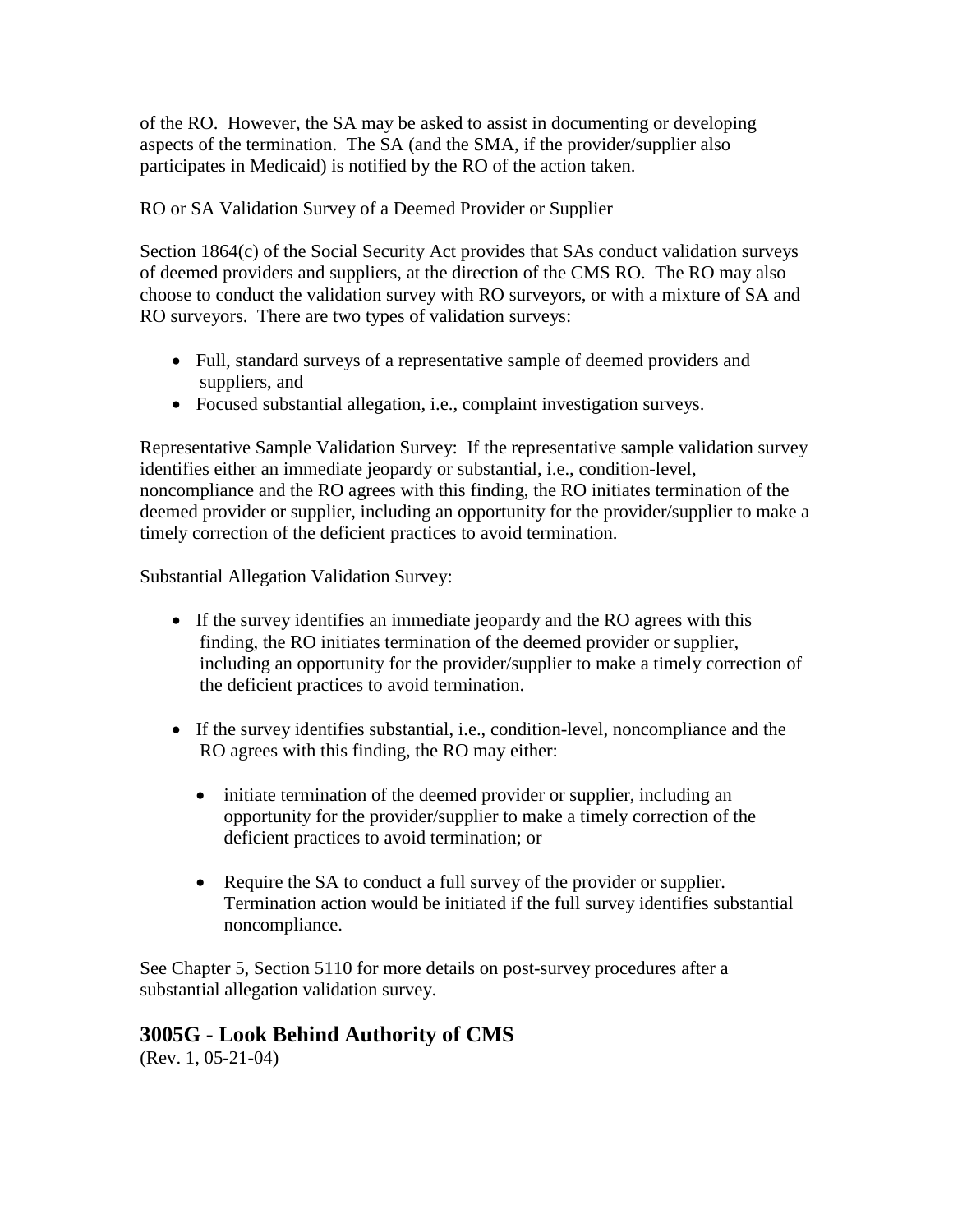# <span id="page-17-0"></span>**3005G1 - "Look-Behind" Termination or Cancellation of ICF/IID Agreement by the Secretary**

(Rev. 92, Issued, 11-22-13, Effective: 11-22-13, Implementation: 11-22-13)

The CMS has authority under [§1910\(b\)](http://www.cms.hhs.gov/regulations/) of the Act to terminate approval of an ICF/IID to participate in the Medicaid program when it determines that the facility fails to comply substantially with the CoPs, [42 CFR Part 483, Subpart I,](http://www.cms.hhs.gov/regulations/) or to submit an acceptable PoC.

The cancellation is prospective, usually after the provider has had the opportunity for a formal hearing before an ALJ.

If there is no immediate jeopardy to resident health and safety and CMS elects to terminate, the ICF/IID is afforded an opportunity for a pre-termination hearing before an ALJ. If the effective date of termination is held in abeyance pending an ALJ's ruling and the ICF/IID makes a credible allegation of compliance while the hearing is pending, it is up to the RO to determine whether it is in the recipients' and the government's interest to resurvey the facility and dispose of the case based on the findings. If a revisit is made and the ICF/IID failed to achieve compliance, adverse action continues based on the findings of the first Federal survey and the revisit. If the ALJ affirms the CMS decision, the effective date of termination is set by the ALJ.

If there is an immediate jeopardy to resident health and safety, CMS terminates or cancels approval of the ICF/IID and affords it the opportunity for a post-termination ALJ hearing.

Following termination, ICFs/IID wanting readmission must request a survey from the RO. The RO directs the SA to do a survey unless it feels that a Federal survey is necessary. The CMS must be satisfied that the reasonable assurance provision is met before the State executes a Medicaid agreement with the ICF/IID.

# <span id="page-17-1"></span>**3005G2 - Old "Look-Behind" Termination of a NF or ICF/IID by the Secretary**

(Rev. 92, Issued, 11-22-13, Effective: 11-22-13, Implementation: 11-22-13)

Under [42 CFR 442.30,](http://www.cms.hhs.gov/regulations/) a provider agreement of a SNF, NF, or ICF/IID is considered invalid for purposes of providing FFP to the State unless the State has followed proper survey and certification procedures. For example, the SMA may have issued the provider agreement even though it had not certified the facility as being in compliance. Other examples of procedural error include, but are not limited to:

- The SA documents noncompliance yet certifies compliance;
- The SA certifies compliance, but all cited deficiencies are not covered by an acceptable PoC;
- The SA fails to survey against all applicable requirements; or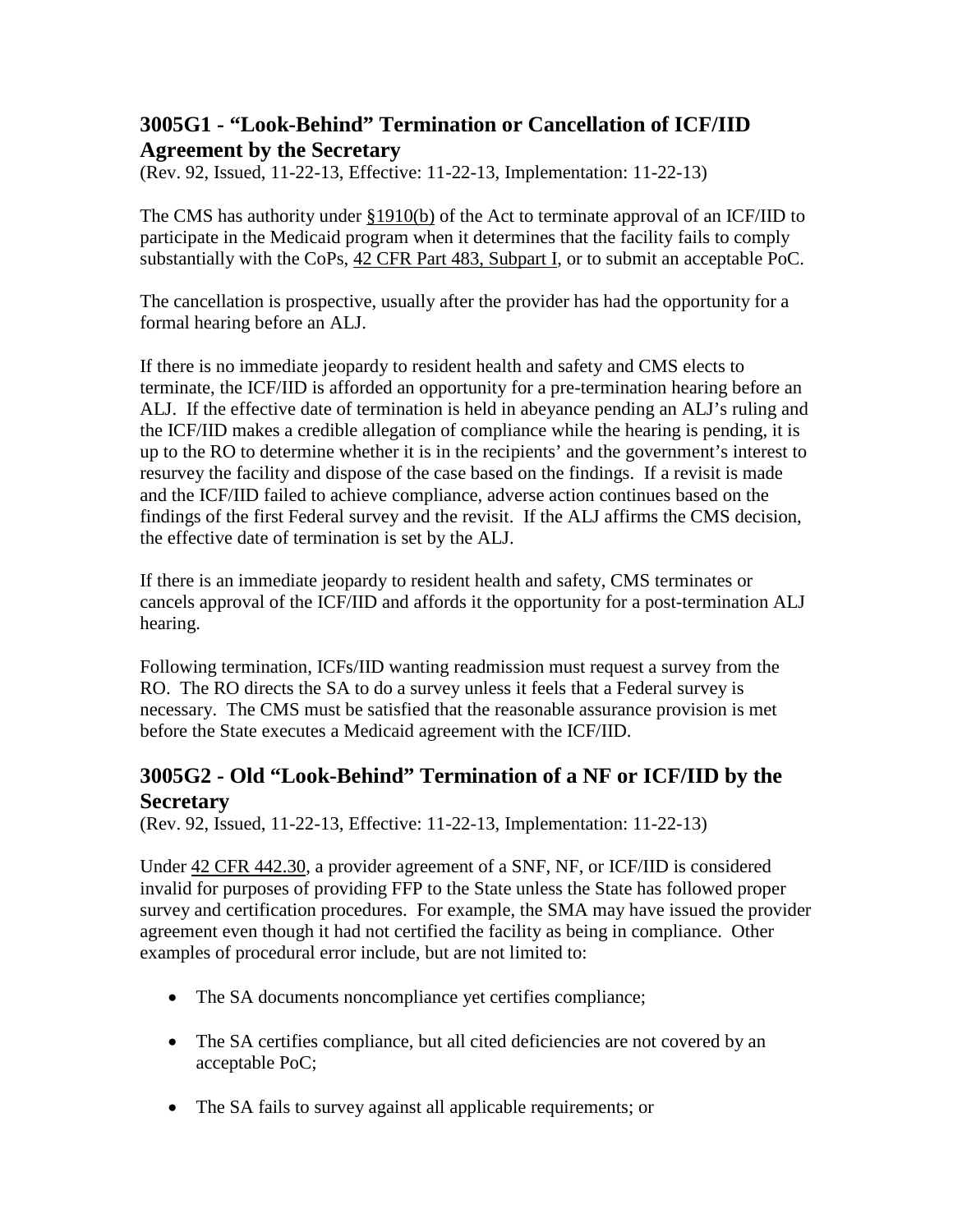• The SA fails to use federally approved survey and certification documents.

When procedures are not followed by either the SA or SMA, CMS considers the provider agreement void from its inception, and the State is disallowed FFP for bills related to the facility for the period covered by that Medicaid agreement. This type of adverse action, referred to as "Old Look Behind," is covered in more detail in [§3042.](http://www.cms.hhs.gov/manuals/107_som/som107c03.pdf)

# <span id="page-18-0"></span>**3005G3 - SMA Disagrees With SA Determination**

(Rev. 1, 05-21-04)

With the exception of State-operated NFs, the SA surveys and certifies compliance of Medicaid facilities with health and safety requirements to the SMA. The SMA is responsible for reviewing certifications to ensure that the SA has adhered to procedural requirements. If the SMA disagrees with the SA's certification, it first contacts the SA to resolve the issue. If the issue cannot be resolved, it contacts the RO. To resolve the dispute, the RO conducts a Federal survey of the facility or take other action as necessary.

# <span id="page-18-1"></span>**3006 - Denial of Payments in Lieu of Termination of ICFs/IID**

(Rev. 92, Issued, 11-22-13, Effective: 11-22-13, Implementation: 11-22-13)

# <span id="page-18-2"></span>**3006A - Authority to Deny Payment for Any New Admissions for ICFs/IID**

(Rev.92, Issued, 11-22-13, Effective: 11-22-13, Implementation: 11-22-13)

Section [1902\(i\)](http://www.cms.hhs.gov/regulations/) of the Act and [42 CFR 442.118](http://www.cms.hhs.gov/regulations/) provide the SMA with an alternative to terminating ICFs/IID that fail to meet program requirements. This sanction is the onetime denial of payment for new admissions for a period of up to 11 months after the month it was imposed, if the facility's deficiencies do not present an immediate jeopardy to residents' health and safety. A decision is made at the end of 11 months whether to continue participation. However, the 11-month period can be shortened if circumstances change and there is immediate jeopardy to health and safety before 11 months have passed. Alternatively, the State might rescind the denial of payments in fewer than 11 months if full compliance is achieved or if the ICF/IID has made significant, good-faith efforts and progress in achieving compliance.

#### <span id="page-18-3"></span>**3006B - Criteria for Imposing Denial of Payments for New Admissions** (Rev. 1, 05-21-04)

The SMA retains the right to establish its own criteria for imposing this sanction. However, the SMA may not use this sanction if the facility's deficiencies pose immediate jeopardy to the health and safety of its clients.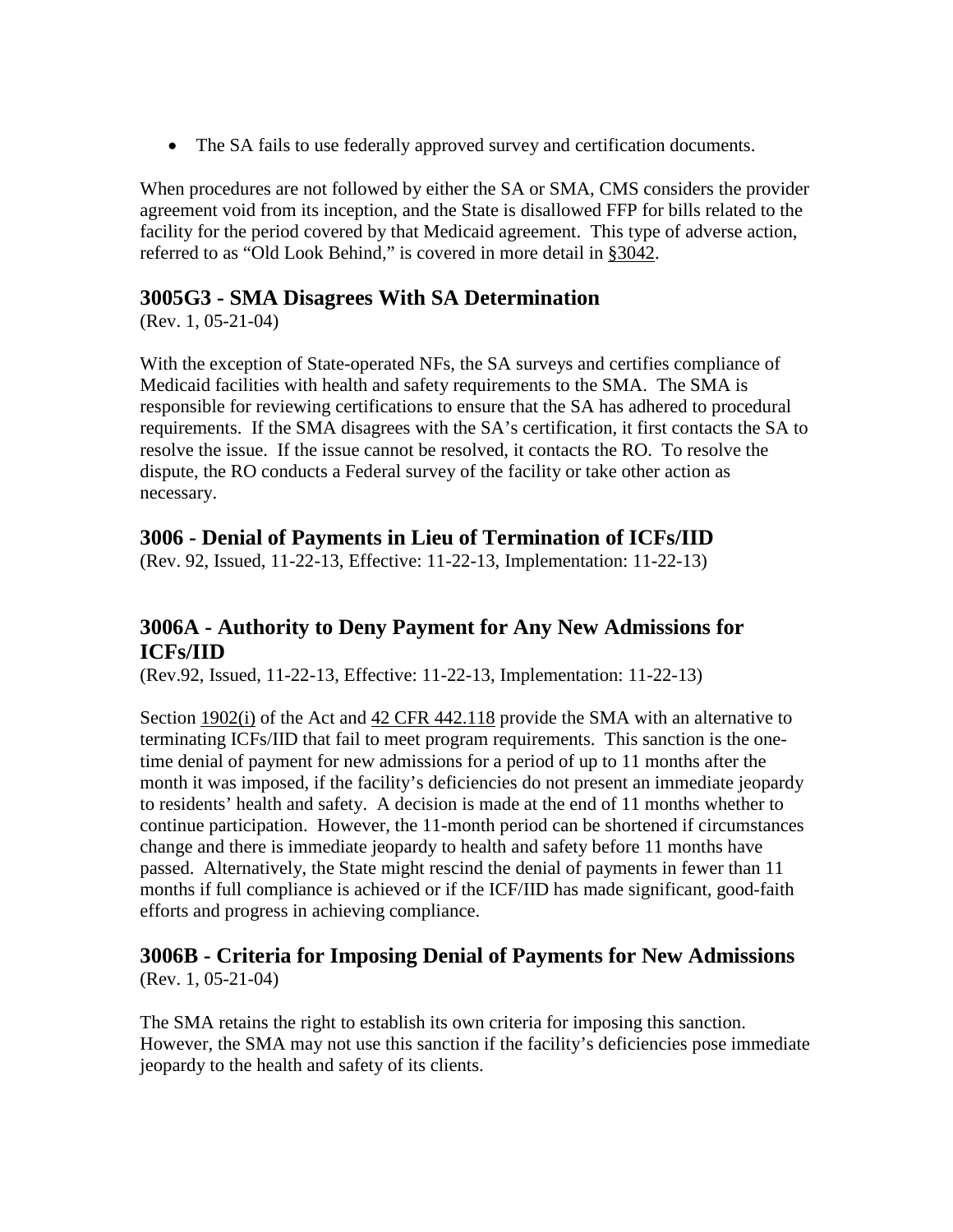### <span id="page-19-0"></span>**3006C - Agency Procedures**

(Rev. 92, Issued, 11-22-13, Effective: 11-22-13, Implementation: 11-22-13)

Before denying payment for new admissions, the SMA must comply with the following requirements:

- Provide the ICF/IID up to 60 calendar days to correct the cited deficiencies and comply with the CoP.
- If at the end of the specified period the ICF/IID has not achieved compliance, give the facility notice of intent to deny admissions and the opportunity for an informal hearing.
- If the ICF/IID requests a hearing and the decision of the hearing is to deny payment, the SMA must provide the facility and the public, at least 15 calendar days before the effective date of the sanction, a notice that includes the effective date of the sanction and the reasons for the denial of payment.

# <span id="page-19-1"></span>**3006D - Effect of Sanction on Status of Clients Admitted, Discharged, or on Temporary Leave and Readmitted Before or After Effective Date of Denial of Payment**

(Rev. 1, 05-21-04)

The client's status on the effective date of the denial of payment is the controlling factor in determining whether readmitted clients are subject to the denial of payment. Guidelines are as follows:

- Clients who were admitted and discharged before the effective date of the denial of payment are considered new admissions if they are readmitted on or after the effective date. Therefore, they are subject to the denial of payment;
- Clients admitted on or after the effective date of the denial of payment are considered new admissions. If readmitted after being discharged, they continue to be considered new admissions, and are subject to the denial of payment;
- Clients admitted before and discharged on or after the effective date of the denial of payment are considered new admissions if subsequently readmitted. Therefore, they are subject to the denial of payment;
- Clients admitted before the effective date of the denial of payment who take temporary leave before, on, or after the effective date of the denial of payment are not considered new admissions upon return and therefore, are not subject to the denial of payment; and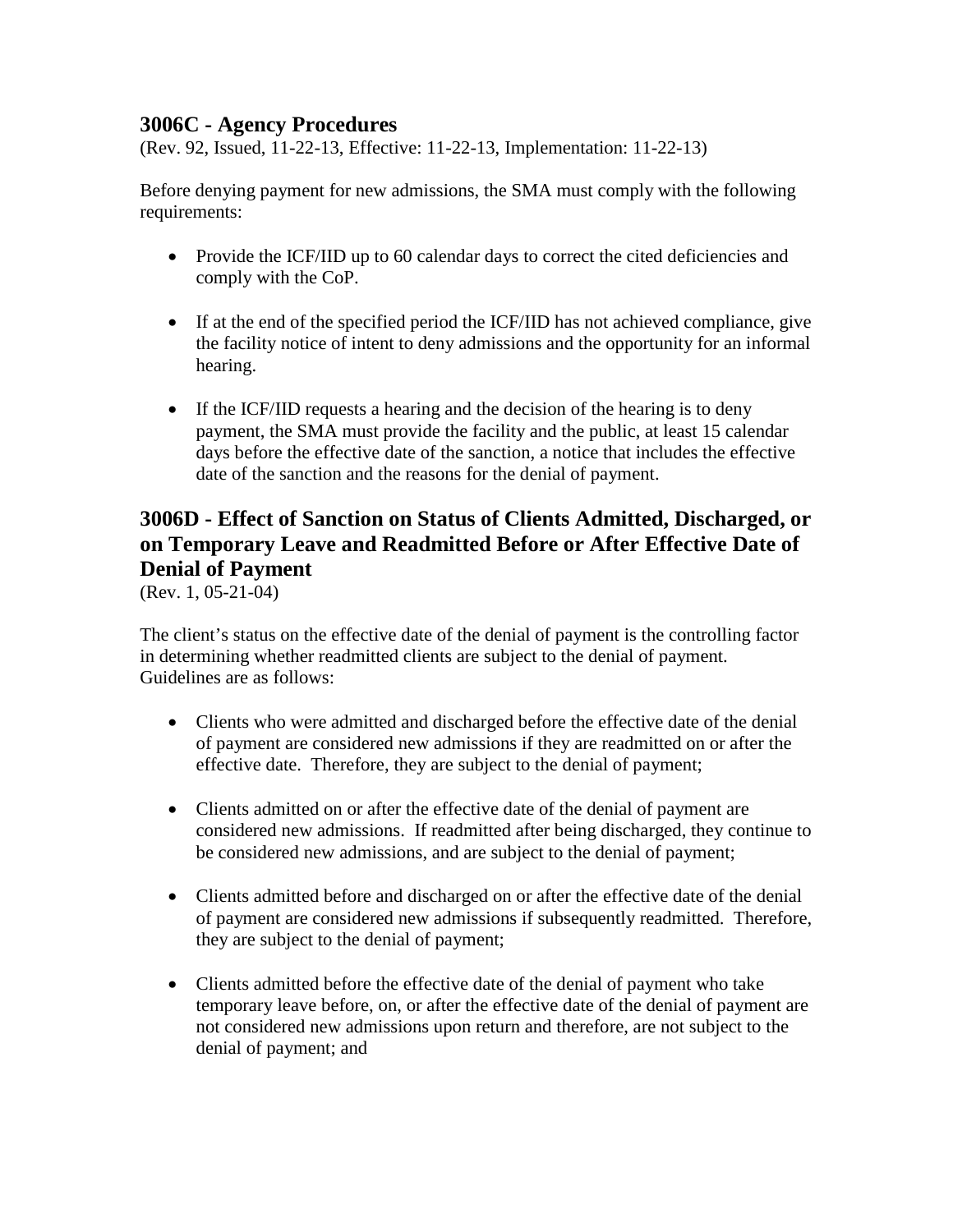• Clients admitted on or after the effective date of the denial of payment who take temporary leave are not considered new admissions, but continue to be subject to the denial of payment.

NOTE: The term "temporary leave" refers to clients who leave temporarily for any reason. If clients were not subject to a denial of payment when they went on temporary leave, the term indicates that upon return they are not considered new admissions for the purposes of the denial of payment. Therefore, the term "temporary leave" is used to justify a resumption of any interrupted payment upon re-entry into the facility.

The term "leave of absence" is defined as any situation where the client is absent, but not discharged, for reasons other than admission to a hospital, SNF or NF, or distinct part of a SNF or NF. The term "leave of absence" is used for the purpose of preventing duplicate payments during an absence by assuring that the absence is not due to a temporary alternate inpatient arrangement. If the client is not on a leave of absence but is actually temporarily in an alternate inpatient situation, any ongoing payment to the facility will be interrupted as mentioned above.

The client who is not subject to the denial of payment sanction and who goes on temporary leave, whether there is a leave of absence, will not be considered a new admission for the purposes of the denial of payment sanction, upon his/her return to the facility. Any interrupted payment will be resumed. In either situation, it is expected that the client will return to the facility following leave.

# <span id="page-20-0"></span>**3006F - Duration of Denial of Payment and Subsequent Termination of an ICF/IID**

(Rev. 92, Issued, 11-22-13, Effective: 11-22-13, Implementation: 11-22-13)

The denial of payment for new admissions will continue for eleven months unless, before the end of that period, the SMA finds that the ICF/IID has corrected the deficiencies or is making a good faith effort to achieve compliance with the CoPs or the deficiencies are such that it is necessary to terminate the facility.

The SMA must terminate the facility's provider agreement:

- Upon finding that the ICF/IID has been unable to achieve compliance with the CoPs during the 11-month period that payments were denied for new admissions; and
- Termination is effective the day following the last day of the denial of payment period.

# <span id="page-20-1"></span>**3006.1 - Sanctions for ICFs-IID - or Nonimmediate Jeopardy**

(Rev. 92, Issued, 11-22-13, Effective: 11-22-13, Implementation: 11-22-13)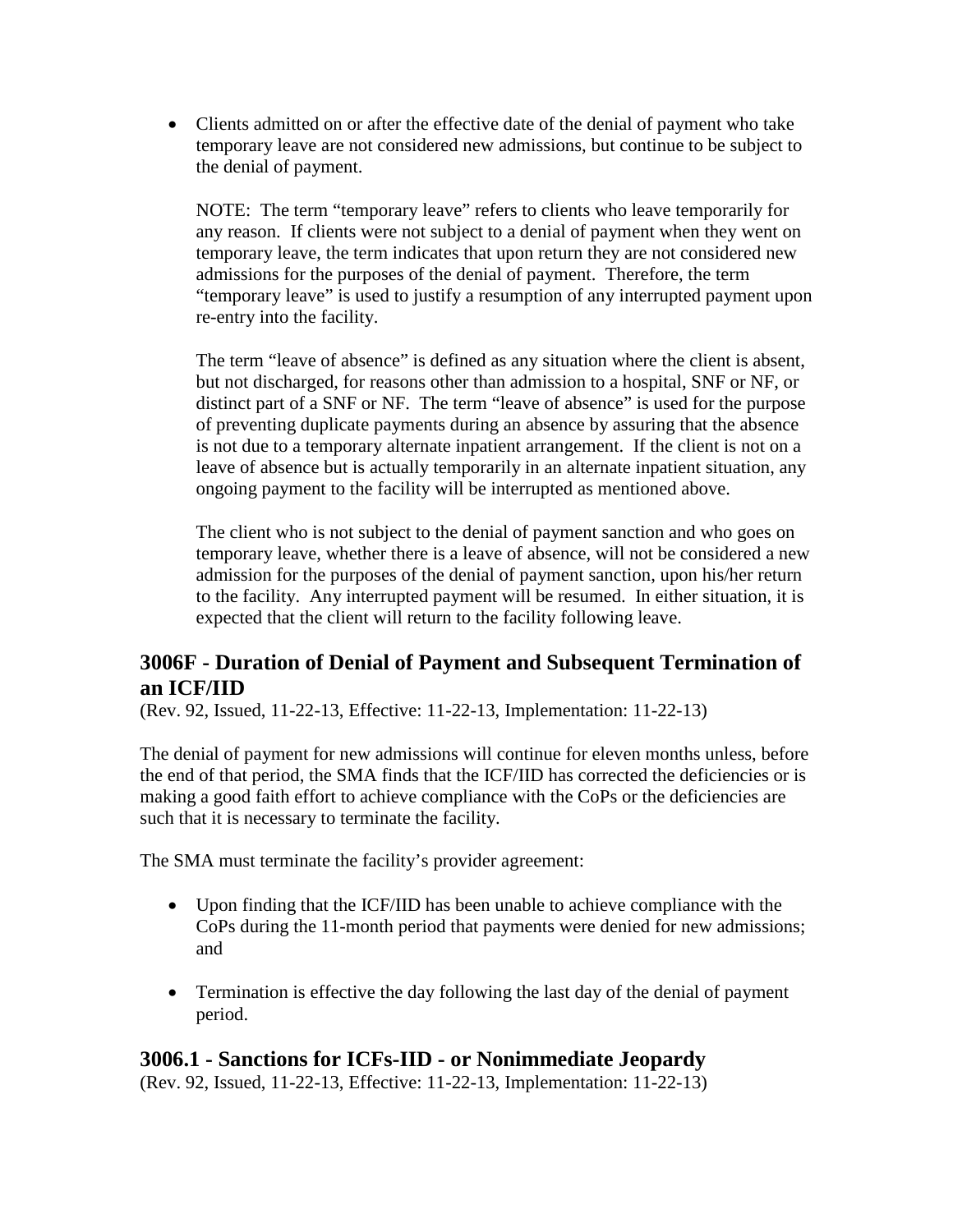# <span id="page-21-0"></span>**3006.1A - General**

(Rev. 92, Issued, 11-22-13, Effective: 11-22-13, Implementation: 11-22-13)

The Balanced Budget Act (BBA) of 1997 provided the statutory authority for States to establish and impose sanctions that are additional to the already existing alternative sanction of denial of payment for new admissions, and which are alternative to termination in cases where the ICF/IID's deficiencies are not determined to pose immediate jeopardy to client health and safety. This strategy recognizes that deficiencies take on greater or lesser significance depending on the specific circumstances and client outcomes in each facility, and that additional enforcement options should be available so that the enforcement consequence to the facility is effective, proportionate, and appropriate to the specifics of the noncompliance.

#### <span id="page-21-1"></span>**3006.1B - Introduction**

(Rev. 92, Issued, 11-22-13, Effective: 11-22-13, Implementation: 11-22-13)

Section  $1902(i)(1)(B)$  of the Act, as revised by the BBA of 1997, provides that the State may establish alternative sanctions to use as enforcement remedies for deficiencies that do not constitute immediate jeopardy to client health and safety if the State can demonstrate to CMS' satisfaction that its alternative sanctions are effective in deterring noncompliance and correcting deficiencies (see [§3006.6\)](#page-27-0). One or more alternative sanctions may be imposed against private or State operated ICFs/IID instead of provider agreement termination, and may also be imposed instead of or in addition to the existing alternative sanction of denial of payment for new admissions. Examples of sanctions that may be appropriate as alternative sanctions are listed in subsection C.

### <span id="page-21-2"></span>**3006.1C - Examples of Alternative Sanctions**

(Rev.92, Issued, 11-22-13, Effective: 11-22-13, Implementation: 11-22-13)

States should consider establishing the following alternative sanctions in their State plan for noncompliant ICFs/IID having nonimmediate jeopardy deficiencies:

- Directed plan of correction;
- Directed in-service training; and
- State monitoring.

States are not limited to establishing and using these alternative sanctions and may submit others for CMS' approval. When the State wants to use alternative sanctions, it must be authorized to do so under its State plan by CMS (see [§3006.6\)](#page-27-0). In order to be approved, the State must provide specified information to indicate that the alternative sanction and its application is not inconsistent with applicable statutory and regulatory requirements, as well as demonstrate to CMS' satisfaction that the alternative sanction is effective in deterring noncompliance and correcting deficiencies. Many States already have experience in imposing the three intermediate sanctions specified above against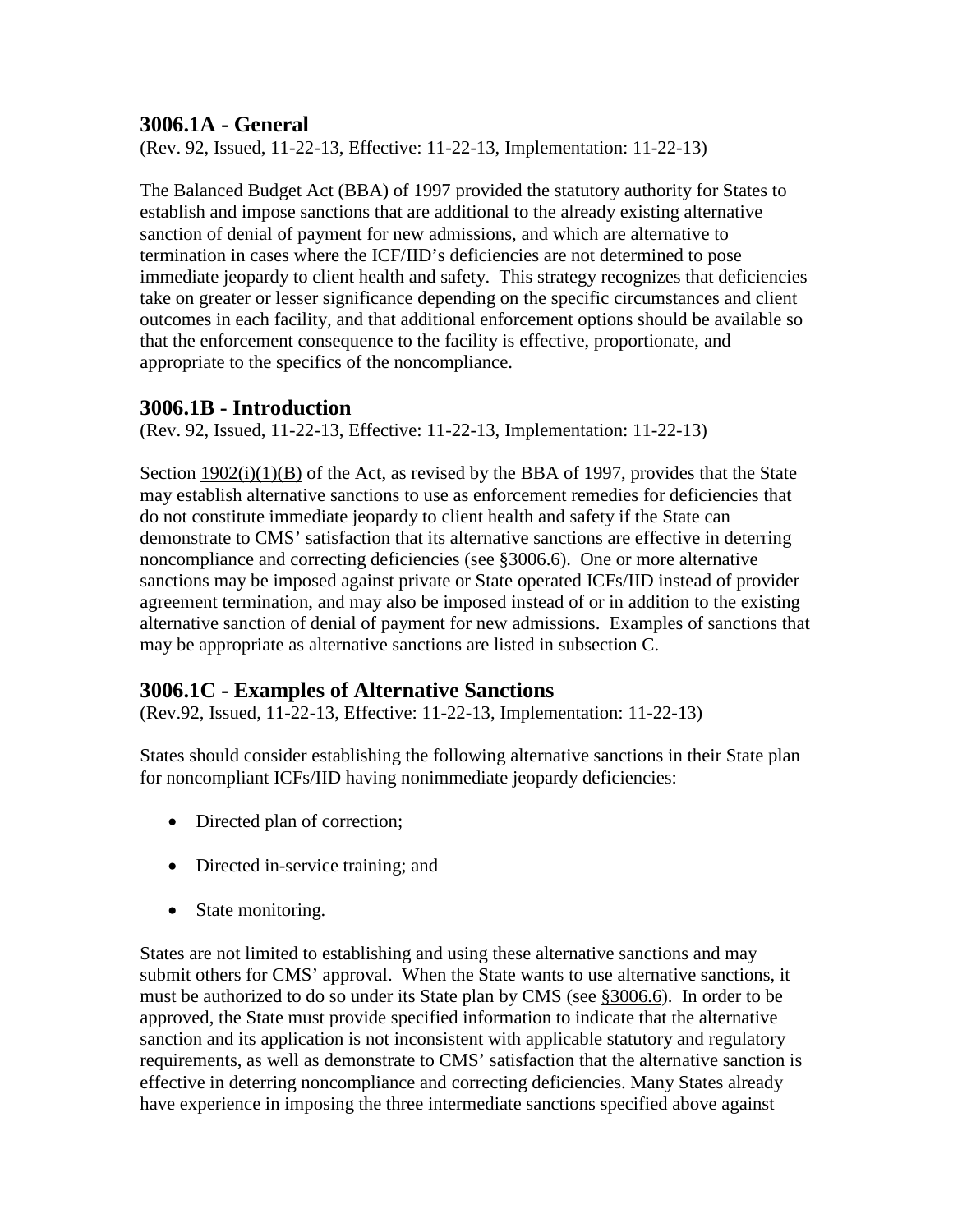nursing homes (SNF/NFs) that fail to meet participation requirements. States also have experience in imposing remedies under their State licensure authority and may also wish to submit any of those to CMS for approval as alternative remedies for ICF/IID. While we want States to have the three specified intermediate sanctions listed above available for ICF/IID enforcement purposes, States are free to submit others for CMS approval as well.

# <span id="page-22-0"></span>**3006.1D - Alternatives to Termination in Nonimmediate Jeopardy Situations**

(Rev. 1, 05-21-04)

When the facility is found to have deficiencies that do not immediately jeopardize the health and safety of individuals served, the State may, in lieu of terminating the facility's provider agreement:

- 1. Deny payment for all new Medicaid admissions to the facility after the effective date of the sanction;
- 2. Impose one or more of the alternative sanctions that CMS has approved; or
- 3. Do both (1) and (2) above. Deny payment for all new Medicaid admissions to the facility after the effective date of the sanction and impose one or more of the alternative sanctions that CMS has approved.

# <span id="page-22-1"></span>**3006.2 - Directed Plan of Correction (DPoC)**

(Rev. 1, 05-21-04)

# <span id="page-22-2"></span>**3006.2A - Purpose**

(Rev. 92, Issued, 11-22-13, Effective: 11-22-13, Implementation: 11-22-13)

A DPoC is a plan that the State develops to require an ICF/IID to take action within specified time frames. The purpose of the DPoC is to achieve correction and continued compliance with the CoPs.

A DPoC differs from a traditional PoC in that the State, not the facility, develops the PoC. Achieving compliance is the provider's responsibility, whether or not a DPoC was followed. If the facility fails to achieve substantial compliance after complying with the DPoC, the State may impose another alternative sanction (or sanctions) until the facility achieves substantial compliance or it is terminated from the Medicaid program.

# <span id="page-22-3"></span>**3006.2B - Basis for Imposition of a DPoC**

(Rev. 1, 05-21-04)

Use of a DPoC should be dependent upon causal factors identified by the SA. For example, a DPoC may be an appropriate sanction when a facility has no system in place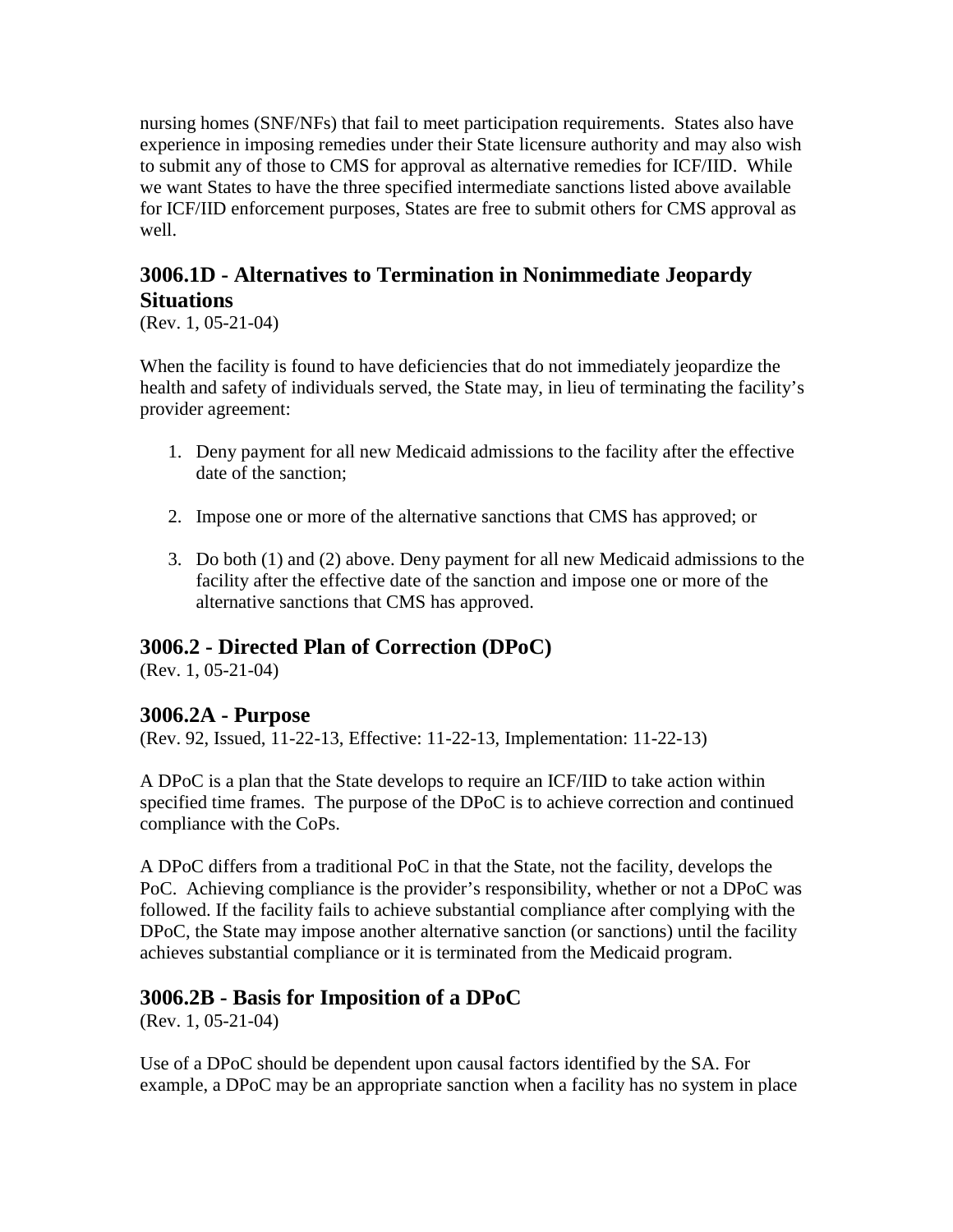for detecting abuse and neglect. The DPoC would specify that the facility must develop a system and must have that system in place within a specified time frame.

### <span id="page-23-0"></span>**3006.2C - Elements of a DPoC**

(Rev. 1, 05-21-04)

The DPoC includes all elements of a traditional plan of correction (see [§3006.5.C\)](#page-26-4), as well as when the corrective action must be accomplished, and how substantial compliance will be measured.

# <span id="page-23-1"></span>**3006.2D - Notice of Imposition of DPoC**

(Rev. 1, 05-21-04)

A DPoC may be imposed 15 calendar days after the facility receives notice of this sanction. The date the DPoC is imposed does not mean that all corrections must be completed by that date.

# <span id="page-23-2"></span>**3006.3 - Directed In-Service Training**

(Rev. 1, 05-21-04)

#### <span id="page-23-3"></span>**3006.3A - Purpose**

(Rev. 92, Issued, 11-22-13, Effective: 11-22-13, Implementation: 11-22-13)

Directed in-service training is a sanction that may be used when the SA concludes that education is likely to correct the deficiencies. This remedy requires the staff of the ICF/IID to attend in-service training program(s). The purpose of the directed in-service training is to provide knowledge required to achieve compliance and remain in compliance with the CoPs.

# <span id="page-23-4"></span>**3006.3B - Appropriate Resources for Directed In-Service Training Programs**

(Rev.92, Issued, 11-22-13, Effective: 11-22-13, Implementation: 11-22-13)

Facilities should use programs developed by well-established organizations of intellectual disabilities, developmental disabilities, mental health or health services education, such as special education departments in colleges or universities or schools of medicine, State departments/bureaus of mental health/ intellectual disabilities or developmental disabilities; Developmental Disabilities Councils; Federally funded State protection and advocacy agencies serving people with developmental disabilities; professional organizations with expertise in developmental disabilities, and a State may provide special consultative services for obtaining this type of training. The SA may also compile a list of resources that can provide directed in-service training and could make this list available to facilities and interested organizations. Facilities may request to use training resources internal to the organization, if the trainer was not directly involved with the area sanctioned. Examples of directed in-service training topics include, but are not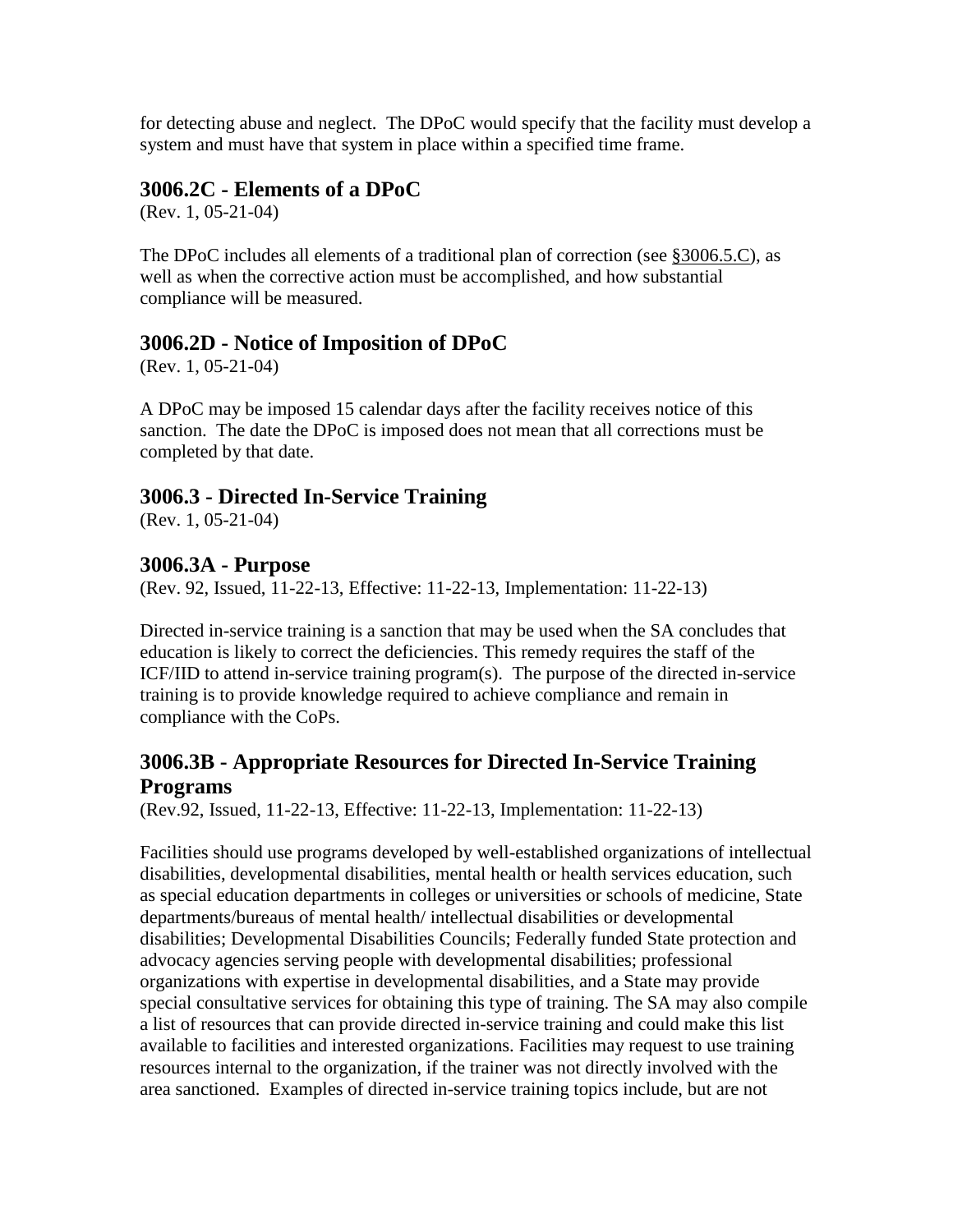limited to, client rights issues, behavior intervention, active treatment, health and safety, and outcome measures.

# <span id="page-24-0"></span>**3006.3C - Further Responsibilities**

(Rev. 1, 05-21-04)

The facility bears the expense of the directed in-service training. After the training has been completed the SA will assess whether agency staff has demonstrated competency in the area(s) of deficiency and whether compliance has been achieved. If the facility still has not achieved substantial compliance, the State may impose one or more additional sanctions.

# <span id="page-24-1"></span>**3006.3D - Notice of Imposition of Directed In-Service Training**

(Rev. 1, 05-21-04)

Directed in-service training may be imposed 15 calendar days after the facility receives notice of this sanction. The SA will determine time frames for completion of the directed in-service training.

# <span id="page-24-2"></span>**3006.4 - State Monitoring**

(Rev. 1, 05-21-04)

<span id="page-24-3"></span>**3006.4A - Purpose**

(Rev. 1, 05-21-04)

A State monitor oversees the correction of cited deficiencies in the facility as a safeguard against further noncompliance when a situation with a potential for jeopardizing health and safety has occurred, but has not risen to the level of immediate jeopardy.

### <span id="page-24-4"></span>**3006.4B - Qualifications**

(Rev. 1, 05-21-04)

The SA identifies state monitors as appropriate professionals to monitor cited deficiencies. A State monitor:

- Is an employee or contractor of the SA;
- Is not an employee, designee or contractor of the monitored facility;
- Does not have an immediate family member who is a client of the facility;
- Is not a person who has been terminated for cause by the facility; and
- Is not a former contractor who had a contract canceled for cause by the facility.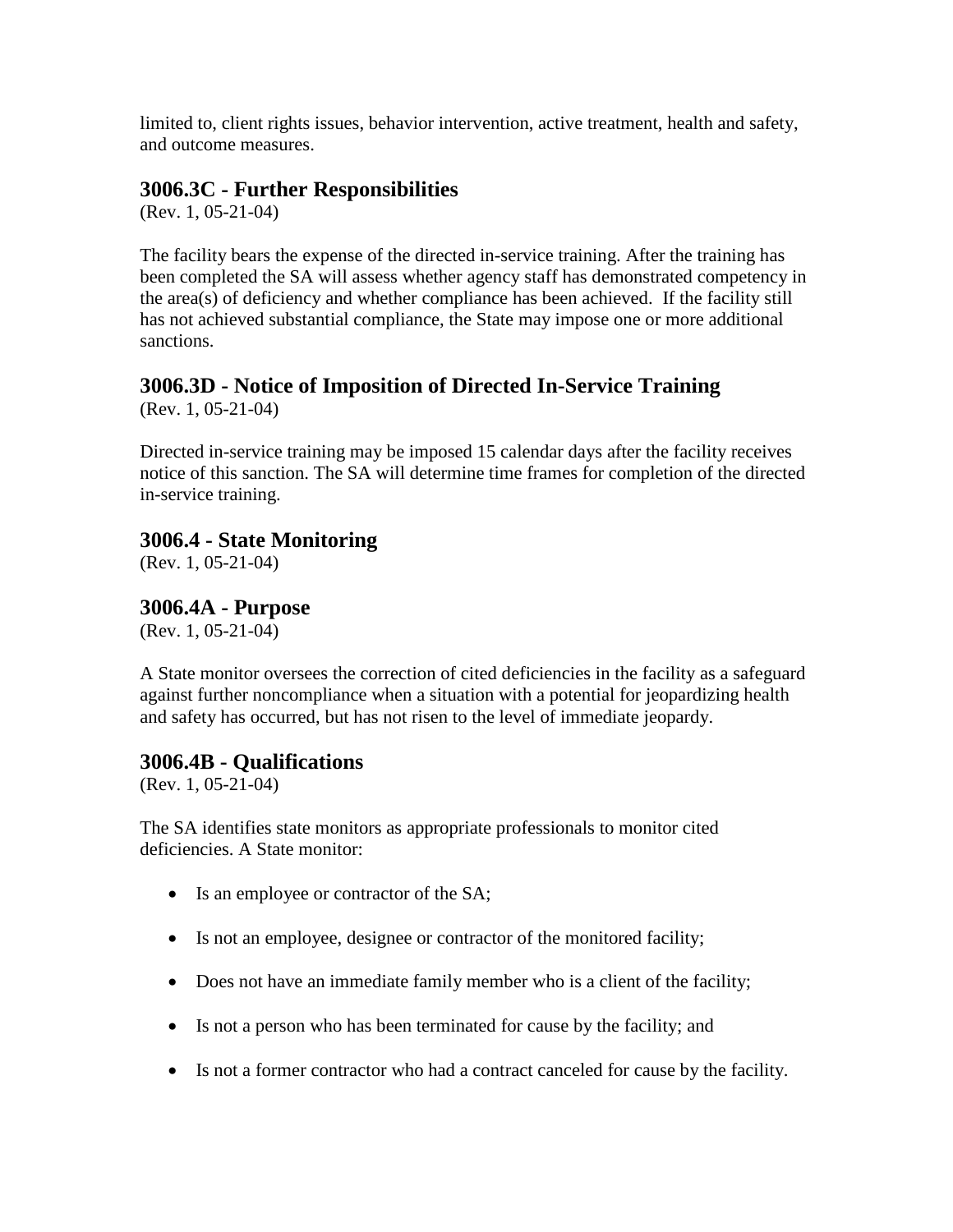# <span id="page-25-0"></span>**3006.4C - When to Impose State Monitoring**

(Rev. 1, 05-21-04)

When considering whether or not to impose State monitoring for current noncompliance, the State may want to consider whether:

- The facility has a history of noncompliance which may suggest that it would benefit from external surveillance during corrections;
- The facility has had numerous complaints; or
- The State is concerned that the situation in the facility has the potential to worsen.

States are not limited to considering only these factors and are free to consider any others that would assist them in making remedy determinations.

### <span id="page-25-1"></span>**3006.4D - Frequency**

(Rev. 1, 05-21-04)

When State monitoring is imposed, the SA appoints a monitor or monitors. Monitoring may occur anytime in a facility; e.g., 24 hours a day, 7 days a week, if necessary or less often such as once a week to monitor specific areas. In all instances, monitors have complete access to all areas of the facility, as necessary, for performance of the monitoring activity. Factors used to decide how often a facility is monitored may include, but are not limited to, the following:

- The nature and seriousness of the deficiency(ies) as specified by the SA; and
- The timing and frequency of when the problems occurred; e.g., mealtimes, evening shifts, daily, etc.

Monitors may be assigned to the facility at these specific times for a specified number of days, as determined by the SA, to ensure corrective action.

### <span id="page-25-2"></span>**3006.4E - Duration**

(Rev. 1, 05-21-04)

The sanction is discontinued when the facility's provider agreement is terminated or when the facility has demonstrated to the satisfaction of the SA that it is in substantial compliance with the Conditions of Participation.

# <span id="page-25-3"></span>**3006.4F - Notice of Imposition of State Monitoring**

(Rev. 1, 05-21-04)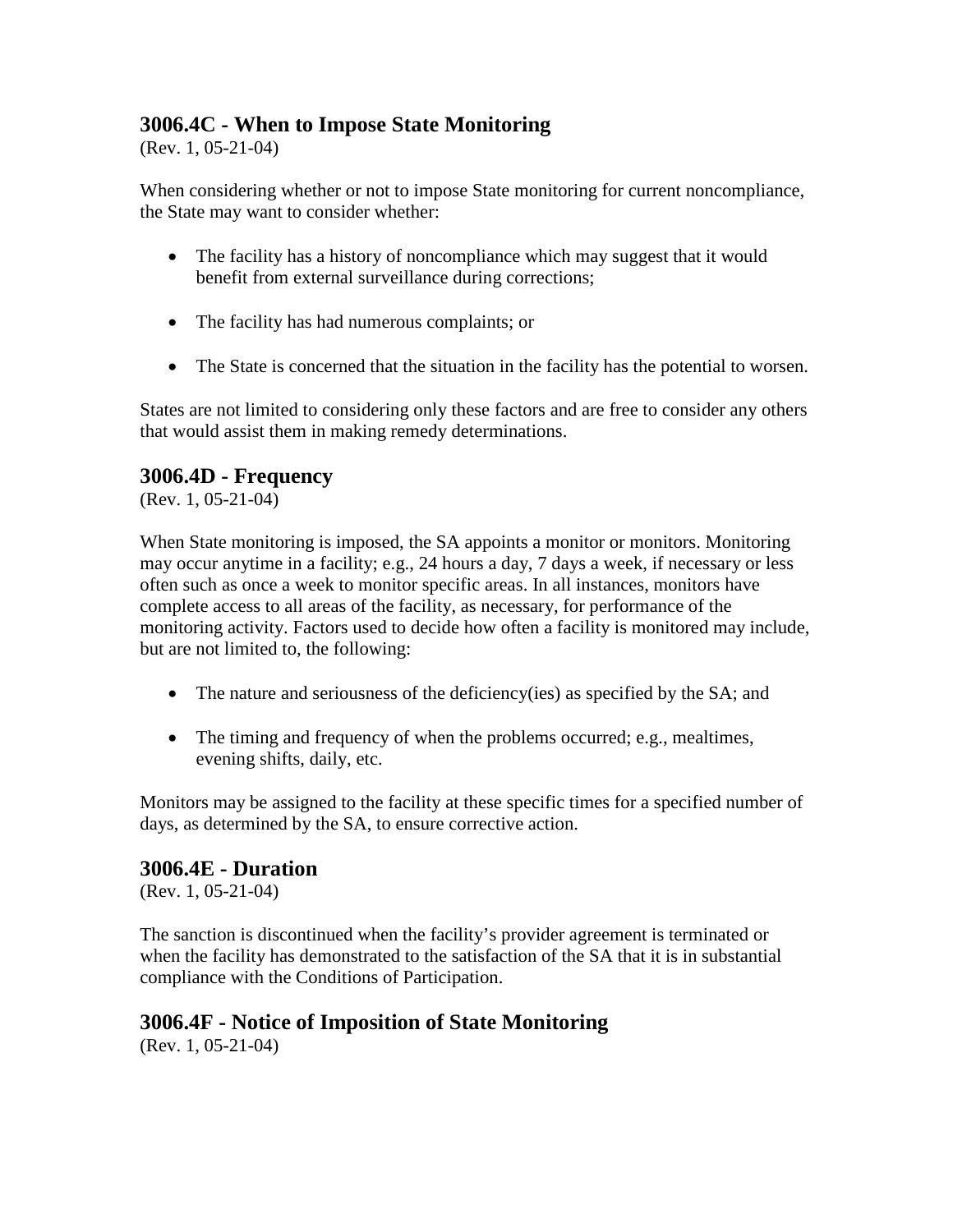Notice requirements for this sanction state that it may be imposed immediately. No notice is required because the sanction imposes no hardship or expense on the facility.

#### <span id="page-26-0"></span>**3006.4G - Payment for and Obligation of Funds by a State Monitor** (Rev. 1, 05-21-04)

The facility will not be required to pay the salary of the State monitor; nor will the State monitor have managerial authority to obligate facility funds.

# <span id="page-26-1"></span>**3006.5 - Achieving Continuous, Substantial Compliance**

(Rev. 1, 05-21-04)

# <span id="page-26-2"></span>**3006.5A - Introduction**

(Rev. 1, 05-21-04)

In order to safeguard the health, welfare and safety of individuals served within a facility, it is imperative that a facility not only attain substantial compliance in each area of identified deficiency(ies), but that it maintain/remain in continuous compliance.

# <span id="page-26-3"></span>**3006.5B - Duration of a Sanction**

(Rev. 1, 05-21-04)

A sanction is discontinued when the facility's provider agreement is terminated or when the facility has demonstrated to the satisfaction of the SA that it is in substantial compliance with the Conditions of Participation.

# <span id="page-26-4"></span>**3006.5C - Achieving and Maintaining Substantial Compliance**

(Rev. 1, 05-21-04)

The facilities must establish policies and procedures to remedy deficient practices and to ensure that correction is lasting. Facilities must take the initiative and responsibility for monitoring their own performance continuously to sustain compliance. In order for a PoC to be acceptable, it must include the following elements:

- 1. Core Elements of PoC:
	- a. How the corrective action will be accomplished for individuals found to have been affected by the deficient practice;
	- b. How the facility will identify other individuals who have the potential to be affected by the same deficient practice, and how the facility will act to protect individuals in similar situations;
	- c. What measures will be put into place or systemic changes made to ensure that the deficient practice will not recur;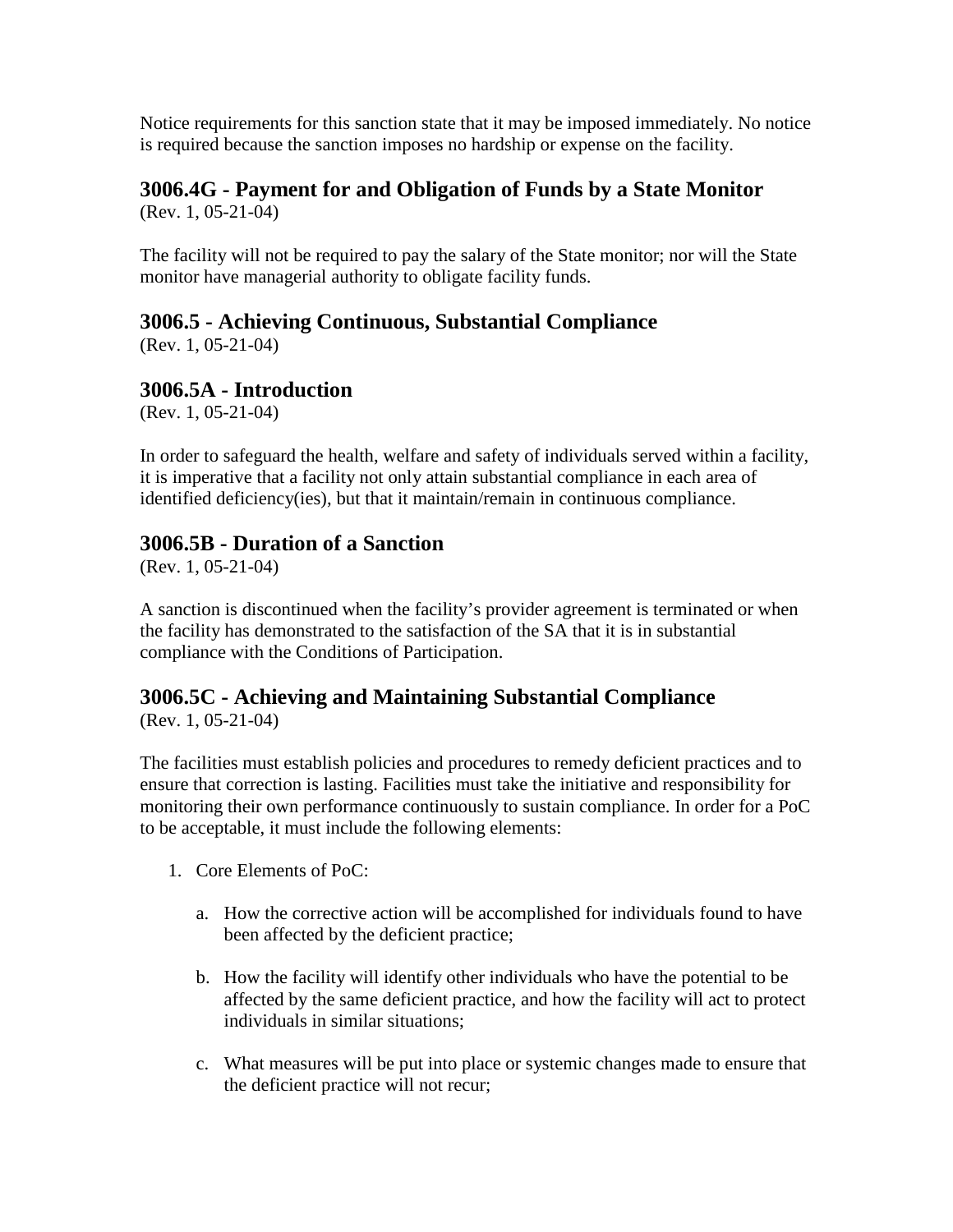- d. How the facility will monitor its corrective actions/performance to ensure that the deficient practice is being corrected and will not recur, i.e. what program will be put into place to monitor the continued effectiveness of the systemic change to ensure that solutions are permanent; and
- e. When corrective action must be accomplished.

# <span id="page-27-0"></span>**3006.6 - Criteria for Review of State Plans for Approval or Disapproval of Alternative Sanctions**

(Rev. 1, 05-21-04)

# <span id="page-27-1"></span>**3006.6A - Introduction**

(Rev. 1, 05-21-04)

This section implements  $\S 1902(i)(1)(B)$  of the Act and provides guidance to the RO relative to reviewing for approval or disapproval, State plan amendments for alternative enforcement sanctions.

# <span id="page-27-2"></span>**3006.6B - Alternative Remedies**

(Rev. 1, 05-21-04)

If a State wishes to establish alternative sanctions in addition to the already existing alternative sanction of denial of payment for new admissions, to be used in situations of nonimmediate jeopardy, the State plan should describe:

- Timing and notice requirements;
- When the remedy will be applied;
- How the alternative remedy is effective in deterring noncompliance; and
- Factors considered in selecting the remedy.

### <span id="page-27-3"></span>**3008 - Services After Termination**

(Rev. 1, 05-21-04)

Payment may be made for a limited time for some patients after the effective dates of termination. (See §§3008.1 and 3008.2.)

#### <span id="page-27-4"></span>**3008.1 - Services After Termination of a Medicare Provider Agreement** (Rev. 1, 05-21-04)

Effective the date the provider agreement is terminated, no payment will be made under the agreement. (See [42 CFR 489.55.](http://www.cms.hhs.gov/regulations/)) However, payment is available for up to 30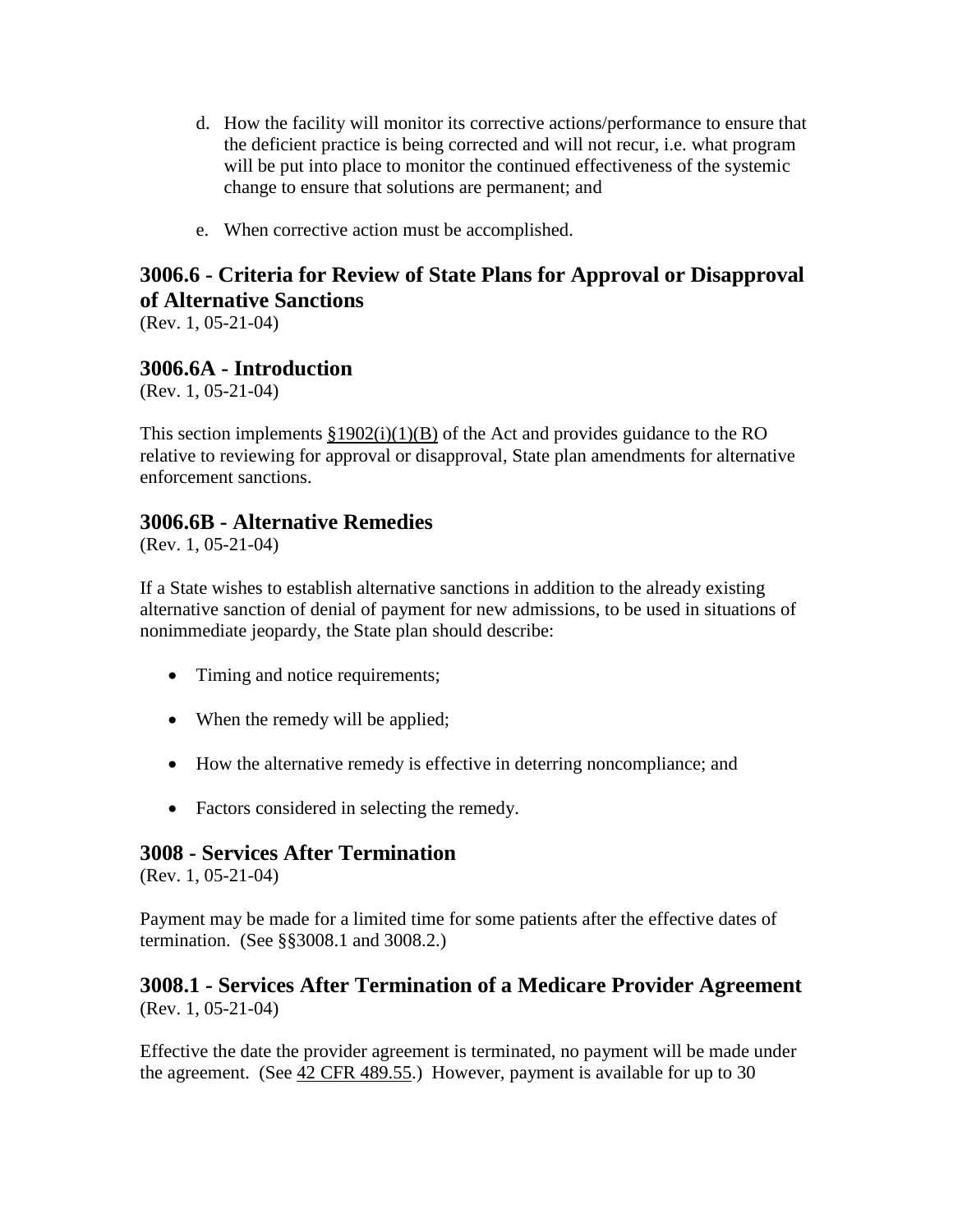calendar days after the effective date of termination for beneficiaries admitted before the effective date of termination for:

- Inpatient hospital services;
- Psychiatric hospital services; and
- SNF services.

Also, payment is available for up to 30 calendar days for care furnished under a plan established before the effective date of termination for:

- Home Health Agency (HHA) services; and
- Hospice care.

# <span id="page-28-0"></span>**3008.2 - Services for which Federal Financial Participation (FFP) May Be Temporarily Continued After Termination of a Medicaid Provider Agreement or Nonrenewal or Cancellation of an ICF/IID Provider Agreement**

(Rev. 123, Issued: 10-03-14, Effective: 10-03-14, Implementation: 10-03-14)

Federal Financial Participation (FFP) may continue for up to 30 calendar days after the effective date of termination if the Medicaid beneficiaries were admitted to the entity before the effective date of termination and the State is making reasonable effort to transfer those beneficiaries to other facilities or to alternate care or to ensure that they are appropriately discharged. (See [42 CFR 441.11.](http://www.cms.hhs.gov/regulations/)) Services for which FFP may be continued are:

- Inpatient hospital services (for both dually-participating and Medicaid-only hospitals);
- Inpatient hospital services for individuals age 65 or older in institutions for mental disease (IMD) (for both dually-participating psychiatric hospitals and Medicaidonly psychiatric hospitals which are IMDs);
- NF services:
- NF services for individuals age 65 or older in IMD;
- Inpatient psychiatric services for individuals under age 21(for both duallyparticipating and Medicaid-only psychiatric hospitals); and
- **ICF/IID** services.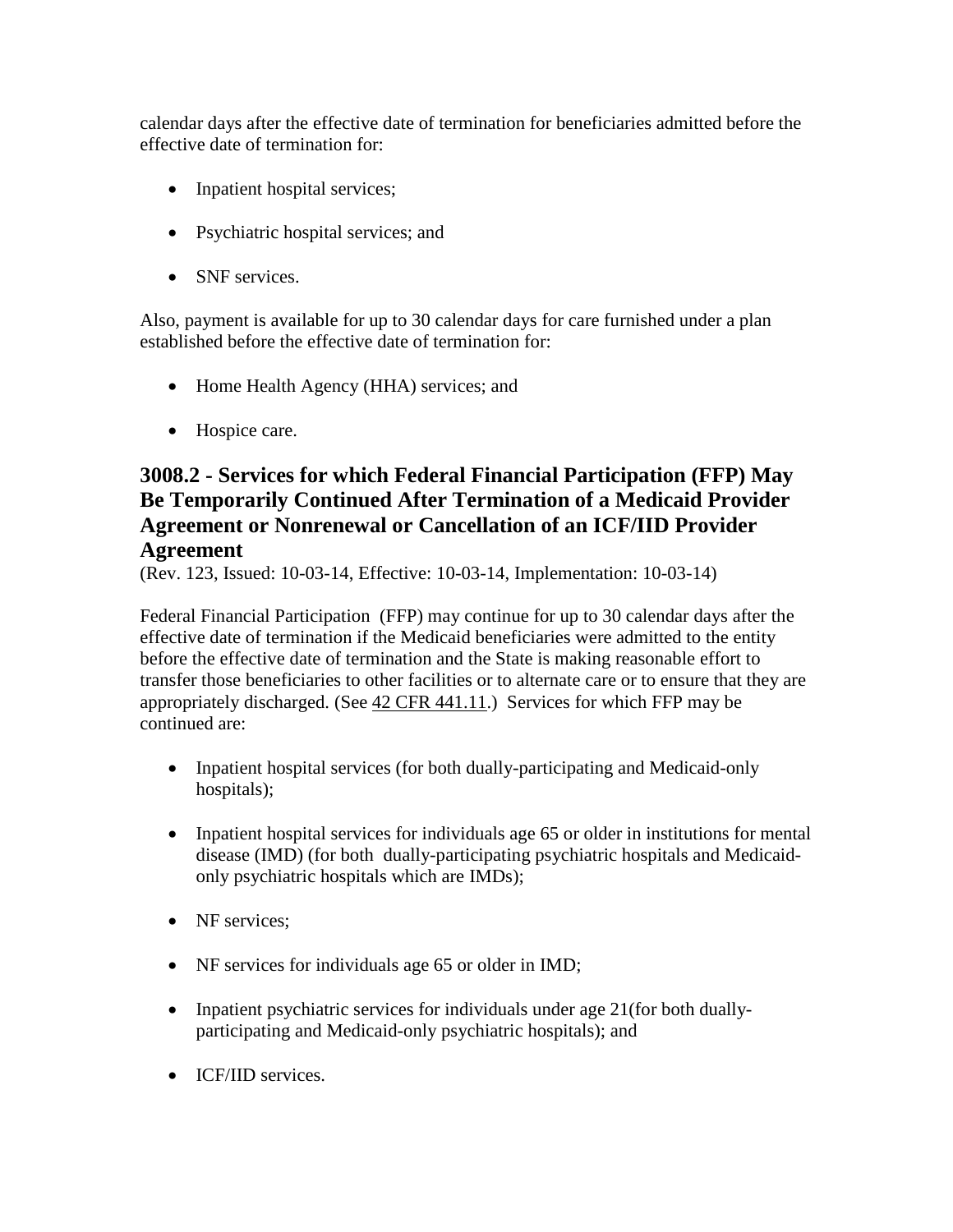#### <span id="page-29-0"></span>**3008.3 - Relocating Patients Displaced by Termination or Closure** (Rev. 1, 05-21-04)

# <span id="page-29-1"></span>**3008.3A - General**

(Rev. 92, Issued, 11-22-13, Effective: 11-22-13, Implementation: 11-22-13)

There are instances when patients in Medicare and Medicaid long-term care facilities need to be transferred to other facilities. Specific actions, decisions, and events that require the relocation of patients include:

- Voluntary or involuntary termination of provider agreement;
- Expiration or renewal of an ICF/IID provider agreement ;
- The provider's inability to provide care and related services because of fire, natural disaster, loss of staff, or another reason beyond its control;
- The provider's voluntary termination of participation in Medicaid and/or Medicare; and
- Closure of a facility.

# <span id="page-29-2"></span>**3008.3B - Relocation of Medicaid Patients**

(Rev. 1, 05-21-04)

The SMA has the primary responsibility for relocating Medicaid patients and for ensuring their safe and orderly transfer from a facility that no longer participates in Medicaid to a participating facility. This is because the State remains responsible for the care and services provided to Medicaid patients. The State's transfer policies must:

- Consider the nature and severity of the facility's failure to meet standards;
- Consider the availability of alternative facilities;
- Ensure that the situation is explained to the recipient and the recipient is permitted to exercise an informed choice as to whether he or she wishes to move and, if so, to which available facility.
- Provide that qualified personnel will assess patients' medical and psychological condition and needs, including the necessity to prepare the patient for transfer;
- Provide for adequate and appropriate transportation on the day the patient is moved; and
- Apprise the receiving facility of the patient's condition and needs.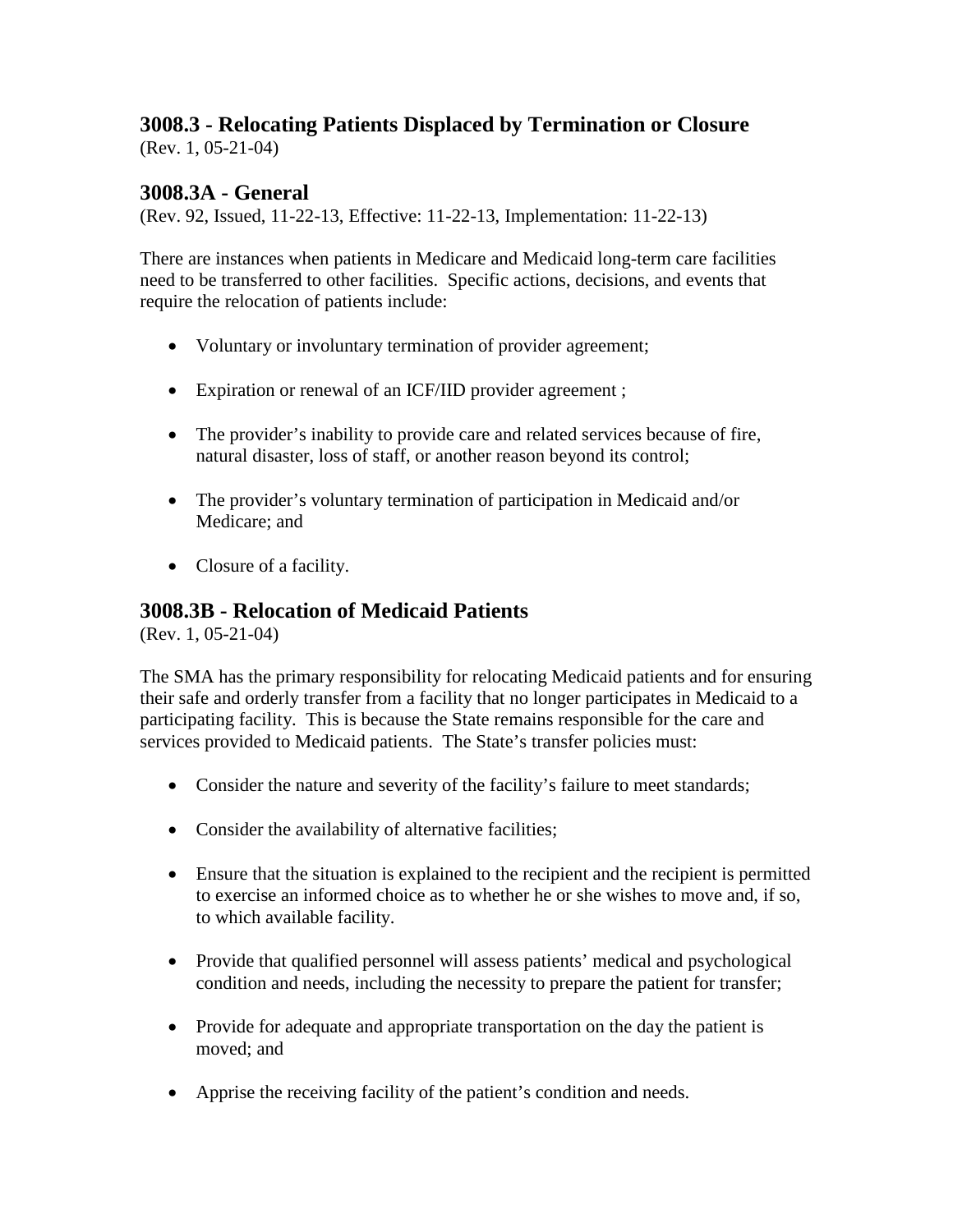# <span id="page-30-0"></span>**3008.3C - Relocation Activities**

(Rev. 1, 05-21-04)

The State should develop a long-term care patient relocation plan for the orderly transfer of patients. The plan should provide for:

- Decisions to be made on relocation of patients on a case-by-case basis;
- Independent current assessment of the patient's need for institutional care and the level and type of care needed;
- Procedures they will employ to ensure that the transferring facility maintains acceptable health care standards and takes necessary precautions to minimize fire hazards;
- Description of the organization and staffing necessary to implement the plan; and
- Necessary agreements and approvals for the transfer of the patient.

The State plan should have a degree of flexibility that will enable it to be used for the relocation of any number of patients. The frequency with which States will implement their patient relocation plans will vary considerably from State to State. However, it should be developed as an ongoing, standard operating procedure that can be implemented quickly and efficiently. The plan should be developed by the State Medicaid agency in conjunction with the SA.

# <span id="page-30-1"></span>**3010 - Termination Procedures - Immediate Jeopardy to Patient Health and Safety (Medicare)**

(Rev. 1, 05-21-04)

(See [§§7307 -](http://www.cms.hhs.gov/manuals/107_som/som107c07.pdf) 7309 for SNFs/NFs.)

### <span id="page-30-2"></span>**3010A - Substantial Noncompliance With Program Requirements Which Poses Immediate Jeopardy to Patient Health or Safety** (Rev. 1, 05-21-04)

"Immediate Jeopardy" is interpreted as a crisis situation in which the health and safety of patients is at risk. Generally, it is a deficient practice that indicates the operator's inability to furnish safe care and services, although it may not have resulted in actual harm. The threat of probable harm is real and important and could be perceived as something that will result in potentially severe temporary or permanent injury, disability, or death. Therefore, it must be perceived as something that is likely to occur in the very near future. If the patients are not protected effectively from the threat, or if the threat is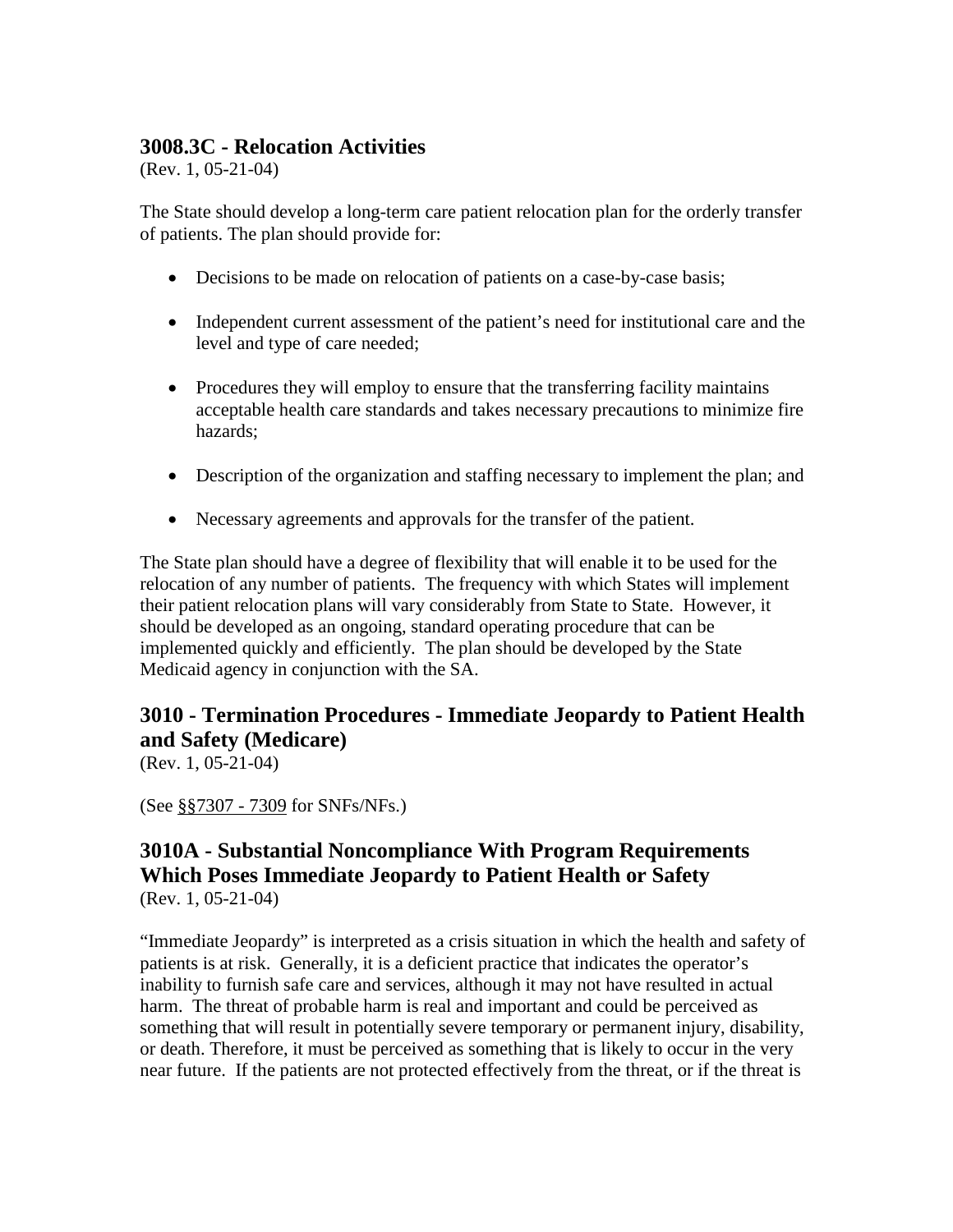not removed, there is a high probability that serious harm or injury could occur at any time or already has occurred and may occur again.

A list of operational definitions of what can constitute an immediate jeopardy to patient health and safety is presented as a guide to be used by all surveyors. (See [Appendix Q.](http://www.cms.hhs.gov/manuals/107_som/som107_appendixtoc.asp)) Generally, the criteria applies to most providers and suppliers, although some criteria may apply to only certain types of providers or suppliers. The operational definitions are not intended to be all-inclusive, nor are they intended to inhibit the professional judgment of the surveyors. Surveyors may find that an immediate jeopardy does not exist when the definitions seem to apply or that such a threat does exist even though the definitions do not address the situation or condition observed by the surveyors.

The key factor in the use of the immediate jeopardy termination authority is, as the name implies, limited to immediate and serious. The threat must be present when you are onsite and must be of such magnitude as to seriously jeopardize a patient's health and safety. There should be no other application of immediate jeopardy terminations. Do not use these procedures to enforce compliance quickly on more routine deficiencies.

#### <span id="page-31-0"></span>**3010B - Processing of Immediate Jeopardy Terminations**

(Rev. 123, Issued: 10-03-14, Effective: 10-03-14, Implementation: 10-03-14)

When an immediate jeopardy to patient health or safety is documented, the SA and RO complete termination procedures within 23 calendar days. Processing times given here are the maximum allowed. Do not postpone or stop the procedure unless compliance is achieved and documented through onsite verification. If there is a credible allegation that the threat or deficiency has been corrected, the SA conducts a revisit prior to termination if possible.

Deemed Providers/Suppliers:

See Chapter 5, Section 5110.2, for the procedures and timelines applicable when an SA validation survey identifies an immediate jeopardy in a deemed provider or supplier.

Special Procedures for IJ in Psychiatric Hospital Surveys Conducted by CMS' Contract Surveyors

When a psychiatric hospital survey is conducted by CMS contract surveyors and they identify immediate jeopardy to patient health or safety, the RO will make the final determination as to whether or not there is an immediate jeopardy situation. The CMS contract surveyors will notify the RO during survey if possible that immediate jeopardy to patient health or safety is identified. On the last day of the survey, CMS contract surveyors contact the CMS Central Office (CO) and the applicable RO to certify noncompliance and that an immediate jeopardy exists. The CMS contract surveyors discuss their findings with the provider and tell the providers that they are mailing the RO by overnight express mail completed Forms CMS-1537A and CMS-2567. A copy is also mailed to CO for review. The RO reviews the survey package (Forms CMS-1537A and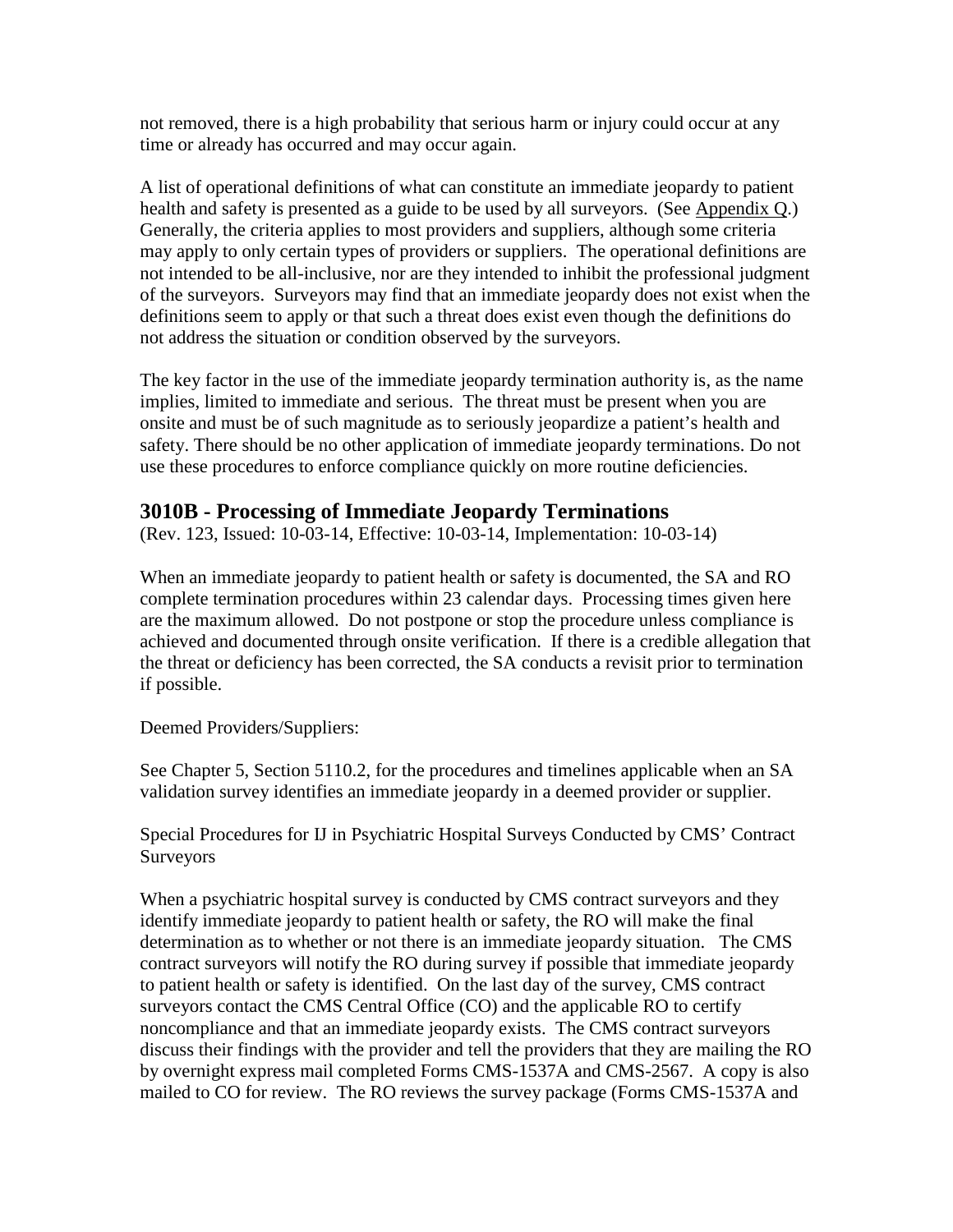CMS-2567), and if it determines noncompliance, it mails Form CMS-2567 to the provider. After doing so, the RO follows the 23 calendar day termination procedure as outlined below beginning with the fifth working day.

All Other SA Surveys with IJ Findings: 23-Day Termination Procedures

- **1.** Date of Survey The date of the survey is the date on which the entire survey is completed, regardless of when the exit conference is held.
- **2.** Second Working Day No later than 2 working days following the survey date. The SA:
	- Telephones the RO that it is certifying noncompliance and that an immediate jeopardy exists; and
	- Notifies the provider/supplier (by overnight express mail, FAX or e-mail) of its deficiencies and informs the provider/supplier that it is recommending termination to the RO, which will issue a formal notice. The notice advises the provider/supplier of its right to due process, the expected schedule for termination action, and that the deficiency must be corrected and verified by the SA to halt the termination. If the provider also participates in Medicaid, the SA notifies the SMA of its certification of noncompliance.
- **3.** Third Working Day The SA forwards all supporting documentation to the RO (e.g., statement of deficiencies, correspondence, contact reports, Form CMS-1539). The SA forwards the information by overnight mail to assure that the RO receives it in time to meet the 5-working-day deadline. Upon receipt of the SA information, the RO reviews the documents and makes its determination of noncompliance.
- **4.** Fifth Working Day The provider/supplier and the public are then notified by the RO of the proposed termination action by the most expeditious means available. A press release to the radio and television stations serving the area in which the provider/supplier or institution is located is acceptable if a newspaper notice cannot be arranged in the time allotted. Notice must be made at least 2 calendar days prior to the effective date of termination. (See [42 CFR 488.456\(c\).](http://www.cms.hhs.gov/regulations/))
- **5.** Tenth Working Day If the SA only sent notification of the IJ deficiencies on the second working day to the provider/supplier and RO, and there are other, non-IJ deficiencies, (non-IJ condition and standard level), then the SA must write up another 2567 with the non-IJ deficiencies and forward copies to the provider/supplier, the RO and SMA within ten working days. The SA retains a copy for its records.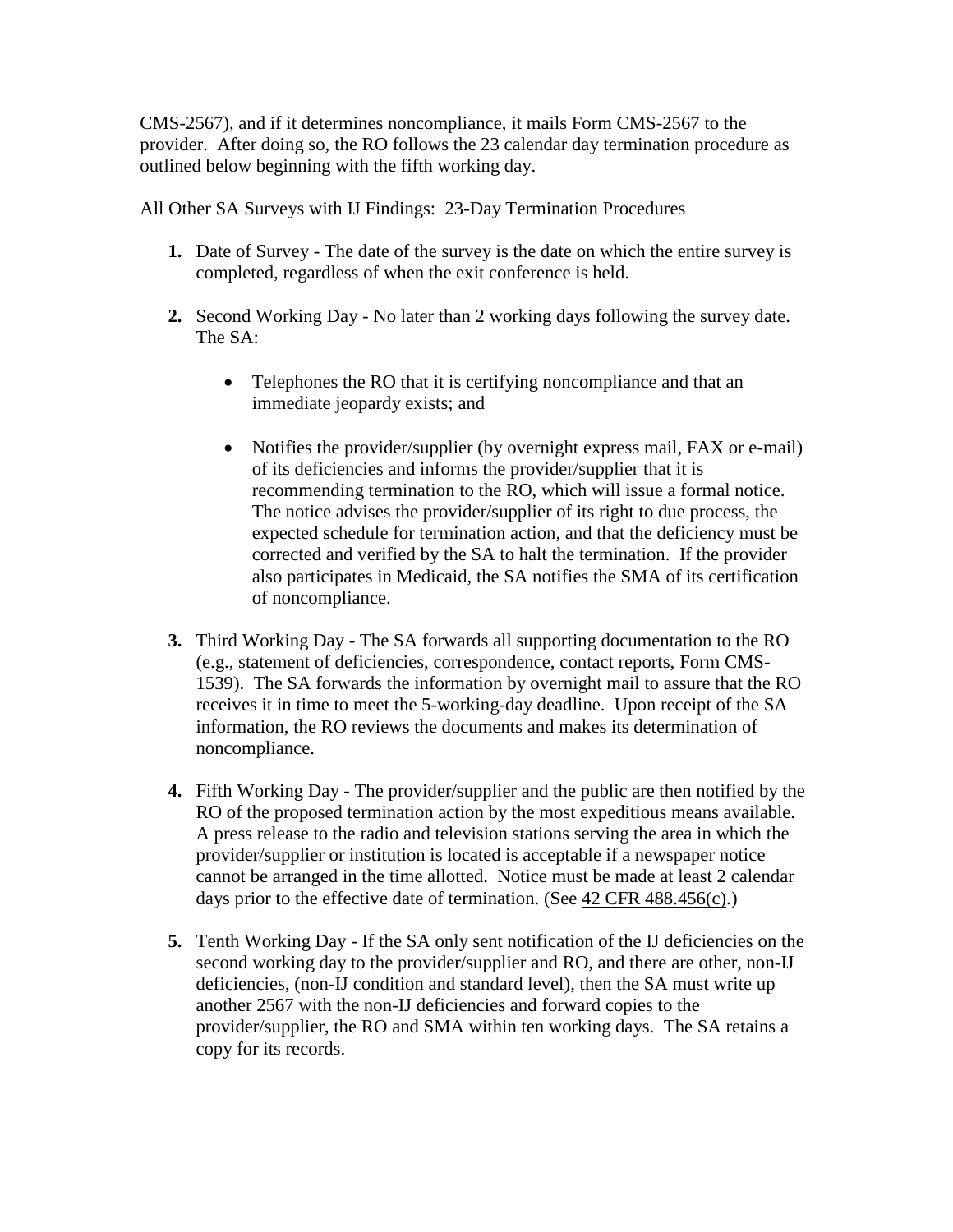**6.** Twenty-Third Calendar Day - The termination takes effect unless compliance is achieved or threat is removed. If the threat has been removed, but deficiencies still exist at the Condition level, the SA gives the provider/supplier up to 67 more calendar days, or 90 calendar days total (23 plus 67). These dates are maximum times, and participation may be terminated earlier if processing allows. However, the RO must adhere to both the provider/supplier and public notice timeframes.

If the RO disagrees based upon its review of the documentation, the RO discusses the results of the review with the SA and solicits further evidence to support the SA's recommendation. The RO confers with the SA as to the appropriate action to be taken. Should the RO and the SA fail to agree that an immediate jeopardy exists, a revisit will be conducted by the RO and the SA together to ascertain whether or not immediate jeopardy to the patient's health and safety exists or has been removed. If the RO and SA agree that an immediate jeopardy exists, no revisit is necessary by the RO. Under no circumstances should the RO reverse a SA recommendation that an immediate jeopardy has been removed or not removed unless the determination is made on the basis of an onsite determination by Federal surveyors.

Medicaid agreements with facilities that concurrently participate in Medicare should be terminated on the same date the Medicare agreement is terminated. For NFs that also participate as SNFs (i.e., dually-participating), the State's timing of termination shall control if it does not occur later than six months after the last day of the survey when both CMS and the State find that a facility is not in substantial compliance and the facility's participation should be terminated. (See 42 CFR [488.452.](http://www.cms.hhs.gov/regulations/))

For NFs, ICFs/IID, Medicaid-only hospitals and Medicaid-only psychiatric hospitals, where State law or the State Medicaid plan permits, Medicaid-only facilities with an immediate jeopardy situation should be terminated by the State Medicaid Agency within the above time limits.

# <span id="page-33-0"></span>**3012 - Termination Procedures – Substantial Noncompliance; No Immediate Jeopardy (Medicare)**

(Rev. 123, Issued: 10-03-14, Effective: 10-03-14, Implementation: 10-03-14)

Deemed Providers/Suppliers:

See Chapter 5, Section 5110.3, in the case of a substantial allegation validation survey, or Section 5110.4c, in the case of a representative sample validation survey for the procedures to follow when an SA validation survey identifies substantial noncompliance in a deemed provider or supplier.

All Other Non-Long Term Care Providers/Suppliers

(See [§§7310 -](http://www.cms.hhs.gov/manuals/107_som/som107c07.pdf) 7313 and §7400 for SNFs/NFs)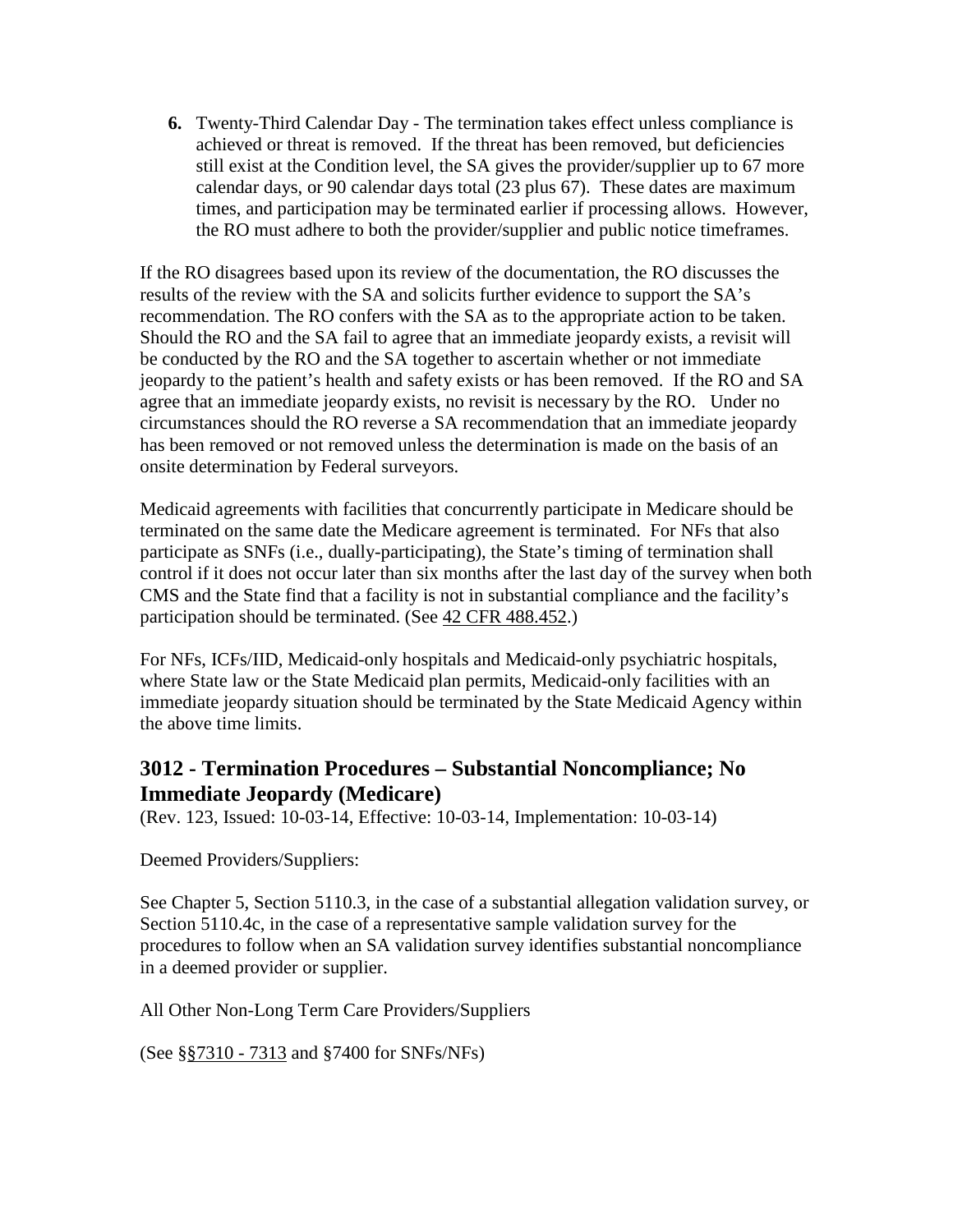Failure to substantially meet one or more Conditions is a cause for termination of participation. "Substantially," for purposes of this section, is defined as meeting the applicable CoPs or CfCs. Any provider/supplier that does not substantially meet the Conditions is considered to be limited in its capacity to furnish services at an adequate level or quality. Compliance with Conditions; i.e., condition-level deficiencies, can never be certified based upon a PoC or acceptable progress since the law specifically requires that all CoPs or CfCs must be met. If there is not an immediate jeopardy to patient health or safety, the RO and the SA use the following schedule:

- **1.** Date of Survey The date of the survey is the date on which the entire survey is completed regardless of when the exit conference is held.
- **2.** Tenth Working Day On the 10th working day, the SA sends a warning letter and the Form CMS 2567 containing the deficiencies to the provider/supplier and the RO. The SA informs the provider/supplier in writing that there is a determination of noncompliance and that it is recommending termination to be effective within 90 calendar days from the date of the survey. The recommended termination date is included in the letter. The SA informs the provider/supplier that the termination process provides an opportunity to make corrections and achieve compliance. This opportunity allows the provider/supplier ten calendar days to complete and return a plan of correction on the Form CMS 2567. The SA should state in the letter that it will make a revisit within 45 calendar days of the survey if a credible allegation of compliance is received. Termination takes effect as planned if compliance is not achieved. This notice serves as a warning letter to the provider or supplier. The SA allows the provider/supplier 10 calendar days to complete and return the plan of correction).
- **3.** Forty-Fifth Calendar Day If the facility has made a credible allegation of compliance (see [§3016.A.](#page-41-4)), the SA conducts a revisit to determine whether compliance or acceptable progress has been achieved. Only 2 revisits are permitted; one within 45 calendar days and one between the 46th and 90th calendar days. If a second credible allegation of compliance is made prior to the effective date of termination, the SA telephones the RO and submits documentation to support the second revisit (only the second revisit is subject to RO approval). If the facility fails to make a credible allegation, no revisit is necessary.
- **4.** Fifty-Fifth Calendar Day If compliance has not been achieved, the SA certifies noncompliance. The SA forwards the certification and supporting documentation to the RO. The SA notifies the provider/supplier that termination is recommended and alerts the SMA if the provider/supplier is also participating in Medicaid.
- **5.** Sixty-Fifth Calendar Day Within 65 calendar days following the date of survey, the RO determines whether survey findings continue to support a determination of noncompliance.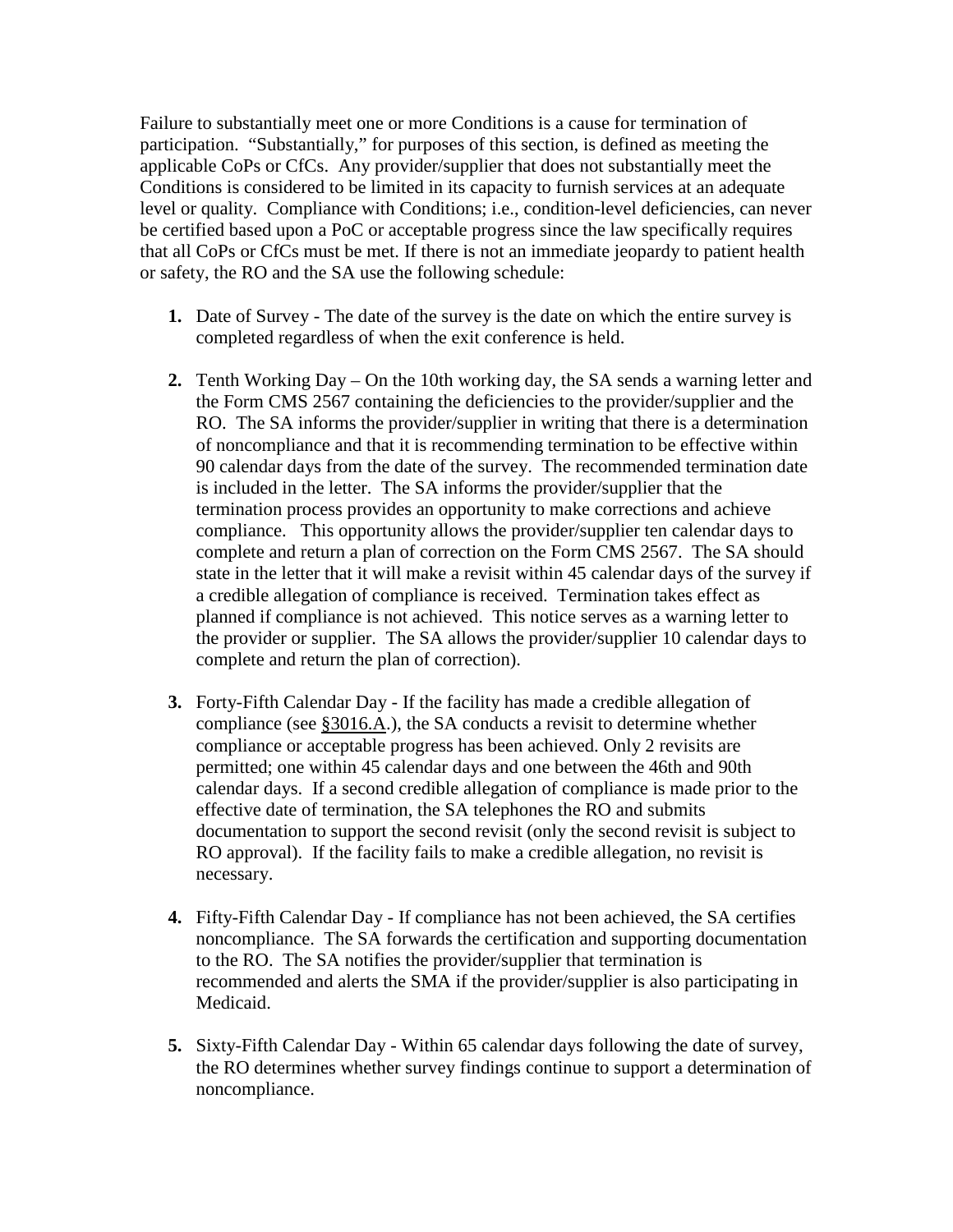- **6.** Seventieth Calendar Day The RO sends an official termination notice to the provider/supplier, the public, and the SMA if the provider/supplier also participates in Medicaid. Notices must be made at least 15 calendar days before the effective date of termination.
- **7.** Ninetieth Calendar Day Termination takes effect if compliance is not achieved. It can take effect in fewer than 90 calendar days if required procedures are completed.

NOTE: All timeframes are maximum. The RO may terminate more quickly as long as the regulatory requirements for notification of the public and provider/supplier are satisfied.

# <span id="page-35-0"></span>**3012.1 - Termination of Psychiatric Hospitals**

(Rev. 123, Issued: 10-03-14, Effective: 10-03-14, Implementation: 10-03-14)

#### Deemed Psychiatric Hospitals

See Chapter 5, Section 5110.3 for the procedures to follow when a validation survey of a deemed status psychiatric hospital conducted by the SA identifies substantial noncompliance. For validation surveys conducted by CMS contract surveyors who assess compliance with the special psychiatric conditions (42 CFR [482.61](http://www.cms.hhs.gov/regulations/) and [42 CFR](http://www.cms.hhs.gov/regulations/)  [482.62](http://www.cms.hhs.gov/regulations/) - the "B" tags), whether as part of a representative sample survey where the SA surveys for compliance with the regular hospital conditions (the "A" tags), or as a substantial allegation survey focused solely on the B tags, contract surveyors send their survey findings within 10 working days from the last day of survey to the CMS RO, not to SAs, with a copy to CMS CO. The CO reviews the survey findings for appropriateness and completeness of documentation and forwards them to the RO with CO's recommendations for issuance of a determination of compliance or noncompliance. The RO makes the determination and notifies the hospital. If any of the regular hospital conditions (the A tags) or either of the two special psychiatric conditions, the B tags) is found not in substantial compliance, the 90 calendar-day termination procedures begin the date of the RO's notice to the hospital with the survey report. The procedures to be followed after the RO issues its notice are the same as in Chapter 5, Section 5110.3, except that in some cases revisits would be conducted by the contract surveyors in addition to or instead of the SA.

Non-deemed Psychiatric Hospitals, Based on CMS Mental Health Surveyors' Survey

The termination process for psychiatric hospitals using CMS mental health surveyors is consistent with the 90 calendar-day timeframe for other providers. However, due to the additional administrative process of sending the survey findings to the CO, day 1 of the 90 day termination timeframe begins on the date the RO receives the psychiatric survey report form findings from CO. The CMS mental health surveyors send the survey findings within 10 working days from the last day of survey to the CO, not to SAs and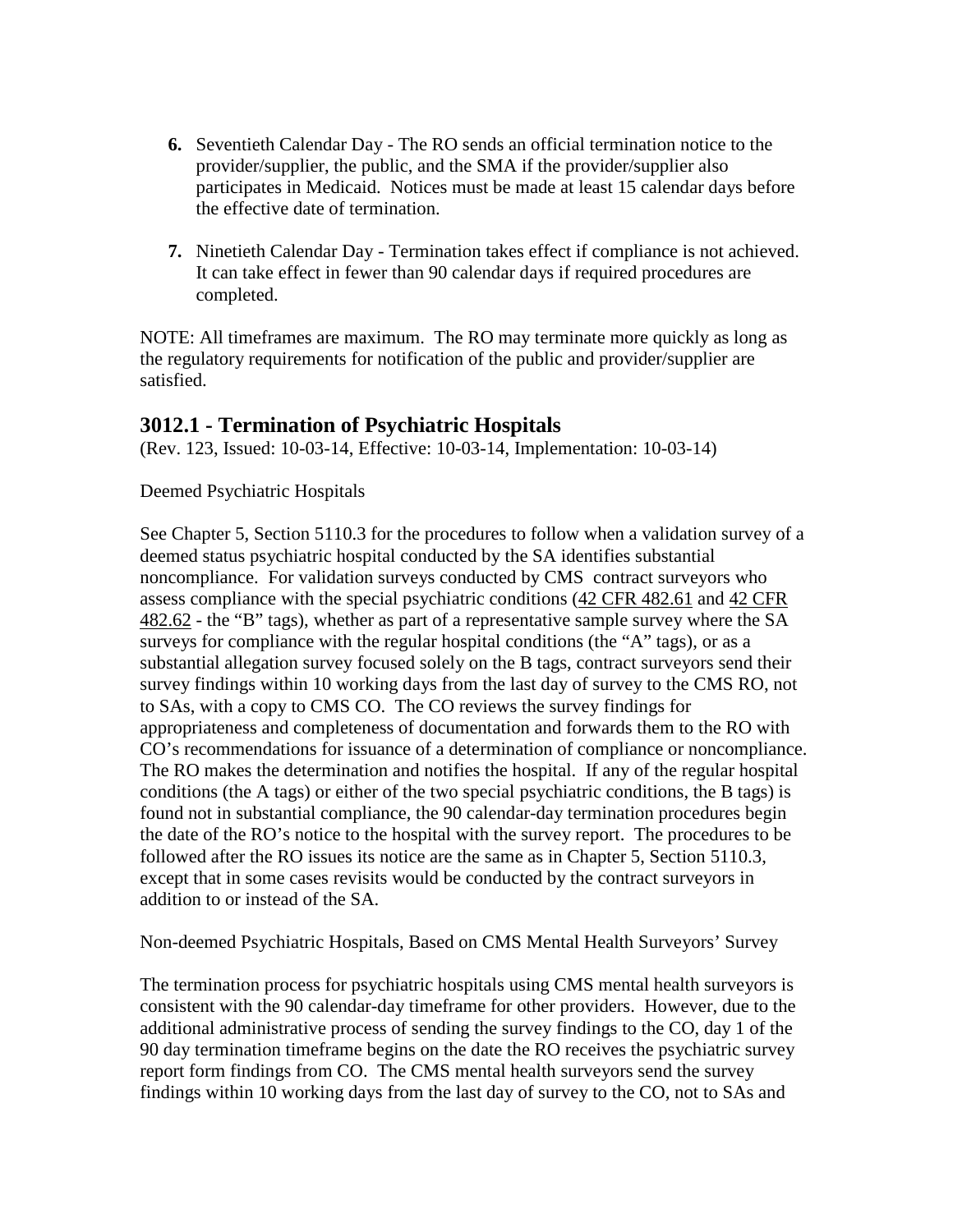ROs. The CO reviews the survey findings for appropriateness and completeness of documentation and forwards them to the RO for final review and determination of compliance or noncompliance. If either of the two special psychiatric conditions is not in compliance (42 CFR [482.61](http://www.cms.hhs.gov/regulations/) and [42 CFR 482.62\)](http://www.cms.hhs.gov/regulations/), the 90 calendar-day termination procedures begin the day the RO receives the survey report.

Follow the termination procedures and timeframes below:

- First Day Date of RO receipt of the survey findings from CO.
- First Tenth Working Day The RO reviews the survey report for adequacy of documentation to determine whether the documentation supports a finding of noncompliance with either psychiatric hospital requirement. (See 42 CFR 482.61) [and 482.62.](http://www.cms.hhs.gov/regulations/))

The RO notifies the CO via telephone if it does not concur with the CMS mental health surveyors' findings regarding noncompliance with the psychiatric hospital requirements. Note that day 1 of the termination procedures begins the day the RO receives the completed psychiatric hospital survey report, not the day the RO reviewed the report for concurrence or nonconcurrence with the findings.

- Tenth Working Day The RO notifies the provider of the cited deficiencies. The RO informs the provider in writing that a determination of noncompliance has been made and that termination will be effective 90 calendar days from the RO's receipt of the survey report form (see [Exhibit 180\)](http://www.cms.hhs.gov/manuals/107_som/som107c09_exhibitstoc.asp). Also the RO informs the provider that the termination process provides the opportunity to make corrections, and that if it reasonably believes that compliance has been achieved, it should notify the RO immediately. Explain that a revisit will be made within 45 calendar days from the RO's receipt of the survey report form if a credible allegation of compliance is received. However, termination takes effect as planned if compliance is not achieved. This notice serves as a warning notice to the hospital, and it contains the proposed termination date. (The provider is to complete and return the POC to the RO within 10 calendar days.)
- Forty-Fifth Calendar Day If the provider makes a credible allegation of compliance, the RO notifies CO and requests a revisit using the CMS mental health surveyors. The revisit to determine whether compliance has been achieved is to be conducted by the 45th calendar day. If a provider has not alleged compliance by the 45th calendar day, it is not precluded from making an initial credible allegation between the 46th and 90th calendar day.
- Fifty-Fifth Calendar Day If a revisit has been made and compliance has not been achieved, the RO notifies the provider of the deficiencies that are not corrected and of any new deficiencies noted on the revisit.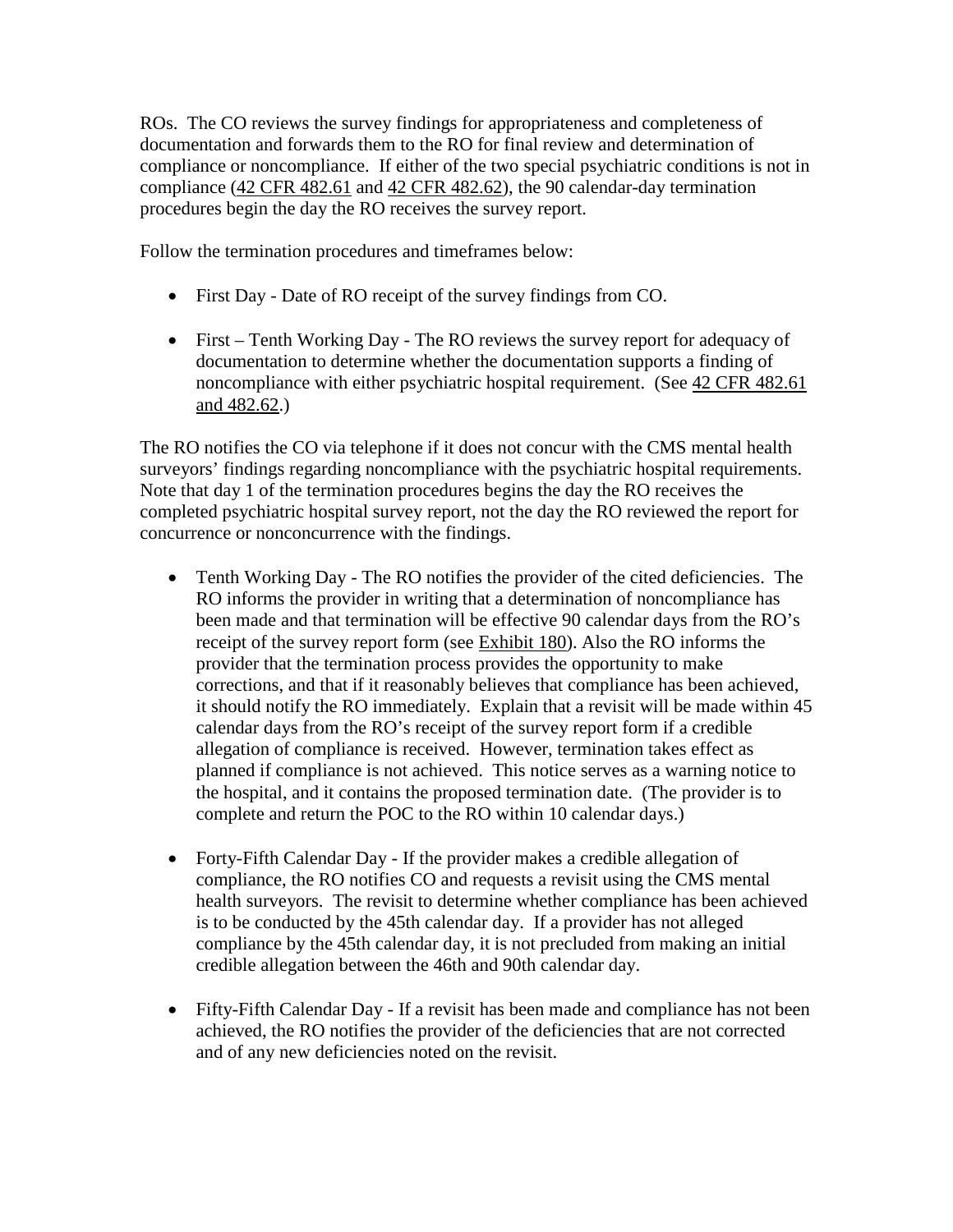- Forty-Sixth Ninetieth Calendar Day If the provider makes a credible allegation of compliance, the RO notifies the CO to schedule a second revisit to be conducted before the ninetieth day to determine whether compliance has been achieved.
- Seventieth Calendar Day The RO sends an official termination notice to the hospital and a copy to the SMA if the provider also participates in the Medicaid program.
- Seventy-Fifth Calendar Day The RO publishes the public notice.

Non-deemed Psychiatric Hospitals, Based on SA Surveys

• The procedures in Section 3012 are followed.

### **3012.2 - Termination of Organ Procurement Organizations (OPO)**

(Rev. 112, Issued: 04-11-14, Effective, 04-11-14, Implementation: 04-11-14)

If an OPO voluntarily terminates its agreement, it must send a written notice to the CMS RO with the proposed effective date. The CMS RO approves the proposed termination date or sets a different date no later than 6 months after the proposed effective date or sets a date less than 6 months after the proposed effective date if it determines that a different date would prevent a disruption of services to the service area. When an OPO ceases organ procurement services in its service area, this will be considered a voluntary termination by the OPO. The CMS RO determines the effective date and notifies the OPO.

OPOs are involuntarily terminated when they fail to meet the requirements of certification at 42 CFR 486.303, including one or more conditions for coverage (CfC) or when they are not in substantial compliance with and any other applicable Federal regulations or provisions of titles XI, XVIII, or XIX of the Social Security Act (the Act).

The provider agreement between the OPO and the Secretary may be involuntarily terminated at anytime during the 4-year certification cycle or at the end of a cycle may not be renewed (re-certified) for another 4 year cycle. The CMS RO notifies CO, the FI/MAC and the Organ Procurement Transplantation Network (OPTN) that the OPO has been terminated and the effective date of the termination. The CMS RO follows the termination procedures detailed below.

### **3012.2A - Termination Procedures**

(Rev. 112, Issued: 04-11-14, Effective, 04-11-14, Implementation: 04-11-14)

1. If the OPO is determined to be out of compliance with one or more CfCs, initiate termination of the provider agreement. CMS RO notifies the OPO of the pending termination date and the timeframes for submitting any additional information to support that appropriate corrections have been made and compliance achieved.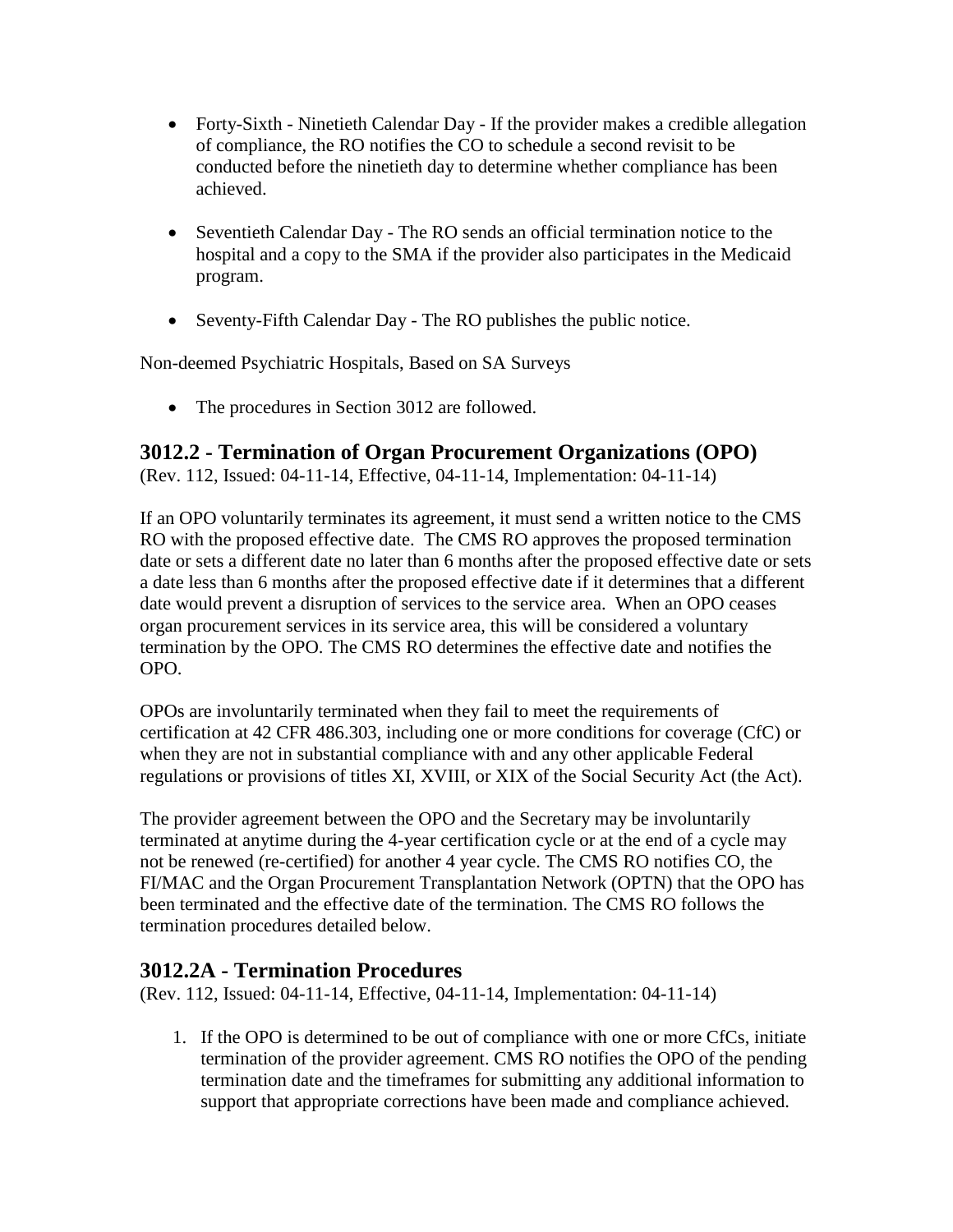- 2. If the OPO achieves compliance, as determined through an onsite or desk review, send Model Letter: Organ Procurement Organization Approval. (See Exhibit 172.)
- 3. If the OPO fails to achieve compliance, send Model Letter: Organ Procurement Organization Notice of Termination. (See Exhibit 173.) The letter informs the OPO of:
	- a. Reasons for the determination;
	- b. The effective date of the determination;
	- c. The deficiencies cited and the requirements not met;
	- d. The OPOs right to seek reconsideration; and
	- e. The timeframe for submitting additional data.
- 4. Open the service area for competition. (See §2812.3 and Exhibit 175.)
- 5. Publish a public notice in the newspapers.
- 6. Send copies of the public notice with a cover letter to:
	- a. Association of Organ Procurement Organizations 1364 Beverly Road, Suite 100 McLean, VA 22101;
	- b. Current Organ Procurement and Transplantation Network (OPTN)

The current OPTN is: UNOS Post Office Box 2484 Richmond, VA 23225;

- c. CMS Central Office
- d. Hospitals that have a working relationship and agreements with the OPO;
- e. Bordering OPOs;
- f. Medicaid/Medicare State Agencies; and
- g. FI/MAC of the terminated OPO.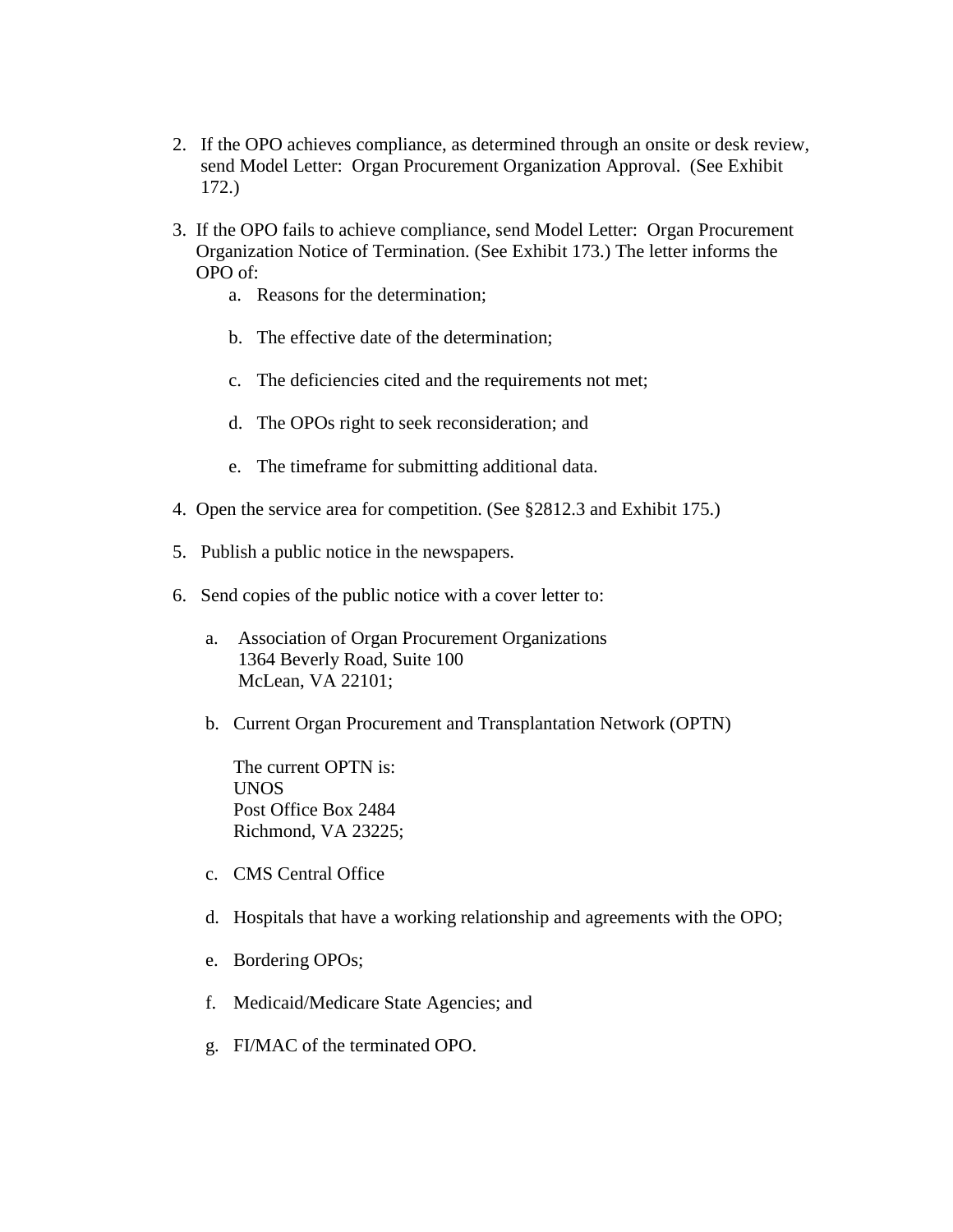### **3012.2B - Reconsideration Procedures**

(Rev. 112, Issued: 04-11-14, Effective, 04-11-14, Implementation: 04-11-14)

The OPO may appeal the termination decision under 42 CFR 486.314.

The CMS RO mails notice to the OPO of a termination initial determination. The notice contains the reasons for the termination action, the effective date of the termination, and the OPO's right to seek reconsideration. If the OPO is dissatisfied with the termination action, it has 15 business days from receipt of the notice of the termination action to submit its request in writing to the appropriate CMS RO to seek reconsideration of that determination from CMS. The request for reconsideration must state the issues or findings of fact with which the OPO disagrees and the reasons for the disagreement.

An OPO must seek reconsideration before it is entitled to seek a hearing before a hearing officer. If an OPO does not request reconsideration or its request is not made timely, the OPO has no right to further administrative review.

The CMS RO will make a written reconsidered determination within 10 business days of receipt of the request for reconsideration, affirming, reversing, or modifying the initial determination.

An OPO dissatisfied with the CMS reconsideration decision, must file a request for a hearing before a CMS hearing officer within 40 business days of receipt of the notice of the reconsideration determination. If an OPO does not request a hearing or its request is not received timely, the OPO has no right to further administrative review.

### **3012.2C - Appeal Procedures**

(Rev. 112, Issued: 04-11-14, Effective, 04-11-14, Implementation: 04-11-14)

If the OPO submits a request for a formal hearing, the CMS RO sends a complete administrative record that includes any additional materials submitted by the OPO, and a copy of the reconsideration decision and sends the supplemental administrative record to the CMS hearing officer.

CMS will provide the hearing officer with:

- a) A copy of the CMS OPO Database report ranking of all OPO(s) utilizing the most recent data collection period, based upon compliance with the regulatory data requirements at §486.318 through §486.328.
- b) Copies of all written correspondence between the OPO and the CMS RO relevant to the certification action under appeal;
- c) All relevant e-mail correspondence between the OPO and the RO;
- d) Any pertinent entries from a correspondence log if utilized; and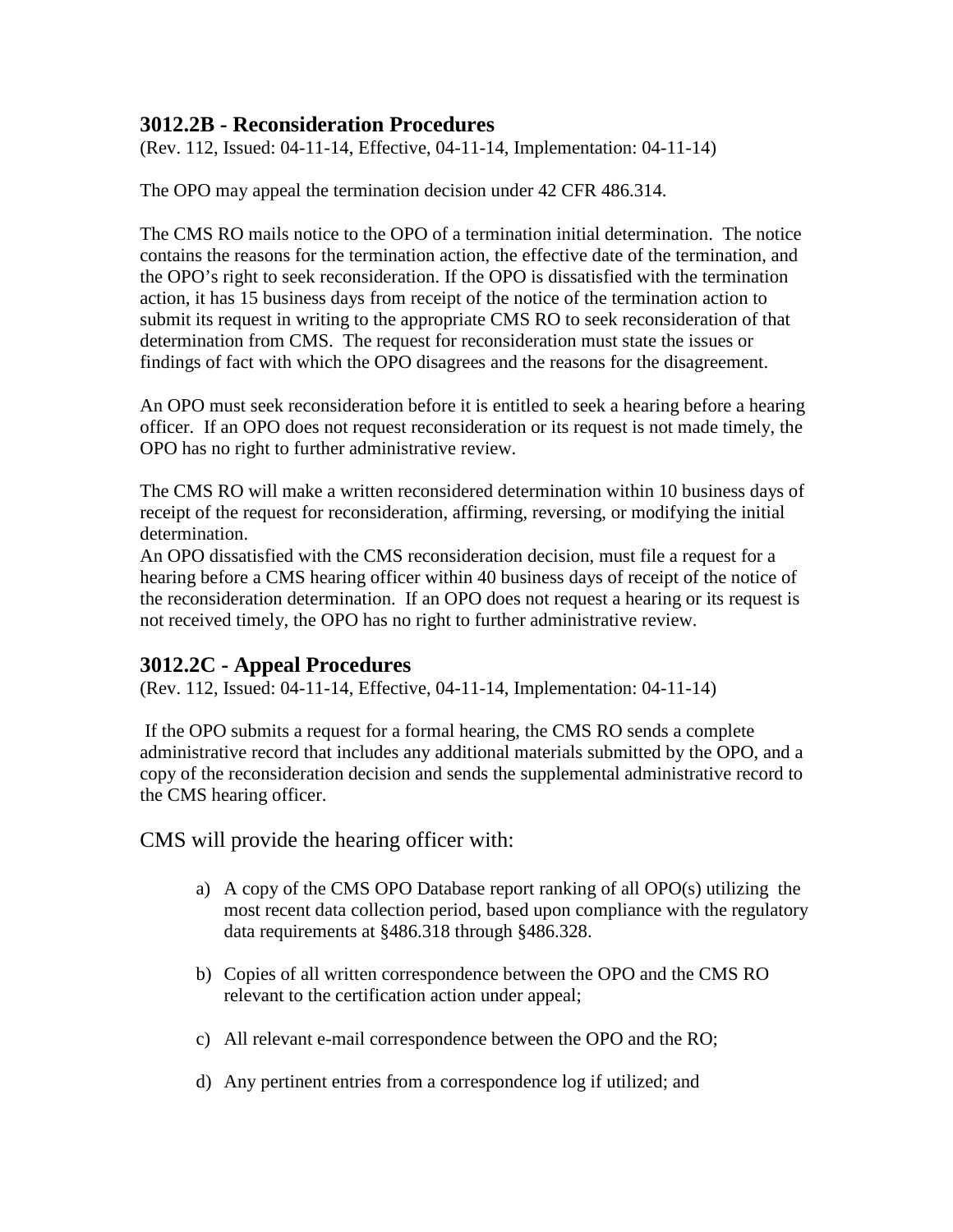e) Relevant Survey and Certification Memoranda and guidance.

### **3012.3 – Termination of Organ Transplant Programs (Rev. 190, Issued: 06-14-19, Effective: 06-14-19, Implementation: 06-14-19)**

Transplant programs with one or more condition-level deficiencies other than 482.80 and 482.82 are placed on a 90 calendar-day termination track.

However, if the program is found to be out of compliance with CoPs 482.80 or 482.82 and submits a request for reconsideration based on mitigating factors, the program will be given 210 days to come into compliance with these conditions. The 90 day termination track is enforced if the program does not come back into compliance regardless of whether the program is also on a 210 day termination track.

Please note that the termination of the transplant program's Medicare approval does not affect the associated hospital's provider agreement for participation as a Medicare-certified hospital. However, condition level findings at the hospital CoPs, may affect the hospitals provider agreement if corrections are not made timely. HRSA and, if applicable the ESRD Network for a kidney program, are notified by the applicable RO of either a voluntary or involuntary termination of Medicare participation.

"The Heath Resources Administration (HRSA) (and if kidney program add ESRD Network) will be notified of this termination in order for them to provide assistance as indicated with potential recipient transfers to another Medicare-approved program."

### **3014 - RO Termination Action Based on Onsite Survey of Medicare Provider or Supplier (Excluding SNFs) Conducted by RO Staff** (Rev. 123, Issued: 10-03-14, Effective: 10-03-14, Implementation: 10-03-14)

When substantial noncompliance, including immediate jeopardy to patient health and safety, is determined by a survey team consisting of RO rather than SA surveyors, whether in the course of a Federal Look-behind survey, in response to a complaint, as part of the validation effort of a deemed provider or supplier, or to support other program needs, the RO initiates termination procedures as provided in [§§3010 or 3012.](http://www.cms.hhs.gov/manuals/107_som/som107c03.pdf) The RO notifies the SA and the SMA of the action being taken. The RO completes the Certification and Transmittal, Form CMS-1539 in the Automated Survey Processing Environment (ASPEN) and ensures that the CMS National Data Base is updated to include the termination action. (See [Chapter 7](http://www.cms.hhs.gov/manuals/107_som/som107c07.pdf) for SNFs and NFs.)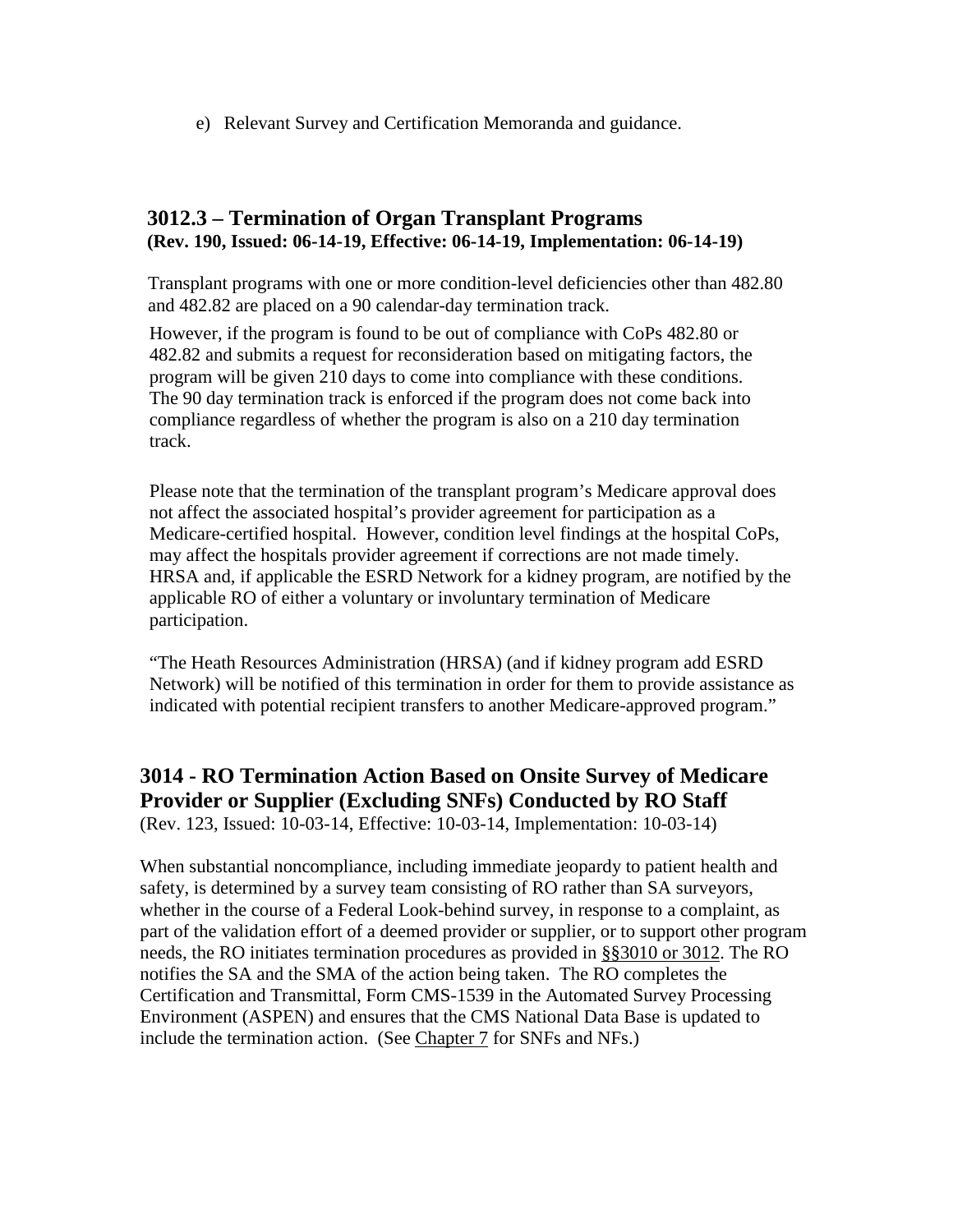### **3016 - Intervening Actions That Do Not Postpone or Delay Termination Timetable - (Includes Credible Allegations)** (Rev. 1, 05-21-04)

### **3016A - Credible Allegation of Compliance**

(Rev. 1, 05-21-04)

A credible allegation is a statement or documentation:

- That is realistic in terms of the possibility of the corrective action being accomplished between the exit conference and the date of the allegation; and
- That indicates resolution of the problems.

If the provider/supplier makes an additional credible allegation that the deficiency(ies) is corrected following an earlier revisit or between the 46th and 90th calendar day prior to the effective date of termination, notify the RO by telephone. The SA submits all evidence or documentation regarding the facility's allegation and its recommendation regarding the facility's alleged compliance. The RO makes a determination whether a second revisit is appropriate.

The SA conducts a second revisit if one is approved by the RO. The SA forwards all supporting documentation, along with Form CMS-1539, certifying compliance/noncompliance to the RO immediately following the revisit.

Only compliance can stop a termination action.

### **3016B - Informal Hearings Do Not Interrupt Timetable**

(Rev. 1, 05-21-04)

The process may not be postponed to accommodate informal hearings or meetings or to give the provider additional time to achieve compliance. Such discussion may, however, be conducted within the procedural time limits in [§3012,](http://www.cms.hhs.gov/manuals/107_som/som107c03.pdf) as deemed appropriate by the RO. This 90 calendar-day procedure provides adequate time for the provider to achieve compliance if the decision by the RO is to wait the full time allowed and if the well being of patients is not jeopardized in the interim.

### **3016C - Acceleration of Timetable**

(Rev. 1, 05-21-04)

The SA switches from the 90-day procedures in §3012 to the accelerated procedures in [§3010](http://www.cms.hhs.gov/manuals/107_som/som107c03.pdf) at any point when there is an immediate threat to patient health and safety.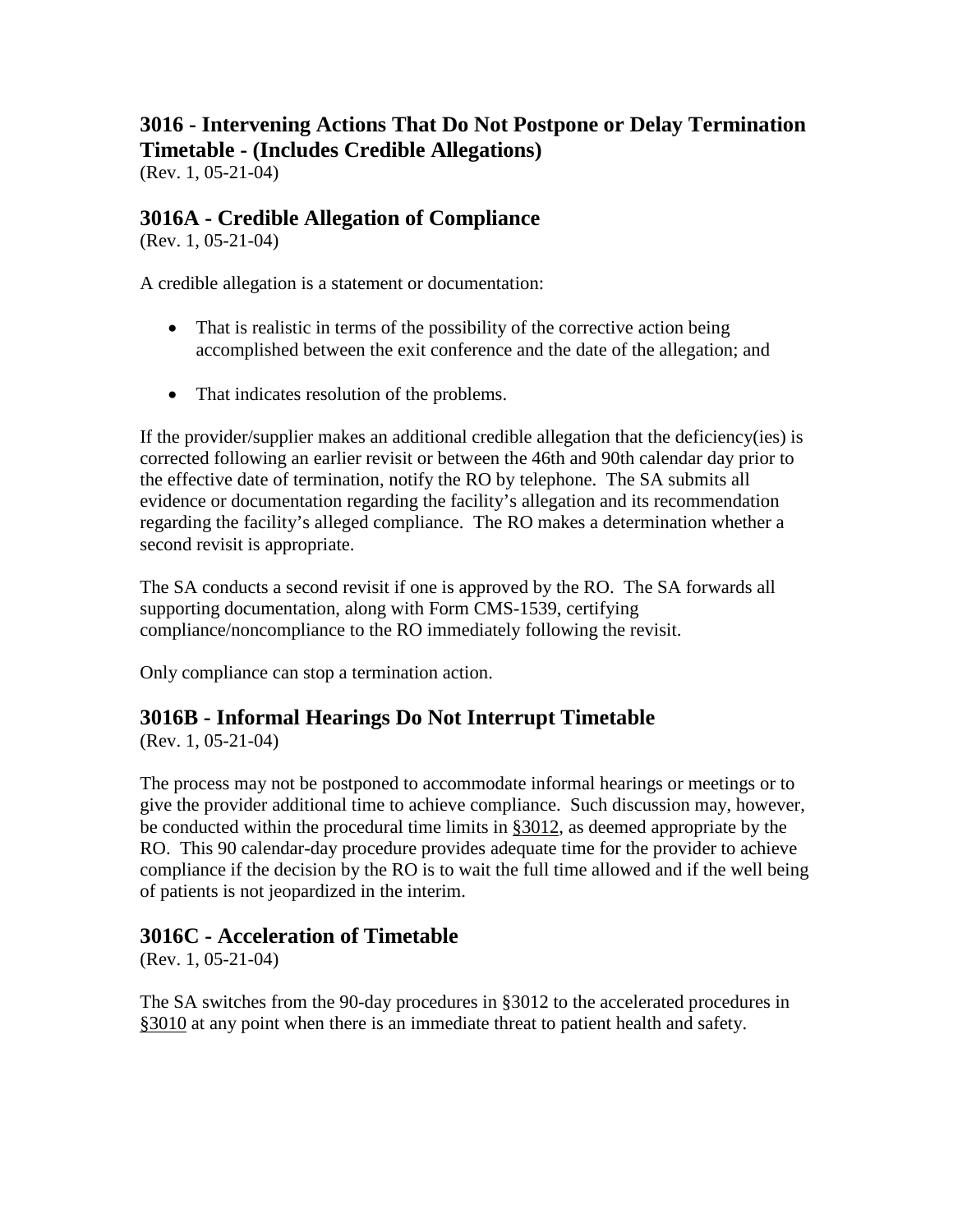# **3016D -Termination Development Coinciding With Change of Ownership (CHOW) Development**

(Rev. 1, 05-21-04)

A CHOW does not affect completion of a termination action. The SA does not postpone any required termination, nor does it solicit a PoC from the new owner. Court appointed receivership is not a basis for cessation of the termination process. Following termination, the new owner may, however, request approval for participation as a new provider, subject to reasonable assurance provisions (reasonable assurance only for Medicare). (See [§2016.](http://www.cms.hhs.gov/manuals/107_som/som107c02.pdf))

### **3016E - Disagreement over Deficiencies**

(Rev. 1, 05-21-04)

(See also [§7212](http://www.cms.hhs.gov/manuals/107_som/som107c07.pdf) about Informal dispute Resolution for SNFs and NFs)

A provider that disagrees with any SA finding regarding a cited deficiency or an acceptable PoC should be advised to annotate its position on the PoC, and should specify why the SA's citation is not correct. This information does not interrupt the termination process, but is publicly disclosable and is included in the documentation considered during subsequent reconsideration and hearings.

### **3016.1 - Provider Undergoes Chow During Termination Proceedings** (Rev. 1, 05-21-04)

If the SA learns that the provider is initiating a CHOW, it does not interrupt completion of its documentation of the certification of noncompliance. The SA continues to document noncompliance of the previous owner. The SA does not send a Form CMS-1539 to report the change.

### **3018 - Termination - SA Documentation Requirements**

(Rev. 1, 05-21-04)

# **3018A - Documentation to Support Proposed Termination**

(Rev. 1, 05-21-04)

All documents to support a proposed termination must be complete, accurate, and logical in sequence. Each document must be dated and signed by the preparer or indicate the date of receipt in the SA. The documentation must be supported by a complete current survey report or, in the case of an HHA, required CMS forms.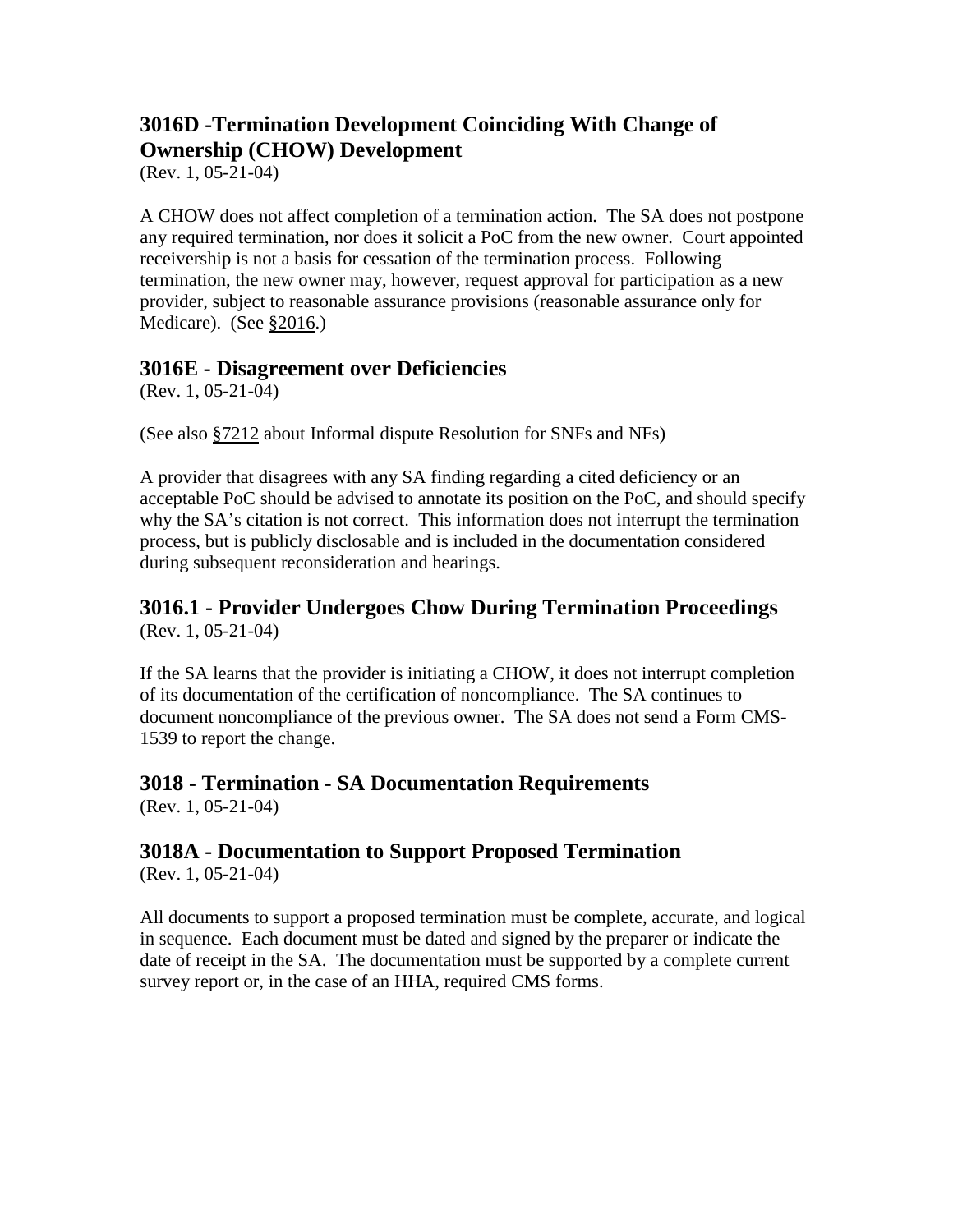### **3018A1 - Current Survey Report**

(Rev. 1, 05-21-04)

The SA reviews the current survey report or required forms to ensure that all items are properly completed. If there are any changes or erasures, the SA initials the item and explains the basis for the modification in the explanatory remarks column.

The SA includes the following information in the explanatory remarks column for each item "not met":

- A description of the deficiency;
- Whether the deficiency existed during the previous survey and whether compliance was achieved, and then not sustained; and
- Current PoCs, if any.

In addition, the SA includes with the package an estimate of whether there is a prospect of compliance with all eligibility requirements within the time limits and the basis for this opinion.

### **3018A2 - Previous Survey Reports**

(Rev. 1, 05-21-04)

The SA reviews previous survey reports for consistency. If a deficiency is reported on the current survey report that has obviously existed for some time, explain why it was not reported previously; e.g., serious structural defects, inadequate fire escapes.

The SA explains any conclusions that might be questioned, especially if certain requirements are being weighed heavily. For example:

- The majority of standards are "not met," yet the Condition is found in compliance; or
- A Condition is found not in compliance based upon the relationship of standards or other deficiencies not being met.

### **3018B - Record of Contacts With Providers/Suppliers**

(Rev. 1, 05-21-04)

The SA includes in documentation copies of communications and written reports of oral communications with providers/suppliers including the date of contact, the person involved, the purpose, and the content of the communication. Also, the SA includes reports of investigations of complaints.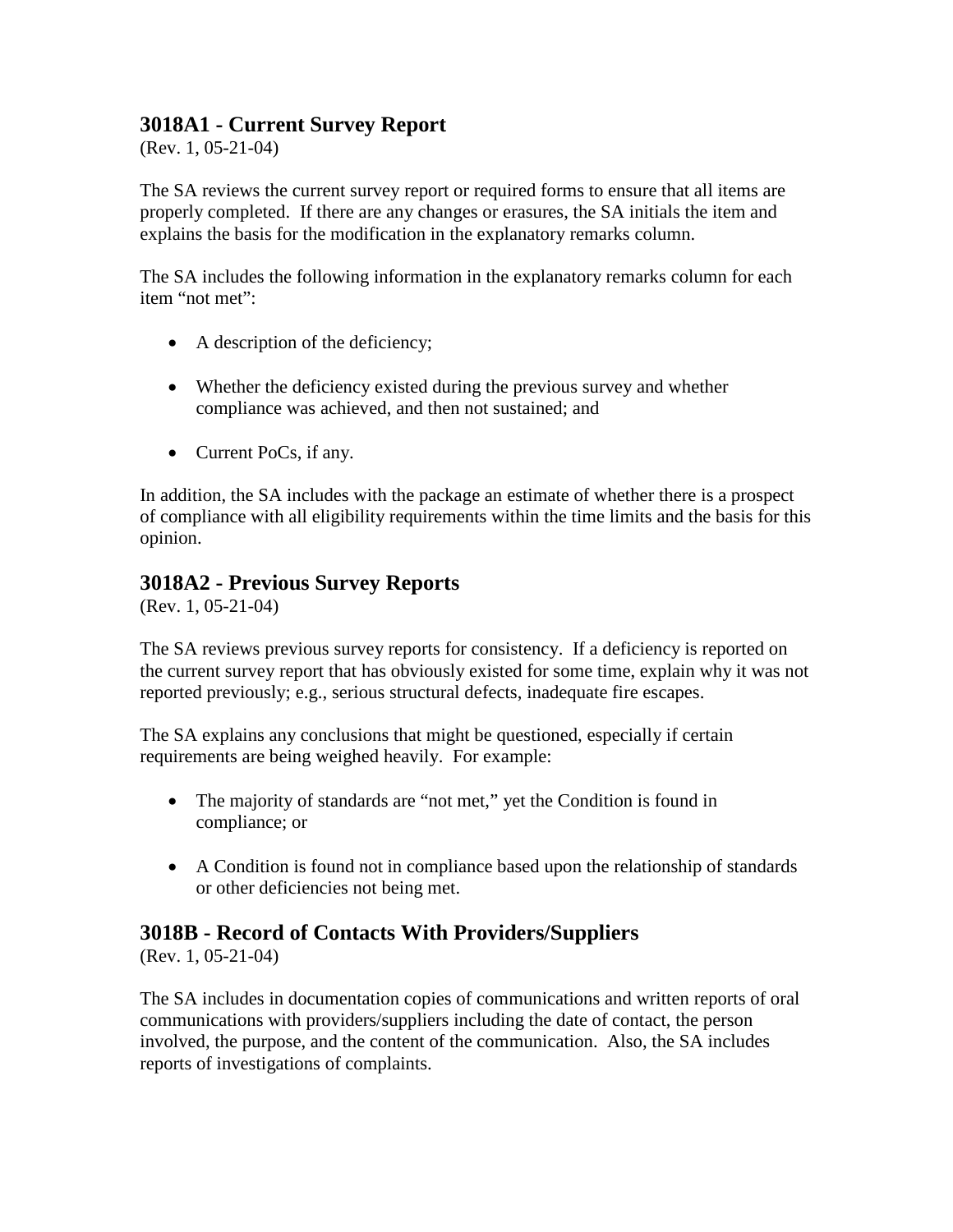# **3018C - Notification to Provider/Supplier of Deficiencies and Recommendation of Termination**

(Rev. 1, 05-21-04)

The SA includes in the file a copy of the letter notifying the provider/supplier of the deficiencies found on the survey and advising that failure to correct will result in a recommendation for termination and includes copies of any other SA notices to the provider/supplier.

# **3020 - Additional SA Communications With Providers/Suppliers**

(Rev. 1, 05-21-04)

After the SA forwards the certification of noncompliance, it clears any further communications to the provider/supplier with the RO. Unrecorded visits, surveys, or correctional allegations that were not reported before final termination action could cause embarrassment or even result in failure to sustain the termination action. Even after final termination action, any additional contacts may be pertinent to proper handling of the case. The SA notifies the RO of any such contacts.

### **3022 - Notice of Termination (Medicare)**

(Rev. 1, 05-21-04)

The RO notifies the provider/supplier of its termination by letter at least 15 calendar days before the effective date of the termination. In the case of a hospital with an emergency department having deficiencies that pose an immediate jeopardy to the health or safety of individuals who present themselves to the hospital for emergency services, CMS gives the hospital a preliminary notice that its provider agreement will be terminated in 23 calendar days if it does not correct the identified deficiencies or refute the finding. CMS gives a final notice of termination, and concurrent notice to the public, at least 2, but not more than 4, calendar days before the effective date of termination of the provider agreement. For skilled nursing facilities (SNFs) and nursing facilities (NFs), CMS gives notice of termination, and concurrent notice to the public, at least 2 calendar days, one of which must be a working day, before the effective date of termination of the provider agreement, for a facility with immediate jeopardy circumstances, and at least 15 calendar days before the effective date of termination for a facility with nonimmediate jeopardy deficiencies. [\(42 CFR 488.456\)](http://www.cms.hhs.gov/regulations/). The notice states the reasons for, and the effective date of, the termination and explains the extent to which services may continue after that date. The notice also contains information regarding the provider's/supplier's right to appeal the termination. (See  $42$  CFR 489.53) The only suppliers requiring public termination notices are RHCs [\(42 CFR 405.2404\)](http://www.cms.hhs.gov/regulations/), ASCs [\(42 CFR 416.35\)](http://www.cms.hhs.gov/regulations/), and FQHCs [\(42 CFR](http://www.cms.hhs.gov/regulations/)  [405.2442\)](http://www.cms.hhs.gov/regulations/). Public notices for other suppliers are optional at the discretion of the RO.

### **3024 - RO Termination Processing Sequence - Noncompliance With CoPs or Conditions for Coverage (Excluding SNFs)**

(Rev. 92, Issued, 11-22-13, Effective: 11-22-13, Implementation: 11-22-13)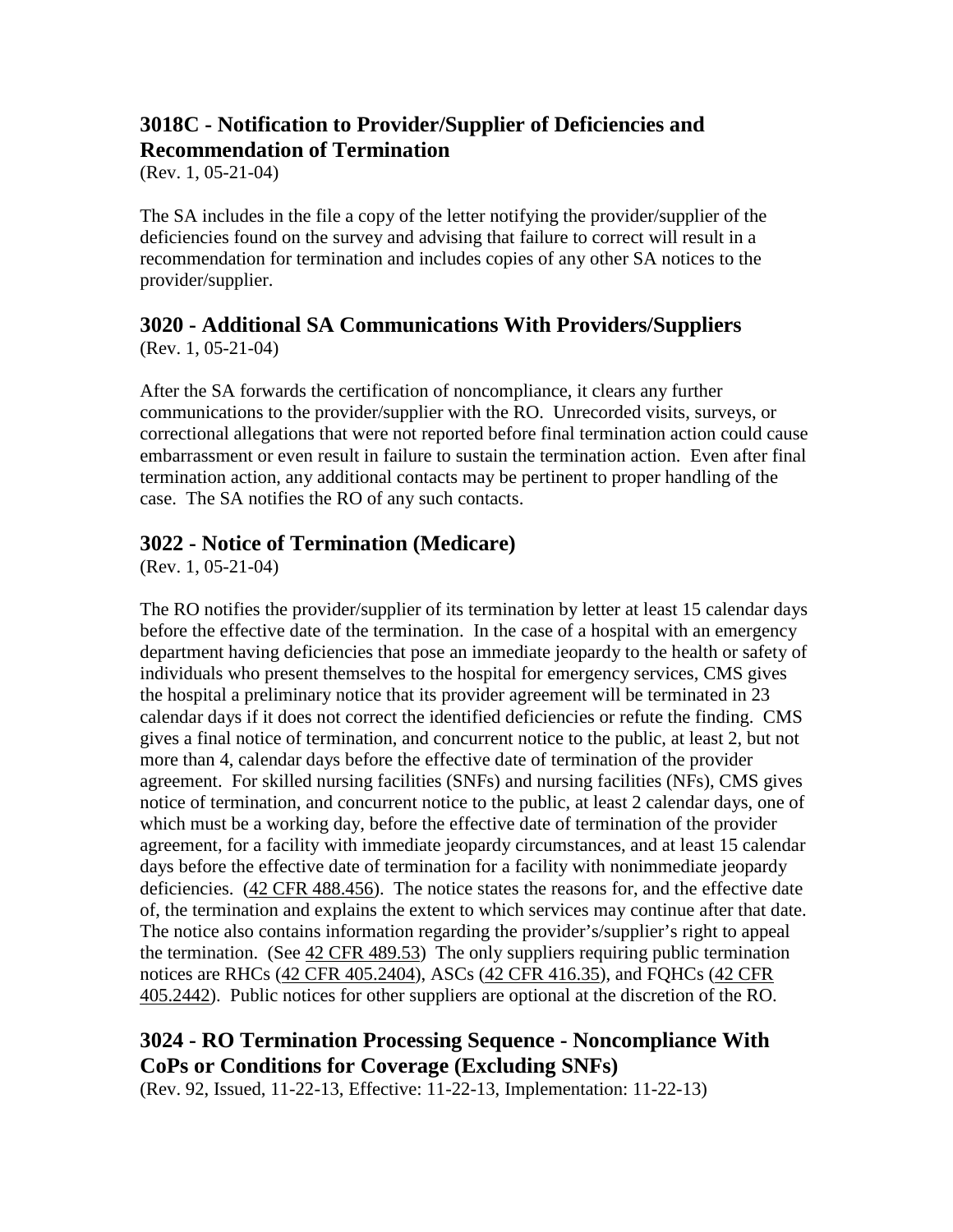Upon receipt of the SA's unfavorable certification, the RO:

- A. Establishes controls for processing the termination;
- B. Performs an initial documentary review to make certain that copies of all pertinent surveys, statements of deficiencies, plans of correction (if submitted by the provider), and other necessary documents are included and that all relevant issues are resolved. When unable to determine the relationship of cited deficiencies to the quality of services or the health and safety of patients, the RO requests further SA development. If necessary, the RO retains the file and phones the SA for the additional documentation needed;
- C. Does a substantive review, resolves all substantive discrepancies and disputes, assesses the severity of the provider's/supplier's noncompliance, and makes its determination. The RO consults with LSC specialists in the RO, if necessary. See discussion in [§3026](#page-46-0) concerning how to treat key documents in making your determination;
- D. Prepares the Termination Notice [\(Exhibits 181 and 182\)](http://www.cms.hhs.gov/manuals/107_som/som107c09_exhibitstoc.asp) and Newspaper Notice [\(Exhibit 183\)](http://www.cms.hhs.gov/manuals/107_som/som107c09_exhibitstoc.asp) and any supplemental press releases, if planned. The RO forwards a copy of its notice to the SMA, if appropriate; and
- E. Inserts the effective date of termination in the notice and makes the necessary arrangements for public notice. To give both the provider and the public sufficient advance notice of termination of a provider's agreement (at least 2 calendar days if there is immediate jeopardy or at least 15 calendar days if there is no immediate jeopardy), the RO determines the effective date of termination as follows:
	- Allows sufficient time for delivery of the notice to the provider, depending on the provider's location and the method of notification, i.e., letter, overnight mail, or electronic means.
	- Determines the time needed for actual public notice by contacting the local newspaper or radio and television stations to determine their deadlines. (See [§3034\)](#page-53-0);
	- Allows for receipt of the notice by the provider prior to publication of the public notice and assures that the public receives at least 2 calendar days if immediate jeopardy exists, otherwise 15 calendar days notice prior to the date of termination;
	- Mails the termination notice to the provider (return receipt requested); and
	- Notifies the SMA of action taken against Medicaid ICFs/IID and the effective dates if termination action is taken pursuant to [§3000.C.3.](#page-9-0) When the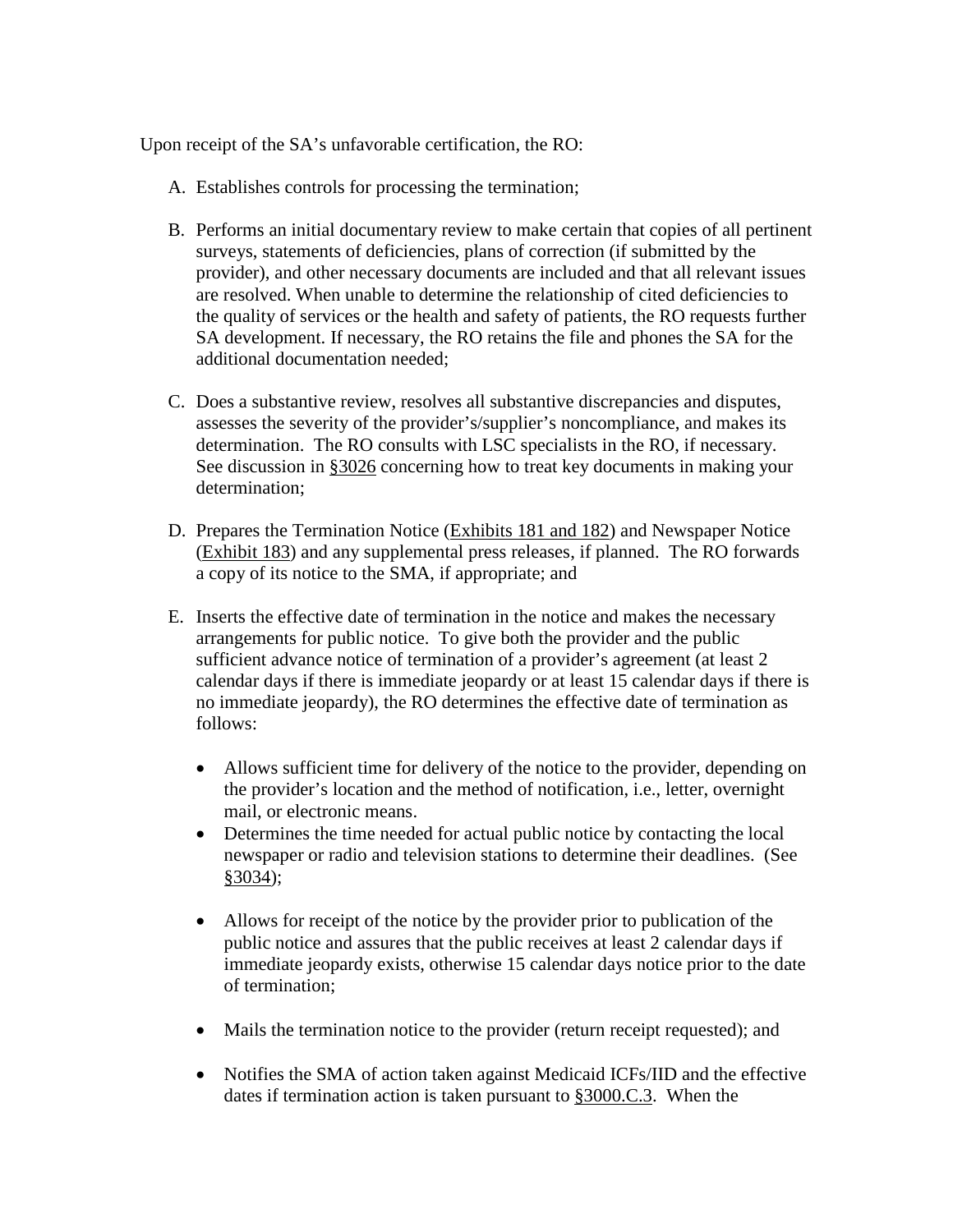termination action is taken, the RO mails the informational copies to the following offices:

- o Division of Medicare;
- o Division of Medicaid;
- o CO;
- o Intermediary;
- o SA;
- o SMA;
- o Regional Director, Department of Health and Human Services (DHHS); and
- o State Ombudsman.

### <span id="page-46-0"></span>**3026 - Significance of Documentary Evidence in Determining Noncompliance**

(Rev. 1, 05-21-04)

The RO uses the following documentation in determining compliance with the Medicare Federal CoPs or CFCs or Requirements of Participation.

### **3026A - Statement of Deficiencies**

(Rev. 1, 05-21-04)

This statement constitutes evidence that the provider/supplier was notified of the specific deficiencies. These deficiencies are to be written as required by the Principles of Documentation. This assures that the statement provides accurate descriptions of the deficiencies and interpretations of Federal Medicare requirements that are not met. Otherwise, it might be alleged at a hearing that the termination action was based on error.

### **3026B - Plan of Correction (PoC)**

(Rev. 123, Issued: 10-03-14, Effective: 10-03-14, Implementation: 10-03-14)

When a PoC has been found to be unacceptable by the SA or RO, the PoC presents evidence that the provider or supplier is unable or unwilling to achieve compliance in a reasonable amount of time.

If a provider or supplier disagrees with a SA or RO finding of a cited deficiency, the provider or supplier may, in lieu of submitting a PoC, state on Form CMS-2567 the factual basis for disagreeing that a deficiency occurred. Whenever possible, the provider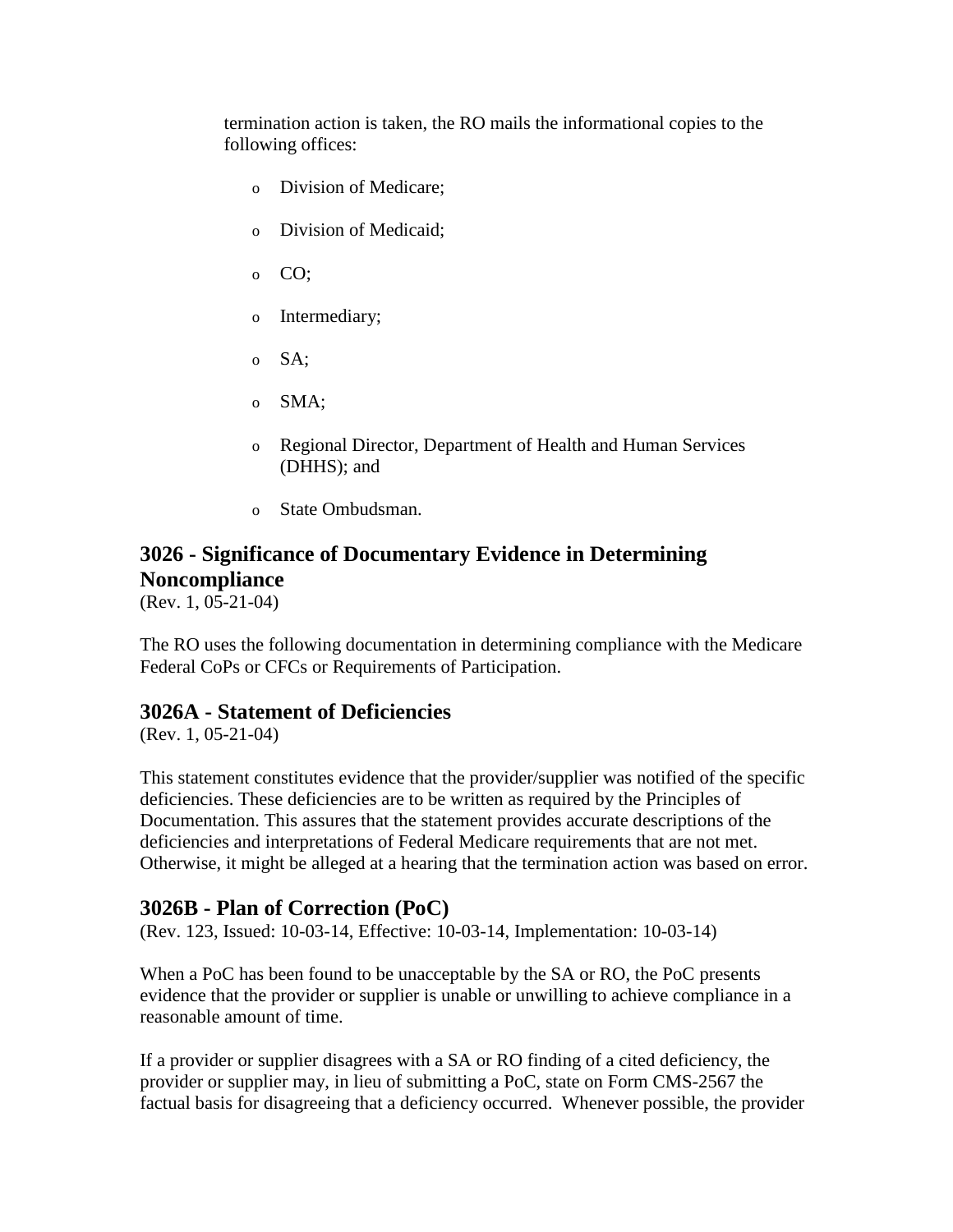or supplier must reference the specific regulatory provision involved in the disputed issue and what factual evidence was available at the time of the survey to demonstrate compliance. It is not acceptable for the provider or supplier to provide evidence of corrective actions taken after the survey started as a basis for removal of a deficiency citation. It also is not acceptable for the provider or supplier to base its disagreement on a different interpretation of the regulatory requirements than that found in CMS guidance.

The original termination date is not changed by the provider's or supplier's disagreement with one or more of the deficiency citations. The RO reviews all of the documentation, including the survey findings and the documentation presented by the provider/supplier before making a determination. (If the RO determines that a deficiency did not exist, it is removed from Form CMS-2567.)

#### **3026C - Revisit Reports and Subsequent Statements of Deficiencies** (Rev. 1, 05-21-04)

This is the SA's report of any revisit that was made to the provider/supplier following the survey that found the provider/supplier out of compliance.

# **3026D - SA Certification (Completed Certification and Transmittal (Form CMS-1539))**

(Rev. 1, 05-21-04)

This is the SA's certification as to whether the Medicare health and safety requirements were met at the time of survey. It also indicates that the SA completed the required actions and decisions.

### **3026E - Survey Reports**

(Rev. 1, 05-21-04)

Survey reports are the surveyor's written records of findings during surveys that are primary evidence for the RO's determination.

### **3026F - Documents of Collateral Evidence**

(Rev. 1, 05-21-04)

When obtainable, the RO adds such items as copies of pertinent provider records, correspondence, and State licensure information to the termination file to resolve or forestall conflicts of factual information elsewhere in the file and to support the adverse findings in the determination. Documentation can include verified complaint information.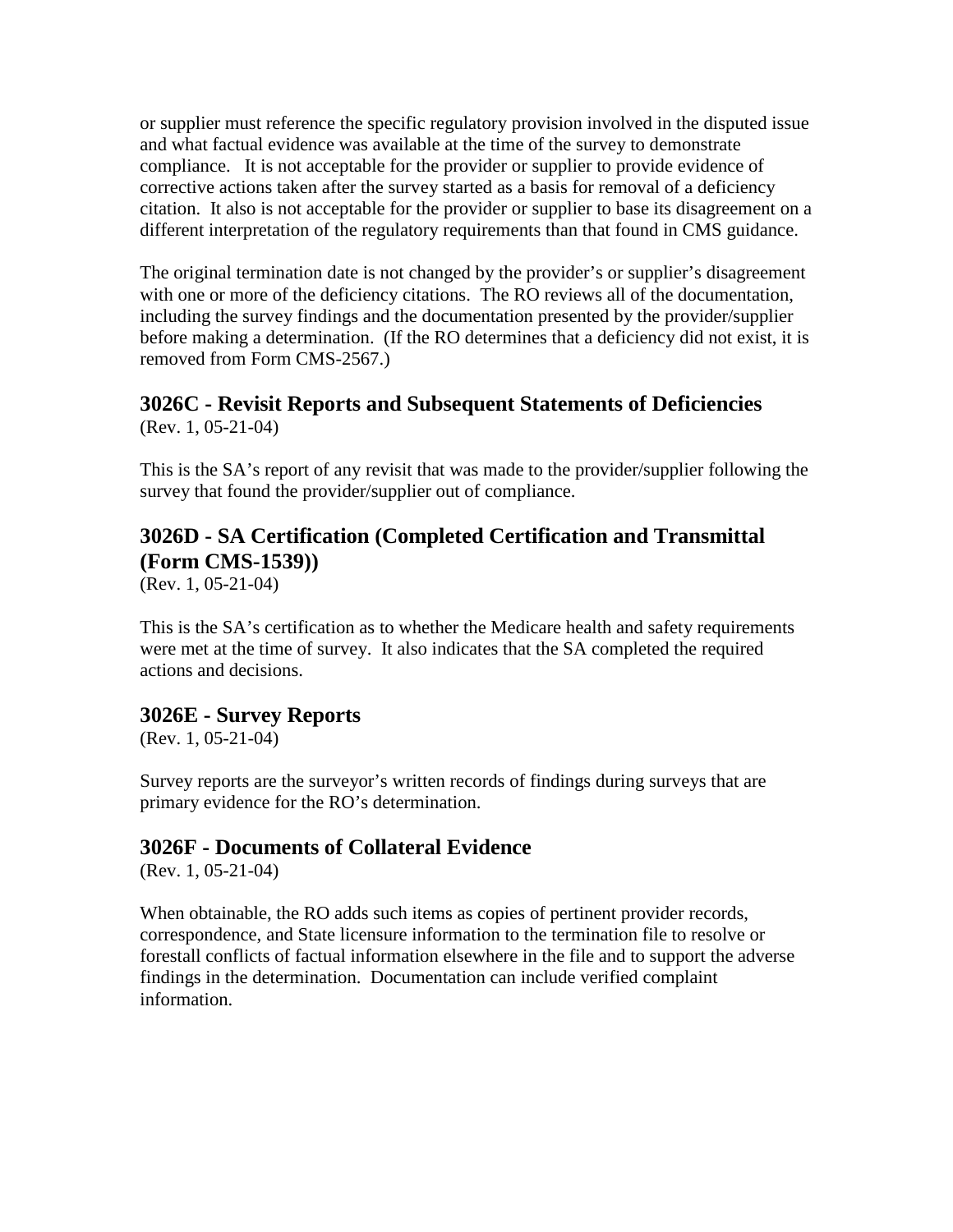### **3026G - Notice of Termination**

(Rev. 1, 05-21-04)

An adjudicative determination is consummated in an official notice of determination given to the parties whose rights are at issue. The determination becomes official when the notice (the formal termination letter) is mailed. It is essential that the notice be correct, not only in its procedural rendition, but also in the substance of the decision reported, since the receiving entity, as well as appellate authorities and courts, will treat it as the official "determination."

# <span id="page-48-0"></span>**3028 - Documentation Guide List - Termination for Noncompliance With §§1866(b)(2)(A) and (C)**

(Rev. 1, 05-21-04)

### **3028A - Documentation Appropriate to All Cases**

(Rev. 1, 05-21-04)

The RO uses the following to document recommendations for termination of a provider agreement pursuant to  $\S$ §1866(b)(2)(A) and (C) of the Act:

- Copy of the letter to the provider advising it of the recommendation for termination (include the certified mail return receipt);
- Copy of Health Insurance Benefits Agreement, Form CMS-1561, filed by the provider and accepted for filing in the RO;
- Copy of the Letter of Acceptance of Agreement forwarded to the provider;
- All pertinent beneficiary complaints received;
- All pertinent violation reports made by the intermediary, Social Security office, etc.;
- Detailed reports of all pertinent intermediary efforts (i.e., dates, topic, reactions, results) and copies of related correspondence from the intermediary to the provider, including copies of any pertinent "provider letters" that may have been issued by the intermediary to the provider;
- Intermediary report on the current payment status of the provider, e.g., suspended, reduced, in current payment status. If the recommendation is based on failure to file annual cost reports, this item may be included as part of [§3028.C;](#page-48-0)
- Detailed reports of all pertinent RO efforts (i.e., dates, topics, results, etc.) and copies of related correspondence from the RO to the provider; and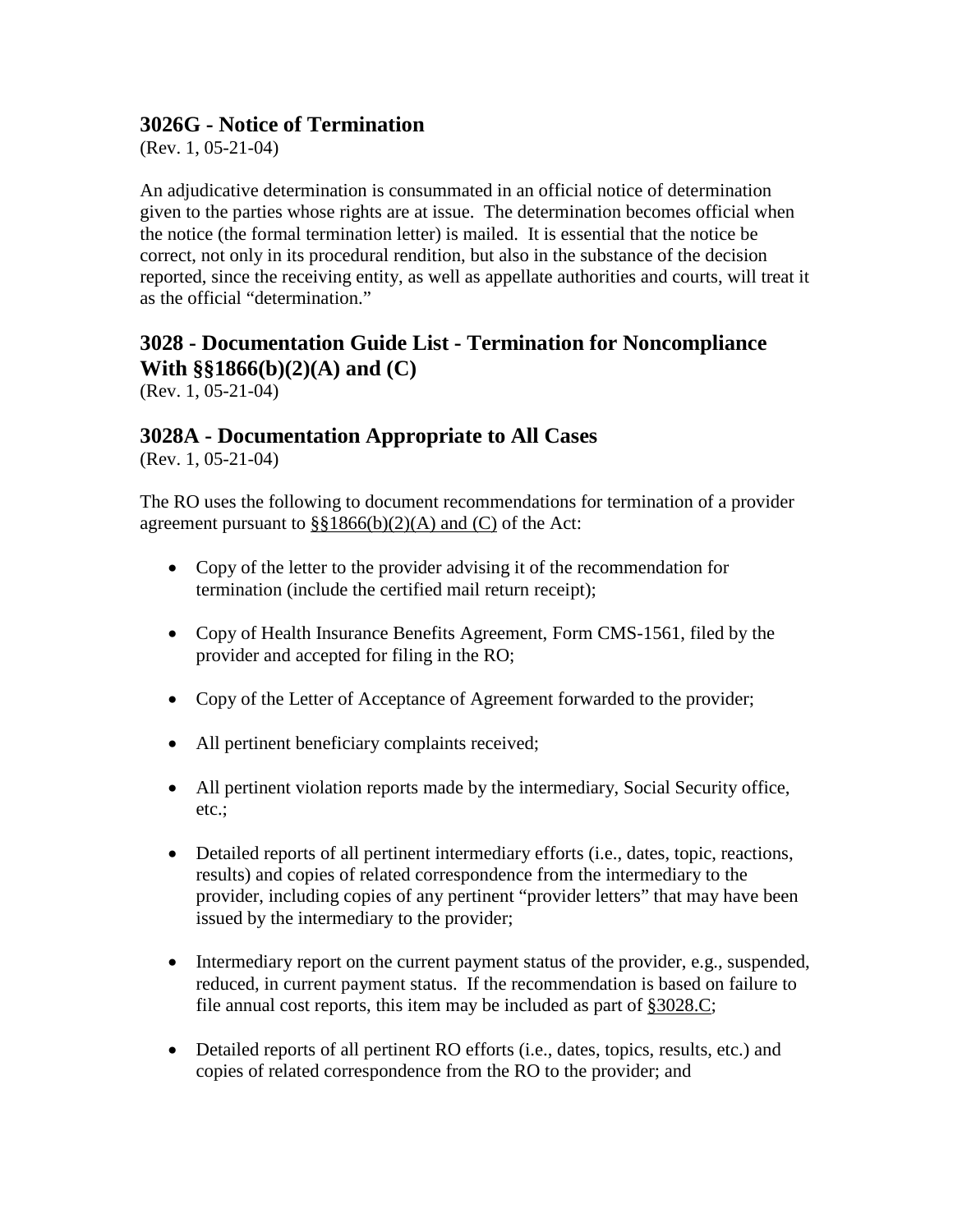• All pertinent letters (or detailed records of visits or phone calls) received by the intermediary or by the RO from the provider.

### **3028B - Additional Documentation - Charging for Covered Services and/or Refusing to Refund Incorrect Collections**

(Rev. 188, Issued: 04-26-19, Effective: 04-26-19, Implementation: 04-26-19)

The term Medicare beneficiary identifier (Mbi) is a general term describing a beneficiary's Medicare identification number. For purposes of this manual, Medicare beneficiary identifier references both the Health Insurance Claim Number (HICN) and the Medicare Beneficiary Identifier (MBI) during the new Medicare card transition period and after for certain business areas that will continue to use the HICN as part of their processes.

Additional documentation for the RO to use in making a determination of noncompliance includes:

- Name, address, Medicare beneficiary identifier, and dates of stay of any involved Medicare beneficiary known to have been furnished covered services by the provider;
- Where the services in question were furnished in a SNF, information relating to the beneficiary's prior qualifying hospital stay, including if appropriate, copies of the Medicare billing submitted for the period of hospitalization;
- Copies of any bills, receipts, letters, that were received by the beneficiary from the provider requesting payment, including, if available, a description of the services furnished to assure that payment was requested for "covered services";
- Copies of any checks, money orders, receipts, etc., which show payment to the provider by the beneficiary;
- Copies of any materials available which would show the payment conditions under which the beneficiary was furnished services, e.g., a contract of admittance;
- Copies of all pertinent "request for payment" forms that may have been filed by the provider for services furnished to the beneficiary during the period in question. If requests for payment were filed and the provider received program payment, the RO secures a written statement from the intermediary that shows that program payment (and the amount) was made to the provider on behalf of the beneficiary. For those cases where program payment has not been made (including cases where the provider has not filed a request for payment), secure a written opinion from the intermediary (based on available medical records and/or billings) as to the probability for making program payment;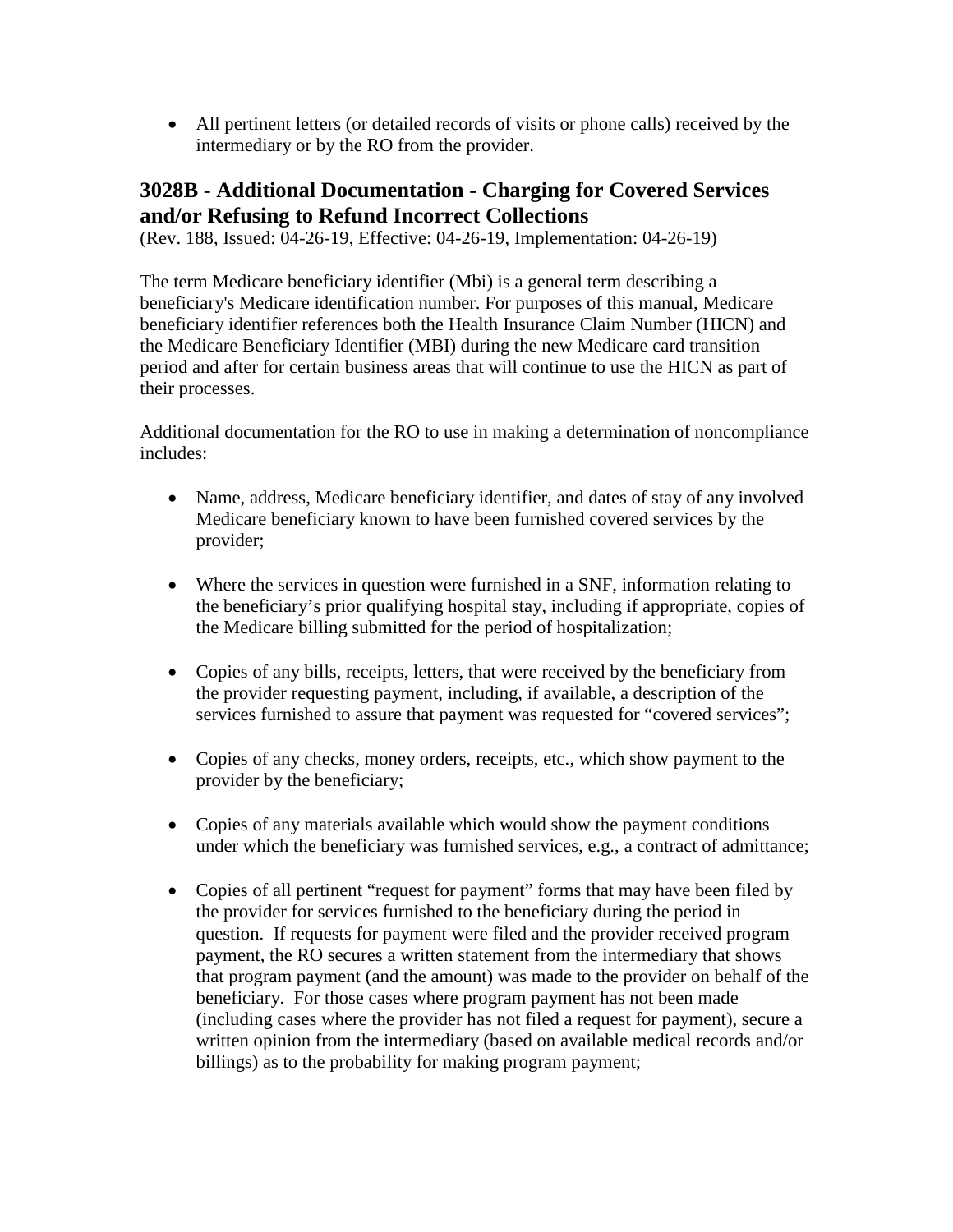- Copies of any requests by the beneficiary for the return of amounts paid to the provider for covered services, including any reply by the provider; and
- Authorization for the United States to act on behalf of the beneficiary. If the beneficiary has instituted any legal action to recover amounts paid to the provider, the RO does not secure the authorization. Use the following format:

#### Authorization

I hereby request that the United States act on my behalf to recover from (name of provider) amounts which I paid to said (hospital, nursing home, etc.) for services covered under title XVIII of the Social Security Act, popularly known as Medicare.

I hereby affirm that I am an eligible Medicare beneficiary and that as such I was a patient at said (hospital, etc.) from to \_\_\_\_(insert dates) and that I paid said (hospital, etc.) \$ (insert amount paid) for services rendered during this period.

Signed

Medicare beneficiary identifier

All of the information listed above should be obtained by the Division of Medicare as part of its responsibility in monitoring Medicare fiscal intermediaries.

#### **3028C - Additional Documentation - Failure to File Cost Reports** (Rev. 1, 05-21-04)

The RO provides a listing of all pertinent health insurance checks, including check number, date, amount, disposition, drawn payable to the provider by the intermediary. (This information is to be shown under an intermediary letterhead and signed by a responsible person.) The RO includes a breakdown to show separately the period ("from to ") that related to these payments, including any offset against payments which may be due the provider, the total payment for the period involved, and the method of payment, e.g., periodic interim payments.

The RO reviews the data and material received from the intermediary and the additional documentation listed here and in subsection A, above, to avoid a duplication of development and documentation. If the case file shows that the provider has also failed to make satisfactory refund of overpayments, see subsection D.

### **3028D - Additional Documentation - Failure to Make Satisfactory Overpayment Arrangements**

(Rev. 1, 05-21-04)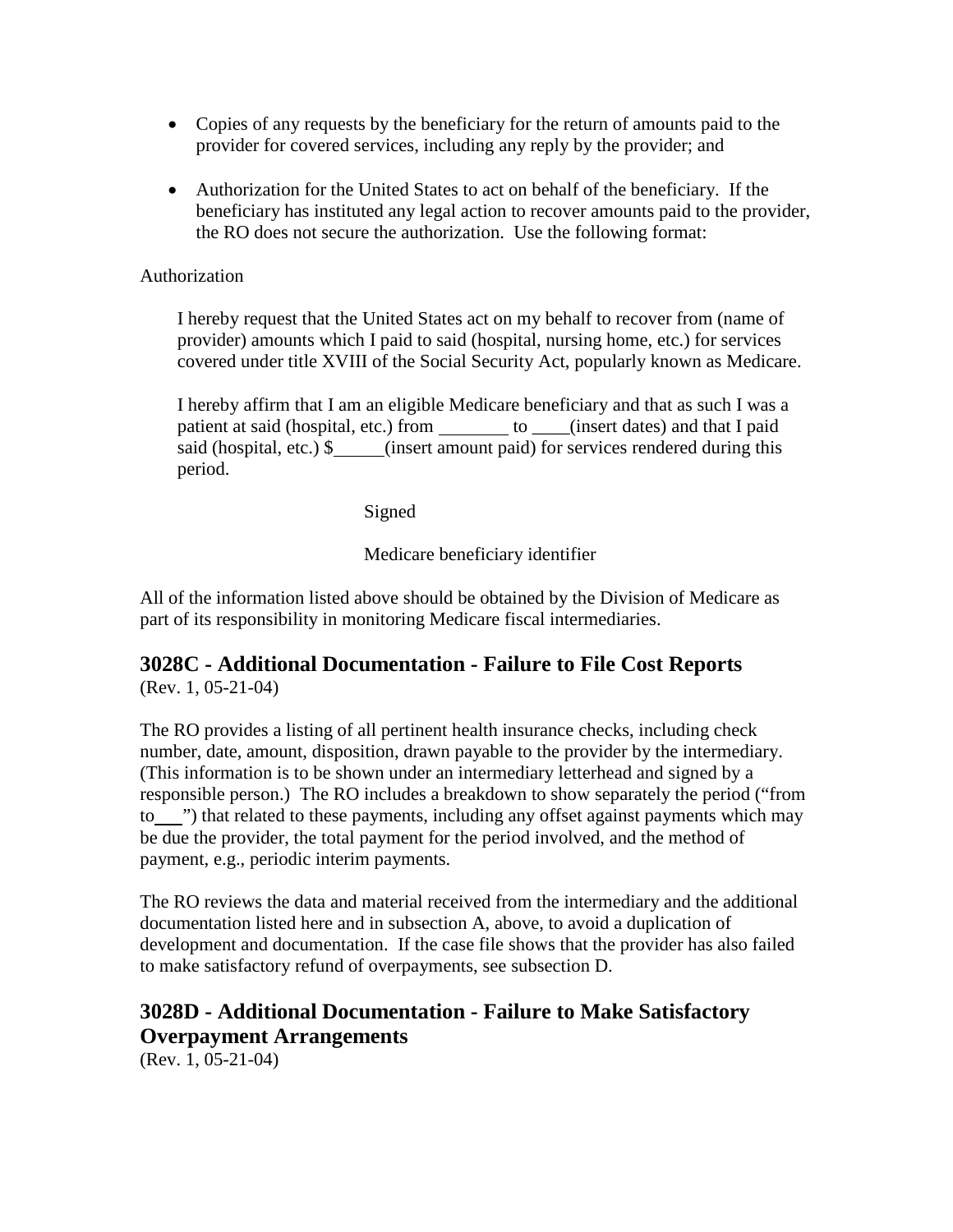The RO reviews the data and material received from the intermediary and the documentation listed in subsection A to avoid a duplication of development and documentation. If the case file shows that the provider has also failed to file a cost report, see subsection C.

Section  $1866(b)(2)(A)$  of the Act provides the authority to terminate the agreement of a provider that has failed to refund a substantial overpayment. For this purpose, when a provider has failed to make satisfactory arrangements for repayment, the sum of \$1,000 or more may be viewed as a substantial overpayment. However, when considering termination of an agreement, the RO takes into consideration the full circumstances of the particular case.

### **3028E - Additional Documentation - Admission Policies and Practices** (Rev. 1, 05-21-04)

As provided in  $42 \text{ CFR } 489.53(a)(2)$ , participation of a provider that voluntarily files an agreement to participate in the Medicare program, contemplates that the provider accepts beneficiaries for care and treatment. If a participating provider has any restrictions on the types of services it makes available and/or the type of health conditions that it accepts, or has any other criteria relating to the acceptance of persons for care and treatment, it is expected that such restrictions or criteria, if made applicable to Medicare beneficiaries, are applied in the same manner to all other persons seeking care and treatment. A provider's admission policies and practices that are inconsistent with the provider agreement objectives set forth in this paragraph may be the basis for termination of participation by the Secretary pursuant to  $$1866(b)(2)(A)$  of the Act and 42 CFR [489.53\(a\)\(2\).](http://www.cms.hhs.gov/regulations/)

The amount of documentation for a provider's failure to meet the above requirements is dictated by the circumstances of the particular case. Thus, the RO attempts to secure from all available sources (e.g., beneficiaries, providers, and intermediaries) any information that would be useful in making the determination.

# **3030 - Provider Agreement Terminations - Noncompliance with §§1866(b)(2)(A) and (C)**

(Rev. 1, 05-21-04)

### **3030A - Cause for Termination**

(Rev. 1, 05-21-04)

Under the provisions of  $\S$ §1866(b)(2)(A) and (C) of the Act (also [42 CFR 489.53\)](http://www.cms.hhs.gov/regulations/), the Secretary may terminate an agreement with a provider of services if it is determined that the provider:

• Is not complying substantially with the terms of the agreement, the provisions of title XVIII, or regulations promulgated thereunder;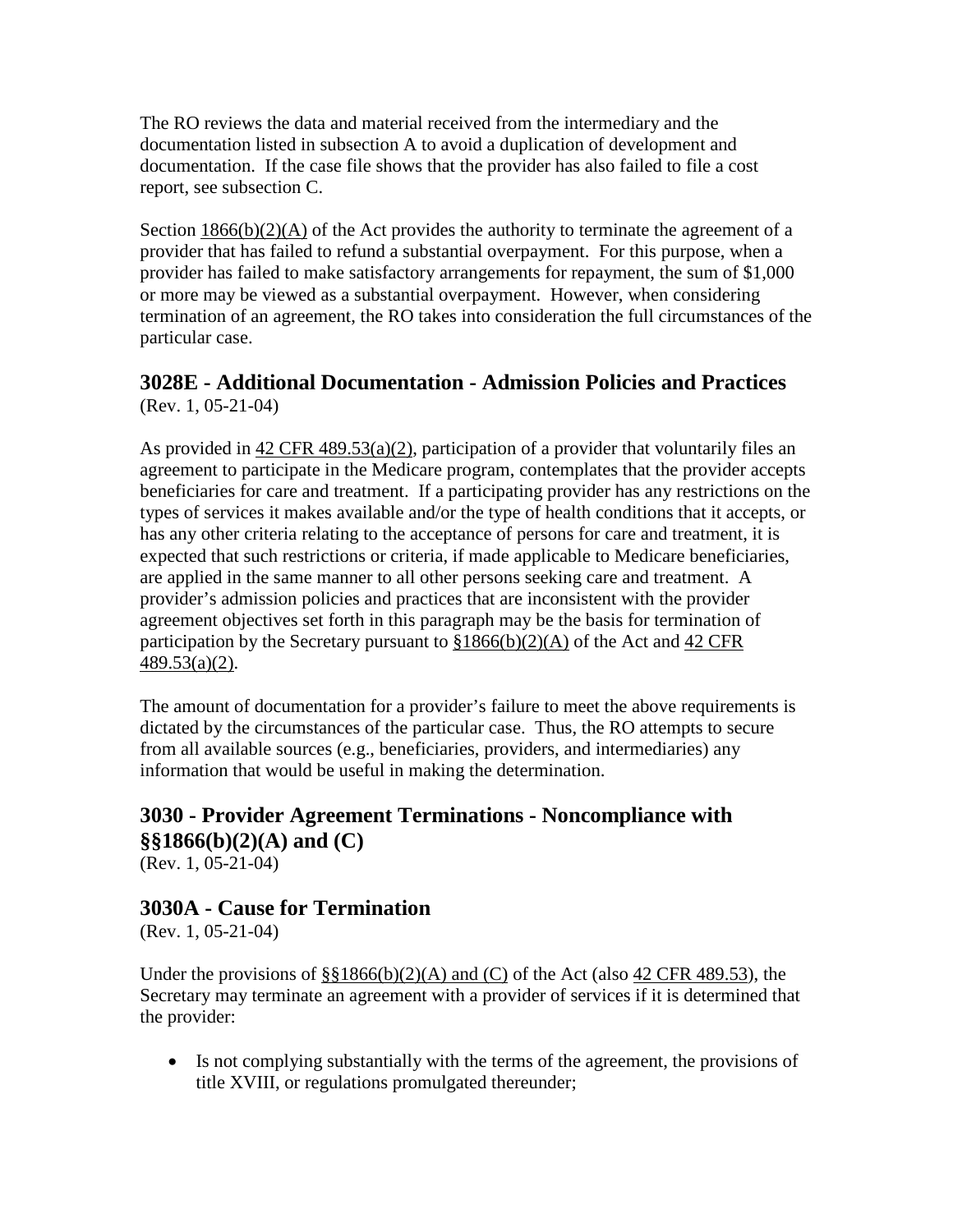- Has failed to supply information necessary to determine whether payments are or were due and the amounts of such payments;
- Refuses to permit examination of fiscal and other records (including medical records) necessary for the verification of information furnished as a basis for claiming payment under the Medicare program; or
- Refuses to permit photocopying of any records or other information necessary to determine or verify compliance with participation requirements.

### **3030B - Preparing Termination Cases**

(Rev. 1, 05-21-04)

The RO apprises the provider of its obligations and the consequences of continued violation before considering the need for terminating the agreement. Contacts with the provider may be made through the intermediary or by the RO staff, at the RO's discretion. In corresponding with the provider, the RO uses certified mail with a return receipt requested.

The RO bases termination on documentation that supports a finding that the provider is not complying with the terms of the agreement or the provisions of title XVIII and implementing regulations.

### **3030C - Preliminary Notice to Provider**

(Rev. 1, 05-21-04)

The RO notifies the provider by letter that the findings and recommendations are being considered and that, if the findings are affirmed, the provider will receive official notice of termination of participation and the effective date on which the agreement is to be terminated. The RO advises the provider that when the official notice is released, it may be changed only if the determination is reversed upon appeal. Also the RO advises the provider to contact your office if it has taken steps to correct the violation or has definite plans for doing so.

### **3030D - Violation of §§1866(b)(2)(A) and (C)**

(Rev. 1, 05-21-04)

The RO notifies the provider that notice will be placed in the local newspaper(s) advising the public in accordance with the provisions of title XVIII. The RO explains the effect of the termination with respect to services furnished on or after the termination date, and advises the provider of the right to a hearing and the manner of filing for it. After the official notice of termination of participation is released to the provider, the RO proceeds with publication of the public notice. (See [§§3034](#page-53-0) and [3036.](#page-55-0))

On the day before the public notice is published, the RO calls the intermediary and advises them of the termination. The RO cautions the intermediary not to divulge this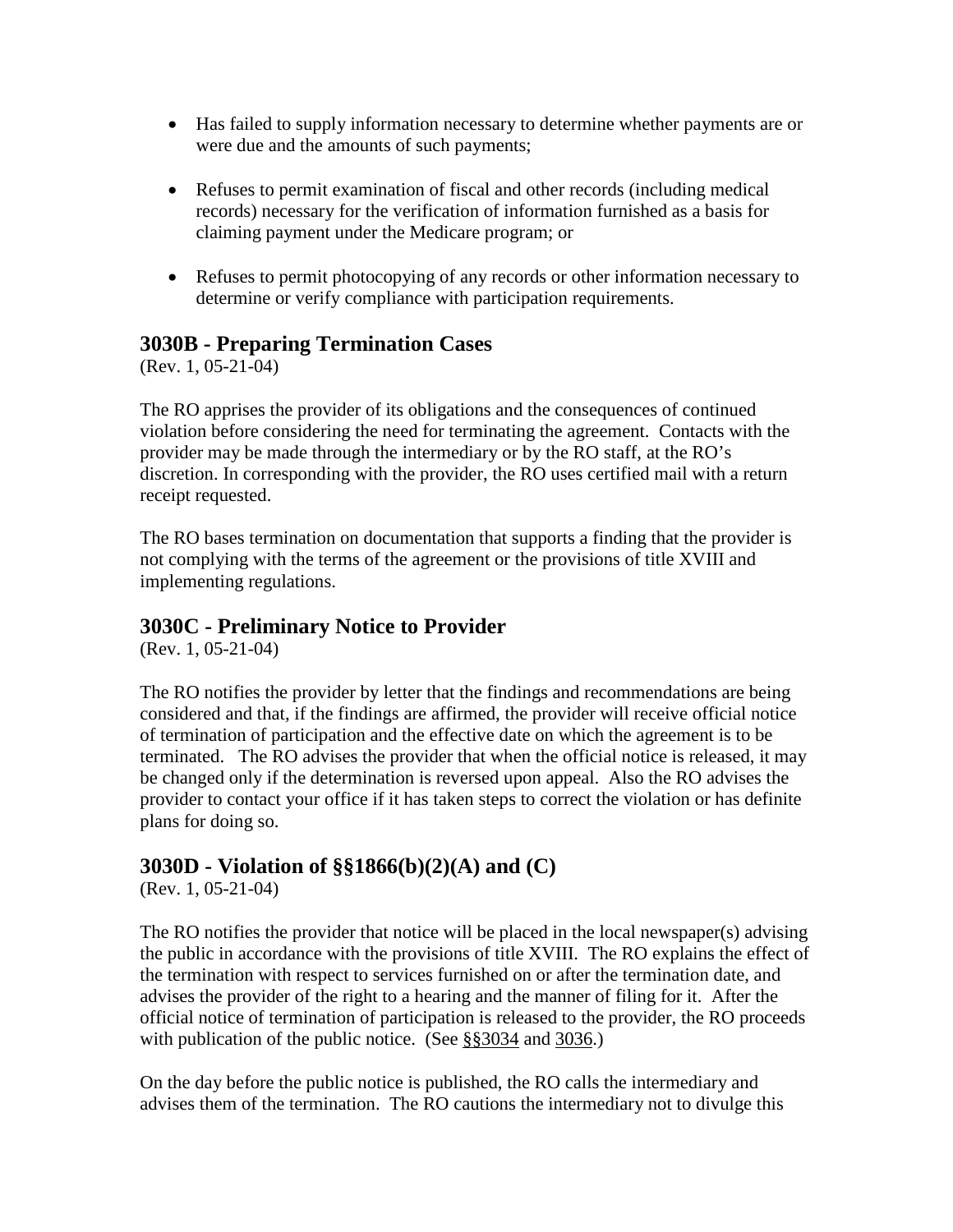information before the notice is published. Following publication, the RO formally notifies the SA.

### **3032 - Termination for Violations of §§1866(a)(1)(E), (F), (G), and (H)** (Rev. 1, 05-21-04)

Under the provisions of  $\S$ §1866(a)(1)(E), (F), (G), and (H) of the Act, the Secretary may terminate an agreement with a provider of services if it is determined that the provider:

- Failed to release data upon request to an organization having a QIO contract with the Secretary under Part B of title XI;
- Failed to maintain an agreement with the organization having a QIO contract with the Secretary under Part B of title XI;
- Has charged an individual for inpatient hospital services for which the individual was entitled to have payment made under Part A, pursuant to [§§1886\(b\) and \(d\);](http://www.cms.hhs.gov/regulations/) or
- Failed to furnish all services (except for physician services as defined in  $\S$ §1862(a)(14) and [1861\(w\)\(1\)](http://www.cms.hhs.gov/regulations/) of the Act) and items for which payment is made under  $$1866(a)(1)(G)$  of the Act.

### <span id="page-53-0"></span>**3034 - Public Notice - Involuntary Termination**

(Rev. 1, 05-21-04)

The RO arranges to publish a notice in the local newspaper(s) announcing the termination and the reasons for termination of providers. Public notices are not required for suppliers, except in the case of RHCs [\(42 CFR 405.2404\(d\)\)](http://www.cms.hhs.gov/regulations/), Ambulatory Surgical Centers (ASCs) [\(42 CFR 416.35\(d\)\)](http://www.cms.hhs.gov/regulations/), and Federally Qualified Health Centers (FQHCs) [\(42 CFR 405.2442\)](http://www.cms.hhs.gov/regulations/). The RO may place public notices for the termination of other suppliers at its discretion.

### **3034A - For Providers**

(Rev. 1, 05-21-04)

#### MEDICARE NOTICE TO THE PUBLIC:

Notice is hereby given that the agreement between the (facility/address), and the Secretary of Health and Human Services, as a provider of services in the Health Insurance for the Aged and Disabled Program (Medicare) is to be terminated at the close of (date of termination).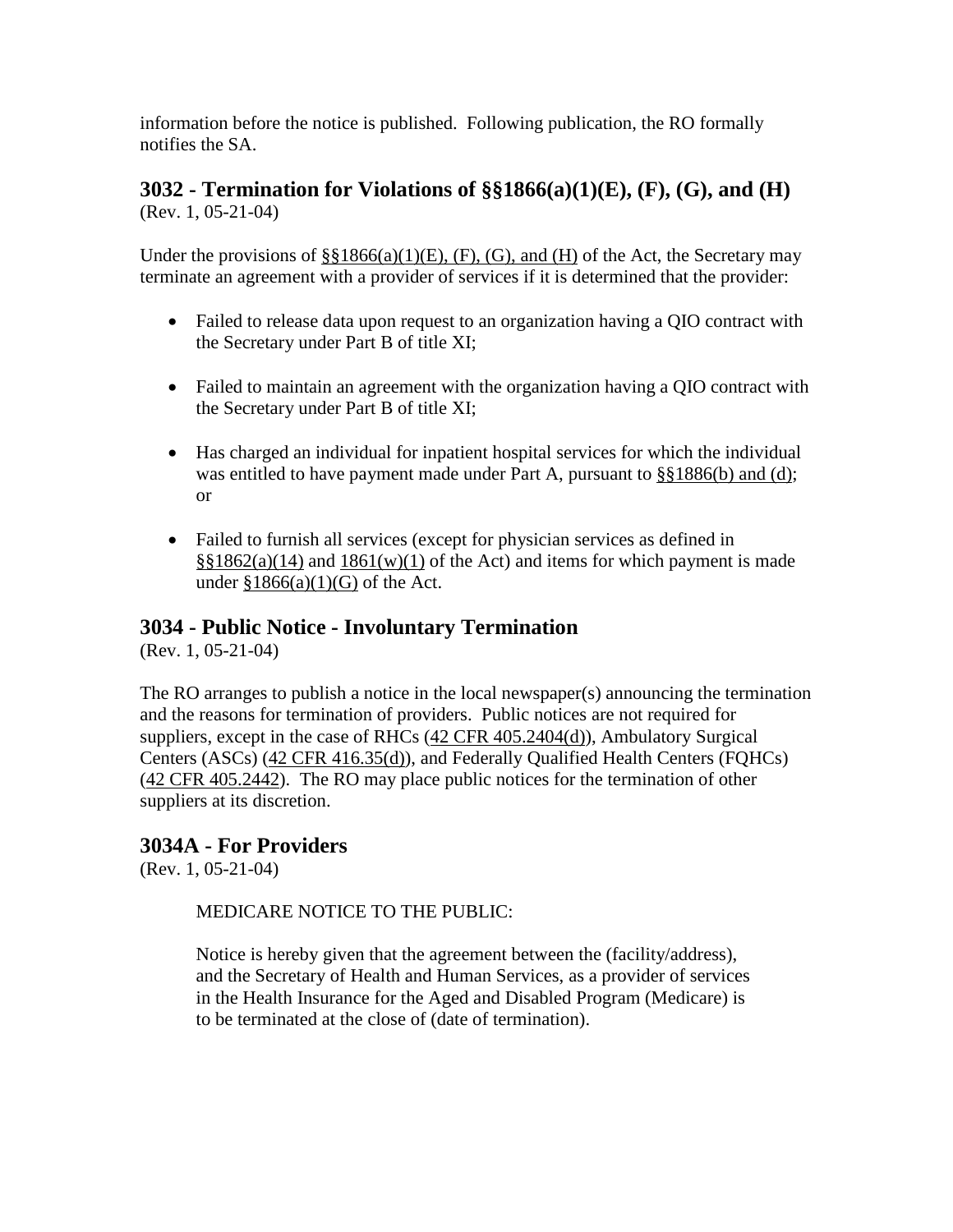#### **3034B - For Suppliers**

 $(Rev. 1, 05-21-04)$ 

#### MEDICARE NOTICE TO THE PUBLIC:

Notice is hereby given that effective at the close of (date of termination) the (name and address of facility) is no longer approved for participation in the Medicare program as a supplier of (type of services).

The RO inserts the reasons for termination in the format of the following example:

The (name of provider) does not comply with the Medicare (Condition of Participation/Requirements of Participation/Condition for Coverage) pertaining to (Condition(s) or Requirement(s) (for SNFs) out of compliance).

Add one of the paragraphs below, depending on the type of provider being terminated:

#### **3034C - For Hospitals, CAHs, and SNFs**

(Rev. 1, 05-21-04)

The Medicare program will not make payment for inpatient hospital services (or skilled nursing facility services) furnished to patients who are admitted after the close of (date of termination). For patients admitted on (date of termination), or earlier, payment may continue for up to 30 calendar days of inpatient hospital services (or skilled nursing facility services) furnished after (date of termination).

#### **3034D - For HHAs and Hospices**

(Rev. 1, 05-21-04)

The Medicare program will not make payment for (home health) (hospice) services furnished to patients whose plan of treatment was established after the close of (date of termination). For patients whose plan of treatment was established before (date of termination), payment may be made for up to 30 calendar days after date of termination.

#### **3034E - For Other Providers and Suppliers**

(Rev. 1, 05-21-04)

The Medicare program will not make payment for (type of facility) services furnished to patients after the close of (date of termination).

Arrange for publication of notice at least 15 calendar days before the effective date of termination (2 calendar days if immediate jeopardy), but not before the provider or supplier receives notice of termination. The notice advises the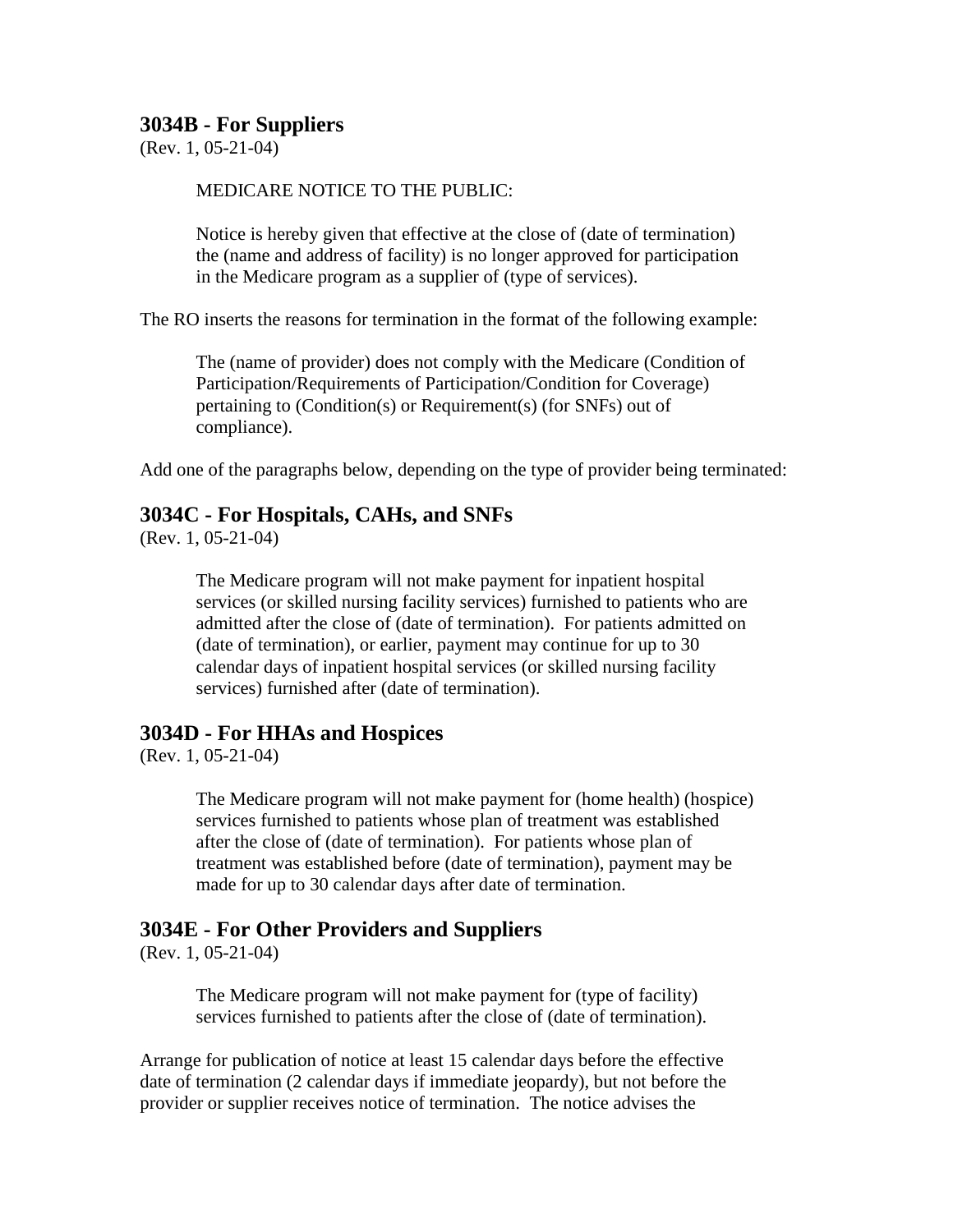provider/supplier of it's right to due process, the expected schedule for termination action, and that the deficiency must be corrected and verified by the SA to halt the termination.

In addition to preparation of legal advertisements, the RO may decide to develop and distribute a press release (via radio/television) on the termination (or other action).

# <span id="page-55-0"></span>**3036 - Billing for Public Notice of Termination or Withdrawal**

(Rev. 1, 05-21-04)

### **3036A - Advertising Order, SF-1143**

(Rev. 1, 05-21-04)

Before arranging for publication of the termination notice, the RO/ARA obtains authorization from the RA via the Advertising Order, SF-1143 [\(Exhibit 184\).](http://www.cms.hhs.gov/manuals/107_som/som107c09_exhibitstoc.asp) The RO prepares an original and three copies, completing the front portion as shown in the exhibit. The RO attaches a copy of the text of the public notice to the original and to each copy of the SF-1143. After the RA signs the form (and retains one copy) the RO:

- Types in the RO address in the bottom portion of the front of the SF-1143;
- Sends the original and one copy to the newspaper. Informs the publisher that one of the following options should be used in claiming payment:
	- o The back of the original SF-1143 may be completed with either a copy of the advertisement attached or a certification made in the space provided on the form; or
	- o Any billing form may be submitted to the RA with a copy of the advertisement or a certification attached to the original SF-1143; and
- Following publication of the public notice and upon receipt of the SF-1143 and attachments from the publisher, issues payment using funds available for this purpose.

# **3038 - Rescinding or Postponing Effective Date of Termination**

(Rev. 1, 05-21-04)

### **3038A - Initial Action**

(Rev. 1, 05-21-04)

The RO stops the processing of an involuntary termination if it is positively ascertained that the provider now complies with all requirements and that termination is no longer appropriate. The RO does not postpone a termination action for:

• Meetings or visits with the provider;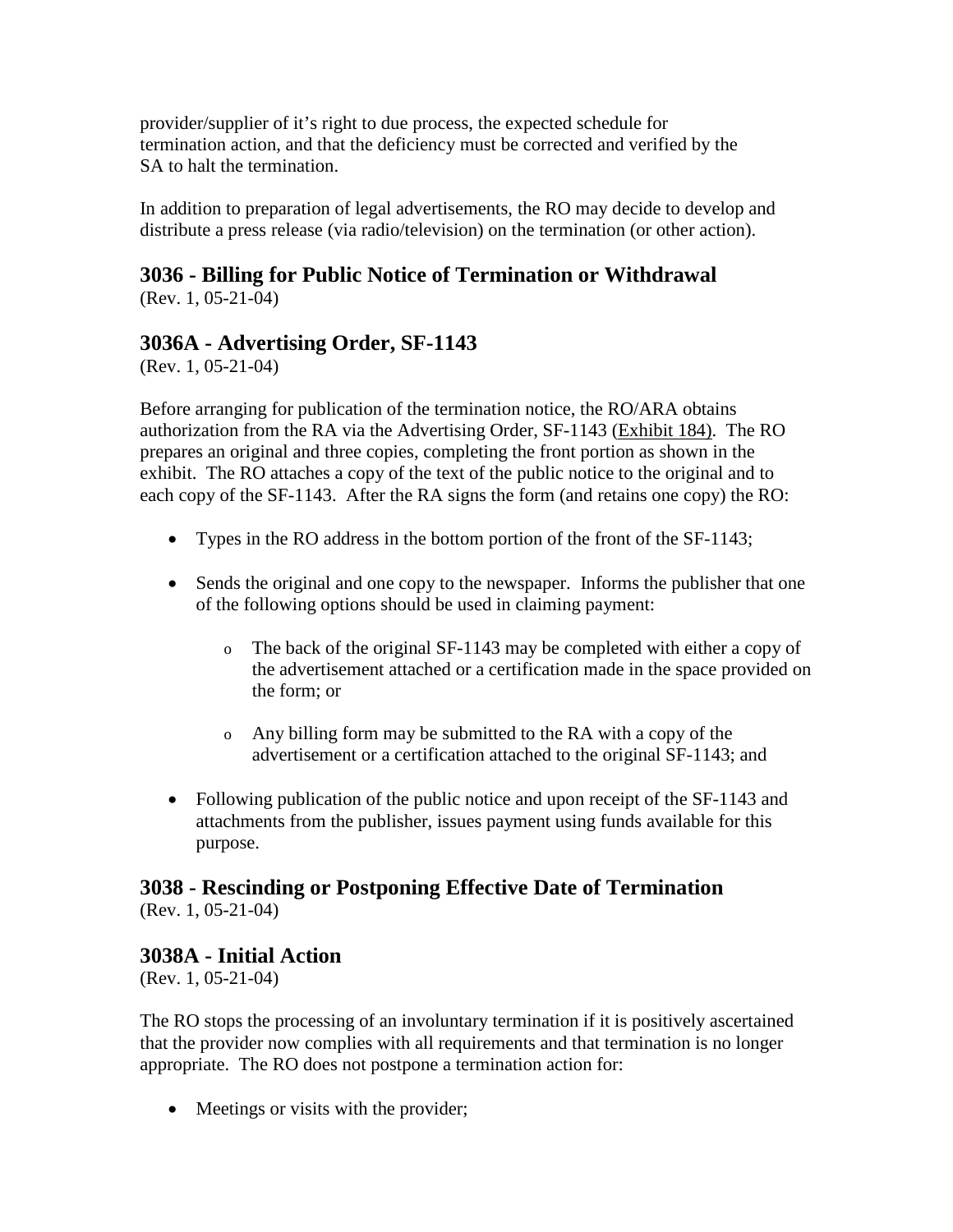- CHOWs;
- Court appointed receivership; or
- Any other cause not explicitly required by statute, regulation, Federal court order, or procedures stated elsewhere in this chapter.

When credible evidence that the cause for the termination has been removed is received in time to halt publication of the public notice, the RO immediately contacts the newspaper to stop the scheduled notice and suspends the termination action pending RO and SA verification. If the termination action is later revived, the RO again makes arrangements for public notice.

When the RO receives credible evidence that the cause for the termination has been removed before the effective date of termination, it requests that the SA make a revisit as soon as possible or it conducts a Federal survey. The SA should make the revisit when:

- The SA conducted the initial survey; or
- Due to travel considerations, scheduling problems, or scarcity of resources, the RO has requested the SA to conduct the revisit, even though the RO conducted the initial survey.

The RO does not use allegations of compliance in the absence of credible evidence of compliance as the basis for postponing the effective date of termination.

### <span id="page-56-0"></span>**3038B - Criteria for Credible Allegation**

(Rev. 1, 05-21-04)

A credible allegation must meet the following criteria:

- The alleged corrective action should be detailed and must have removed the deficiency; and
- The corrective action was of the kind that could have been accomplished between the survey date and the date of the allegation.

If the Medicare facility makes additional credible allegations of compliance following an earlier SA revisit, or between the 46th and 90th calendar day prior to the effective date of termination, the SA will contact the RO for a determination as to whether a revisit will be made. Only two revisits are permitted, one before the 45-day period and one between the 46th and 90th day. The RO bases its determination on the validity and reasonableness of the evidence or documentation provided by the facility prior to conducting a revisit. Except in the case of SNFs and NFs, the SA can conduct a second or late revisit only after RO approval. (See [§7317](http://www.cms.hhs.gov/manuals/107_som/som107c07.pdf) for revisit policies for nursing homes.)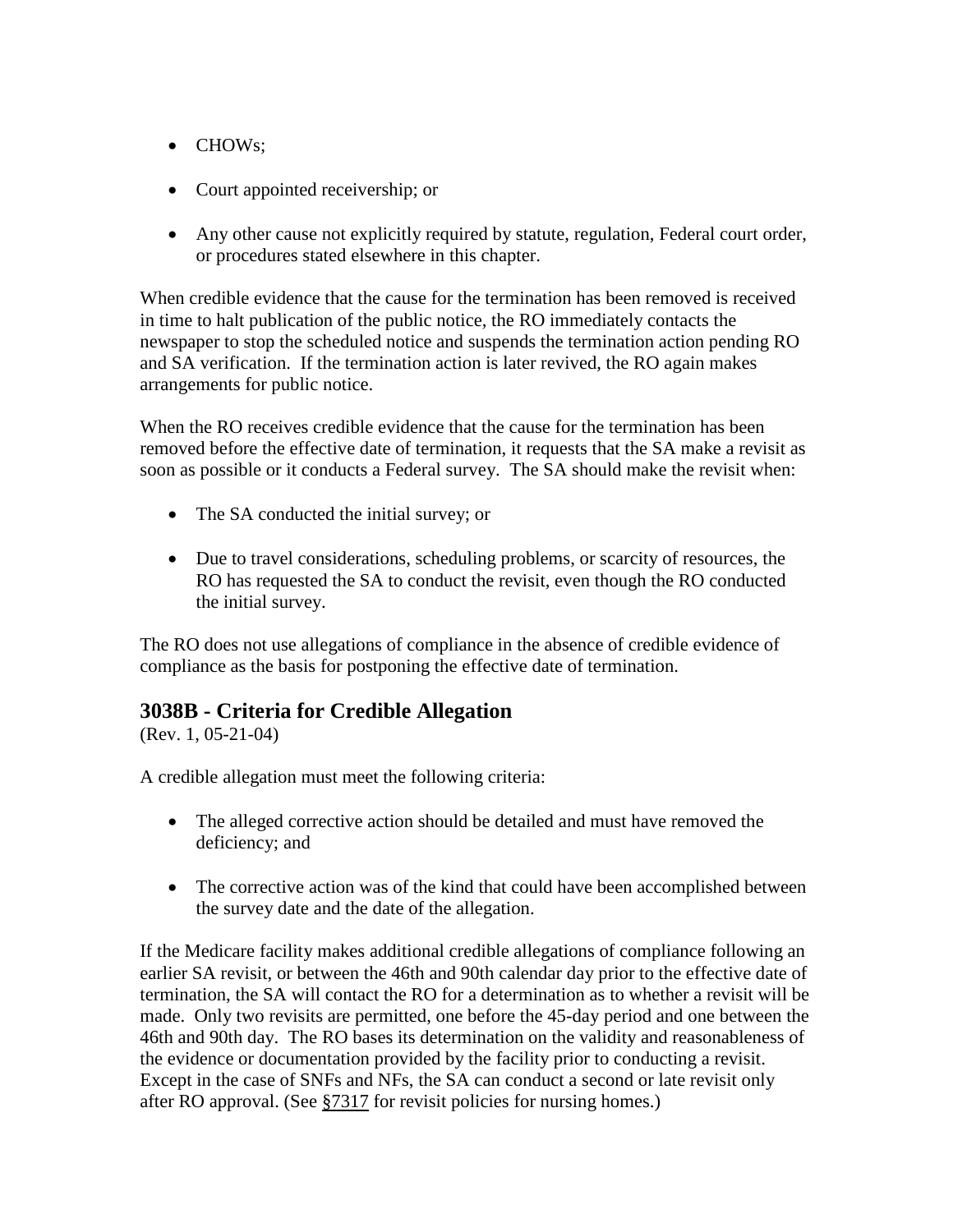#### **3038C - Form of Public Notice of Termination Retraction for Provider**s (Rev. 1, 05-21-04)

Notice is hereby given that (name and address of facility) has achieved compliance with the Medicare Conditions of Participation/Requirements for Participation pertaining to (CoPs or Requirements). As a result, the Secretary of Health and Human Services is continuing the agreement with (the facility) in the Medicare program.

#### **3038D - Form of Public Notice of Termination Retraction for Suppliers** (Rev. 1, 05-21-04)

(Optional at discretion of RO for suppliers other than RHCs, ASCs, and FQHCs.)

Notice is hereby given that (name and address of facility) has achieved compliance with the Medicare Conditions for Coverage pertaining to (Conditions of Coverage). As a result (the facility) will continue to participate in the Medicare program as a supplier of (type of supplier services).

### **3040 - Terminating Medicaid ICF/IID Eligibility Based on "Look Behind" Determination**

(Rev. 92, Issued, 11-22-13, Effective: 11-22-13, Implementation: 11-22-13)

Section [1910\(b\)\(1\)](http://www.cms.hhs.gov/regulations/) of the Act authorizes CMS to terminate approval of a Medicaid ICF/IID's eligibility to participate in the Medicaid program when CMS determines that the provider does not substantially meet the CoPs for ICFs/IID [\(42 CFR Part 483\)](http://www.cms.hhs.gov/regulations/). The Act uses the terms "cancel" and "terminate" interchangeably. The adjudicative procedures are similar to those followed for terminating a [§1866](http://www.cms.hhs.gov/regulations/) provider agreement under [§§3010 and 3012.](http://www.cms.hhs.gov/manuals/107_som/som107c03.pdf) Except in the case of immediate jeopardy situations, termination usually becomes effective after the provider has had an evidentiary hearing before an Administrative Law Judge (ALJ) and the ALJ has upheld the termination.

### **3040A - Termination Procedures**

(Rev. 1, 05-21-04)

### **3040A1 - Immediate Jeopardy**

(Rev. 1, 05-21-04)

At the exit conference, the RO team leader should explain the findings to facility management as well as which findings apparently constitute an immediate jeopardy to client health and safety. (See [Appendix Q](http://www.cms.hhs.gov/manuals/107_som/som107_appendixtoc.asp) for examples.) The RO survey team leader explains that if his/her supervisor agrees with the seriousness of the team's onsite survey findings, the RO will notify the facility by electronic facsimile, telegram, or overnight express mail of the determination to cancel/terminate the facility's program participation unless the immediate threat is eliminated. The RO allows no more than two working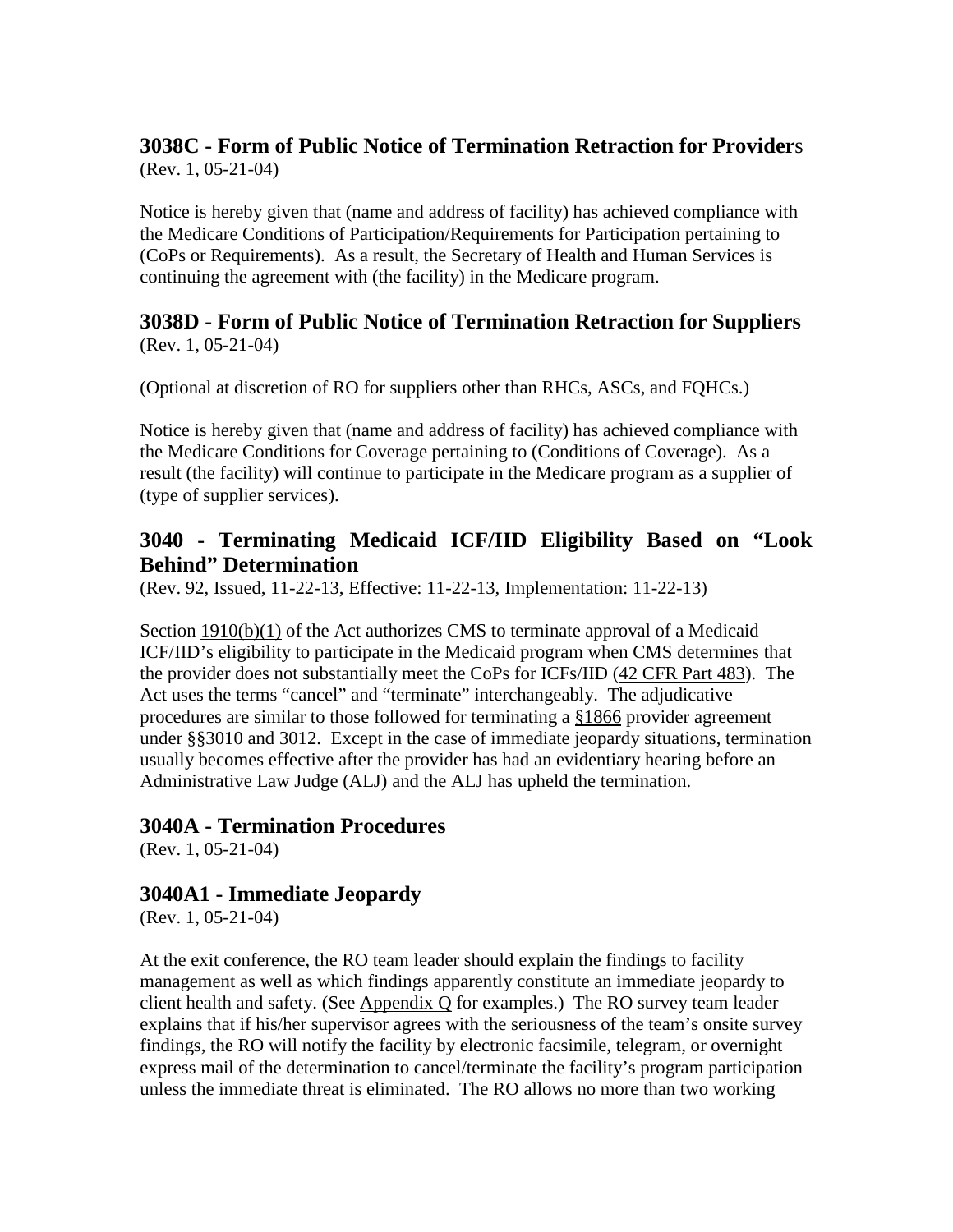days following the exit conference to determine whether circumstances found in the facility pose an immediate jeopardy to client health and safety and to notify the facility of your determination. The RO notifies the facility and SMA by electronic facsimile, telegram [\(Exhibit 185\)](http://www.cms.hhs.gov/manuals/107_som/som107c09_exhibitstoc.asp), or other expeditious means, that as a result of the finding that an immediate jeopardy to client health and safety exists, the RO is initiating termination proceedings pursuant to  $$1910(b)(1)$ . The RO telephones the SA to inform them of its determination. The RO gives the facility no more than 5 working days from the date of the notification to eliminate the threat and to notify it of the remedial action taken. Also, the RO should state that if the facility does not notify the RO that the threat has been removed or compliance has been achieved by the time specified, it will assume the condition still exists and termination occurs on the proposed effective date.

If the threat is removed but deficiencies still exist at the Condition level, the RO uses the procedures for no immediate threat and gives the provider 90 calendar days from the date of survey to correct the deficiencies.

Following CMS termination based on immediate jeopardy, CMS grants up to 30 calendar days of Federal Financial Participation (FFP) for purposes of relocating patients after the effective date of termination. If an appeal is filed by the facility, the ALJ hearing is afforded after the effective date of termination and does not forestall termination from taking effect.

### **3040A2 - No Immediate Threat to Patients' Health and Safety**

(Rev.92, Issued, 11-22-13, Effective: 11-22-13, Implementation: 11-22-13)

If the ICF/IID is not in compliance with one or more of the CoPs, the RO completes the actions within the time limits prescribed.

- a. Tenth Working Day The RO notifies the provider in writing of its deficiencies and that termination action is being initiated. Included in the notices is the provider's right to appeal this action, along with the effective date of termination. If the provider makes a credible allegation of compliance prior to the effective date of termination, the RO conducts a revisit. (See [§3038.B.](#page-56-0))
- b. Seventieth Calendar Day The RO completes all related documentation and notifies the facility, the SMA, and the SA.
- c. Ninetieth Calendar Day If compliance has not been achieved, the RO terminates participation.

If an appeal is filed by the facility, termination must be delayed pending the hearing and decision by the ALJ (see [42 CFR 498.5\(j\).](http://www.cms.hhs.gov/regulations/) The provider agreement remains in effect and FFP continues pending the appeal decision. If the facility makes a credible allegation of compliance during the appeal period, it is the RO's decision whether or not it is in the recipients' and the Federal Government's best interests to conduct a revisit and dispose of the case based on the findings. If a revisit is made and the facility failed to achieve compliance, adverse action continues based on the findings of the first Federal survey and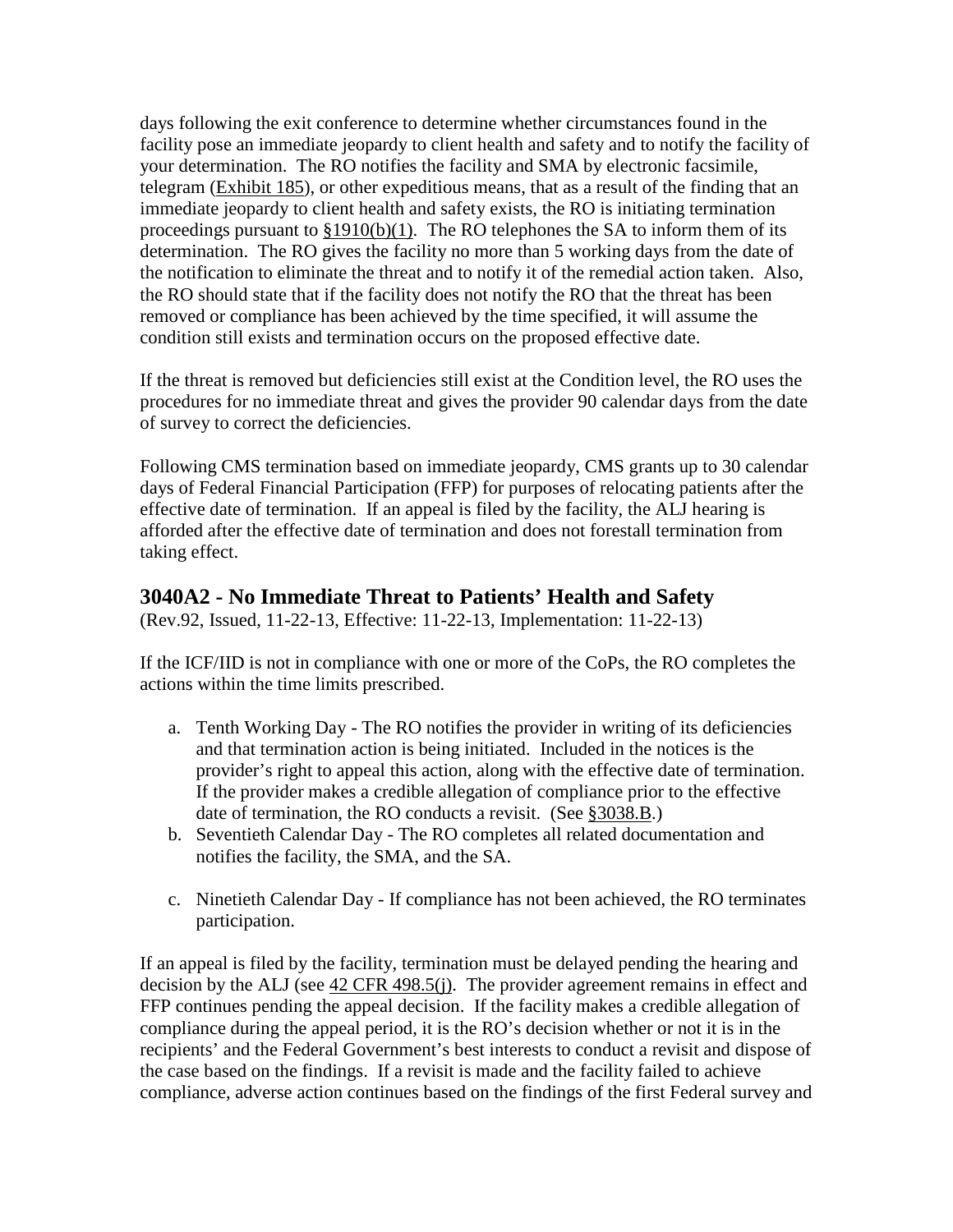the findings of the revisit. If at the time of the revisit the provider is in compliance with the requirements forming the basis for the original termination, but has new deficiencies that are also grounds for termination, the RO initiates a new termination process commencing with the revisit.

If the ALJ sustains the termination action, the effective date of termination and cessation of FFP is set by the ALJ. Further appeal by the facility to the DAB does not cause the provider agreement to be extended, i.e., payment does not continue pending a decision by the DAB.

Whenever possible, the RO conducts the termination notification and decision-making process in the 90-day timeframe used for Medicare terminations. However, there are circumstances that require that the RO give a facility extra time. For example, with State-owned facilities, it sometimes takes longer to get a PoC because of the need for action by other parts of State government, thus requiring additional processing time. Keep these situations to an absolute minimum. In addition, an ALJ hearing may not be scheduled within the usual 90-day termination timeframe.

The reasonable assurance provisions apply to ICFs/IID terminated by CMS.

# **3042 - Disallowance of FFP to State Because State Fails to Follow Correct Certification Procedures for Medicaid Providers**

(Rev. 1, 05-21-04)

This process applies when a SA or SMA has failed to properly apply Federal requirements or procedures in surveying or certifying a facility or in entering into a provider agreement, as described in [42 CFR 442.30](http://www.cms.hhs.gov/regulations/) and [431.610\(g\).](http://www.cms.hhs.gov/regulations/)

The "look behind" regulation (42 CFR 442.30) referred to as "old look behind" provides a mechanism for testing the validity of a provider agreement for FFP purposes. If certification procedures are not followed, CMS does not accept the provider agreement between the State and the facility as evidence that the facility was properly certified. Whether a facility actually meets participation requirements is not the issue. The issue is that the State failed to adhere to Federal requirements in certifying and issuing an agreement to a facility. Therefore, CMS will discontinue FFP to the State for the facility, even though payments were made prior to the RO determination. When the RO invokes this aspect of "look behind," it advises the SA and the SMA that the provider agreement cannot be accepted, and, for FFP purposes, the agreement is void from its inception.

If the SA failed to adhere to certification procedures, the RO requests additional information. The RO advises the agency that in the absence of a satisfactory response, the provider agreement is invalid for FFP purposes that will result in a disallowance of FFP for the period in question. The RO requests an explanation or evidence that would contravene a finding that Federal requirements were not followed. The nature of the issue (i.e., a defect in the survey versus a defect in the issuance of the provider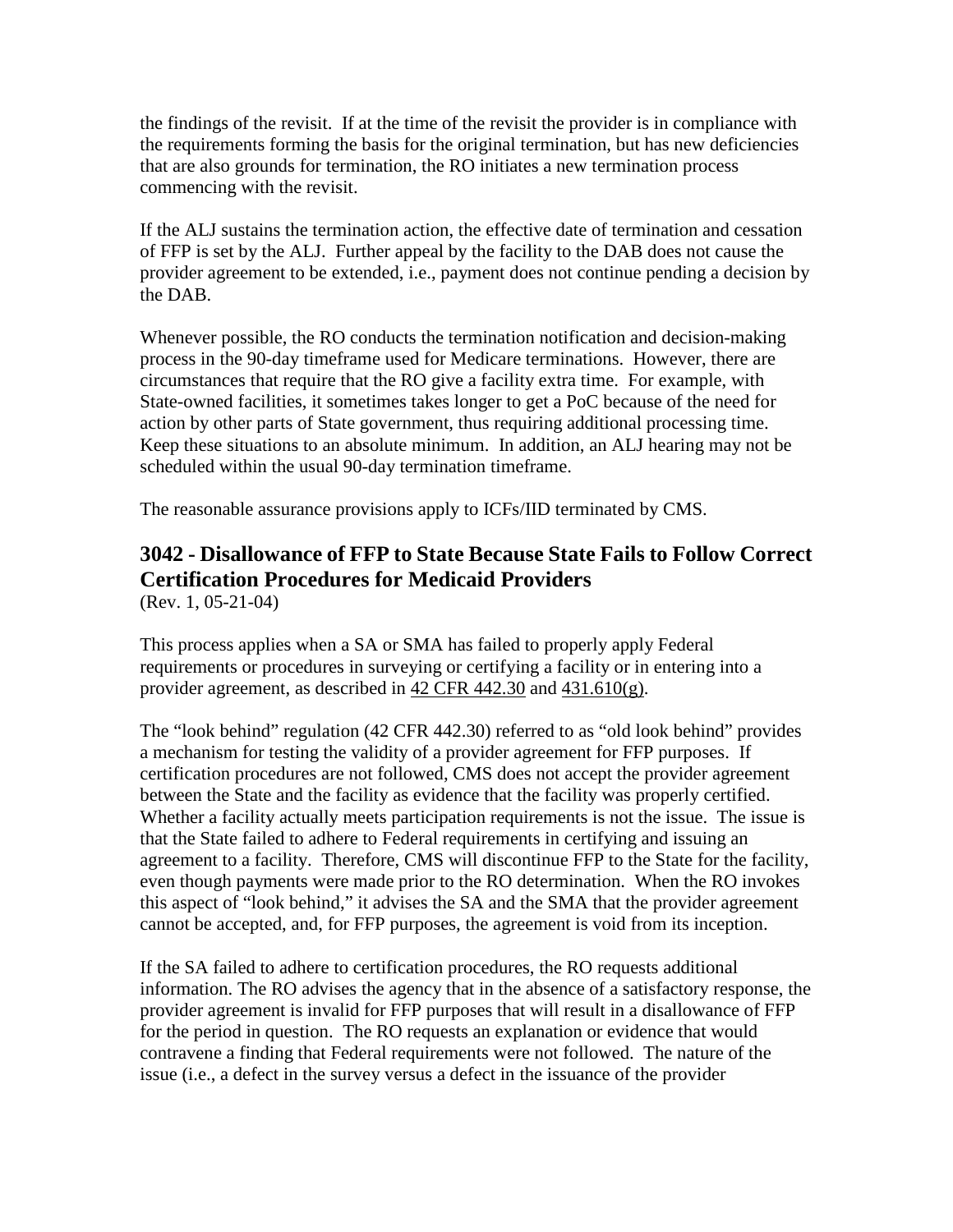agreement) determines whether the RO notifies the SA or the SMA. Whichever agency is notified, the RO sends copies of all correspondence to both agencies.

If unable to correct the difficulty through contact with the State, the RO contacts the Division of Medicaid regarding the problem. The RO recommends the disallowance of FFP for the State under the current provider agreement. A sample memorandum to the Medicaid Division is in [Exhibit 186.](http://www.cms.hhs.gov/manuals/107_som/som107c09_exhibitstoc.asp)

### **3044 - Terminating Approval for Suppliers**

(Rev. 1, 05-21-04)

If the SA certifies that a supplier is no longer in compliance with the Conditions for Coverage, the RO notifies the supplier of the certification and processes the termination. (See [Exhibit 187.](http://www.cms.hhs.gov/manuals/107_som/som107c09_exhibitstoc.asp))

In supplier terminations, although there may not be a provider agreement to terminate and the Act does not use the term, "terminate," formal adjudicative disapproval is clearly implied in the Act. Unless otherwise noted, procedures for provider terminations are equally applicable to certified suppliers. SMAs are notified of supplier terminations. If the SMA continues making payments to Medicaid suppliers, FFP is disallowed. (See [Chapter 6](http://www.cms.hhs.gov/manuals/107_som/som107c06.pdf) for laboratories.)

The termination of coverage is effective following at least a 2 calendar-day notice if immediate jeopardy is present, otherwise it is at least a 15 calendar-day notice to the supplier (42 CFR [489.53\(c\)\)](http://www.cms.hhs.gov/regulations/).

The RO notifies the carrier and the Divisions of Medicare and Medicaid of a supplier termination action and the effective date.

Public notification is optional for suppliers other than RHCs, ASCs, FQHCs, and OPOs (42 CFR [486.325\(e\)\)](http://www.cms.hhs.gov/regulations/). Public notification, when undertaken, should be given in accordance with [§3034.](#page-53-0)

### **3046 - Voluntary Terminations**

(Rev. 1, 05-21-04)

### **3046A - General**

*(Rev. 202, Issued: 06-19-20, Effective: 06-19-20, Implementation: 07-27-20)*

Under the provisions of  $\S 1866(b)(1)$  of the Act, a provider of services may terminate its agreement by filing a written notice of its intention. If a Medicare provider/supplier notifies the SA of its desire to terminate its Medicare participation or if it ceases operations which is considered as voluntarily terminating its agreement, the SA notifies the *MAC via the Form CMS-1539*. The *MAC* accepts the proposed termination date*, which must be the first day of the month,* or sets a different date *after communication with*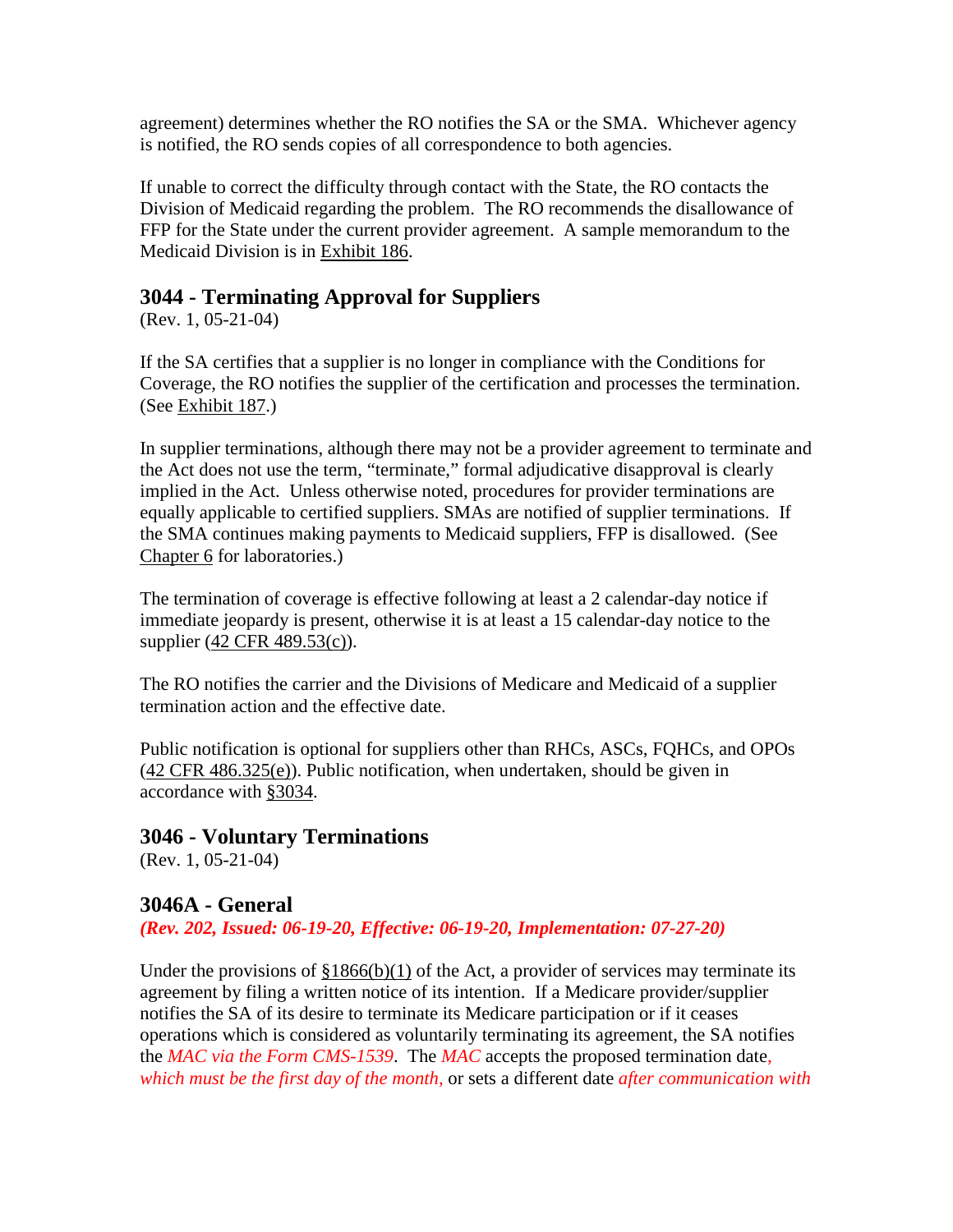*the provider per 42 CFR 489.52(b)(1).* However, the termination date must not be more than 6 months from the date the notice is filed.

*The following are possible reasons for voluntary termination:*

#### **1 - Provider or Supplier Is Unable or Unwilling to Correct Deficiencies to Continue to Meet CoPs, Conditions for Coverage, or Participation Requirements for SNFs**

In many cases, the facilities have cited as a reason for seeking termination an inability to continue to meet the Conditions of Participation or Coverage or Requirements for participation for SNFs.

#### **2 - Provider Dissatisfied With Reimbursement**

If a provider is *voluntarily terminating* because of disagreement with the reimbursement formula, the *SA* indicates this on Form CMS-1539.

### **3 - CHOW**

If, after a CHOW, the successor does not wish to participate, the date of termination is usually the date the previous owner ceased doing business. However, coverage of beneficiary services extends until it is learned that the successor will not continue operations under a provider agreement. Payment can continue for up to 30 calendar days after a provider is terminated for hospitals, SNFs, HHAs and hospice beneficiaries who were admitted before the effective date of termination [\(42 CFR 489.55\)](http://www.cms.hhs.gov/regulations/). (See [§3008.\)](#page-27-0)

#### **4 - Close of Business**

The provider permanently ceased all business (Medicare and non-Medicare operations).

### **3046B - Decision by Provider or Supplier to Remain in the Medicare Program**

#### *(Rev. 202, Issued: 06-19-20, Effective: 06-19-20, Implementation: 07-27-20)*

If a provider or supplier changes its mind after requesting termination, the *SA or MAC*  secures a written statement to document the provider/supplier file to prevent any future misunderstanding. If the voluntary termination has not already taken place, the *MAC*  sends a letter to the provider rescinding its voluntary termination. Copies are sent to the SA, SMA, *and RO.* If the provider's *or supplier's* request is received after the effective date of the voluntary termination, the *MAC* treats the request as an initial request to participate in the Medicare program.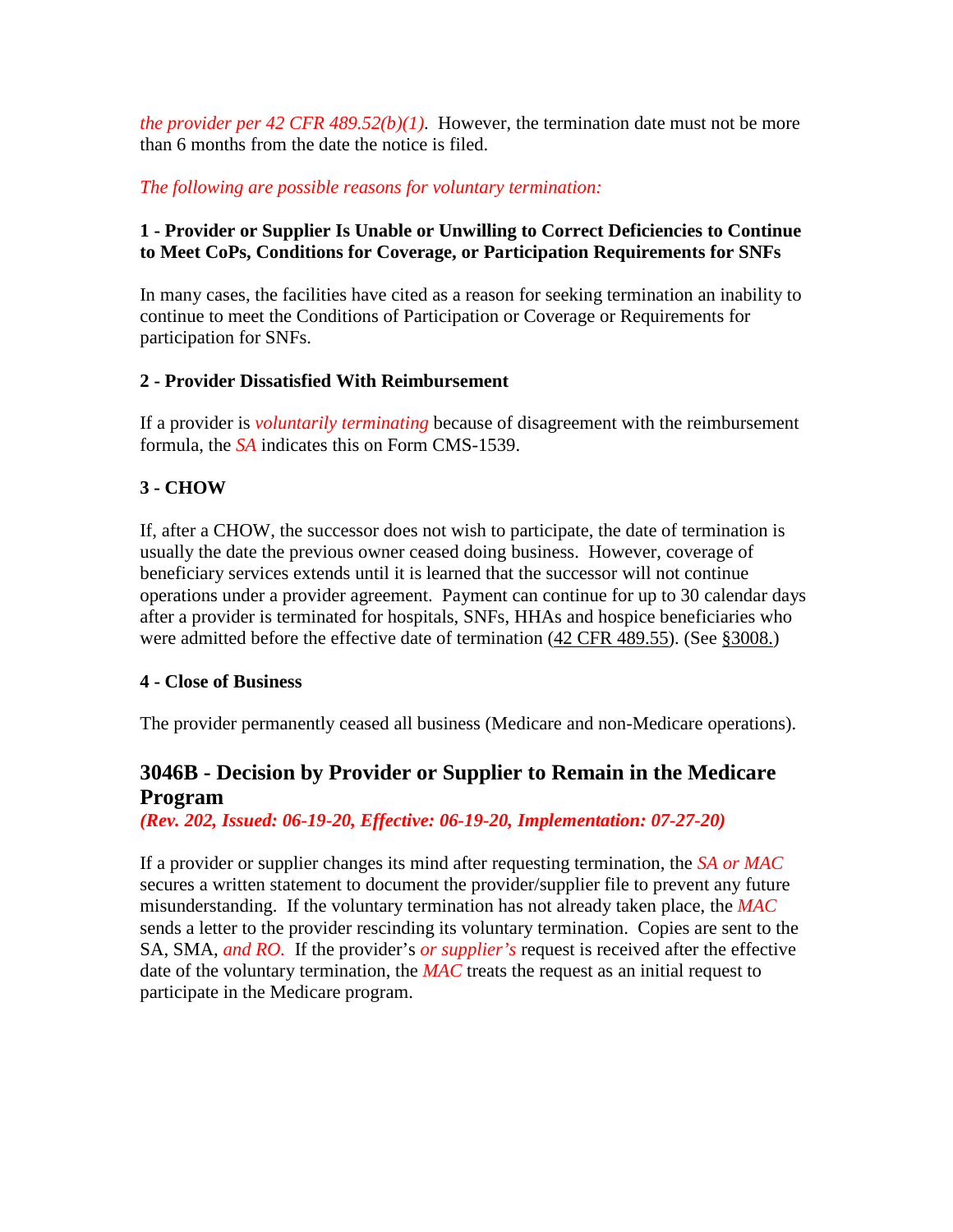#### **3046C - Notice to Public**

*(Rev. 202, Issued: 06-19-20, Effective: 06-19-20, Implementation: 07-27-20)* 

In voluntary termination cases, the provider or supplier is obligated to notify the public of the effective termination date. An exception to the requirement for public notice is made when the *MAC or SA* receives retroactive notice of the close of a business. If the *MAC* learns that the provider does not intend to comply with the requirement for a public notice, where required, the *MAC* should assume the responsibility. The required public notice should be published on the *CMS website* as soon as possible after the provider receives the *MAC*'s *termination* letter, and, if time permits, not less than 15 calendar days before the effective termination date. When a supplier of services is voluntarily terminating program participation, public notice by either the supplier or the *MAC* or RO's office is optional. However, such a notice is to be published for RHCs, ASCs, and FQHCs.

#### **3046D - Effective Date of Voluntary Termination**

*(Rev. 202, Issued: 06-19-20, Effective: 06-19-20, Implementation: 07-27-20)*

The effective date of termination is the date business ceased (if there is closure) and should allow sufficient lead-time to notify CMS components and to give the public notice of the termination. If the provider's request does not specify an acceptable termination date, *CMS* sets the date [\(42 CFR 489.52\(b\)\)](http://www.cms.hhs.gov/manuals/107_som/som107c03.pdf). This date cannot be more than 6 months after the provider's request is dated. If a retroactive termination date is requested, *CMS*  honors it, provided there were no Medicare beneficiaries receiving services from the facility on or after the requested termination date.

In setting an effective termination date that is less than 6 months in the future, the RO must be assured that it would not unduly disrupt the services to the community or otherwise interfere with the effective and efficient administration of the health insurance program. In making this determination, *CMS* considers the availability of other facilities in the area. In the case of a closure, the effective date is the actual date of closing.

#### **3047 - Notice to** *MAC* **- Voluntary Termination**

*(Rev. 202, Issued: 06-19-20, Effective: 06-19-20, Implementation: 07-27-20)*

The *SA* notifies the *MAC* when it receives notice that a provider *or supplier* wants to terminate its participation. *The SA completes a CMS Form-1539 and sends the form along with the letter to the MAC.* This permits the *MAC* to make preliminary arrangements for final cost reports and final settlement, and to adjust any outstanding payments to avoid overpayments in accordance with *the MAC* instructions.

#### **3048 - Notice to Provider or Supplier - Voluntary Termination (Rev. 1, 05-21-04)**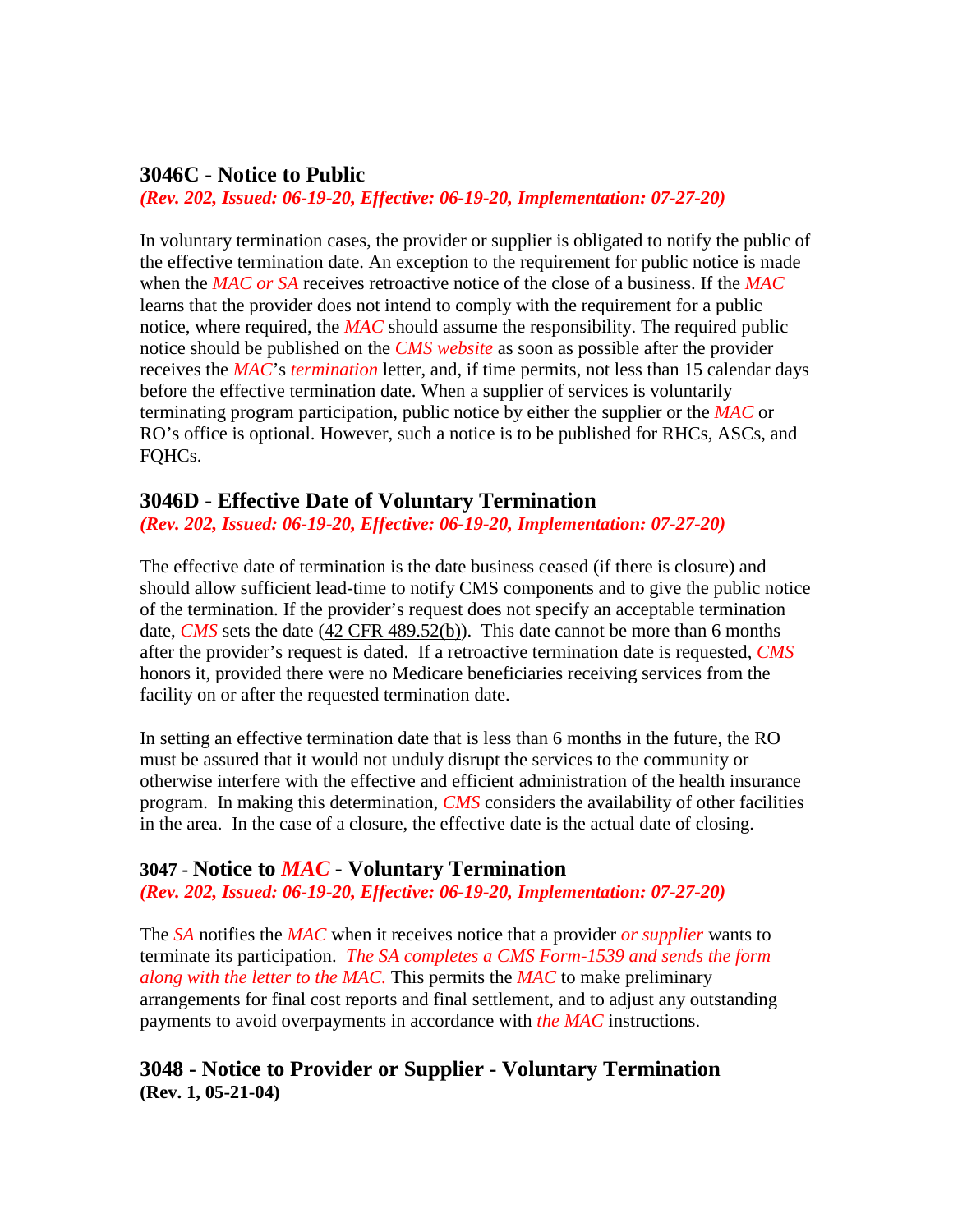#### **3048A - Voluntary Termination**

*(Rev. 202, Issued: 06-19-20, Effective: 06-19-20, Implementation: 07-27-20)*

*The MAC will* notify the provider or supplier of approval of voluntary termination. The *MAC* sends copies of the letter to the SA, RO*, and AO*.

*For Medicaid-only certified facilities or dually-certified Medicare and Medicaid facilities, the SA will send notification to the RO and SMA.* 

#### **3048B - Close of Business**

*(Rev. 202, Issued: 06-19-20, Effective: 06-19-20, Implementation: 07-27-20)*

The RO sends a letter modeled after [Exhibit 190](http://www.cms.hhs.gov/regulations/) to the provider with copies to the SA, *MAC*, and, if appropriate, the SMA. If a supplier is closing, the RO notifies the *MAC* and sends a letter modeled after Exhibit 191.

#### **3049 - Completing Certification and Transmittal (Form CMS-1539)** (Rev. 1, 05-21-04)

#### **3049A - Voluntary Terminations and Close of Business**

*(Rev. 202, Issued: 06-19-20, Effective: 06-19-20, Implementation: 07-27-20)*

In the upper left-hand corner The *SA* enters "VOLUNTARY TERMINATION--CODE 2."

The *SA* completes items 1, 3, 7, 26, 28, 29, 30 (signature of *SA* official delegated to sign), and 32.

Reconsideration, Hearings, and Appeals

### **3050 - Initial Determinations Versus Administrative Actions - Right to Review**

(Rev. 1, 05-21-04)

Only initial determinations are subject to reconsideration, hearing, or appeal. In general, an initial determination is a decision with respect to the following matters:

- Whether a provider or prospective provider meets or does not meet the Medicare requirements as a provider of services;
- Whether a supplier or prospective supplier meets or does not meet the appropriate Conditions for Coverage of its services;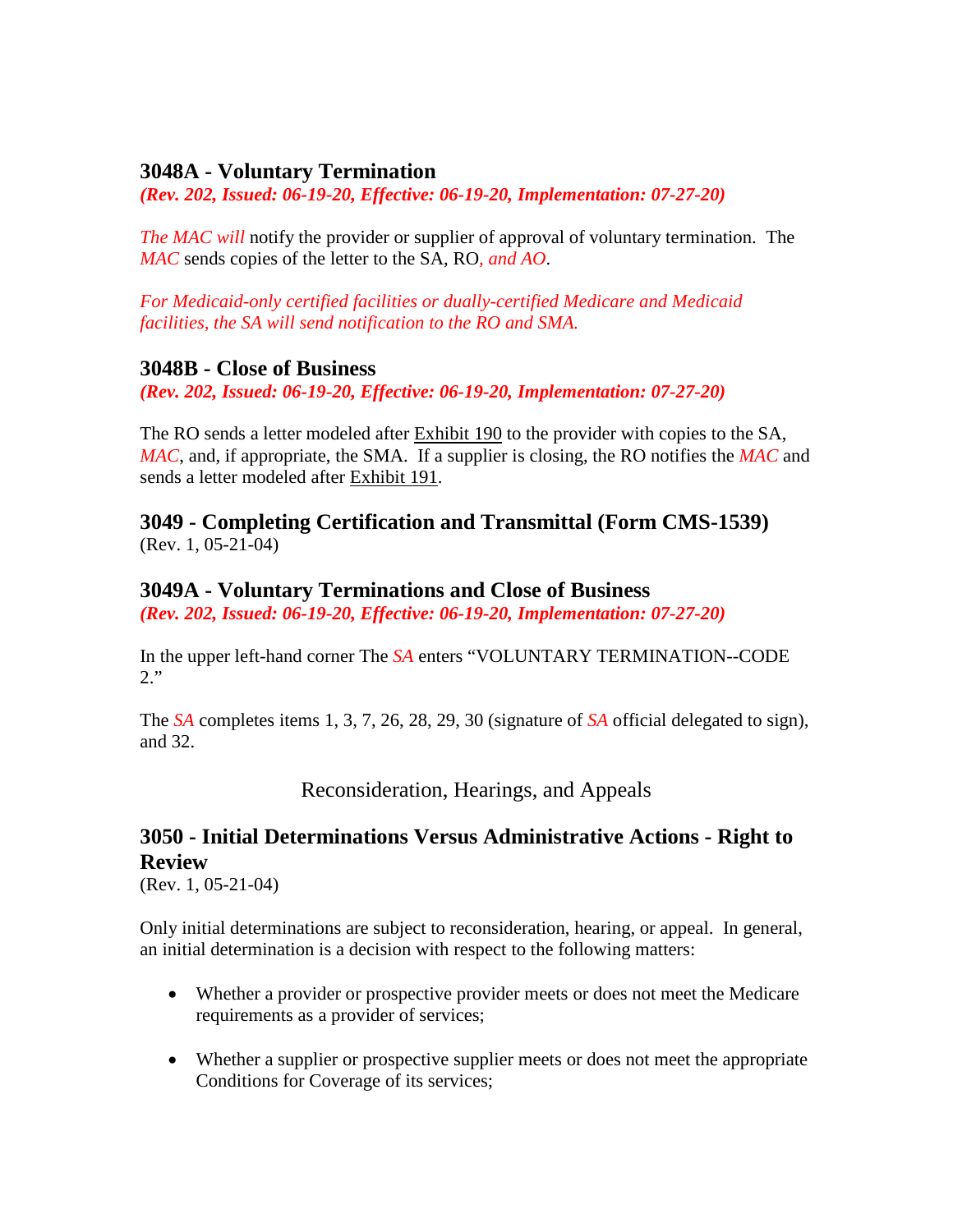- Whether the termination of a provider agreement or benefits agreement is in accordance with [42 CFR 489.53,](http://www.cms.hhs.gov/regulations/) the termination of a RHC agreement is in accordance with [42 CFR 405.2404,](http://www.cms.hhs.gov/regulations/) the termination of a FQHC agreement is in accordance with [42 CFR 405.2442,](http://www.cms.hhs.gov/regulations/) or the termination of an ASC is in accordance with [42 CFR 416.35;](http://www.cms.hhs.gov/regulations/)
- Whether a hospital meets or does not meet or continues to meet the requirements to qualify as an emergency services hospital;
- Whether the services of a supplier meet or continue to meet the Conditions for Coverage; or
- The effective date of the provider agreement between CMS and a provider of services, or the effective date CMS approved for a supplier of services.

#### **3052 - Nature of Reconsideration Determination - SA Procedures** (Rev. 1, 05-21-04)

### **3052A - Right to Reconsideration of Initial Denial**

(Rev. 1, 05-21-04)

Reconsideration is granted administratively, not statutorily, pursuant to regulations 42 CFR [498.22 through 498.25.](http://www.cms.hhs.gov/regulations/) Any prospective provider or supplier dissatisfied with an initial determination that does not qualify as a Medicare provider may submit a request that the Secretary reconsider the decision within 60 calendar days from receipt of the notice of initial determination.

Reconsideration is a review of the determination. This review results in affirmation or reversal or the determination. Further appeal rights include hearing before an ALJ and review by the DAB.

### **3052B - Request for Reconsideration**

(Rev. 1, 05-21-04)

A request for reconsideration is any written expression of dissatisfaction with the initial decision. The request may be in the form of a letter or statement that explains the issues, or the findings of fact with which the affected party disagrees, and the reasons for the disagreement. The reconsideration request may be signed by any responsible official of the provider or by an attorney on behalf of the provider. The SA officially dates or datestamps any request the day of receipt in the SA.

### **3052C - Acknowledgment of Reconsideration Request**

(Rev. 1, 05-21-04)

The SA acknowledges the request promptly and forwards a copy of the request and acknowledgment letter to the RO immediately. The RO will advise if additional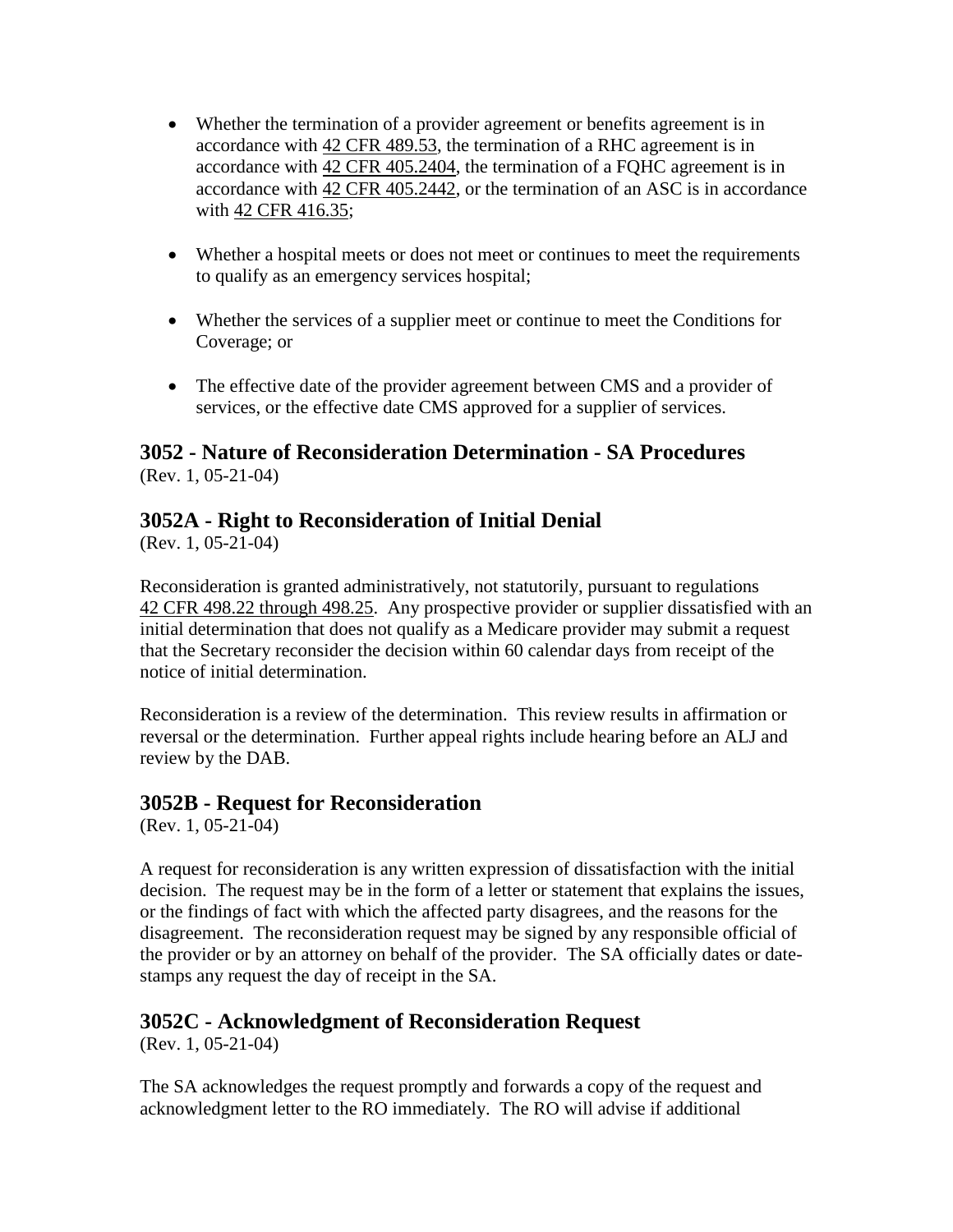development is required. Also, the SA forwards any subsequent information received that would affect the reconsideration or hearing. If an attorney files the request, the SA sends a copy of the acknowledgment to the provider. Most cases require SA redevelopment, particularly if there are questions about the provider's efforts and plans to correct previously cited deficiencies. If requesting additional evidence from the entity, stipulate in the acknowledgment a reasonable deadline for submittal.

### **3052D - Documentation of File**

(Rev. 1, 05-21-04)

A reconsideration review is not complete unless the file contains adequate documentation to fully explain every statutory deficiency and finding of noncompliance with program requirements. The SA sends the RO all reports of on-site visits and telephone contacts with the provider, as well as any pertinent information available form the licensing agency.

#### **3054 - Reconsideration - RO Procedures – Excluding SNFs and NFs** (Rev. 1, 05-21-04)

### **3054A - Review**

(Rev. 1, 05-21-04)

A reconsideration is a thorough, independent review of the prior decision and entire body of evidence, including any new information developed. If the provider/supplier has made corrections since the survey on which the original determination was based and the SA can verify this, the provider/supplier may no longer wish to pursue its recommendation request. For initial certifications only, the potential provider/supplier may withdraw its reconsideration request, ask for another initial certification (as long as the timeframe for the Form CMS-855 application has not expired) and accept certification based on the date of compliance with all Medicare conditions.

A reconsideration review is not complete unless and until every adverse finding (i.e., does not meet one or more statutory requirement, is not in substantial compliance with one or more CoPs) is adequately documented.

The reconsideration process for nursing homes was eliminated in 1995 when Informal Dispute Resolution (IDR) was formalized as part of the appeals process for SNFs and NFs. IDR duplicates in every pertinent way the reconsideration element of this process sine it provides the opportunity for nursing home providers to conduct survey findings information (see [§7212\)](http://www.cms.hhs.gov/manuals/107_som/som107c07.pdf).

### **3054B - RO Receipt of Request**

(Rev. 1, 05-21-04)

A provider or supplier of services which has been denied participation may file a request for reconsideration in any manner through any CMS RO, SA, or intermediary. The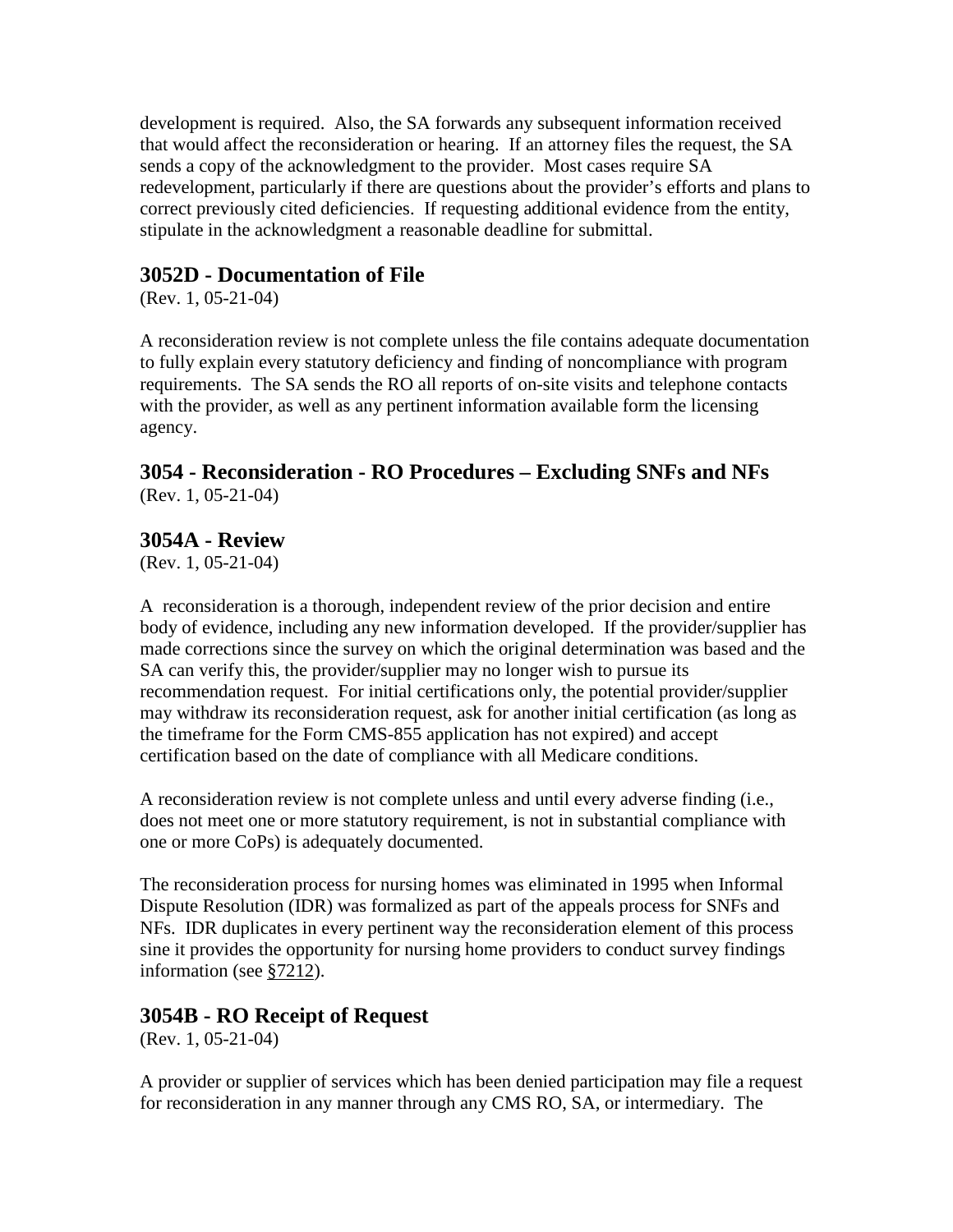request may be in the form of a letter or statement and may be signed by any responsible official of the provider/supplier, or by an attorney on behalf of the provider. The RO officially dates or date-stamps any request the day of receipt in the RO. The request for reconsideration must state the issues or the findings of fact with which the affected party disagrees, and the reasons for disagreement.

### **3054C - Acknowledgment or Reconsideration Request**

(Rev. 1, 05-21-04)

The RO acknowledges reconsideration requests within 3 working days of receipt. If an attorney filed the request, the RO sends a copy of the acknowledgment to the provider/supplier. If there is an offer to submit additional evidence or if the RO requests additional information, a reasonable deadline for its submittal is provided in the acknowledgment. The RO informs the provider/supplier that the SA may be in touch to obtain additional information. The RO informs the SA that the provider/supplier has requested reconsideration.

### **3054D - Reconsideration Determination**

(Rev. 1, 05-21-04)

The RO completes a Certification and Transmittal, Form CMS-1539, except for Items 17 and 18 if the original determination is reversed. The RO marks the top of all copies of the form "Reconsideration - (Affirmed) or (Reversed)" and distribute the copies as in an initial decision. The RO does not need to complete Form CMS-1539 if the SA has made a revisit and the certification is based on the revisit. The SA in this case will complete Form CMS-1539. If OCR clearance has not yet been received, the RO advises OCR that a previously denied provider/supplier has now been approved so that they may complete the clearance process. The cover letter should request immediate return of the forms and point out that a final determination has not been made on the request for reconsideration. If any title VI forms are needed, they are sent with the agreement forms.

# **3054E - RO Notice of Reconsidered Determination**

(Rev. 1, 05-21-04)

### **3054E1 - Denial Reversal (Approval)**

(Rev. 1, 05-21-04)

The RO confirms civil rights compliance before revising a denial of a provider on reconsideration. If the provider is not in compliance, see [§2010.](http://www.cms.hhs.gov/manuals/107_som/som107c02.pdf)

After confirming that documentation is in order, the RO assigns a provider identification number and completes a Certification and Transmittal, Form CMS-1539, marking item 30, "Reconsideration Reversed."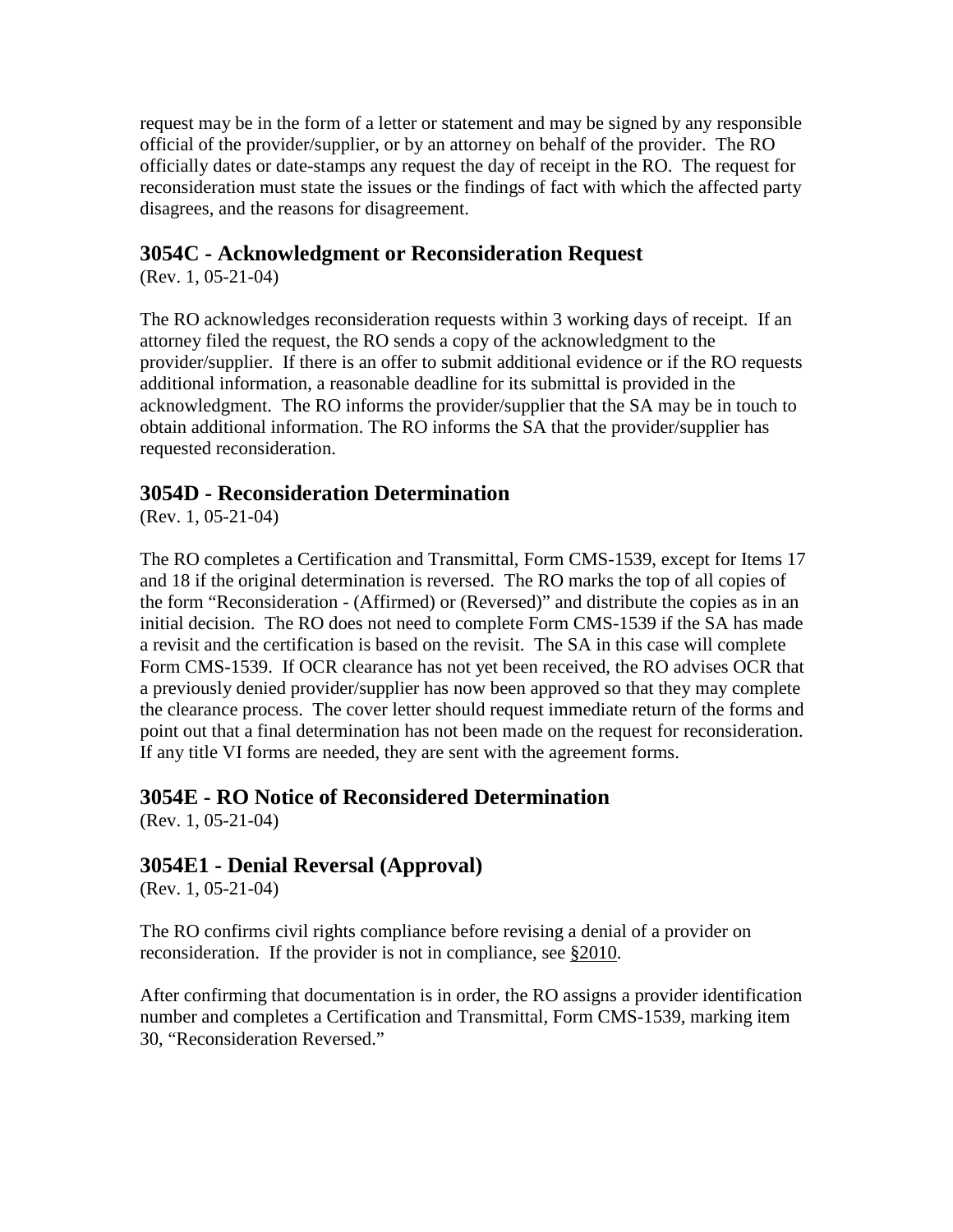The RO issues a notice of acceptance as in a routine initial approval, enclosing the countersigned provider agreement. The notice of acceptance should reflect that the determination was reconsidered.

The RO notifies the SA of the revised decision and sends a Provider Tie-In Notice, Form CMS-2007, to the intermediary.

### **3054E2 - Denial Affirmed**

(Rev. 1, 05-21-04)

With the notice of decision, the RO includes a listing of each CoP, Condition for Coverage, or Requirement for SNFs with which the provider/supplier is not in compliance (for SNFs, substantial compliance). The RO includes a detailed explanation of why the deficiencies result in a determination and decision that the provider/supplier is not in compliance (substantial compliance for SNFs), the provider's efforts and plans to correct deficiencies notwithstanding. The notice advises the provider/supplier of its rights to a hearing if it files a request within 60 calendar days of the date of receipt of the reconsideration decision of denial. The RO advises the provider/supplier to send the hearing request to it, Attn.: ARA, CMS. The RO forward all requests for hearings to the DAB for further action. The RO keeps a copy of the notice in the provider file and sends a copy to the SA. The RO acknowledges the receipt of the provider/supplier's request for hearing in writing (see [Exhibit 192\)](http://www.cms.hhs.gov/manuals/107_som/som107c09_exhibitstoc.asp).

# **3054E3 - Acting Official for Reconsideration Denial Notices**

(Rev. 1, 05-21-04)

If a reconsideration request is denied, the reviewer who was assigned the initial determination should not sign the denial notices at the reconsideration level.

- Initial Denial NOT Signed By ARA If the ARA did not sign the initial denial notice he/she should sign the reconsideration denial notice.
- Initial Denial Signed By ARA If the ARA signed the original notification of denial, forward the file and formal recommendation to the RA. The notice of reconsideration denial is released over the RA's signature. The RO notifies all interested components and prepares and transmits the required Form CMS-1539.
- Problem Cases Needing CO Review If the reconsideration action presents policy issues or problems that in the RO's judgment need resolution, send the case to the CO with a statement of the problem and request guidance.

The RO prepares and transmits Form CMS-1539 and adjudicative notices to the SMA, SA, and intermediary.

### **3058 - Hearing on §1910(b) Cancellation of Medicaid Eligibility** (Rev. 92, Issued, 11-22-13, Effective: 11-22-13, Implementation: 11-22-13)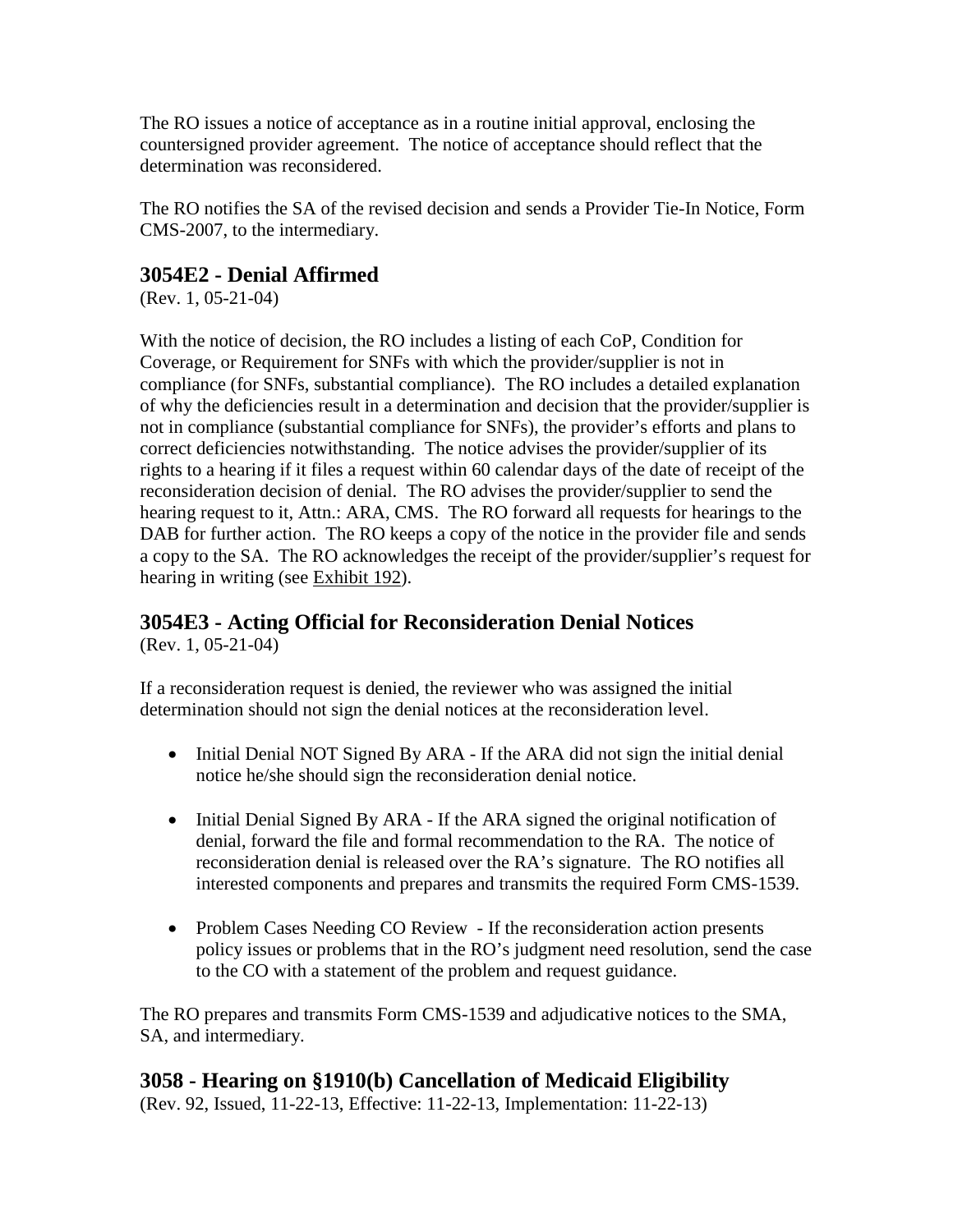If a hearing is requested on a termination of an ICF/IID's Medicaid participation by CMS, send the provider's request for a hearing to the DAB.

### **3060 - Appeals of Adverse Actions for Medicaid Non-State Operated NFs (Non-State Operated) and ICFs/IID (Not Applicable to Federal Terminations of Medicaid Facilities)**

(Rev. 92, Issued, 11-22-13, Effective: 11-22-13, Implementation: 11-22-13)

Denials, terminations, cancellations, and denials of payment for new admissions and other adverse actions to facilities participating in Medicaid-only are State administrative actions and decisions.

State appeal procedures must be made available to facilities in cases of nonrenewal, denial, cancellation, or termination of the provider agreement. It is up to the State to designate the office or official having authority to hear and decide Medicaid appeals. Although the State retains considerable flexibility in developing its own appeal procedures, the procedures for an ICF/IID must at a minimum provide for an evidentiary hearing either before or within 120 calendar days after the effective date of the adverse action. The State must also provide an informal reconsideration prior to taking adverse action if it elects to provide a full evidentiary hearing after the effective date of the adverse action for an ICF/IID (42 CFR [431.150 through 431.154\)](http://www.cms.hhs.gov/regulations/).

If a NF requests a hearing on a denial or termination of its provider agreement, the request does not delay the adverse action and the hearing need not be completed before the effective date of the action. However, a NF is entitled to a hearing before a CMP is collected (see [§7526\)](http://www.cms.hhs.gov/manuals/107_som/som107c07.pdf).

NOTE - In the procedures for denial of payment for new admissions for ICFs/IID (see [§3060.C\)](#page-69-0), a post-termination hearing is not a permitted option. The State must provide an informal hearing before the effective date of the denial of payments for new admissions. Consequently, reconsideration is not appropriate for these appeals.

### **3060A - Informal Reconsideration**

(Rev. 1, 05-21-04)

The State may develop and implement its own reconsideration proceedings. However, the process must include:

- Timely notice of the reason for the action;
- A reasonable opportunity for the provider/supplier to refute those reasons in writing; and
- A written decision prior to the effective date of the adverse action.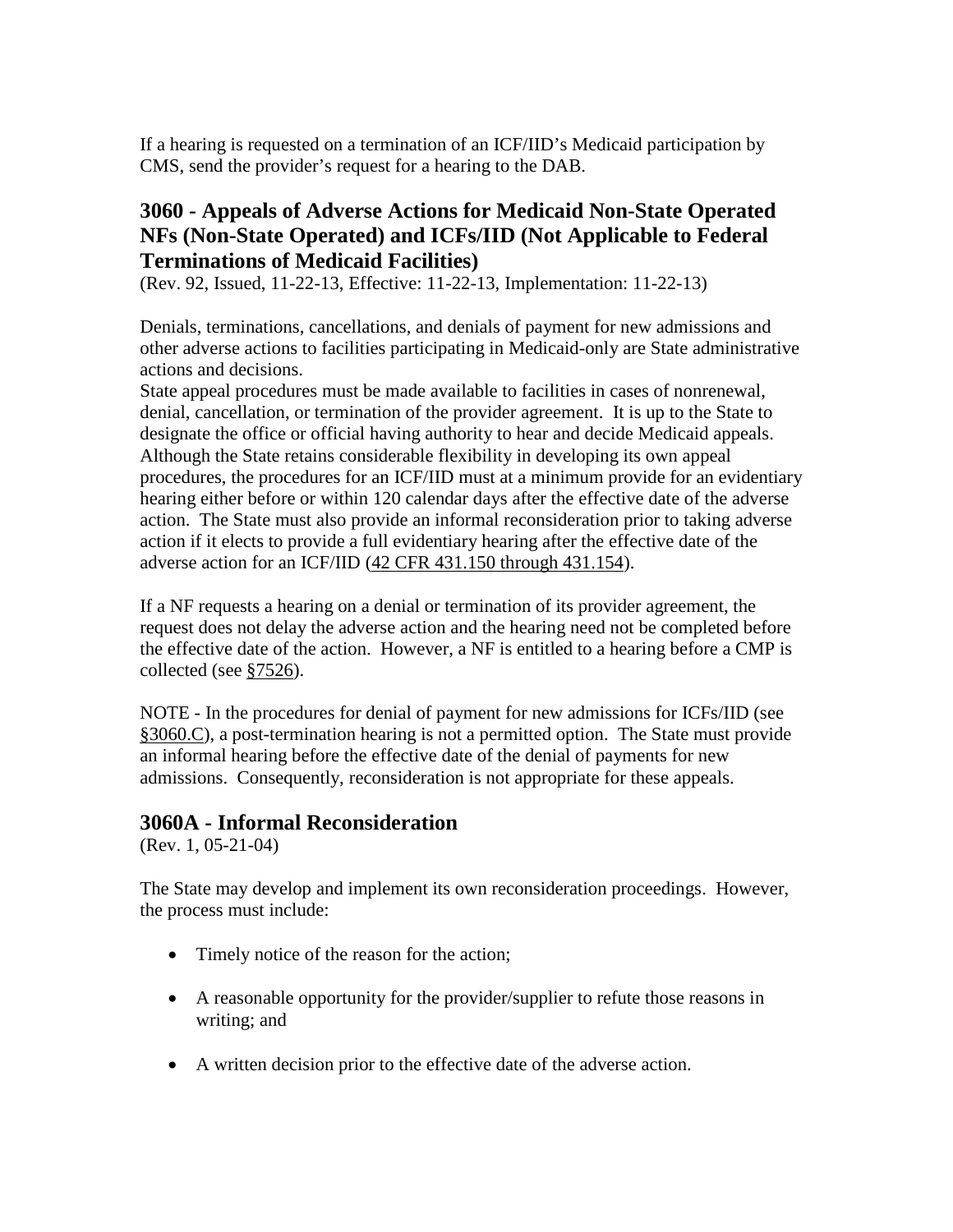### **3060B - Evidentiary Hearing**

(Rev. 1, 05-21-04)

The evidentiary hearing must include:

- Timely written notice to the provider/supplier of the findings upon which the termination or denial is based, and disclosure of the evidence on which the decision is taken;
- An opportunity for the provider/supplier to appear before an impartial decision maker to refute the basis for the decision;
- An opportunity for the provider/supplier to be represented by counsel or another representative;
- An opportunity for the provider/supplier or its representatives to be heard in person, to call witnesses, and to present documentary evidence;
- An opportunity for the provider/supplier to cross-examine witnesses; and
- A written decision by an impartial decision-maker, setting forth the reasons for the decision and the evidence on which the decision is based.

### <span id="page-69-0"></span>**3060C - Informal Reconsideration (Applies to ICFs/IID for Denial of Payment for New Admissions Only)**

(Rev. 92, Issued, 11-22-13, Effective: 11-22-13, Implementation: 11-22-13)

The informal hearing process must include:

- Timely notice of the reason for the action;
- A reasonable opportunity for the provider/supplier to present in writing or in person reasons for its disagreement;
- An opportunity for the provider/supplier or its representatives to be heard in person and to present documentation; and
- A written decision by an impartial decision maker, prior to the effective date of the denial of payment, setting forth the reasons for the determination. An evidentiary hearing does not follow the informal hearing.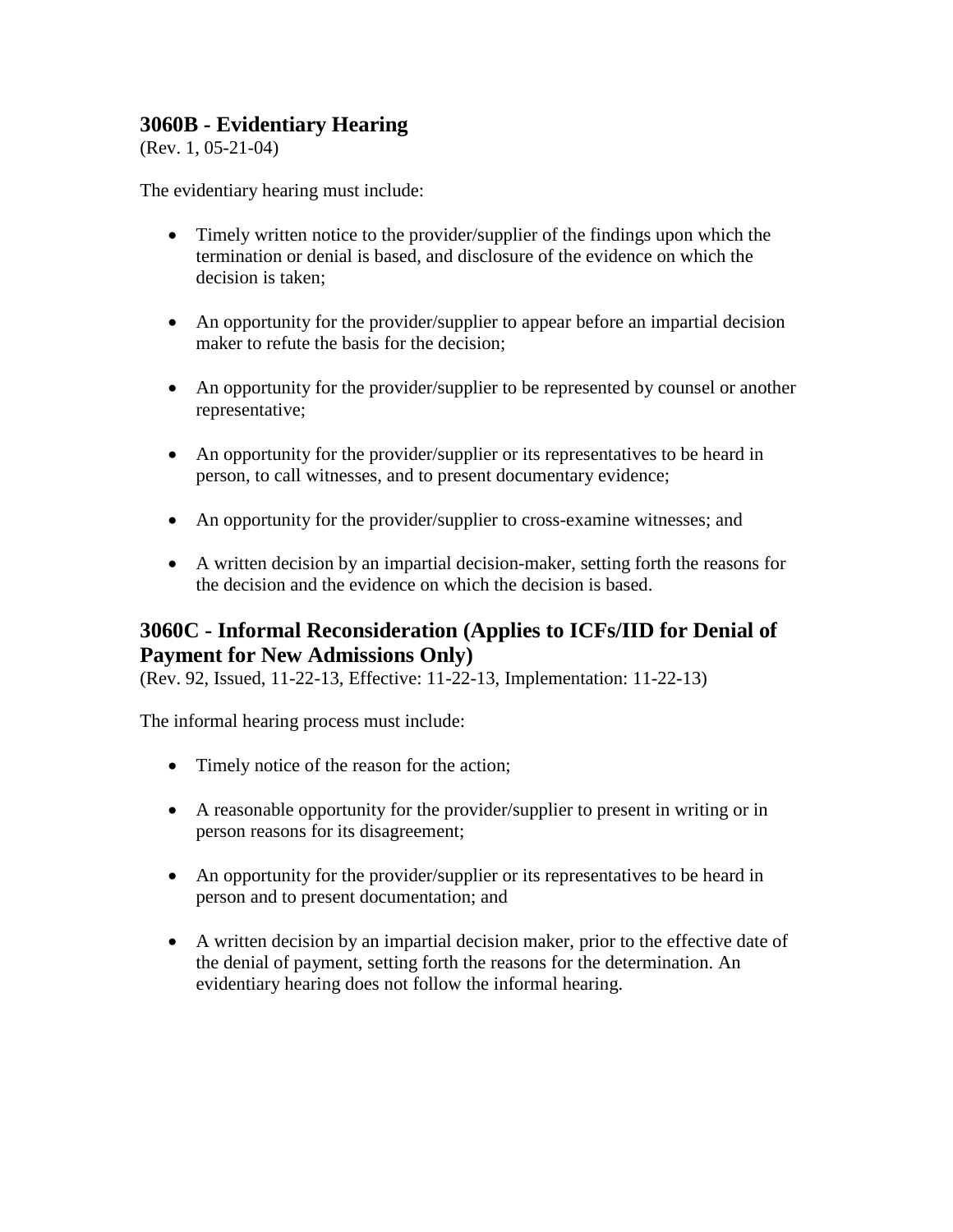### **3060D - Judicial Review**

(Rev. 1, 05-21-04)

Federal regulations do not provide for judicial review of these appeals proceedings. State law governs judicial review.

### **3060E - Impartial Decision Maker (Hearing Officer)**

(Rev. 1, 05-21-04)

The State has flexibility in selecting individuals to conduct the reconsideration and hearing proceedings. However, in both proceedings, certain individuals should be excluded from serving as decision-makers.

In reconsideration proceedings, the SA, as well as other persons directly involved in gathering and providing evidence upon which the adverse action is based, is ineligible to make decisions. (One person should not be both witness and judge.) However, the person who made the original determination based on the surveyors' findings is not ineligible to decide the reconsideration. If the decision is originally made at the highest level, the appeal decision should also be made there. However, if a regional supervisor makes the original decision, have someone higher in authority review the appeal.

In administrative hearings, all persons directly involved in either the survey or the reconsideration process are ineligible for reasons of impartiality.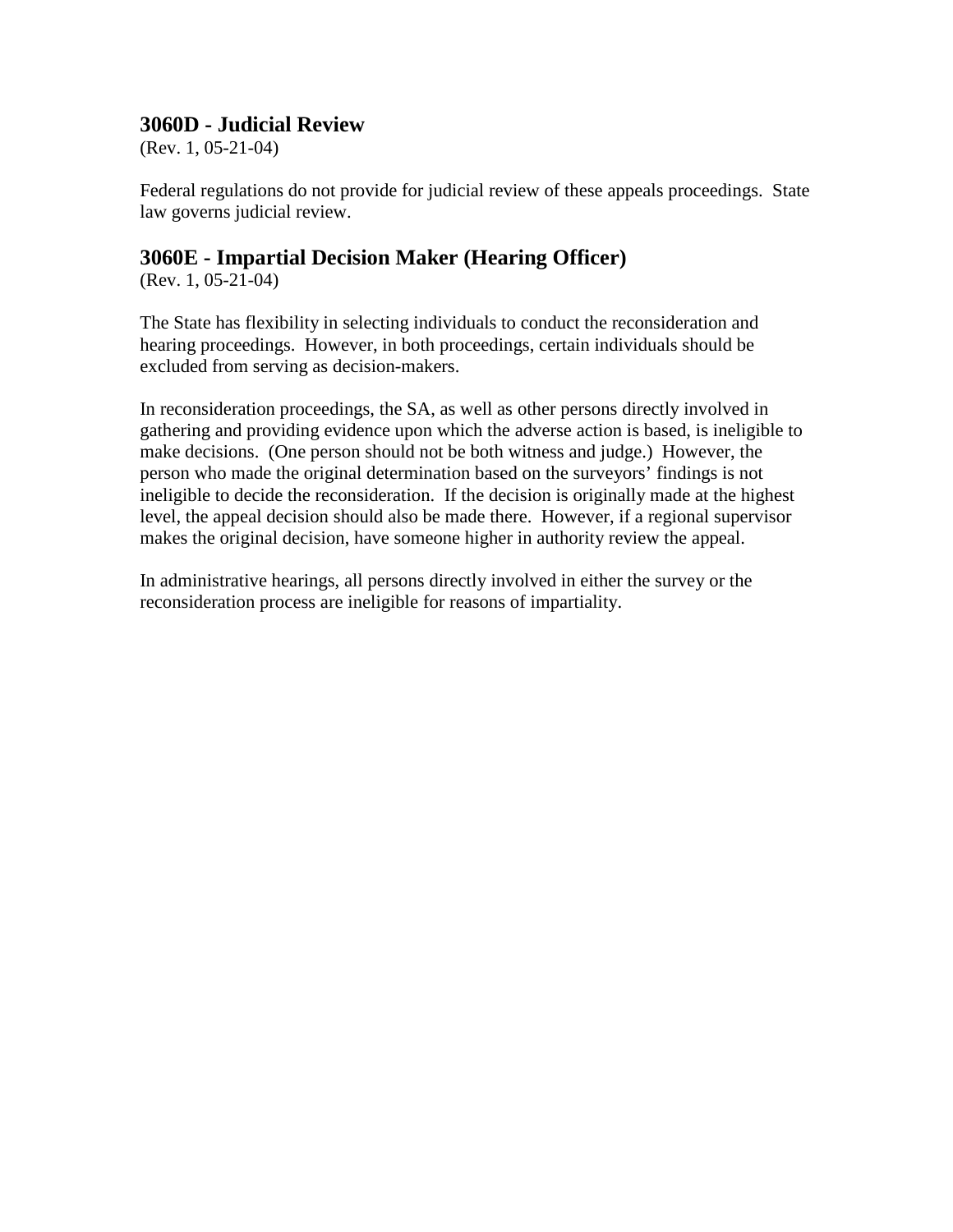### Prospective Payment System (PPS)

### **3100 - Hospitals and Hospital Units Excluded From the Inpatient Prospective Payment System (IPPS) - Introduction (Rev. 198, Issued: 01-17-20, Effective: 01-17-20, Implementation: 01-17-20)**

The IPPS determines Medicare payment for operating costs and capital-related costs of inpatient hospital services provided in short-term acute care hospitals. Certain hospitals and special hospital units may be excluded from this system and paid at a different Medicare reimbursement rate. These IPPS-excluded hospitals and units have their own specific reimbursement criteria. Title 42 CFR 412.20 through 412.29 describes the criteria under which these hospitals and units are excluded from IPPS.

# **3102 - General Information on IPPS Exclusion Deemed Providers and Suppliers**

**(Rev. 198, Issued: 01-17-20, Effective: 01-17-20, Implementation: 01-17-20)**

The following providers and units are excluded from the Inpatient Prospective Payment System (IPPS):

- Psychiatric hospitals;
- Rehabilitation hospitals;
- Children's hospitals;
- Long-term care hospitals;
- Psychiatric and rehabilitation units of hospitals;
- Cancer hospitals; and
- CAHs.

Certain kinds of Medicare-participating hospitals are paid under special provisions and are never subject to the IPPS. These hospitals need not be evaluated for compliance with the IPPS exclusion criteria:

- Hospitals paid under State cost control systems approved by CMS;
- Hospitals paid under demonstration projects approved by CMS;

As of the cost reporting period beginning on or after October 1, 2019, an IPPS-excluded hospital is no longer precluded from having an IPPS-excluded psychiatric and/or rehabilitation unit. For the purposes of payment, services furnished by a unit are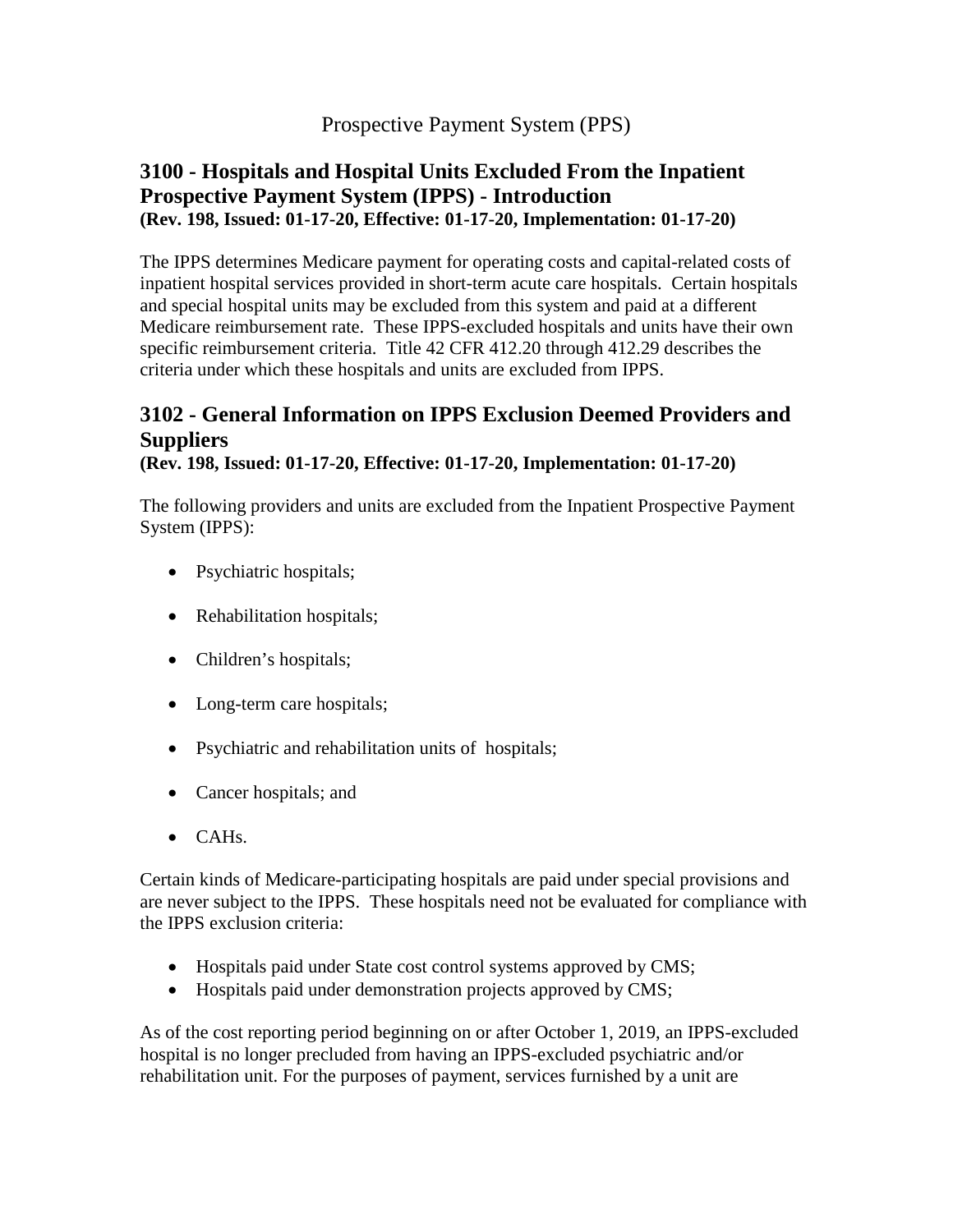considered to be inpatient hospital services provided by the unit and not inpatient hospital services provided by the hospital operating the unit.

Although an IPPS-excluded hospital may have an IPPS-excluded unit, the excluded hospital may not have an IPPS-excluded unit of the same type (psychiatric or rehabilitation) as the hospital (for example, an Inpatient Rehabilitation Facility (IRF) may not have an IRF unit).

Note that a co-located, separately certified hospital or a separately certified hospitalwithin a hospital (HwH) is not a component of the hospital with which it shares a campus. For example, if a separately certified Medicare-participating short-term acute care IPPS hospital is located in the same building as a psychiatric hospital, it is not considered part of the psychiatric hospital and is not excluded from the IPPS based on the exclusion of the psychiatric hospital.

It is important to note that payment rules, such as the HwH  $(42$  CFR  $412.22(e)$ ) or satellite facility (412.22(h)) rules, never waive or supersede the requirement that all hospitals must comply with the hospital conditions of participation (CoPs). All hospitals, regardless of payment status, must always demonstrate separate and independent compliance with the hospital CoPs, even when an entire hospital or a part of a hospital is located in a building also used by another hospital, or in one or more entire buildings located on the same campus as buildings used by another hospital.

An IPPS-excluded hospital operating an IPPS-excluded unit must continue to be in compliance with other Medicare regulations and CoPs applicable to the hospital and unit. An IPPS-excluded unit within a hospital is part of the hospital. Noncompliance with any of the hospital CoPs at 42 CFR 482.1 through 482.58 in any part of the certified hospital is noncompliance for the entire Medicare-certified hospital. Therefore, noncompliance with the hospital CoPs in an IPPS-excluded unit is noncompliance for the entire certified hospital (see 83 FR at 41514).

## <span id="page-72-1"></span>**3104 - Criteria for PPS-Excluded Hospitals (Rev. 1, 05-21-04)**

#### **3104A - Psychiatric Hospitals (Rev. 1, 05-21-04)**

A hospital certified as a psychiatric hospital under existing requirements is excluded.

#### <span id="page-72-0"></span>**3104B - Rehabilitation Hospitals (Rev. 1, 05-21-04)**

A hospital is an excluded rehabilitation hospital if:

• It has in effect a provider agreement to participate as a hospital;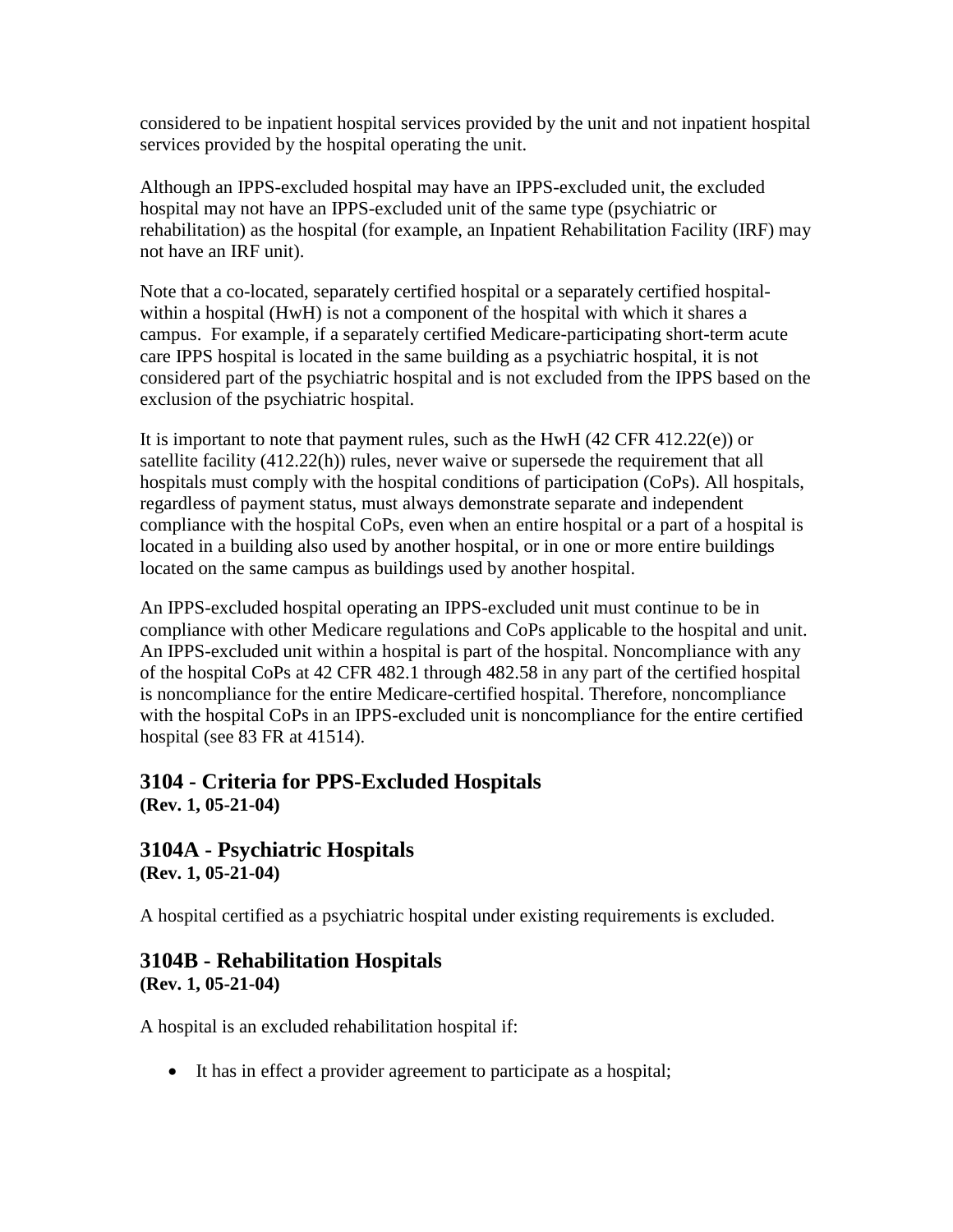- During its most recent 12-month cost reporting period it treated an inpatient population of which at least 75 percent required intensive rehabilitative services for one or more of the following conditions:
	- o Stroke;
	- o Spinal cord injury;
	- o Congenital deformity;
	- o Amputation;
	- o Major multiple trauma;
	- o Fracture of femur (hip fracture);
	- o Brain injury;
	- o Polyarthritis, including rheumatoid arthritis;
	- o Neurological disorders, including multiple sclerosis, motor neuron diseases, polyneuropathy, muscular dystrophy, and Parkinson's disease; or
	- o Burns.
- It has in effect a preadmission screening procedure under which each prospective patient's condition and medical history are reviewed to determine whether the patient is likely to benefit significantly from an intensive inpatient hospital rehabilitation program or assessment;
- It ensures that patients receive close medical supervision, rehabilitation nursing, physical therapy, and occupational therapy plus, as needed, speech therapy, social services or psychological services, and orthotic and prosthetic services;
- It has for each inpatient, a plan of treatment that is established, reviewed, and revised as needed by a physician in consultation with other professional personnel who provide services to the patient;
- It uses a coordinated multidisciplinary team approach in the rehabilitation of each inpatient, as documented by periodic clinical entries to the patient's medical record noting the patient's status in relationship to goal attainment, and team conferences are held at least every two weeks to determine the appropriateness of treatment; and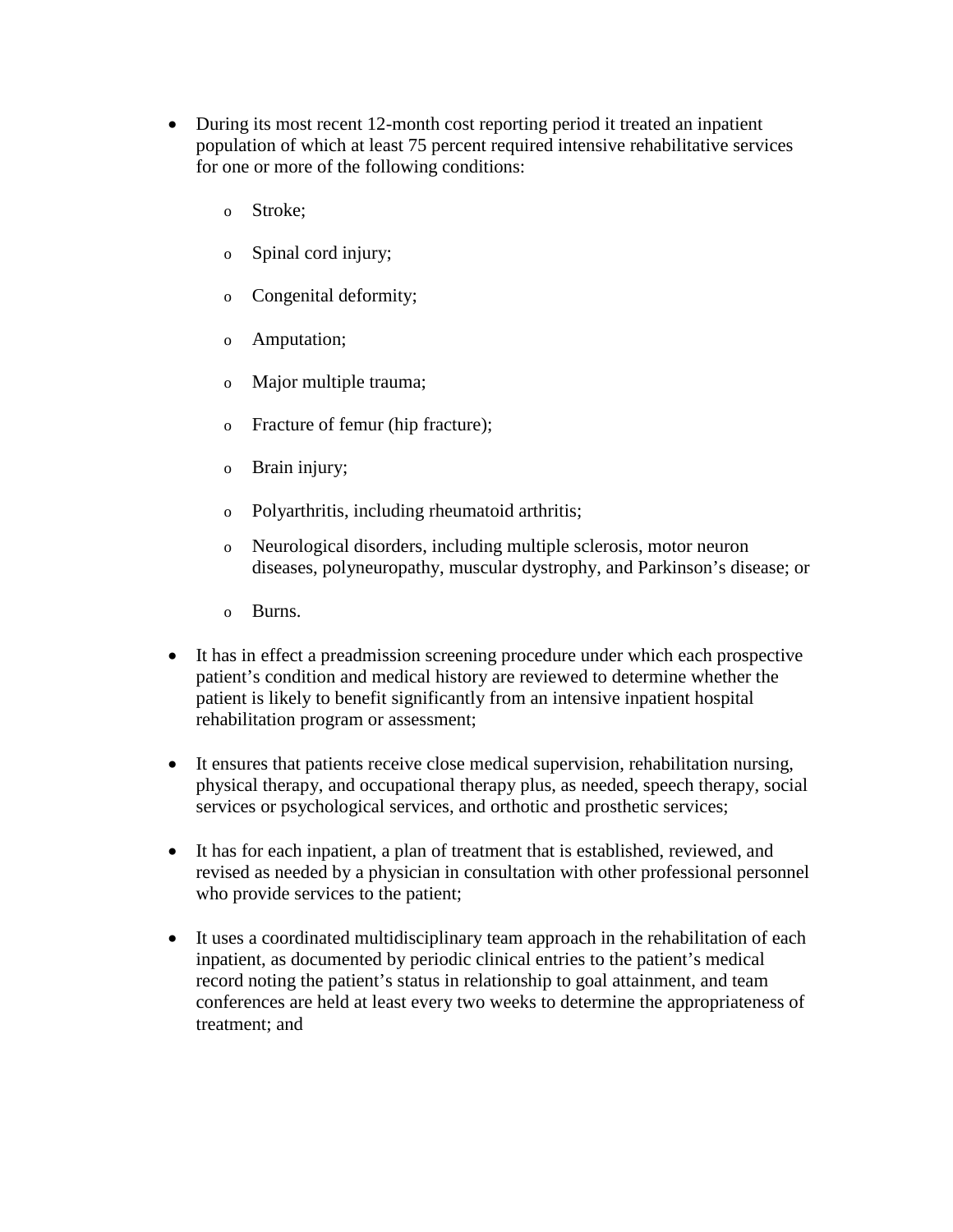- It has a director of rehabilitation who:
	- o Provides services to the hospital and its inpatients on a full-time basis;
	- o Is a Doctor of Medicine or Osteopathy licensed under State law to practice medicine or surgery; and
	- o Has had, after completing a 1-year hospital internship, at least two years of training in the medical management of inpatients requiring rehabilitation services.

The inpatient population percent rule is applied to the 12-month cost reporting period immediately preceding the cost reporting period for which exclusion is sought. The cost reporting period need not be complete when this evaluation takes place. The RO requests the servicing intermediary to make the determination concerning the inpatient population percent rule.

Alternative: A hospital that seeks exclusion as a rehabilitation hospital for the first full l2-month cost reporting period that occurs after it becomes a Medicare participating hospital could not possibly meet the usual rule above, so a first-time exception to the rule is provided the hospital if it provides a written certification that the inpatient population it intends to serve will meet the inpatient population percent rule.

The written certification described above is effective for any cost reporting period of not less than one month and not more than 11 months occurring between the dates the hospital began participating in Medicare and the start of the hospital's regular 12-month cost reporting period. This exception is available only once, when the facility first gains excluded status.

If a new rehabilitation hospital is excluded from PPS for a cost reporting period, but the inpatient population treated in the hospital during the period does not actually meet the inpatient population percent rule, a retroactive adjustment of payments to the hospital for the period is needed. Where this occurs, the FI advises the RO of the identity of the hospital and of the dates of the cost reporting period involved.

#### **3104C - Children's Hospitals (Rev. 1, 05-21-04)**

<span id="page-74-0"></span>A hospital is an excluded children's hospital if it has in effect an agreement to participate as a hospital, and more than 50 percent of its inpatients are individuals under the age of 18. The servicing intermediary verifies compliance.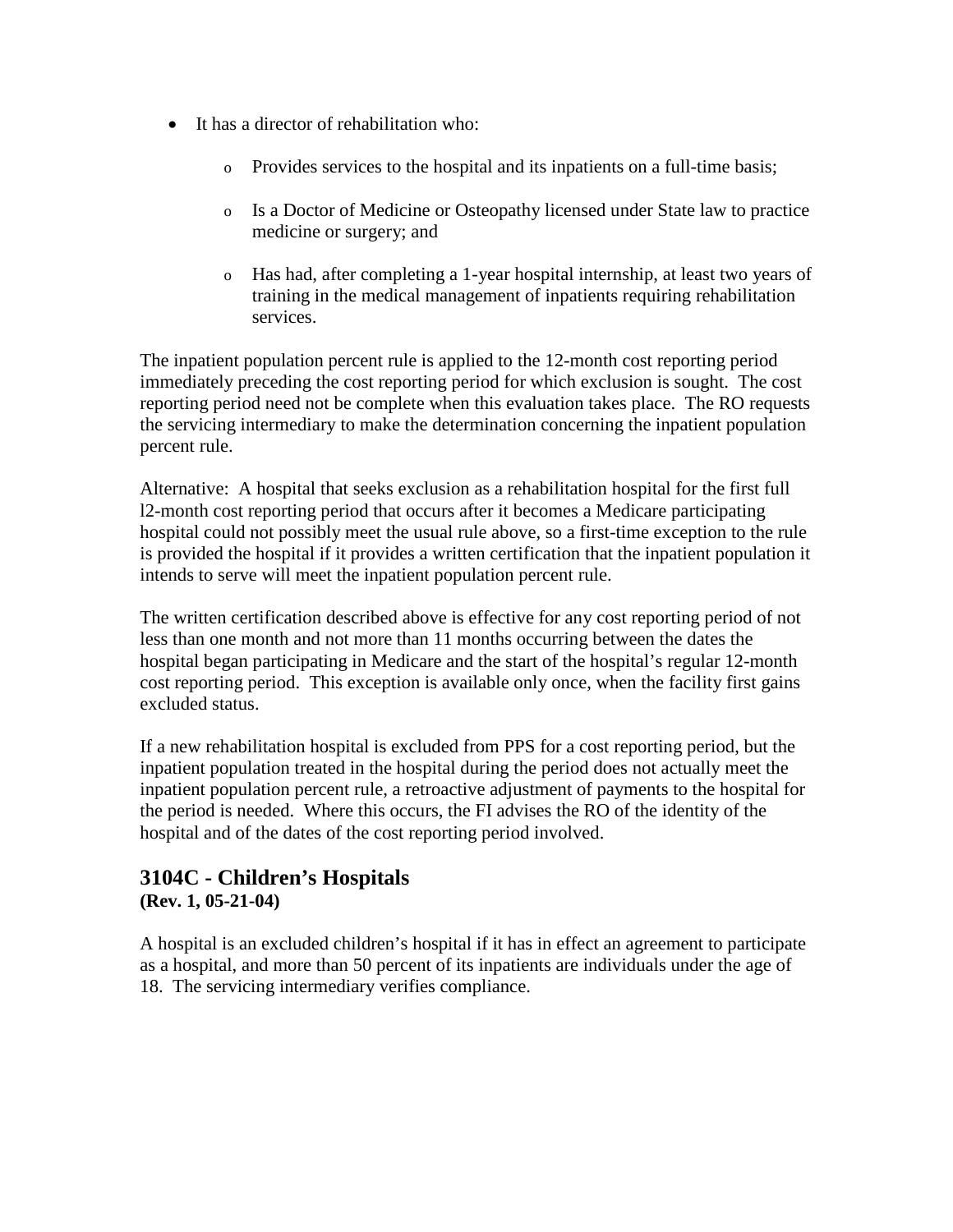#### **3104D - Long-Term Care Hospitals (Rev. 198, Issued: 01-17-20, Effective: 01-17-20, Implementation: 01-17-20)**

A hospital is an IPPS-excluded long-term care hospital (LTCH) if it has in effect a provider agreement to participate as a hospital and the average inpatient length of stay is greater than 25 days. The average length of stay, for this purpose, is determined by dividing the total number of inpatient days for Medicare patients not paid at the site neutral rate or under a Medicare Advantage plan (excluding leave of absence or pass days) by the total number of Medicare discharges for the cost period not paid at the site neutral rate or under a Medicare Advantage plan. The servicing MAC verifies whether rehabilitation hospitals meet this length of stay criterion as LTCHs, and are, therefore, eligible for a LTCH exclusion and do **not** have to meet the special criteria otherwise established for these categories of facilities. The servicing MAC verifies length of stay for all LTCHs.

If an LTCH also has an IPPS-excluded psychiatric and/or rehabilitation unit, the days and discharges from those excluded units are not included in the calculation of an LTCH's average length of stay (83 FR 41515). Patients in IPPS-excluded units in an LTCH are not paid under the LTCH PPS.

Long-term care hospitals that occupy space in a building also used by another hospital, or in one or more buildings located on the same campus as buildings used by another hospital (i.e., the host facility), must meet additional "hospital-within-a-hospital" or satellite criteria.

**NOTE:** Section 15008(a) of the 21st Century Cures Act (Pub. L. 114-255) removed the LTCH category under section  $1886(d)(1)(B)(iv)(II)$  of the Social Security Act (implemented in the regulations at  $42$  CFR  $412.23(e)(2)(ii)$ ) and created a new category of IPPS-excluded hospital at section 1886(d)(1)(B)(vi) of the Act (implemented in the regulations at 42 CFR 412.22(i)), which is referred to as extended neoplastic disease care hospitals, effective January 1, 2015. Although this category of hospitals have LTCH CCNs, they are not required to meet other LTCH specific requirements.

# **3104E - Hospital within Hospitals**

#### **(Rev. 198, Issued: 01-17-20, Effective: 01-17-20, Implementation: 01-17-20)**

A IPPS-excluded hospital that occupies space in a building also used by another hospital which is not excluded from the IPPS, or in one or more entire buildings located on the same campus as buildings used by another hospital which is not excluded from the IPPS, must meet the criteria at [42 CFR 412.22\(e\)](http://www.cms.hhs.gov/regulations/) in order to maintain its IPPS-excluded status as follows:

•The hospital has a governing body that is separate from the governing body occupying space in the same building or campus, and the governing body is not controlled by the host facility or any third entity that controls both hospitals;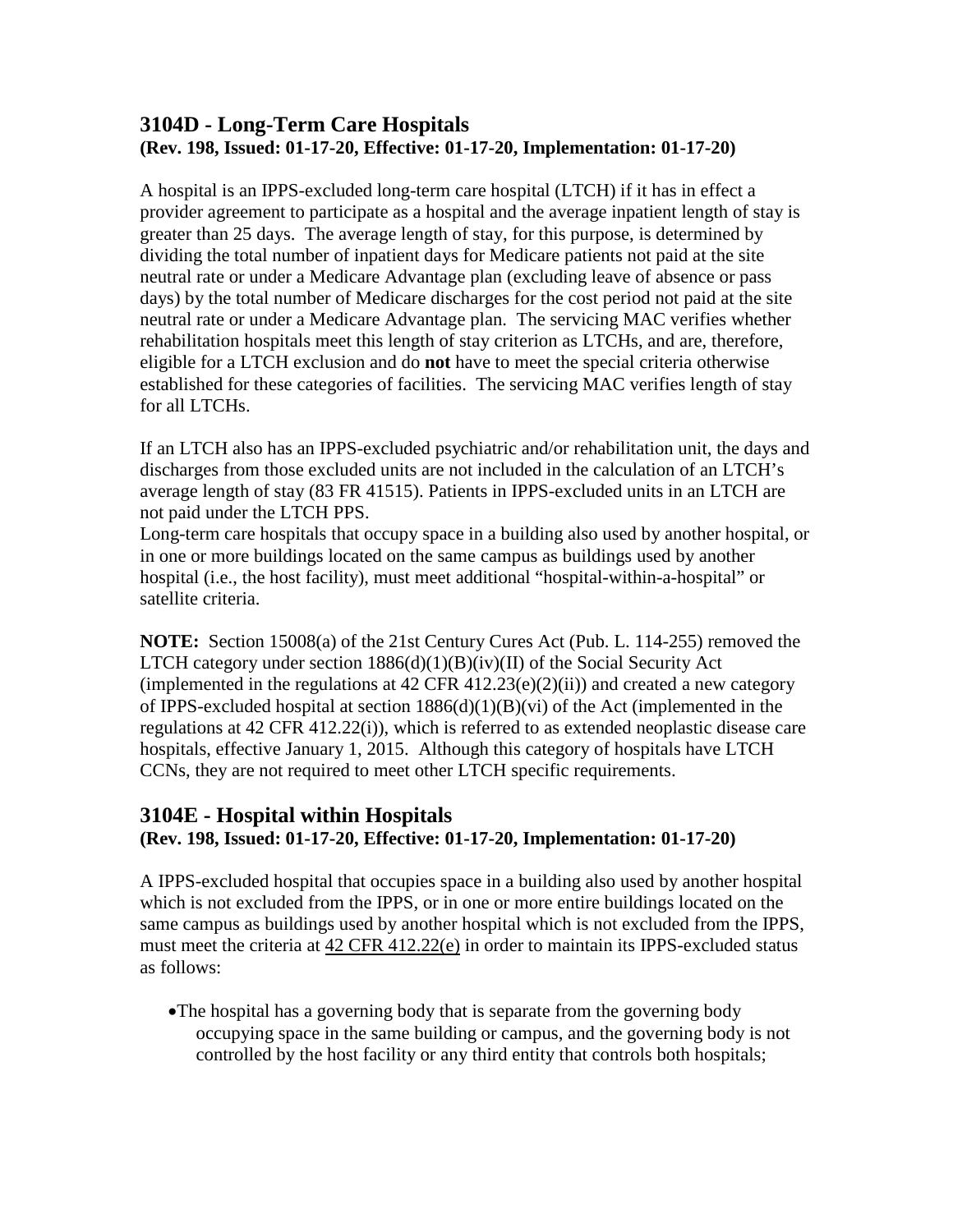**NOTE:** For purposes of this section, "control" exists if an individual or an organization has the power, directly or indirectly, **significantly** to influence or direct the actions or policies of an organization or institution.

- •The hospital has a chief medical officer who reports directly to the governing body and who is responsible for all medical staff activities of the hospital, and is not employed or under contract with the host facility or any third party that controls both hospitals;
- •The hospital has a separate medical staff from the medical staff of the host facility, reports directly to the hospital's governing body, and adopts and enforces bylaws governing medical care provided in the hospital and medical staff activities, including the granting of privileges to individual practitioners;
- •The hospital has a single chief executive officer through whom all administrative authority flows and who exercises control and surveillance over all administrative activities at the hospital, and who is not employed by or under contract to the host facility or any third party who controls both hospitals; and

If a State hospital that is occupying space in the same building or on the same campus as another State hospital cannot meet the separate governing body criterion solely because its governing body is under the control of the State hospital with which it shares a building or a campus, or is under the control of a third entity that also controls the State hospital with which it shares a building or a campus, the State hospital can nevertheless qualify for an exclusion if it meets the other applicable criteria in §412.22(e) and the following:

- •Both State hospitals occupy space in the same building or on the same campus and have been continuously owned and operated by the State since October 1, 1995;
- •Is required by State law to be subject to the governing authority of the State hospital with which it shares space or the governing authority of a third entity that controls both hospitals; and
- •Was excluded from the IPPS before October 1, 1995, and continues to be excluded from the inpatient prospective payment system through September 30, 2008.

If a hospital was excluded from the IPPS on or before September 30, 1995, and at that time occupied space in a building also used by another hospital, or in one or more buildings located on the same campus as buildings used by another hospital, it is not required to meet  $§412.22(e)(1)(i)-(iv)$  in order to maintain its IPPS-excluded status so long as it operates under the same terms and conditions in effect on September 30, 2003. For cost reporting periods beginning on or after October 1, 2006, a hospital may decrease its number of beds and remain excused from the separateness and control requirements as long as it does not increase its beds above the number it had on September 30, 2003.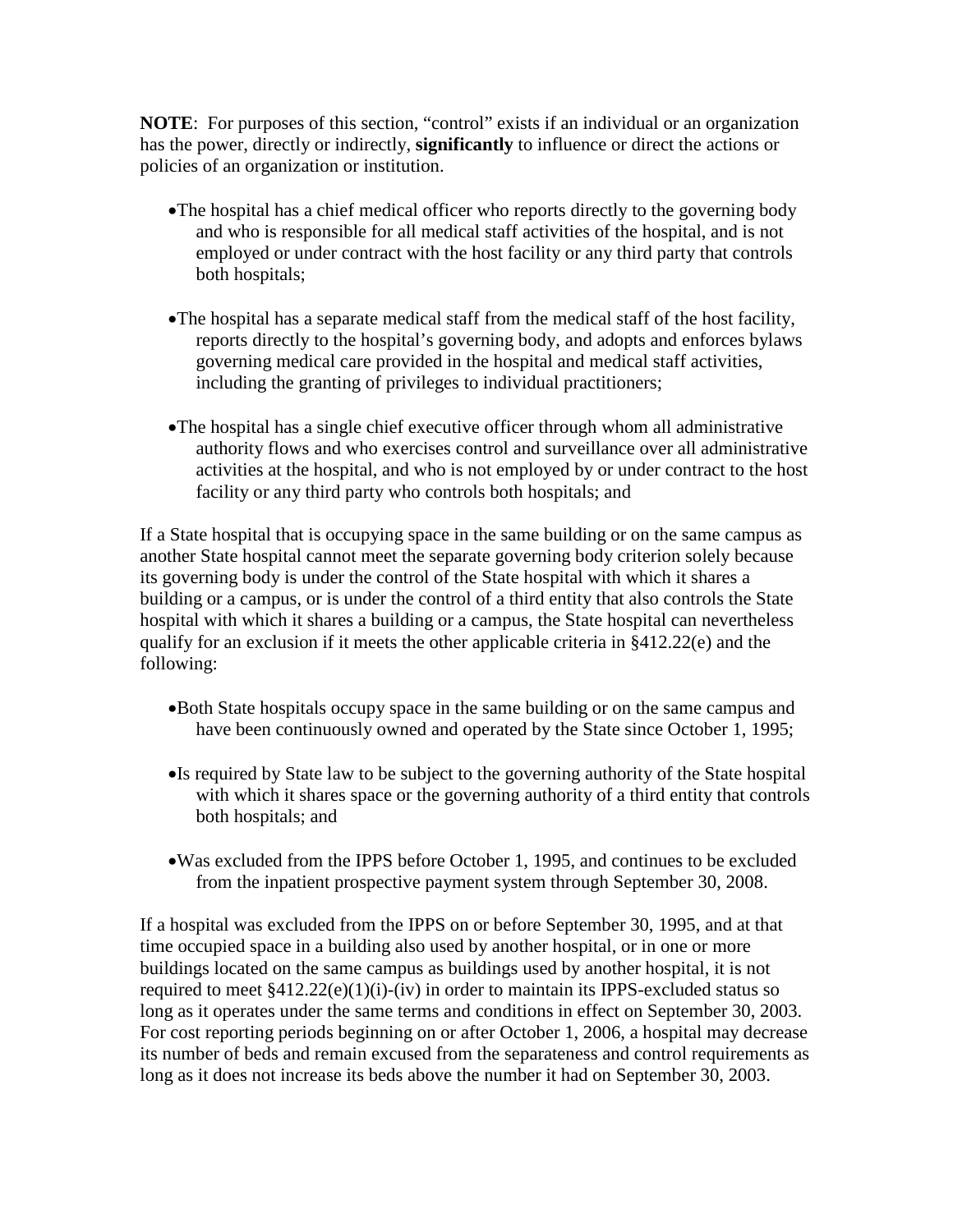Effective January 1, 2020 a grandfathered Children's HwH may increase beds without losing its grandfathered status.

The SA notifies the CMS RO as soon as it becomes aware of any LTCH planning to operate as a HwH and notifies the facility immediately that it must demonstrate compliance with the special HwH criteria. The SA will review documentation for hospitals that intend to operate as HwH in order to make an initial recommendation to the ROs regarding a hospital's compliance or noncompliance with the above criteria (See [§3104.D\)](#page-74-0). Final determinations will be made on a case-by-case basis by the RO using whatever procedure it deems appropriate. In some instances, it may be necessary to authorize a SA onsite inspection of the hospital by the State agency to collect additional information. The hospital must submit a completed Form CMS-855 to notify the MAC of its intent to be a HwH.

### <span id="page-77-1"></span>**3106 - Criteria for Psychiatric and Rehabilitation Units (Rev. 1, 05-21-04)**

A PPS-excluded psychiatric unit must meet both the general criteria for units and the specific criteria for psychiatric units below. A PPS-excluded rehabilitation unit must also meet the general criteria for units and the specific criteria for rehabilitation units below.

#### <span id="page-77-0"></span>**3106A - General Criteria for Units (Rev. 1, 05-21-04)**

- The unit is a part of an institution that:
	- o Has in effect a provider agreement to participate as a hospital;
	- o Is not excluded in its entirety from PPS; and
	- o Has enough beds not excluded from PPS to permit the provision of adequate cost information.
- The unit has written admission criteria applied uniformly to both Medicare and non-Medicare patients;

The unit has admission and discharge records that are identified separately from those of the hospital in which it is located, and that are readily retrievable. The medical records of the unit's patients need not be physically separate from the records of patients in the acute care portion of the hospital. It is not necessary to create a second medical record when a patient is moved from the acute care portion of the hospital to the excluded unit or vice versa. The record, however, must indicate, for Medicare purposes, the dates of admission and discharge from the excluded unit. The unit's policies provide that necessary clinical information accompany a patient upon transfer from the hospital to the unit;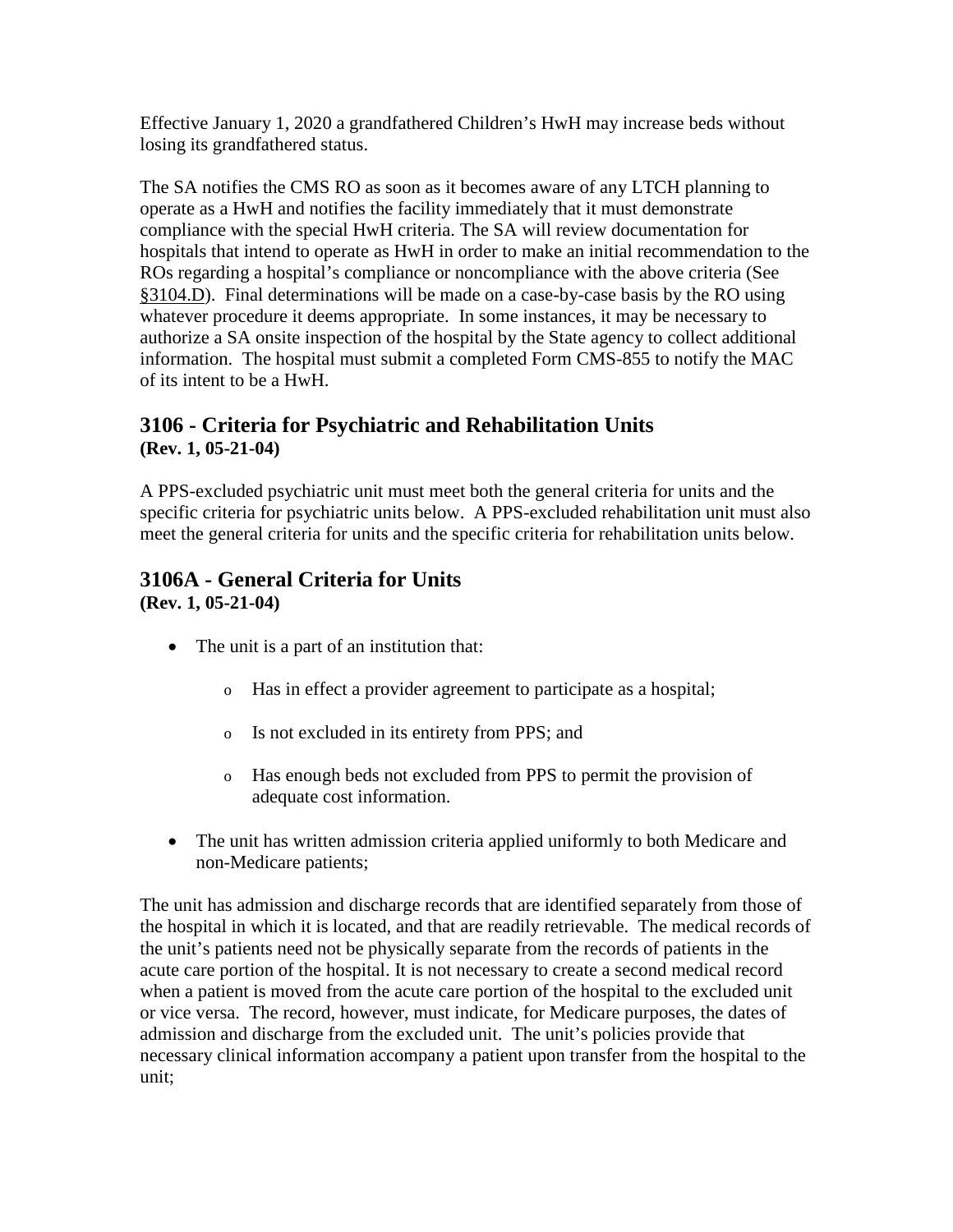- If State law provides special licensing requirements for psychiatric or rehabilitation units, the unit is licensed in accordance with the applicable requirements;
- The hospital's UR plan includes specific standards for the type of care offered by the unit;
- The beds assigned to the unit are physically separate from (not commingled with) beds not included in the unit;

The unit must also meet the accounting requirements set forth in §§2803.B.1.g through j of the [Provider Reimbursement Manual.](http://www.cms.hhs.gov/manuals/cmsindex.asp) These include requirements that:

- The unit is treated as a separate cost center for cost finding and apportionment purposes;
- The hospital's accounting system properly allocates costs attributable to the unit and maintains statistical data that are adequate to support the basis of allocation of shared costs;
- The cost report for the hospital includes the costs of the unit in the same fiscal period and uses a single method of cost apportionment;
- As of the first day of the first reporting period for which all other exclusion requirements are met, the unit is fully equipped and staffed, and capable of providing inpatient psychiatric or rehabilitation care, regardless of whether there are any inpatients in the unit on that date; and
- Each hospital may have only one unit of each type (psychiatric or rehabilitation) excluded from PPS.

#### **3106B - Specific Criteria for Psychiatric Units (Rev. 121, Issued: 09-19-14, Effective: 09-19-14, Implementation; Upon Implementation of ICD-10)**

An SA onsite verification or reverification survey for PPS exclusion of a psychiatric unit is required for a hospital filing a first-time request for PPS exclusion for its psychiatric unit, a psychiatric unit that has been selected as part of a sample for an annual validation survey, and/or a complaint against a psychiatric unit. For cost reporting periods following the first cost reporting period, the hospital is to self-attest that its psychiatric unit is in compliance with the requirements at [42 CFR 412.27.](http://www.cms.hhs.gov/regulations/)

# **3106B1 - Patient Criteria**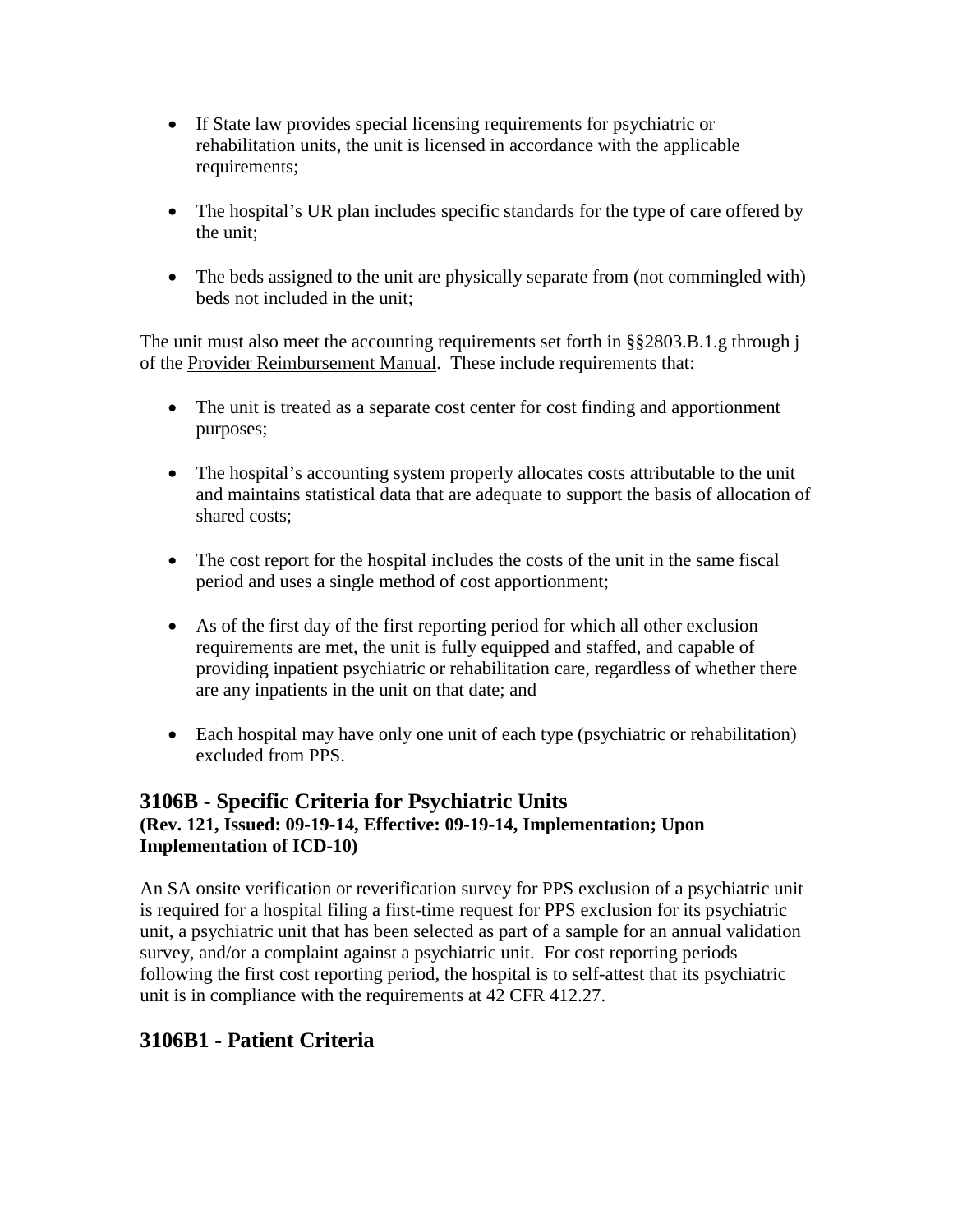The unit admits only patients requiring admission for active treatment, of an intensity that can be provided only in an inpatient hospital setting. The psychiatric principal diagnosis must be one contained in

- the Fourth Edition of the American Psychiatric Association Diagnostic and Statistical Manual;
- Chapter 5 ("Mental Disorders") of the International Classification of Diseases, Ninth Revision, Clinical Modification (ICD-9-CM); or

Chapter 5 ("Mental and Behavioral Disorders") of the International Classification of Diseases, Tenth Revision, Clinical Modification (ICD-10-CM.), upon implementation of ICD-10.

## **3106B2 - Services Provided**

The unit furnishes, through the use of qualified personnel, psychological, social work, psychiatric nursing, occupational and recreational therapy services; and

3106B3 - Medical Records

The unit maintains medical records that permit determination of the degree and intensity of treatment provided to individuals who are furnished services in the unit, and that meet the following requirements:

a. Development of Assessment/Diagnostic Data

The medical record stresses psychiatric findings in the history, physical examination findings and treatment plan. It also includes the doctor's orders for the psychiatric condition for which the patient is treated.

- The identification data includes the inpatient's legal status (i.e., court commitment or voluntary admission);
- A provisional or admitting diagnosis is made at the time of admission. The record also includes the diagnoses of intercurrent diseases as well as psychiatric diagnoses;
- The reasons for admission are clearly documented as stated by the patient or others significantly involved, or both;
- The social service record, including reports of interviews with patients, family members, and others provides an assessment of home plans and family attitudes, community resource contacts and a social history; and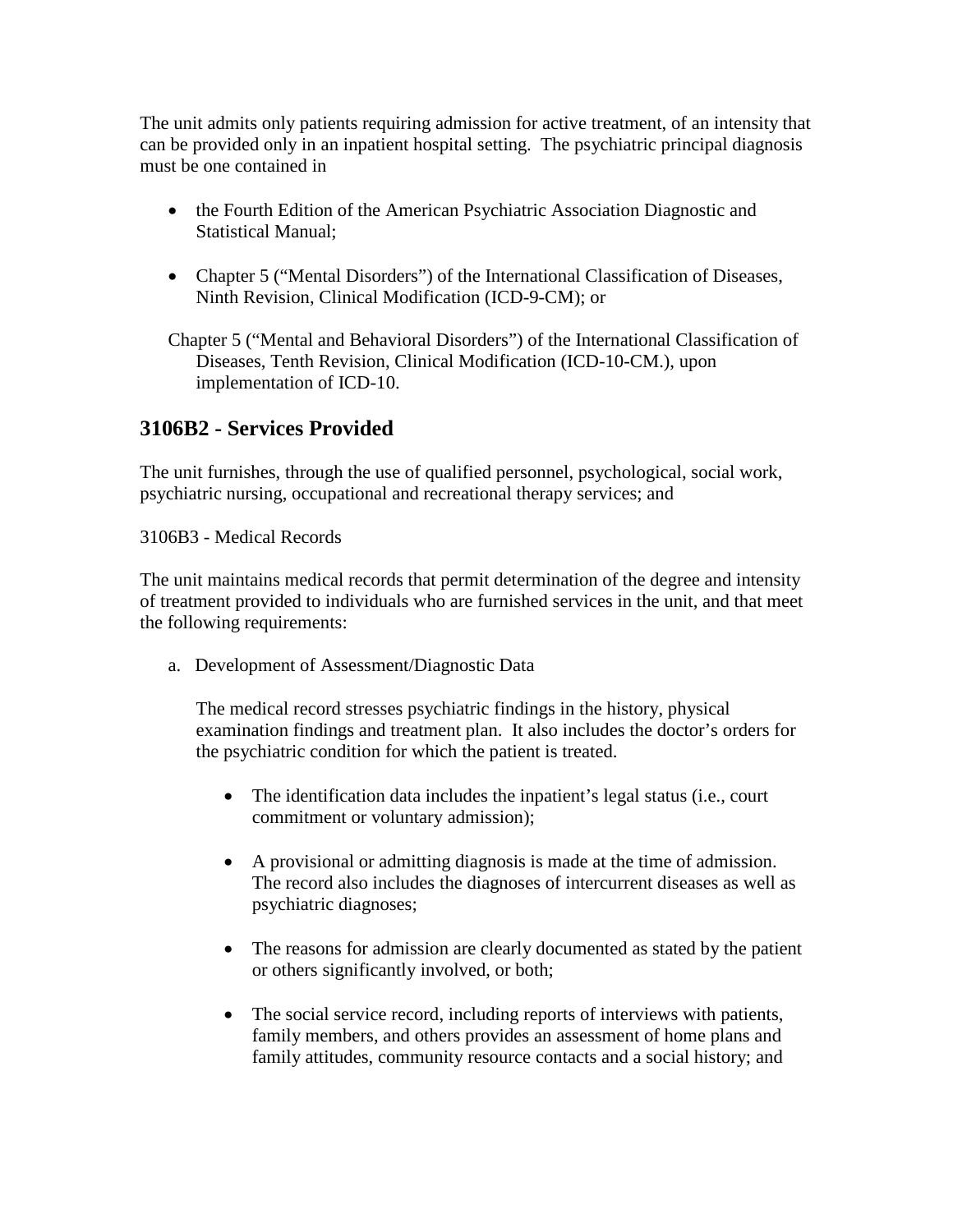- When indicated, a complete neurological examination is recorded at the time of the admission physical examination.
- b. Psychiatric Evaluation

Each patient receives a psychiatric evaluation that:

- Is completed within 60 hours of admission;
- Includes a medical history;
- Contains a record of mental status;
- Notes the onset of illness and the circumstances leading to admission;
- Describes attitudes and behavior;
- Estimates intellectual functioning, memory functioning, and orientation; and
- Includes an inventory of the patient's assets in descriptive, not interpretive, fashion.
- c. Treatment Plan
	- Each patient has a comprehensive treatment plan based on an inventory of his/her strengths and disabilities; and
	- The written plan includes:
		- o A substantiated diagnosis;
		- o Short-term and long-term goals;
		- o The specific treatment modalities;
		- o The responsibilities of each member of the treatment team; and
		- o Documentation that justifies the diagnosis and treatment and all active therapeutic efforts.
- d. Progress Notes

Physician progress notes must be documented by a Doctor of Medicine or Osteopathy responsible for the care of the patient, a nurse, a social worker and, when appropriate, others significantly involved in active treatment modalities. Progress notes'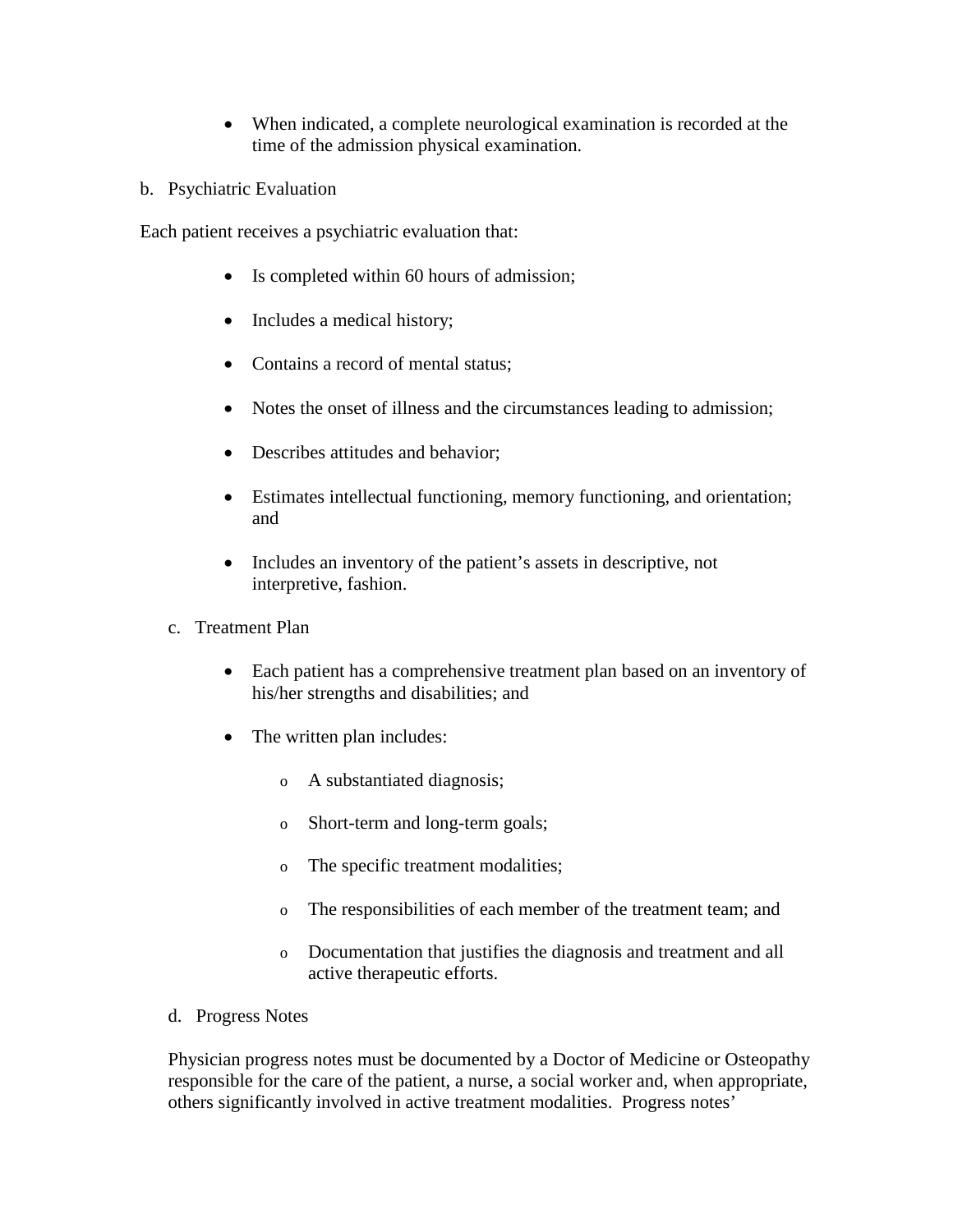frequency is based on the condition of the patient, but they must be recorded at least weekly for the first 2 months, and at least monthly thereafter. They should contain recommendations for revisions in the treatment plan as indicated, as well as a precise assessment of the inpatient's progress in accordance with the original or revised treatment plan.

e. Discharge Planning and Discharge Summary

The record of each discharged patient has a discharge summary that must include a recapitulation of the patient's hospitalization in the unit, recommendations from appropriate services concerning follow-up or aftercare, and a brief summary of the patient's condition on discharge.

# **3106B4 - Staffing**

The unit meets special staff requirements and has adequate numbers of qualified professional and supportive staff to evaluate inpatients, formulate written, individualized comprehensive treatment plans, provide active treatment measures, and engage in discharge planning, as follows:

#### a. Personnel

The unit employs or undertakes to provide adequate numbers of qualified professional, technical, and consultative personnel to:

- Evaluate patients;
- Formulate written individualized comprehensive treatment plans;
- Provide active treatment measures; and
- Engage in discharge planning.
- b. Director of Inpatient Psychiatric Services and Medical Staff

The number and qualifications of Doctors of Medicine and Osteopathy are adequate to provide essential psychiatric services.

Inpatient psychiatric services are under the supervision of a clinical director, service chief, or equivalent who is qualified to provide the leadership required for an intensive treatment program and who:

• Meets the training and experience requirements for examination by the American Board of Psychiatry and Neurology or the American Osteopathic Board of Neurology and Psychiatry, and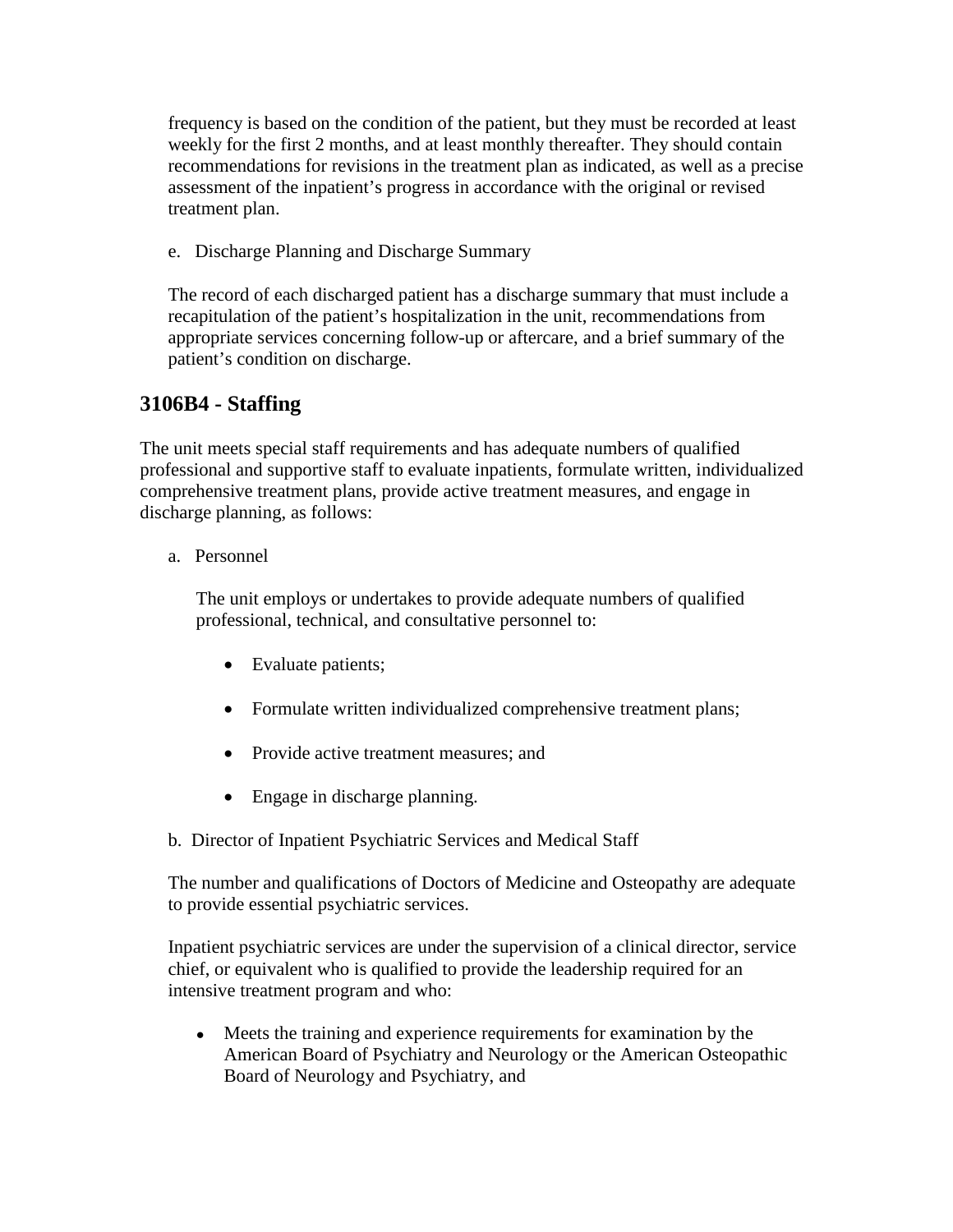• Monitors and evaluates the quality and appropriateness of services and treatment provided by the medical staff.

In verifying the training and experience requirements of the clinical director, the SA follows the Hospital Interpretive Guidelines and survey procedures specified in Appendix A. (See  $42 \text{ CFR } 482.62(b)(1)$ .) A director is qualified to take the examination for board certification upon successful completion of a psychiatric residency program approved by either of the two boards.

c. Nursing Services

The unit has a qualified director of psychiatric nursing services. There are also adequate numbers of RNs, LPNs, and mental health workers to provide care necessary under each patient's active treatment program and to maintain progress notes on each patient.

The director of psychiatric nursing services is an RN who has a master's degree in psychiatric or mental health nursing, or its equivalent, from a school of nursing accredited by the National League for Nursing, or is qualified by education and experience in the care of the mentally ill. The director demonstrates competence to participate in interdisciplinary formulation of individual treatment plans; to give skilled nursing care and therapy; and to direct, monitor, and evaluate the nursing care furnished.

The staffing pattern ensures the availability of a registered nurse 24 hours each day. There are adequate numbers of registered nurses, licensed practical nurses, and mental health workers to provide the nursing care necessary under each inpatient's active treatment program.

d. Psychological Services

The unit provides or has available psychological services to meet the needs of the patients. The services are furnished in accordance with accepted standards of practice and established policies and procedures.

e. Social Services

There is a director of social services who monitors and evaluates the quality and appropriateness of social services furnished. The services are furnished in accordance with accepted standards of practice and established policies and procedures.

Social service staff responsibilities include, but are not limited to, participating in discharge planning, arranging for follow-up care, and developing mechanisms for exchange of appropriate information with sources outside the hospital.

f. Therapeutic Activities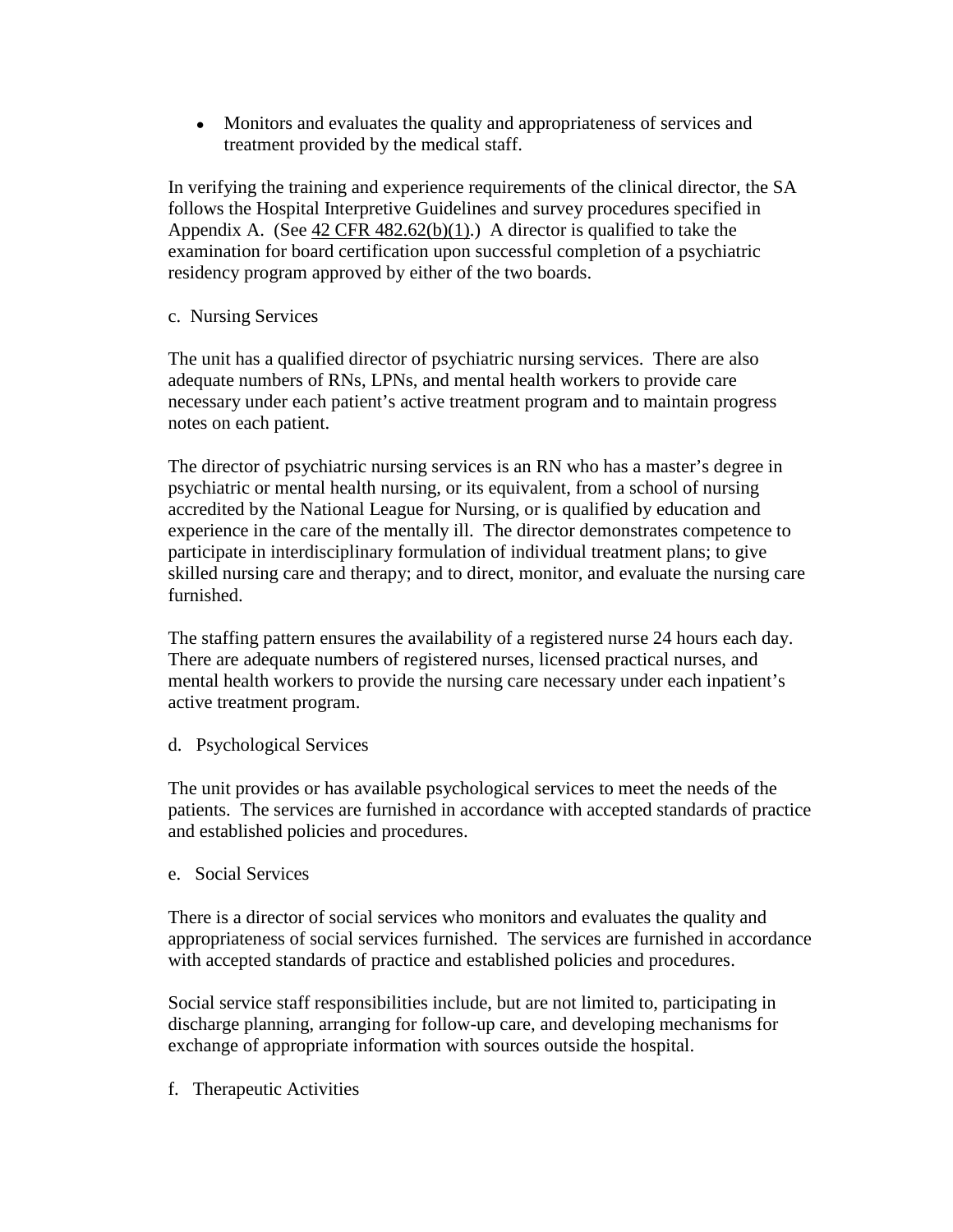The unit provides a therapeutic activities program. The program is appropriate to the needs and interest of patients and is directed toward restoring and maintaining optimal levels of physical and psychosocial functioning. The number of qualified therapists, support personnel, and consultants are adequate to provide comprehensive therapeutic activities consistent with each patient's active treatment program.

#### <span id="page-83-0"></span>**3106C - Specific Criteria for Rehabilitation Units (Rev. 1, 05-21-04)**

An SA onsite verification or reverification survey for PPS exclusion for a rehabilitation unit is to be performed for a hospital's first-time request for PPS exclusion for its rehabilitation unit, a rehabilitation unit that is selected as part of a sample for an annual validation compliance survey, and/or a complaint against a rehabilitation unit. For cost reporting periods following the first cost reporting period, the hospital will self-attest that its rehabilitation unit is in compliance with the requirements in [42 CFR 412.29.](http://www.cms.hhs.gov/regulations/)

The unit meets the requirement in [§3104.B,](#page-72-0) except as provided below, with respect to patients treated in the unit during the hospital's most recent 12-month cost reporting period, i.e., the period immediately preceding the period for which the exclusion would be effective. This finding is based on the medical conditions of all (i.e., Medicare and non-Medicare) patients who occupy the beds assigned to the physically separate unit. The medical condition of all patients treated in the unit is considered.

If a hospital has not previously sought exclusion for any rehabilitation unit, and has both increased its bed capacity under Medicare certification and obtained approval for added bed capacity under State licensure, it may identify the new beds as a new rehabilitation unit for the first full 12-month cost-reporting period during which the unit is in service. For purposes of these provisions, "new beds" are defined as ones for which the hospital has obtained approval by increasing its bed capacity under both State licensure and Medicare certification. Note that there is no net increase if the hospital adds 20 new beds and deletes 20 beds previously licensed and certified for conversion. A unit that is comprised of some beds that were previously licensed and certified, and some new beds, will be recognized as a new rehabilitation unit only if over half of the beds are new. Beds are considered "new" only for the first full 12-month cost reporting period in which a hospital seeks exclusion of a new rehabilitation unit. The hospital may provide written certification that the inpatient population it intends the unit to serve meets the 75 percent rule instead of showing that it has treated such a population during its most recent 12 month cost reporting period.

The hospital that has an excluded rehabilitation unit must obtain approval for added bed capacity under State licensure requirements. If the hospital seeks to add the new beds to its existing excluded unit for the first full 12-month cost reporting period during which the new beds are used to furnish inpatient care, it must provide written certification that the new beds are intended to meet the inpatient population percent rule (see [§3104.B\)](#page-72-0)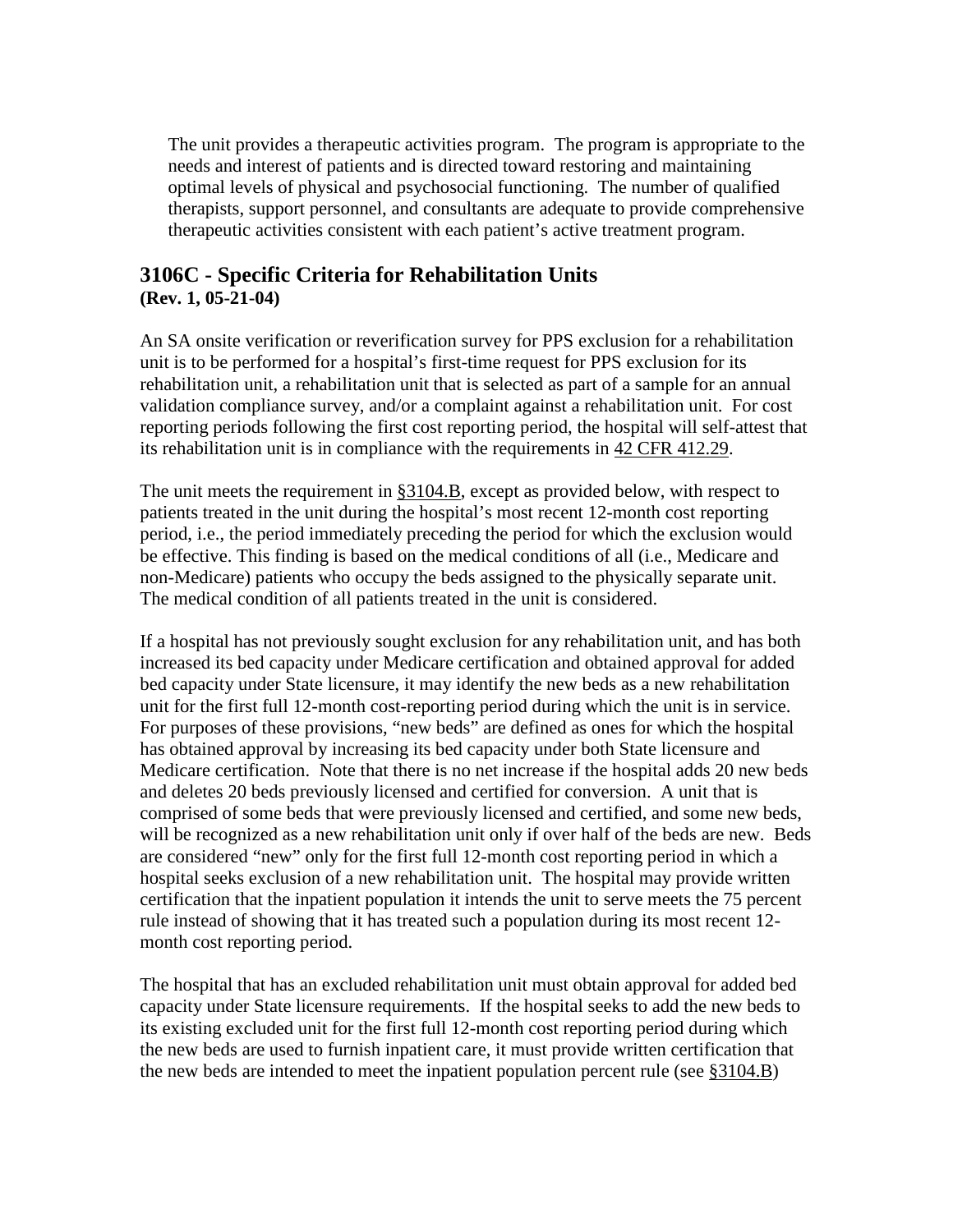instead of showing that those beds were used to treat such a population during the unit's most recent 12-month cost reporting period.

The written certification described above is effective for any cost reporting period of not less than one month and not more than 11 months occurring between the dates the hospital began participating in Medicare and the start of the hospital's regular 12-month cost reporting period. For purposes of this exclusion, a hospital that has undergone a change of ownership or leasing (see [§3210\)](http://www.cms.hhs.gov/manuals/107_som/som107c03.pdf) is not considered to have participated previously in the Medicare program.

If a hospital has a new rehabilitation unit excluded from PPS for a cost reporting period, or expands an existing PPS-excluded rehabilitation unit through the addition of new beds as defined above, but the inpatient population treated in the new unit of added beds during the period does not actually meet the inpatient population percent rule, a retroactive adjustment of payments to the hospital for the period is needed. Where this occurs, the FI advises the RO of the identity of the hospital and the dates of the cost reporting period involved.

If a hospital that has not previously participated in the Medicare program seeks exclusion of a rehabilitation unit, it may designate certain beds as a new rehabilitation unit for the first full 12-month cost reporting period that occurs after it becomes a Medicare participating hospital. The written certification described above also is effective for any cost reporting period of not less than one month and not more than 11 months occurring between the dates the hospital began participating in Medicare and the start of the hospital's regular 12-month cost reporting period. For purposes of this exclusion, a hospital that has undergone a change of ownership or leasing (see [§3210\)](http://www.cms.hhs.gov/manuals/107_som/som107c03.pdf) is not considered to have participated previously in the Medicare program.

- The unit meets the requirements for a rehabilitation hospital in [§3104.](#page-72-1) (The intermediary verifies the 75 percent rule.)
- The unit has a director of rehabilitation who:
	- o Is a Doctor of Medicine or Osteopathy licensed under State law to practice medicine or surgery;
	- o Has had, after completing a 1-year hospital internship, at least two years of training or experience in the medical management of inpatients requiring rehabilitation services; and
	- o Provides services to the unit and its inpatients for at least 20 hours per week.

If the rehabilitation unit serves both inpatients and outpatients through a single, integrated unit, the time spent by the director in performing administrative duties for the entire unit counts toward the time requirement. The SA does not prorate this administrative time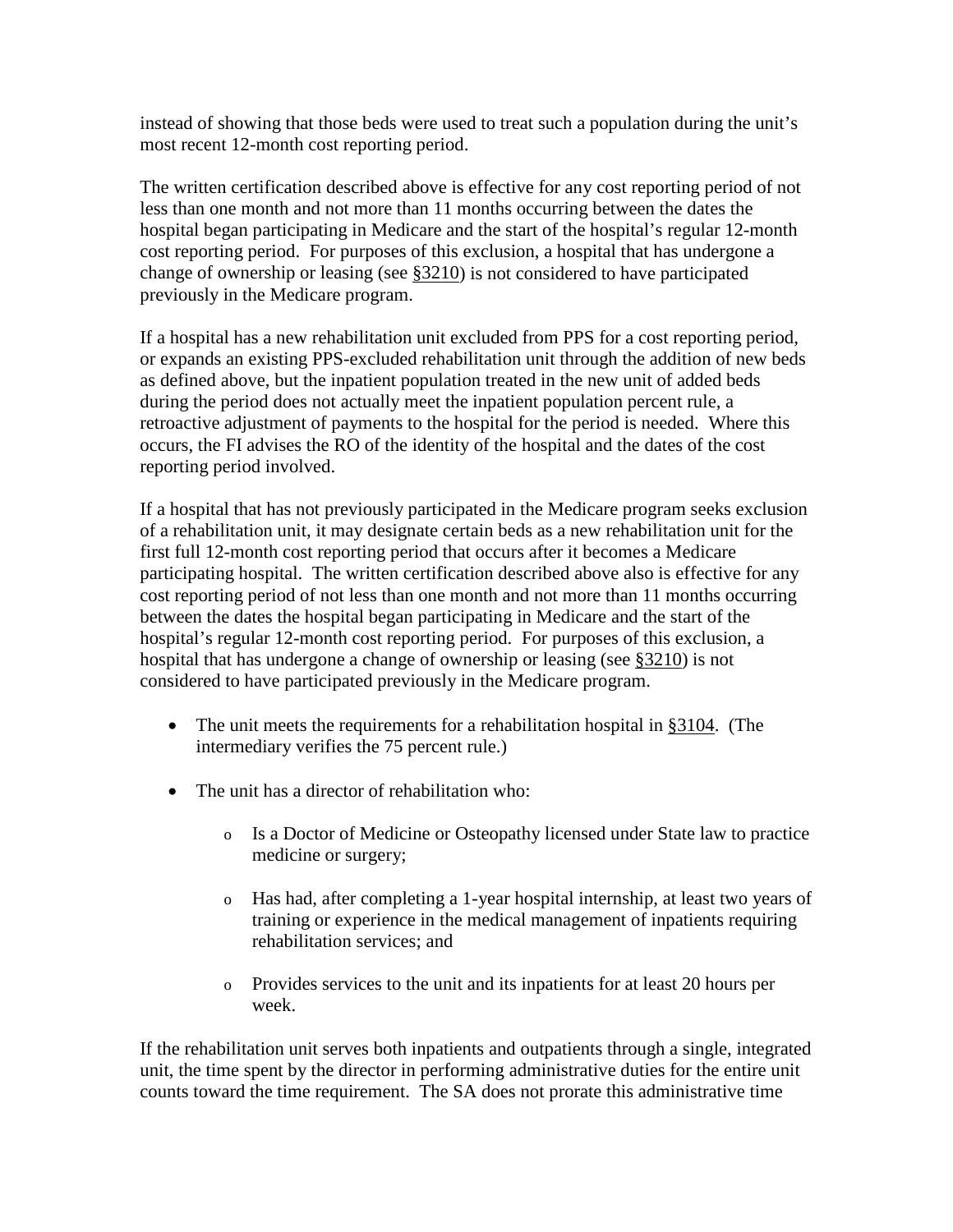between inpatients and outpatients. However, time devoted to performing direct patient care can count toward the time requirement only if furnished to inpatients of the unit.

### <span id="page-85-0"></span>**3108 - SA First-Time Verification Procedures for Hospitals and Units (Rev. 1, 05-21-04)**

At the time the SA is requested to verify PPS exclusion of a rehabilitation hospital, or a psychiatric or rehabilitation unit of a hospital for the first time, it completes the appropriate part of the Criteria Worksheet, Form CMS-437, 437A, or 437B [\(Exhibit 73\)](http://www.cms.hhs.gov/manuals/107_som/som107c09_exhibitstoc.asp). The SA verifies that the criteria specified below are met for exclusions of hospitals and units of hospitals. In addition, the RO may instruct the SA to verify some or all of the general criteria for units given in [§3106.A.](#page-77-0)

### **3108A - Rehabilitation Hospitals and Rehabilitation Units of Hospitals (Rev. 1, 05-21-04)**

- **1.** Rehabilitation Hospitals The SA verifies that the criteria in  $\S3104.B$  are met. (The intermediary verifies the 75 percent rule.)
- **2.** Rehabilitation Units The SA verifies that the criteria in [§3106.C](#page-83-0) are met. (The intermediary verifies the 75 percent rule.)
- **3.** Criteria Presumed Met by Accredited Rehabilitation Hospitals and Units A rehabilitation hospital or unit may be presumed to meet the criteria in [§3104.B](#page-72-0) or [§3106.C](#page-83-0) (excluding the 75 percent rule and the director requirement) if it is accredited by:
	- Commission on Accreditation of Rehabilitation Facilities (CARF), surveyed under the Comprehensive Inpatient Rehabilitation (CIRP) Program; or
	- Joint Commission on Accreditation of Healthcare Organizations (JCAHO). Hospitals/units surveyed under the Joint Commission Comprehensive Physical Rehabilitation Program or Unit includes the provisions of standard RH.3 in the Joint Commission Accreditation Manual for Hospitals.

Nevertheless, in either case, the SA verifies that the criterion for full-time director for rehabilitation hospitals or the 20-hour per week criterion for the rehabilitation unit is met. The SA reviews appropriate documentation submitted by the facility (e.g., payroll records, duty rosters, staff appointment notice specifying either full-time or part-time appointment of at least 20 hours per week).

# **3108B - Psychiatric Units of Hospitals**

**(Rev. 1, 05-21-04)**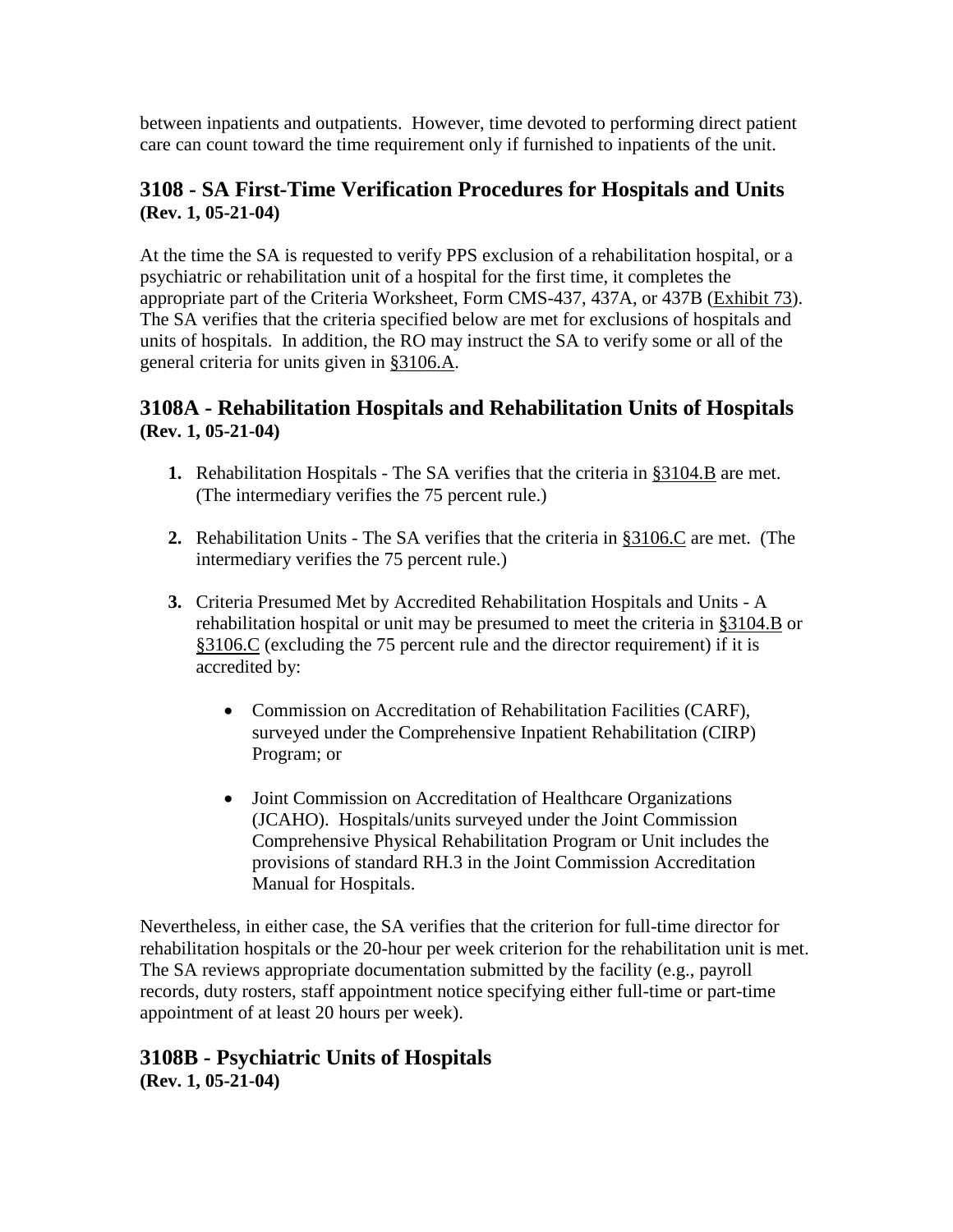The SA verifies that the criteria in [§3106](#page-77-1) are met.

The SA schedules an onsite verification visit at least 90 days prior to the end of the hospital's cost reporting period. The SA records the survey findings using the applicable section of the Criteria Worksheet, Form CMS-437 and transmits the worksheet to the RO at least 60 days prior to the end of the hospital's cost reporting period for inclusion with other information necessary for determining exclusion from PPS.

For a first-time verification survey, the SA verifies compliance with [42 CFR 412.27\(a\),](http://www.cms.hhs.gov/regulations/)  [\(b\), and \(c\)](http://www.cms.hhs.gov/regulations/) by reviewing at least one patient record. If there are no patients in the unit at the time of the survey, the SA reviews patient records (at least one) for patients treated in the unit within 6 months of the date of the survey. If the psychiatric unit has not treated any patients during the 6 month period prior to the survey (i.e., there are no closed or active patient records available for review), the unit cannot demonstrate compliance with 42 CFR 412.27(a), (b), and (c), and the SA survey should be rescheduled to a later date when records will be available.

Hospitals/units that do not meet all exclusion criteria at the time of the SA onsite verification may still be eligible for exclusion. They must provide strong evidence documenting compliance with exclusion requirements at least 15 days prior to the beginning of the cost reporting period. If necessary, the SA contacts the hospital/unit again to confirm their compliance. However, a second onsite visit generally is not required to confirm evidence submitted subsequent to onsite verification. For example, if a rehabilitation hospital has a part-time director and is able to furnish proof that a fulltime director will be employed prior to the start of the cost reporting period, no revisit is necessary.

## **3110 - SA Reverification of PPS-Excluded Hospitals and Units (Rev. 1, 05-21-04)**

## **3110A - Annual Reverification Process for Nonaccredited, PPS-Excluded, Rehabilitation Hospitals and Units (Rev. 1, 05-21-04)**

- 120 days before the beginning of the next cost reporting period, the SA notifies the excluded hospital or unit [\(Exhibit 126\)](http://www.cms.hhs.gov/manuals/107_som/som107c09_exhibitstoc.asp) that it must self-attest to compliance with the appropriate requirements in [42 CFR 412.23\(b\), 412.25,](http://www.cms.hhs.gov/regulations/) and/or [412.29.](http://www.cms.hhs.gov/regulations/)
- The SA includes a copy of the attestation statement [\(Exhibit 127\)](http://www.cms.hhs.gov/manuals/107_som/som107c09_exhibitstoc.asp) and the appropriate hospital or unit criteria worksheet (Form CMS-437A or 437B, [Exhibit](http://www.cms.hhs.gov/manuals/107_som/som107c09_exhibitstoc.asp) 73);
- The hospital/unit is to return the completed/signed worksheet and signed attestation statement to the SA office no later than 90 days before the beginning of its next cost reporting period;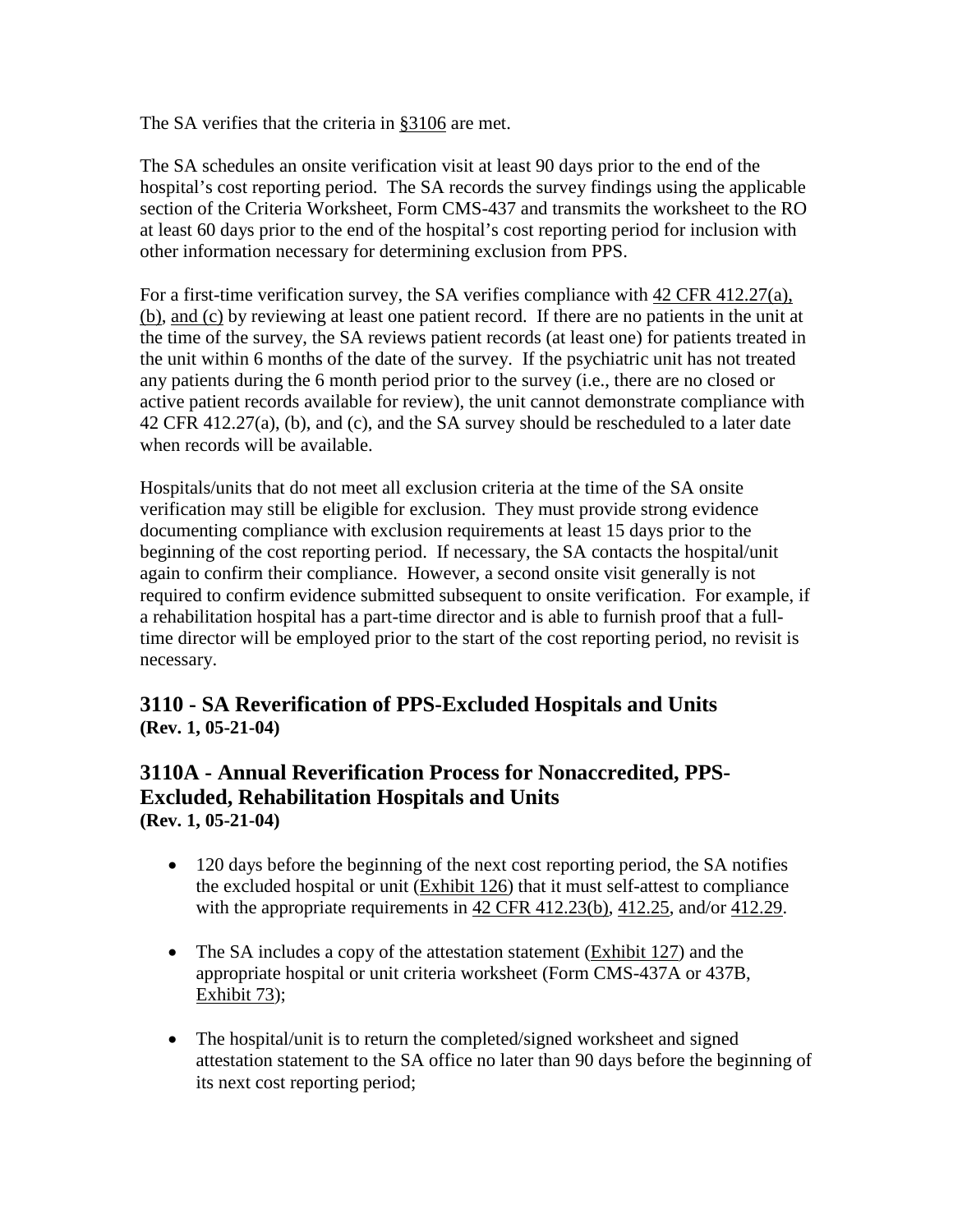• The SA transmits the completed attestation statement and worksheet, along with its recommendation for reverification, to the RO at least 60 days prior to the end of the hospital's cost reporting period for inclusion with other information necessary for determining exclusion from PPS.

## **3110B - Reverification Process for Rehabilitation Hospitals and/or Units Accredited by CARF Under CIRP or JCAHO (Rev. 1, 05-21-04)**

Accredited rehabilitation hospitals or units may be presumed to meet the criteria in [§§3104.B](#page-72-0) or [3106.C,](#page-83-0) excluding the 75 percent rule (verified by the intermediary and the director requirement (42 CFR [412.23\(b\)\(5\)](http://www.cms.hhs.gov/regulations/) or [412.29\(f\)\(1\),](http://www.cms.hhs.gov/regulations/) as appropriate). Accredited rehabilitation hospitals/units self-attest to compliance with the director requirement on Form CMS-437A or Form CMS-437B using the same procedure and processing timeframes as used for nonaccredited hospitals/units.

## **3110C - Reverification Process for Psychiatric Units of Hospitals: (Rev. 1, 05-21-04)**

- The SA uses the same process and timeframes as those used for nonaccredited rehabilitation hospitals and units to determine if the unit meets the specific criteria for psychiatric units in [§3106;](#page-77-1) and
- The SA provides the psychiatric unit with the criteria worksheet for psychiatric units, Form CMS-437 [\(Exhibit 73\)](http://www.cms.hhs.gov/manuals/107_som/som107c09_exhibitstoc.asp), along with [Exhibit 126](http://www.cms.hhs.gov/manuals/107_som/som107c09_exhibitstoc.asp) and the attestation statement [\(Exhibit 127\)](http://www.cms.hhs.gov/manuals/107_som/som107c09_exhibitstoc.asp).

Hospitals/units that do not self-attest to meeting all exclusion criteria at the time of the annual self-attestation may still be eligible for exclusion. They must provide strong verifiable evidence documenting compliance with exclusion requirements at least 15 days prior to the beginning of the cost reporting period. If necessary, the SA contacts the hospital/unit again to confirm compliance. A SA onsite visit generally is not required to confirm evidence submitted subsequent to self-attestation.

## **3112 - RO Procedures for Exclusion from PPS for Hospitals and Units (Rev. 1, 05-21-04)**

For initial exclusion from PPS, hospitals (except those now certified as psychiatric hospitals) and hospital units that meet the criteria of this section have been instructed in the Provider Reimbursement Manual to notify the RO of their eligibility for exclusion. Notification should be in writing and include the following: name of hospital, type of hospital/units, address, current provider identification number, name of contact person, FI, and a statement that the hospital/units(s) meets the criteria for exclusion. Notification should be made, where possible, no later than 5 months before the date the hospital becomes subject to PPS.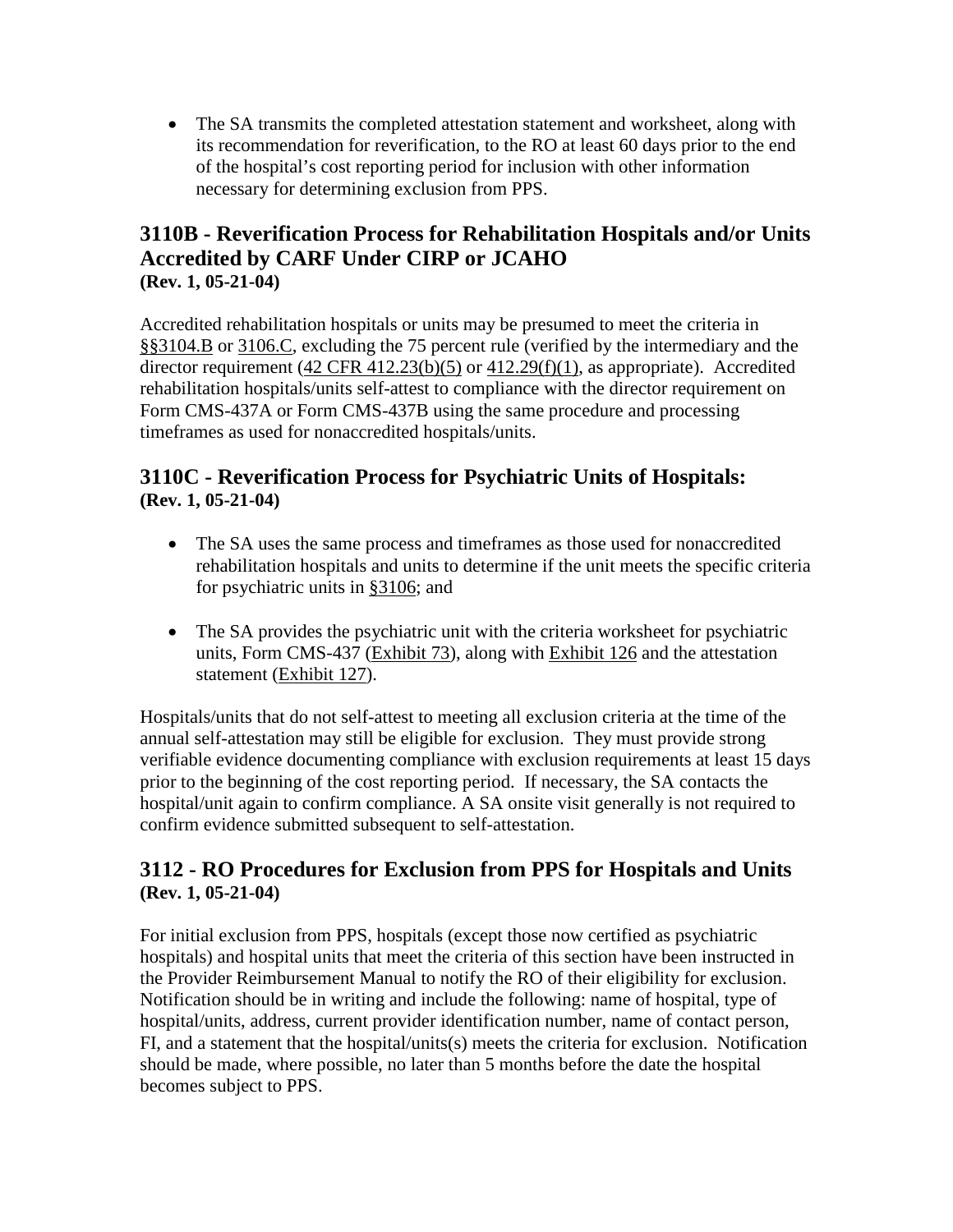Hospitals and units that have already been excluded from PPS need not reapply for exclusion. These facilities will be reevaluated based on the criteria described in [§3112.2](#page-89-0) to determine if they still meet the PPS exclusion criteria.

If the RO does not receive notification of a hospital/unit meeting the criteria of this section but has knowledge that it should be excluded, the RO identifies the hospital/unit for exclusion.

Except for currently certified psychiatric hospitals, the RO notifies the hospital and the FI, in writing, 45 days prior to the start of the cost reporting period, of the excluded status of the hospital or unit(s) and of any new provider number(s). The RO coordinates these activities very closely with the servicing intermediary of the hospital. Prior to making a decision on hospital/unit exclusion, the RO determines whether the hospital/unit meets all exclusion criteria including those criteria that are the responsibility of the servicing intermediary.

PPS excluded or nonexcluded status for a hospital or hospital unit remains in effect for the entire cost-reporting period for which the determination is made. If a change in meeting applicable criteria occurs during a cost reporting period or the hospital requests exclusion after the start of its cost reporting period, the status already determined for that period will remain for the duration of the period. However, any change in status resulting from the beginning or end of a hospital's participation in an approved demonstration project or State reimbursement control program will be effective on the date the change occurs, whether or not the date coincides with the start of a cost reporting period. A hospital may increase or decrease the space (square footage or number of beds) assigned to an excluded unit only at the start of the hospital's next cost reporting period.

### <span id="page-88-0"></span>**3112.1 - RO Procedures for First-Time Exclusion of Hospitals and Units (Rev. 1, 05-21-04)**

When considering a hospital or hospital unit for exclusion for the first time, the RO has the SA and or the intermediary verify the facility's compliance with exclusion criteria, as follows:

- Psychiatric Hospitals The RO verifies through a review of records that the hospital currently participates in Medicare as a psychiatric hospital, and that the hospital's provider number identifies it as a psychiatric hospital. The hospital is not required to make a separate request for exclusion.
- Rehabilitation Hospitals The RO has the SA verify that the exclusion criteria in [§3104](#page-72-1) are met. As noted in [§3108,](#page-85-0) a rehabilitation hospital may be presumed to meet certain criteria based on accreditation by the Commission on Accreditation of Rehabilitation Facilities (CARF) or by the Joint Commission on Accreditation of Healthcare Organizations (JCAHO). However, the SA should verify compliance with the medical director requirement, and the intermediary should verify compliance with the 75 percent rule for hospitals other than new hospitals.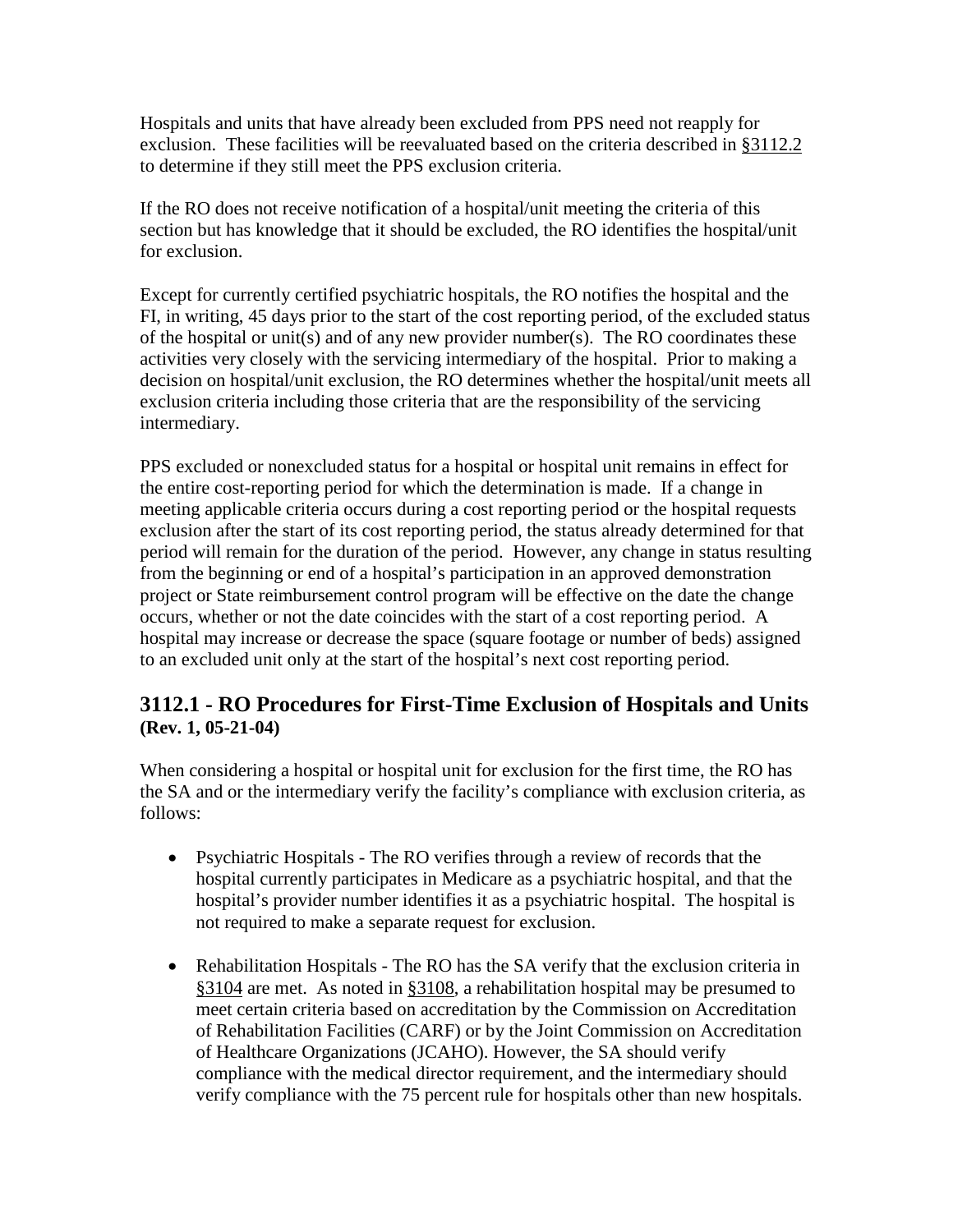- Children's Hospitals The RO has the intermediary verify that the hospital has in effect an agreement to participate as a hospital and that a majority of the hospitals inpatients are individuals under the age of 18. The determination is to be based on the hospital's most recently filed cost report, unless there is an indication that the age of the patient population has changed since the close of the period covered by the report. If the age of the patient population has changed since that period, the RO has the intermediary determine whether the age criterion is met by the patient population treated during the prior 6-month period. The intermediary may base the determination either on its knowledge of the provider or on a separate contact that results in an actual review of a sample of patient records.
- Long-term Care Hospitals The RO has the intermediary verify that the hospital has in effect an agreement to participate as a hospital and that the average length of inpatient stay is greater than 25 days. The average length of inpatient stay is to be computed by dividing the number of total inpatient days (less leave or pass days) by the number of total discharges for the hospital's most recent complete cost reporting period. However, if a change in the hospital's average length of stay is indicated, the hospital's average length of stay is to be computed by the same method for the immediately preceding 6-month period. Rehabilitation hospitals meeting the length-of-stay criterion for exclusion as a long-term hospital are to be excluded as long-term hospitals, and should not be evaluated for exclusion under the rehabilitation hospital criteria. (See [§3104\)](#page-72-1).
- Psychiatric Distinct-Part Units The RO has the intermediary verify that the general criteria for exclusion for units in [§3106](#page-77-1) are met. The RO has the SA verify that the specific criteria for psychiatric units in §3106 are met.
- Rehabilitation Distinct-Part Units The RO has the intermediary verify that the general criteria for units in §3106 are met. The RO has the SA verify that the exclusion criteria in §3104 are met. As noted in [§3108,](#page-85-0) a rehabilitation hospital may be presumed to meet certain criteria based on accreditation by CARF or by JCAHO. However, the SA should verify compliance with the medical direction requirement and the intermediary should verify compliance with the 75 percent rule for rehabilitation distinct-part hospital units other than new units.
- Cancer Hospitals The RO contacts the Center for Medicare Management to obtain a listing of the hospitals that have been designated as cancer hospitals.

#### <span id="page-89-0"></span>**3112.2 - RO Verifying Continued Compliance With Exclusion Criteria by Currently Excluded Hospitals or Units (Rev. 1, 05-21-04)**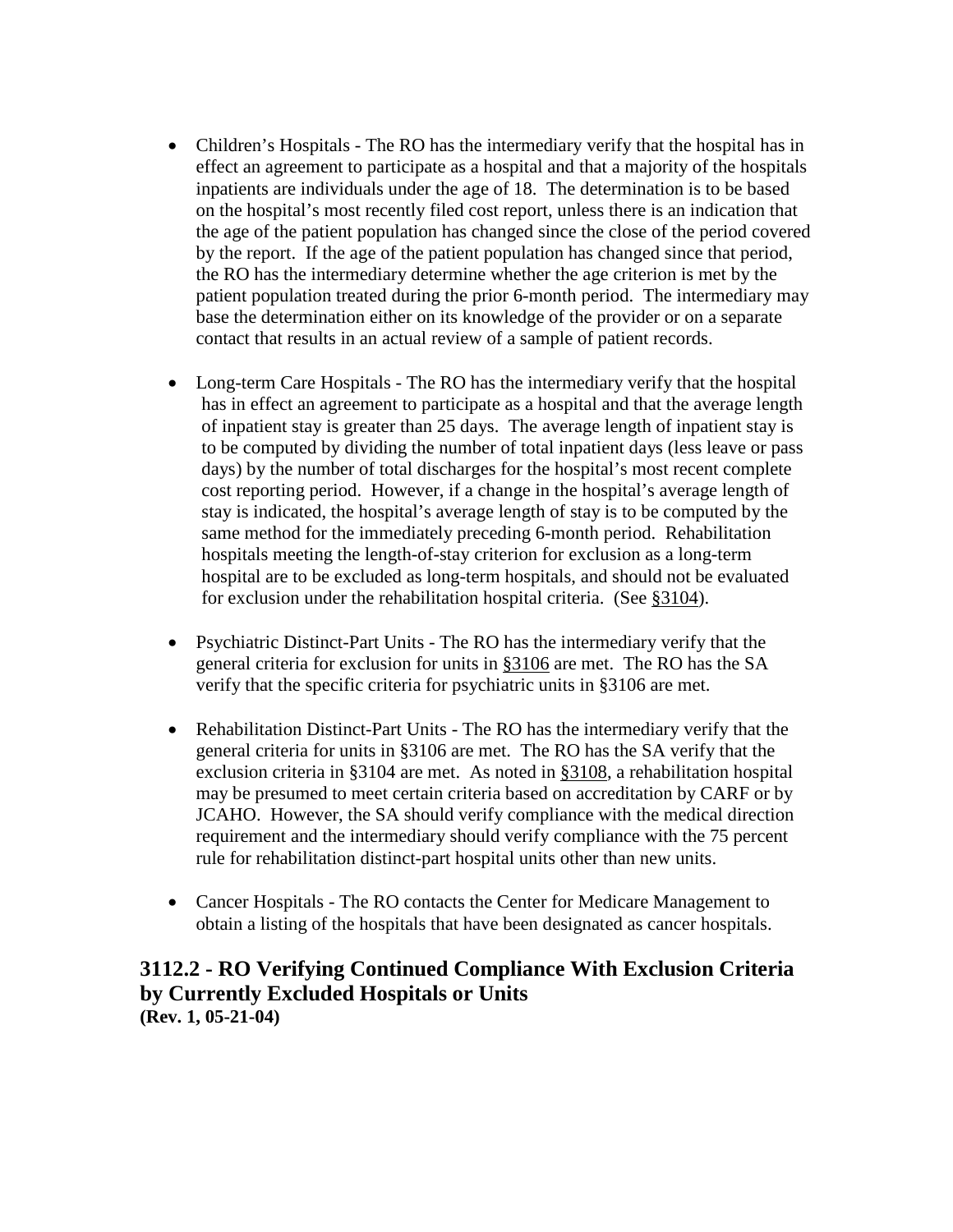# **3112.2A - Self-Attestation Procedures for PPS-Excluded Hospitals and Units**

**(Rev. 1, 05-21-04)**

- **1.** Rehabilitation Hospitals/Units and Psychiatric Units Annual verification surveys for all previously excluded rehabilitation hospitals and units, and psychiatric units are no longer required. The new procedures is as follows:
	- o At least 120 days prior to the beginning of the next cost reporting period, SAs provide (see [Exhibit 126\)](http://www.cms.hhs.gov/manuals/107_som/som107c09_exhibitstoc.asp) excluded rehabilitation hospitals/units and psychiatric units with the attestation statement [\(Exhibit 127\)](http://www.cms.hhs.gov/manuals/107_som/som107c09_exhibitstoc.asp) and the appropriate Criteria Worksheet, Form CMS-437, 437A, or 437B;
	- o Hospital/unit officials complete and sign the attestation statement and the appropriate Worksheet and return them to the SA no later than 90 days before the beginning of the next cost reporting period; and
	- o After receiving the hospital/unit's self-attestation materials from the SA, the RO notifies the hospital/unit (see [Exhibit 193\)](http://www.cms.hhs.gov/manuals/107_som/som107c09_exhibitstoc.asp) that recertification has been approved.
- Previously excluded hospitals/units are required to report any change in operations (e.g., expansion or downsizing) to the appropriate CMS RO and to provide the SA with a copy of the report within 10 days after the change occurs;
- The SA conducts annual validation compliance surveys at excluded hospitals/units;
- SAs continue to conduct complaint surveys at excluded hospitals/units;
- SAs continue to conduct first-time verification surveys in connection with a hospital/unit's first exclusion from PPS; and
- FIs continue to verify, on an annual basis, compliance with the 75 percent rule (see  $42$  CFR 412.23 through 412.30) for rehabilitation hospitals and units.

### **3112.2B - RO Verifying Exclusion Eligibility of Other Facilities (Rev. 1, 05-21-04)**

- **1.** Currently Certified Psychiatric Hospital A hospital currently participating in Medicare and identified by its provider number as a psychiatric hospital is excluded from PPS and is not required to make any special requests for exclusion.
- **2.** Children's Hospital A hospital is an excluded children's hospital if it has in effect an agreement to participate as a hospital, and if the majority of its inpatients are individuals under the age of 18. The determination is based on the hospital's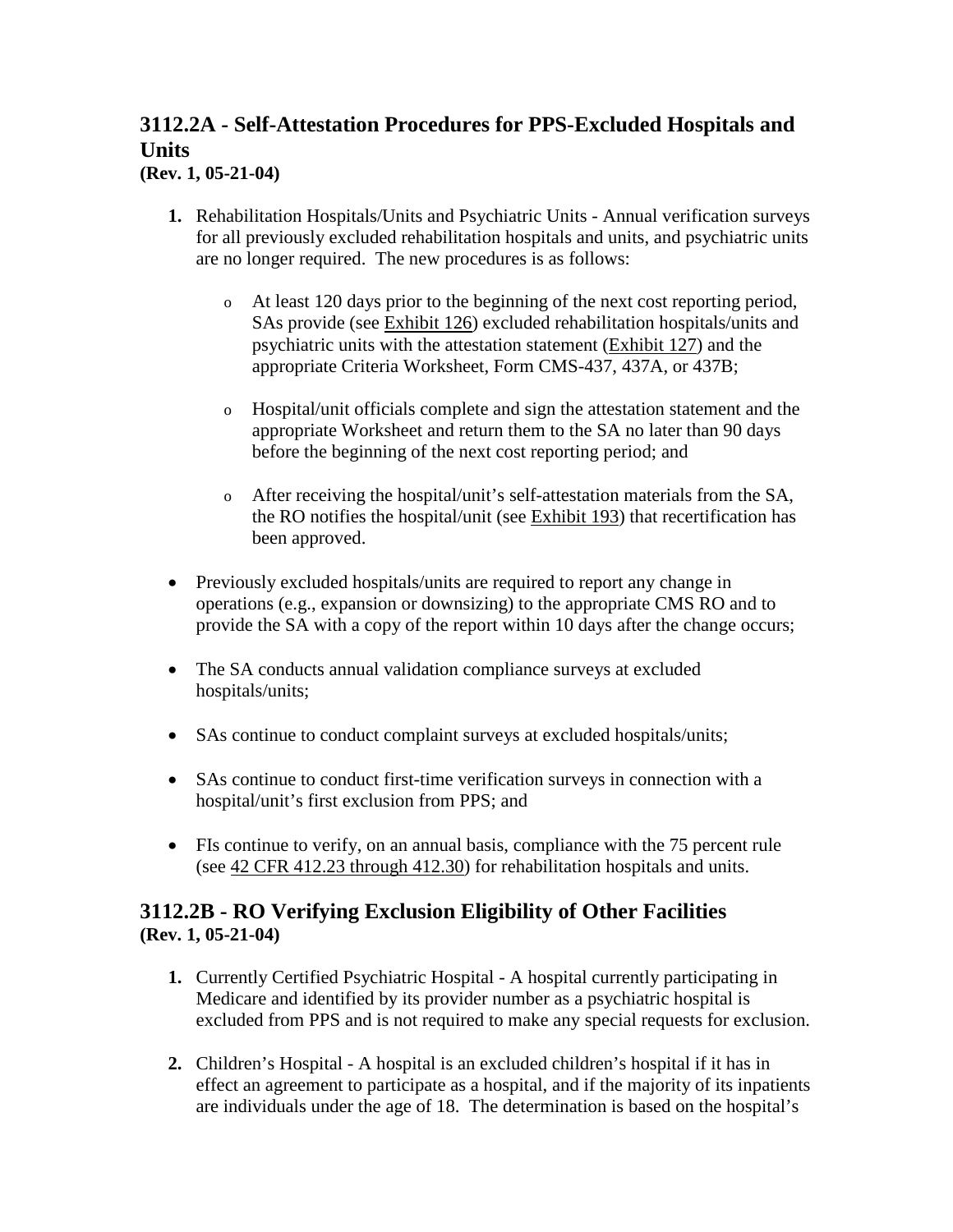most recently filed cost report. If there is an indication that the age of the patient population has changed since the close of the period covered by the report, the RO uses data for the prior 6-month period, asking the servicing intermediary to verify whether the age criterion has been met (i.e., whether the majority of the hospital's inpatients are individuals under the age of 18). This may be based on the intermediary's knowledge of the provider, or based on a separate contact.

- **3.** Long-term Hospitals A hospital is an excluded long-term hospital if it has in effect an agreement to participate as a hospital and if the average inpatient length of stay is greater than 25 days. The RO bases its determination on the hospital's most recently filed cost report. If there is an indication that the length of stay has changed since the close of the period covered by the report, use data for the prior 6-month period, asking the servicing intermediary to verify whether the length of stay criterion has been met (i.e., whether the average length of stay is in excess of 25 days). Rehabilitation hospitals meeting the length of stay criterion as a longterm hospital are eligible for a long-term hospital exclusion from PPS and do not have to meet the special criteria established for these categories of facilities.
- **4.** The "hospital-within-hospital" criteria described in [§3112.1](#page-88-0) apply to all long-term hospitals with cost reporting periods beginning on or after October 1, 1995. If the RO becomes aware of any long-term hospital operated in a building or campus occupied by another hospital, the hospital must be in compliance with the criteria.
- **5.** Cancer Hospitals The RO verifies through contact with the Center for Medicare Management, that the hospital continues to be designated as a cancer hospital.

# **3112.3 - Role of FIs in Reverification of PPS Excluded Hospitals and Units**

## **(Rev. 1, 05-21-04)**

The FIs are to verify the following:

- Rehabilitation Hospitals and Units 75 percent rule applied to diagnoses.
- Children's Hospitals Age criterion.
- Long-Term Hospitals Length of stay criterion.
- All Distinct Part Units Unit is a separate cost center for cost finding and apportionment, meeting requirements of Provider Reimbursement Manual §2803.

# **Changes in Provider Status or Services**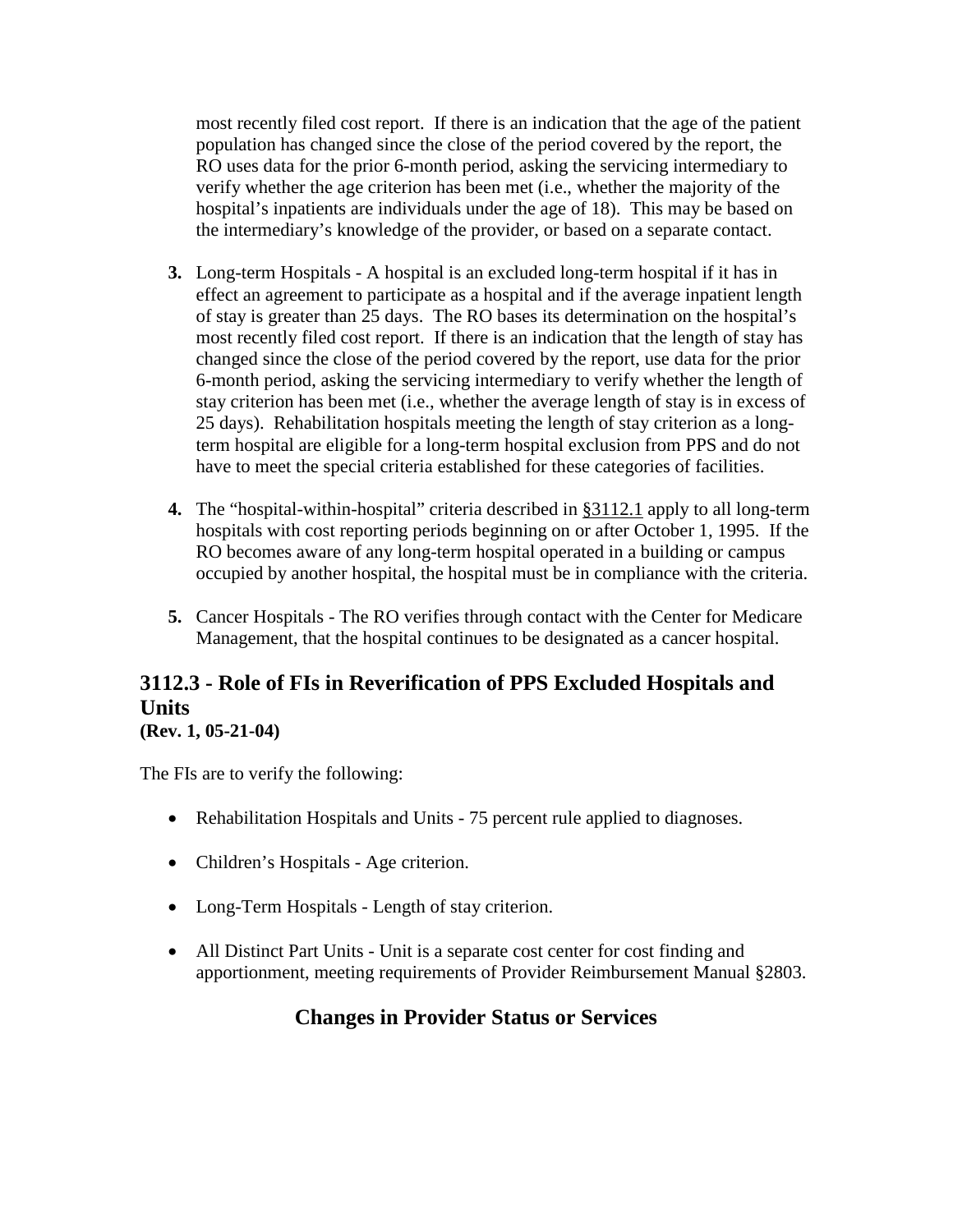#### **3200 - Action Based on Changes in Provider Organization, Services, or Action of Other Approving Agencies (Rev. 1, 05-21-04)**

Notification that an entity has undergone organizational changes, added or relocated units, or received an accreditation may require a change in SA scheduling.

## **3202 - Change in Size or Location of Participating SNF and/or NF (Rev. 1, 05-21-04)**

Under [§1866](http://www.cms.hhs.gov/regulations/) of the Social Security Act (the Act), the Secretary has the authority to enter into an agreement with an institution or an institutional complex to provide covered services to our beneficiaries. The provider agreement requires compliance with the requirements the Secretary deems necessary for participation in the Medicare or Medicaid program. See  $$1866(b)(2)$  and  $$1902(a)(27)$  of the Act. On the effective date of the provider agreement, the institution or institutional complex is deemed to have met the requirements for participation based upon a survey of the institution or institutional complex as it was configured (i.e., bed size/bed location configuration) on the date(s) of the survey. The CMS' authority to regulate bed size changes in a SNF or a NF is based on the authority to ensure compliance with the provider agreement under §1866 of the Act and to further ensure that the configuration that has been approved for the institution or institutional complex does not so drastically change from that of the original certified configuration so as to endanger resident health and safety or otherwise change in a material fashion the identity of the entity that CMS originally certified for program participation.

An institution or institutional complex may choose to participate in the Medicare and/or Medicaid programs either in its entirety (i.e., fully participating), or a portion thereof (i.e., a distinct part), but not both. If only a portion of an institution or institutional complex actually participates in either program it is classified as a distinct part and must meet the criteria found in [§2762.](http://www.cms.hhs.gov/manuals/107_som/som107c02.pdf) For example, an institution has 4 wings that consist of 25 beds each. Three contiguous wings that contain 75 beds are dually participating (i.e., participating in Medicare and Medicaid). The fourth wing is only certified to participate in Medicare. It consists of 25 beds. Therefore, in this instance the institution is fully participating for purposes of Medicare (i.e., 100 beds) and a distinct part for purposes of Medicaid (i.e., 75 beds). The policies on bed size changes and changes in designated bed locations that are included in this section apply, regardless of whether an institution is fully participating (i.e., all beds within the institution or institutional complex are certified to participate in the Medicare and/or Medicaid program) or participating as or with a distinct part.

A SNF or NF may be:

• An entire institution for skilled nursing or rehabilitative care, such as a nursing home; or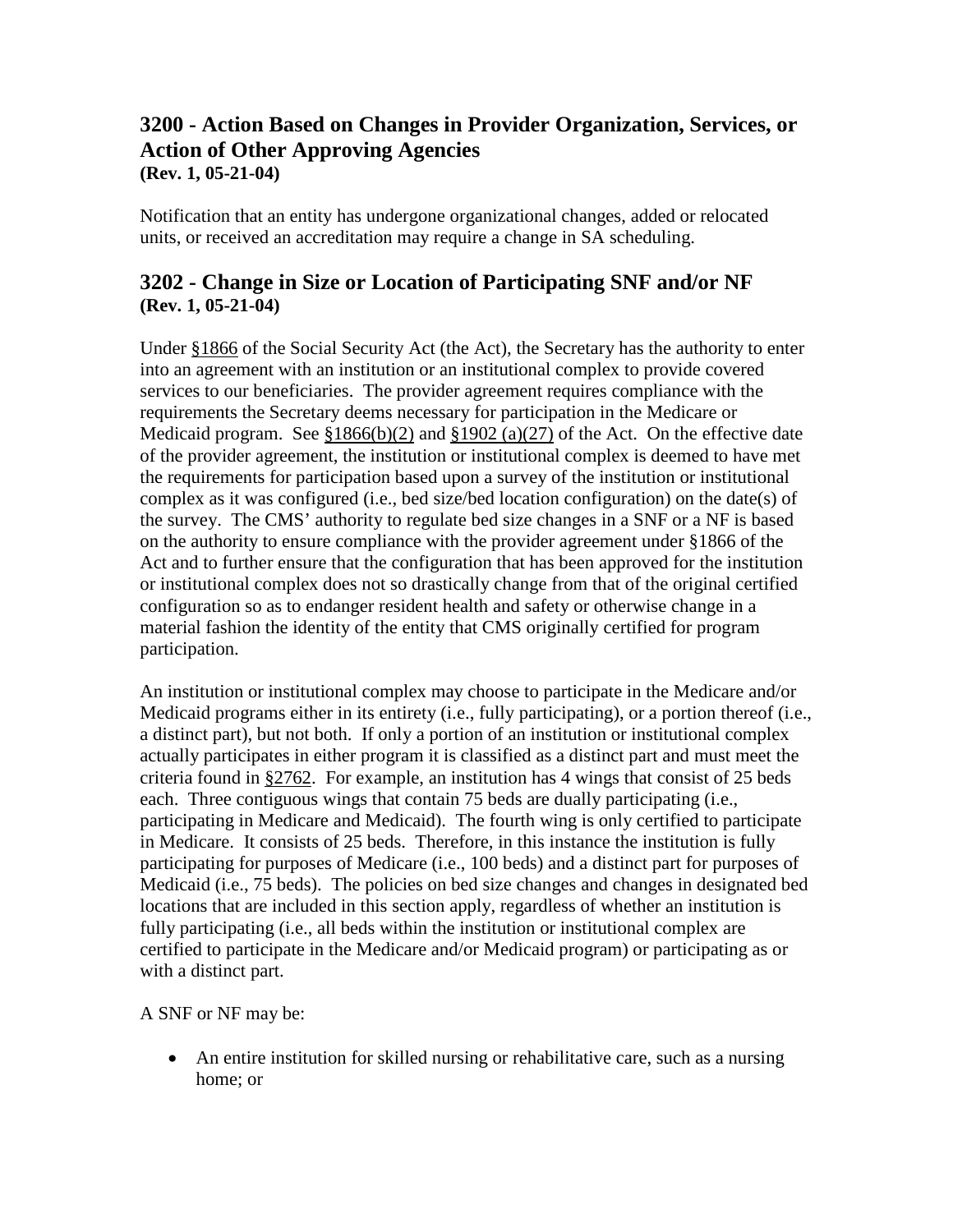• A distinct part of an institution such as, a hospital, personal care home, assisted living facility, board and care home, domiciliary care facility, rest home, continuing care retirement community or nursing home.

An institution that is primarily for the care and treatment of mental diseases cannot be a SNF or NF.

## **3202A - Requirements for Distinct Part Certification (Rev. 1, 05-21-04)**

If the institution or institutional complex is participating as a distinct part SNF and/or NF, for a change to be approved, the requested change in bed size must conform to the requirements to be classified as a distinct part. The term "distinct part" refers to a portion of an institution or institutional complex (e.g., a nursing home or a hospital) that is certified to provide SNF and/or NF services. A distinct part must be physically distinguishable from the larger institution and fiscally separate for cost reporting purposes.

An institution or institutional complex can only be certified with one distinct part SNF and/or one distinct part NF. A hospital-based SNF is by definition a distinct part. Multiple certifications within the same institution or institutional complex are strictly prohibited.

The distinct part must consist of all beds within the designated area. The distinct part can be a wing, separate building, a floor, a hallway, or one side of a corridor. The beds in the certified distinct part area must be physically separate from (that is, not commingled with) the beds of the institution or institutional complex in which it is located. However, the distinct part need not be confined to a single location within the institution or institutional complex's physical plant. It may, for example, consist of several floors or wards in a single building or floors or wards that are located throughout several different buildings within the institutional complex. In each case, however, all residents of the distinct part would have to be located in units that are physically separate from those units housing other patients of the institution or institutional complex.

Where an institution or institutional complex owns and operates a distinct part SNF and/or NF, that distinct part SNF and/or NF is a single distinct part even if it is operated at various locations throughout the institution or institutional complex. The aggregate of the SNF and/or NF locations represents a single distinct part subprovider, not multiple subproviders, and must be assigned a single provider number.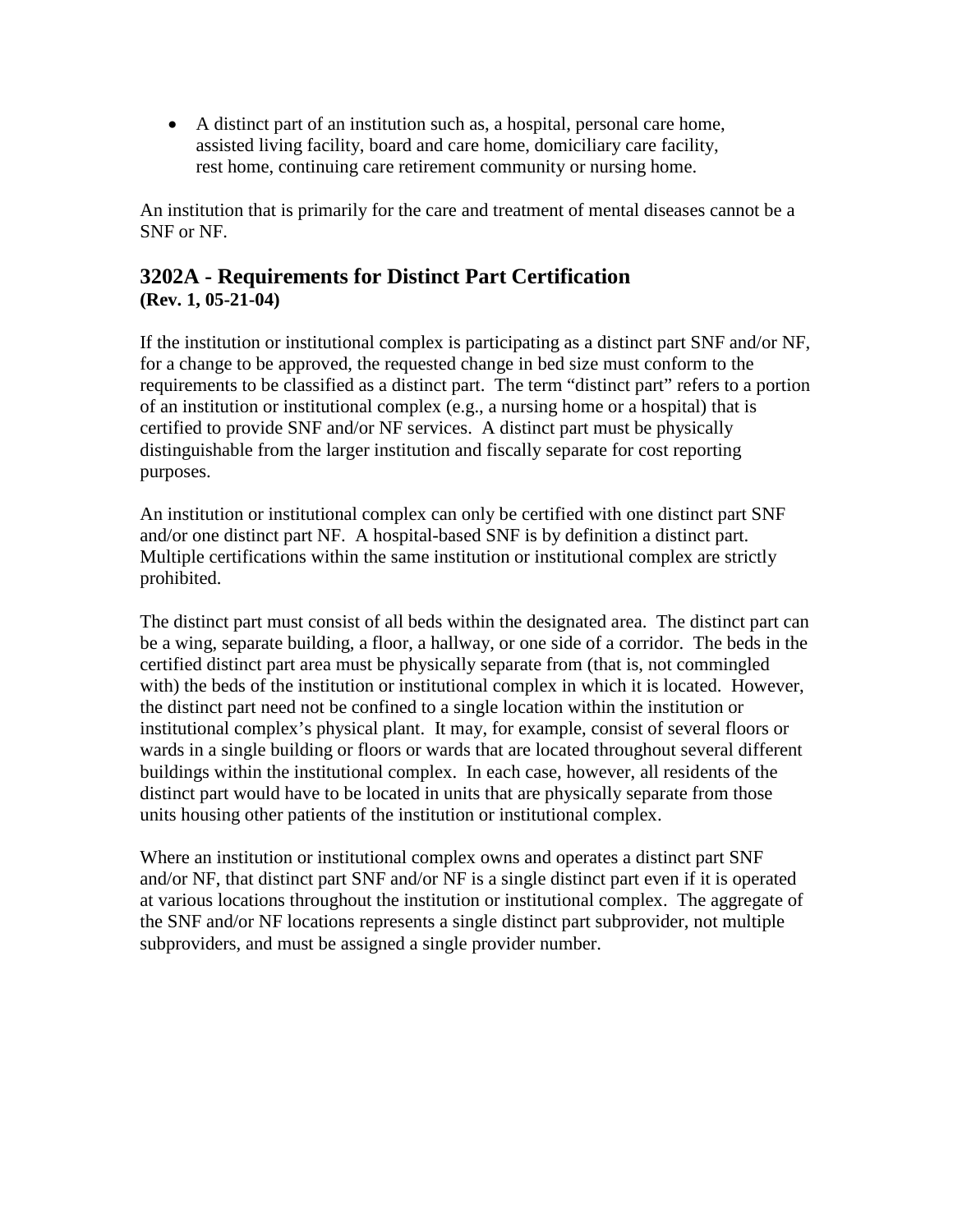Illustration I - Floor Plan of Nursing Facility



Illustration I, above, is an illustration of a floor plan of a nursing facility followed below by examples that meet the requirements for a distinct part, as well as examples that do not meet the requirements for a distinct part. The purpose of the Illustration is to assist the State and the RO in ensuring proper distinct part certification.

# **3202A1 - Meet Distinct Part Certification**

#### **(Rev. 1, 05-21-04)**

An institution or institutional complex can select any one of the following examples discussed in the context of Illustration I above that meets the requirements for distinct part certification.

- All rooms numbered 1 through 12 in wing 1 and all rooms numbered 1 through 12 in wing 2 constitute a distinct part. This option is approvable because it constitutes all beds in each wing.
- All rooms numbered 1 through 12 in wing 5. This option is approvable because it includes all beds in the wing.
- Room numbers 1 through 6 in wing 4 constitute a distinct part. This option is approvable because it includes all beds that constitute a single side of the corridor.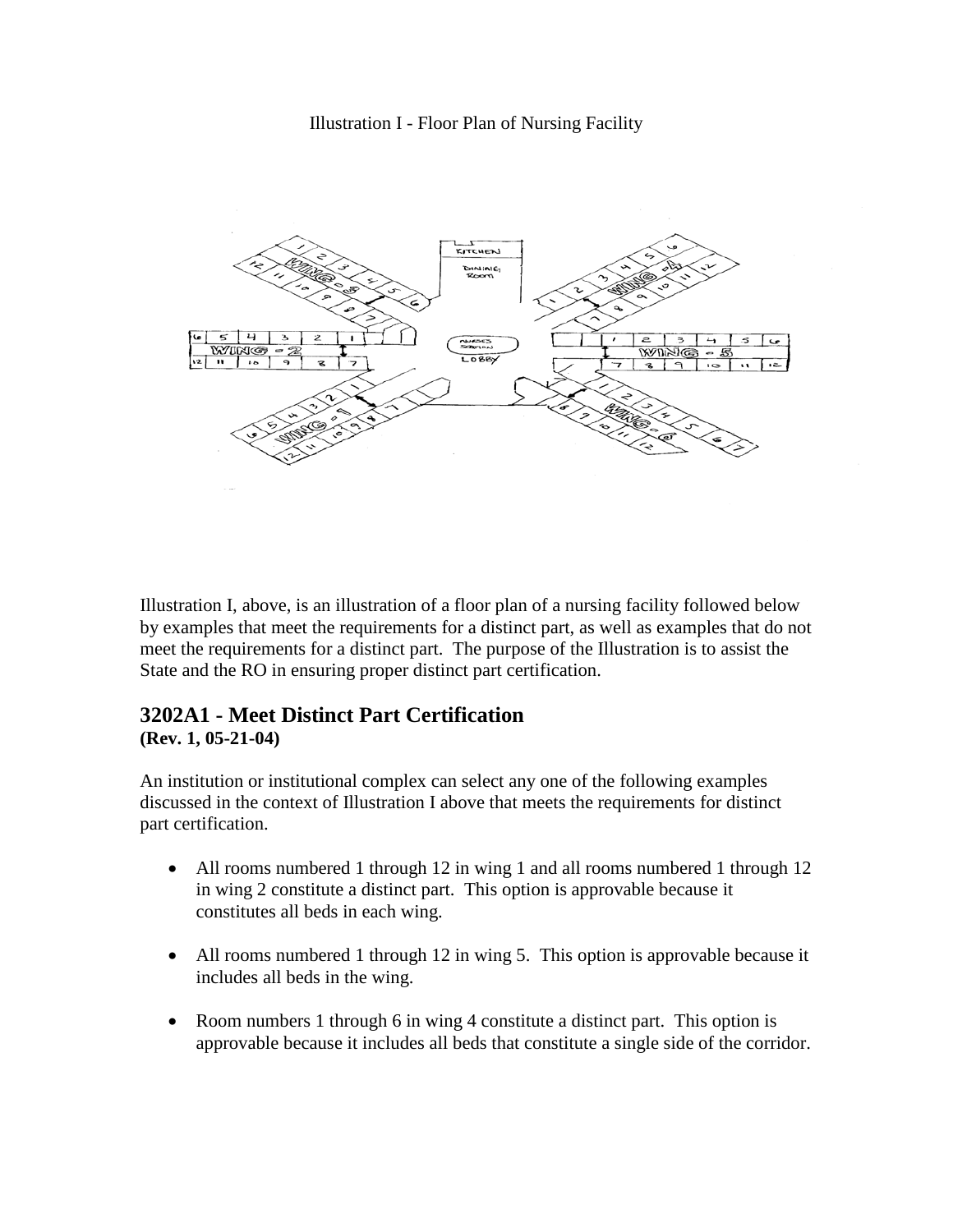• Room numbers 7 through 12 in wing 2 and all rooms 1 through 12 in wing 1 constitute a distinct part. This option is approvable because it includes all beds in wing 1 and all beds that constitute a single side of the corridor in wing 2.

### **3202A2 - Do Not Meet Distinct Part Certification (Rev. 1, 05-21-04)**

Neither of the examples discussed below, in the context of Illustration I, meet the requirements for distinct part certification.

- Room numbers 1 through 12 in wing 1 and rooms 3, 4, and 5 in wing 6 do not constitute a distinct part. This option is not approvable because of the inclusion of the three rooms in wing 6.
- Room number 2 in wing 1, room numbers 5 and 7 in wing 6, and room numbers 4, 5, 6, 10, 11, and 12 in wing 4. This option is not approvable because the distinct part area must be physically separate from (that is, not commingled with) the beds of the institution or institutional complex in which it is located.

### **3202B - Changes in Bed Size of Participating SNF and/or NF (Rev. 1, 05-21-04)**

When an institution or institutional complex not previously certified as or with a SNF and/or NF establishes a SNF and/or NF, it must be initially certified and periodically recertified. If an institution or institutional complex has an existing SNF and/or NF agreement, it may elect to change the number of beds that are certified to participate in the Medicare or Medicaid program up to two times per cost reporting year in accordance with the requirements set out below. Where a change in the size of a SNF also impacts the size of a NF, or vice versa, this represents one change for the SNF and one change for the NF. An institution or institutional complex that is participating in the Medicare program can find these same requirements in §2337 of the [Provider Reimbursement](http://www.cms.hhs.gov/manuals/cmsindex.asp)  [Manual,](http://www.cms.hhs.gov/manuals/cmsindex.asp) Part I. An institution or institutional complex may only change the bed size of its SNF and/or its NF once on the first day of the beginning of its cost reporting year and again on the first day of a single cost reporting quarter within that same cost reporting year in order to effect one of the following combinations:

- An increase in its bed size on the first day of the beginning of its cost reporting year and an increase in its bed size on the on the first day of a single cost reporting quarter that falls within the same cost reporting year; or
- An increase in its bed size on the first day of the beginning of its cost reporting year and a decrease in its bed size on the first day of a single cost reporting quarter that falls within the same cost reporting year; or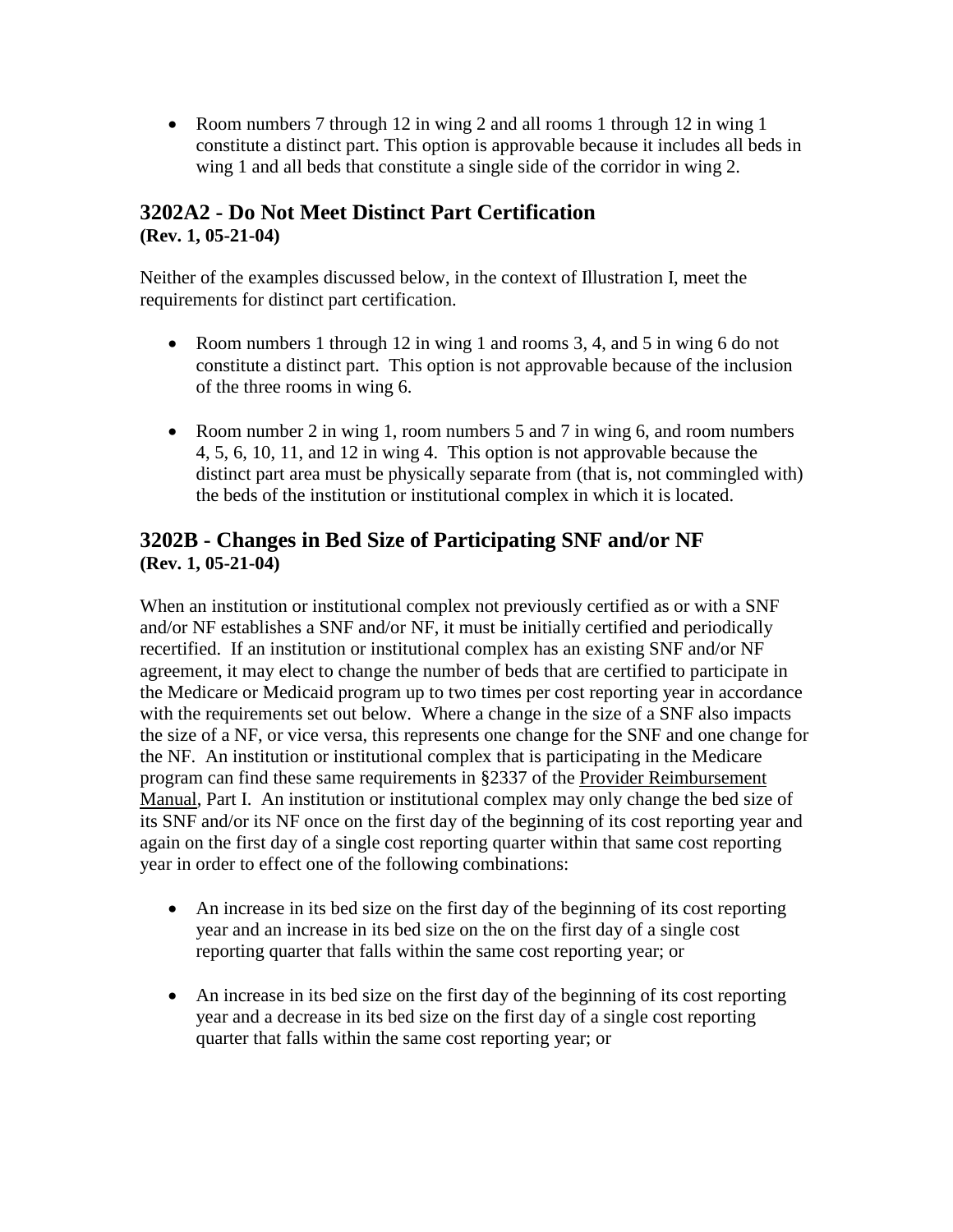• A decrease in its bed size on the first day of the beginning of its cost reporting year and an increase in its bed size on the first day of a single cost reporting quarter that falls within the same cost reporting year.

At no time can the RO or the SA approve two decreases in the bed size of an institution within the same cost-reporting year.

The institution or institutional complex may submit only ONE change in bed size at a time. Furthermore, an institution cannot request a change in its bed size just because it undergoes a change of ownership (CHOW) or because it has been approved to change its cost reporting year. In either of these circumstances, it is still bound by the filing requirements found in subsection C.

A request for a change in the number of certified beds cannot be approved on a retroactive basis. All changes are made on a prospective basis only in accordance with the effective date indicated above. The institution requesting a change in bed size must submit a written request to the RO or SA (as appropriate) in conformance with the requirements found in subsection C. An institution or institutional complex can not selfdesignate the effective date of a change in bed size.

## **3202C - General Request Filing Requirements (Rev. 1, 05-21-04)**

An institution or institutional complex seeking a change in the number of Medicare and/or Medicaid certified beds must:

- Submit a written request to the RO or SA (as appropriate) for the change 45 calendar days before:
	- o The first day of its cost reporting year to effect a change on the first day of its cost reporting year; or
	- o The first day of a single cost reporting quarter within the same cost reporting year at which time it seeks to change its bed size to effect a change on the first day of the designated cost reporting quarter.
- Submit floor plans identifying all areas of the institution or institutional complex with the current certified bed configuration and the proposed certified bed configuration in order for the RO or SA to determine that the proposed change is in fact, in conformance with the rules for full participation or distinct part certification, whichever applies.
- Include a reference to the cost-reporting year of the institution or institutional complex. If there has been a change in the cost-reporting year originally selected by the institution or institutional complex at the time of its initial certification,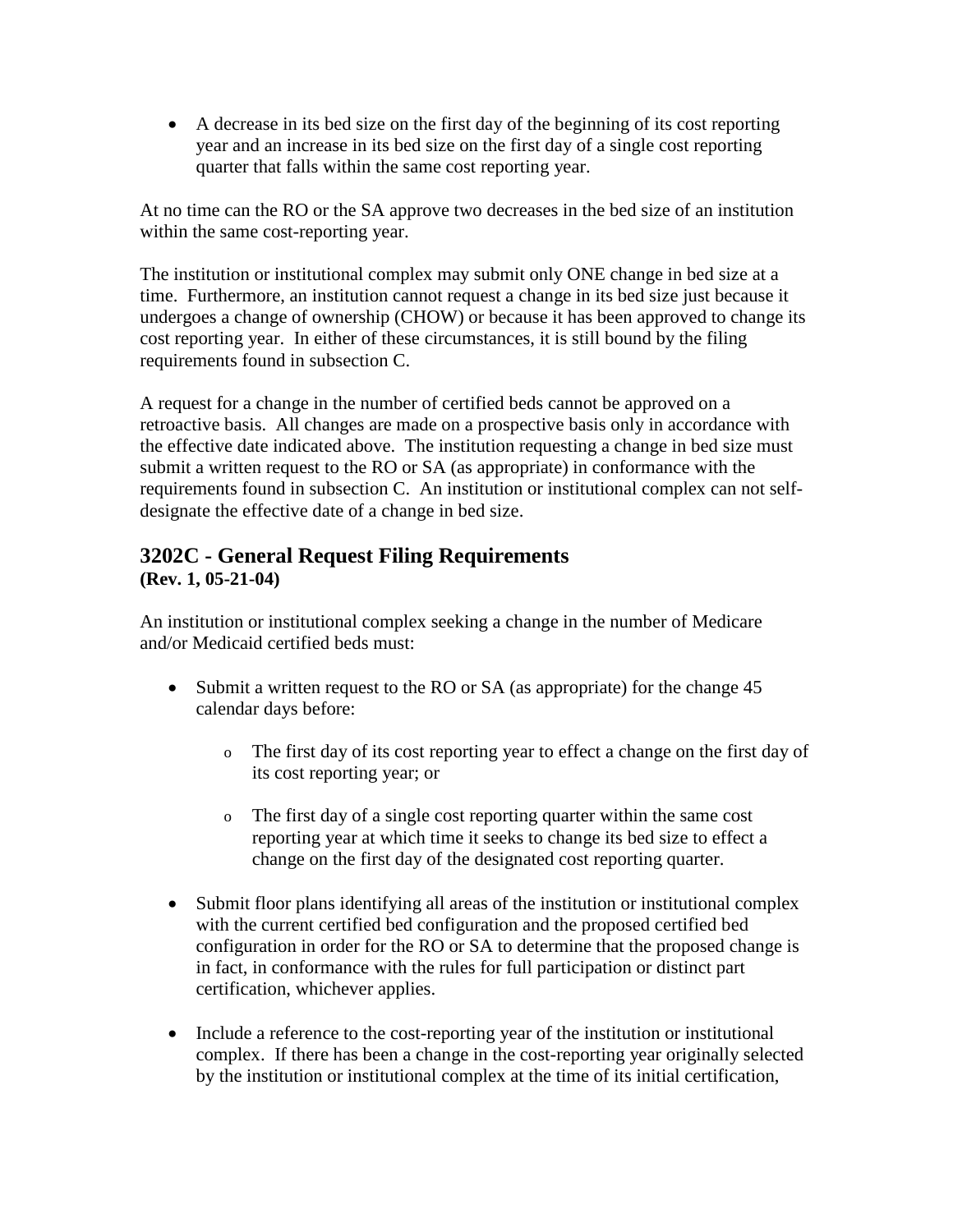submit a copy of the letter submitted to the fiscal intermediary and the fiscal intermediary's response to the request.

#### **3202D - Exceptions (Rev. 1, 05-21-04)**

There are certain situations (described below) that we believe warrant an exception to the above policy. Therefore, even if the institution or institutional complex has been approved for a change in bed size in accordance with the policies articulated above, the institution or institutional complex may be granted a change in bed size on the basis of one of these situations. To request a change in bed size based on one of these situations, the institution or institutional complex must file a written request with the RO or SA (as appropriate) 45 calendar days before the first day of its next cost reporting quarter, at which time the request will be effective if approved, along with floor plans identifying all areas of the institution or institutional complex with the current certified bed configuration and the proposed certified bed configuration. An exception may be granted based only on one of the following situations:

# **3202D1 - Life Safety Code (LSC) Requirements**

An exception may be granted if the request is to reduce the size of the SNF or NF to avoid being out of compliance with LSC requirements (e.g., sprinkler installation). The proposed bed configuration must be separated from the rest of the institution or institutional complex by a 2-hour firewall, so that there is no danger of the fire spreading there from other parts not meeting safety requirements. In this case, the proposed reduction in the size of the SNF or NF may be established with an effective date that is requested by the institution or institutional complex, but not earlier than the date that the separation can be documented. A full survey by the fire authority must be performed if the reason for the request is to limit noncompliance with LSC requirements.

# **3202D2 - Elimination of Distinct Part**

An exception may be granted if an institution or institutional complex concludes that it wants to become fully participating (i.e., all beds within the institution or institutional complex are certified to participate in the Medicare and/or Medicaid program). If the institution or institutional complex decides to become fully certified to participate in the Medicare and/or Medicaid program, it cannot return to distinct part certification until, at the earliest, the beginning of its next cost reporting year.

## **3202D3 - Enlargement through Construction, Purchase or Lease of Additional Space**

An exception may be granted if the institution or institutional complex requests to increase the size of its SNF or NF to include space acquired through new construction, purchase or lease (e.g., constructing a new wing, purchasing an adjacent building or leasing a floor in a hospital).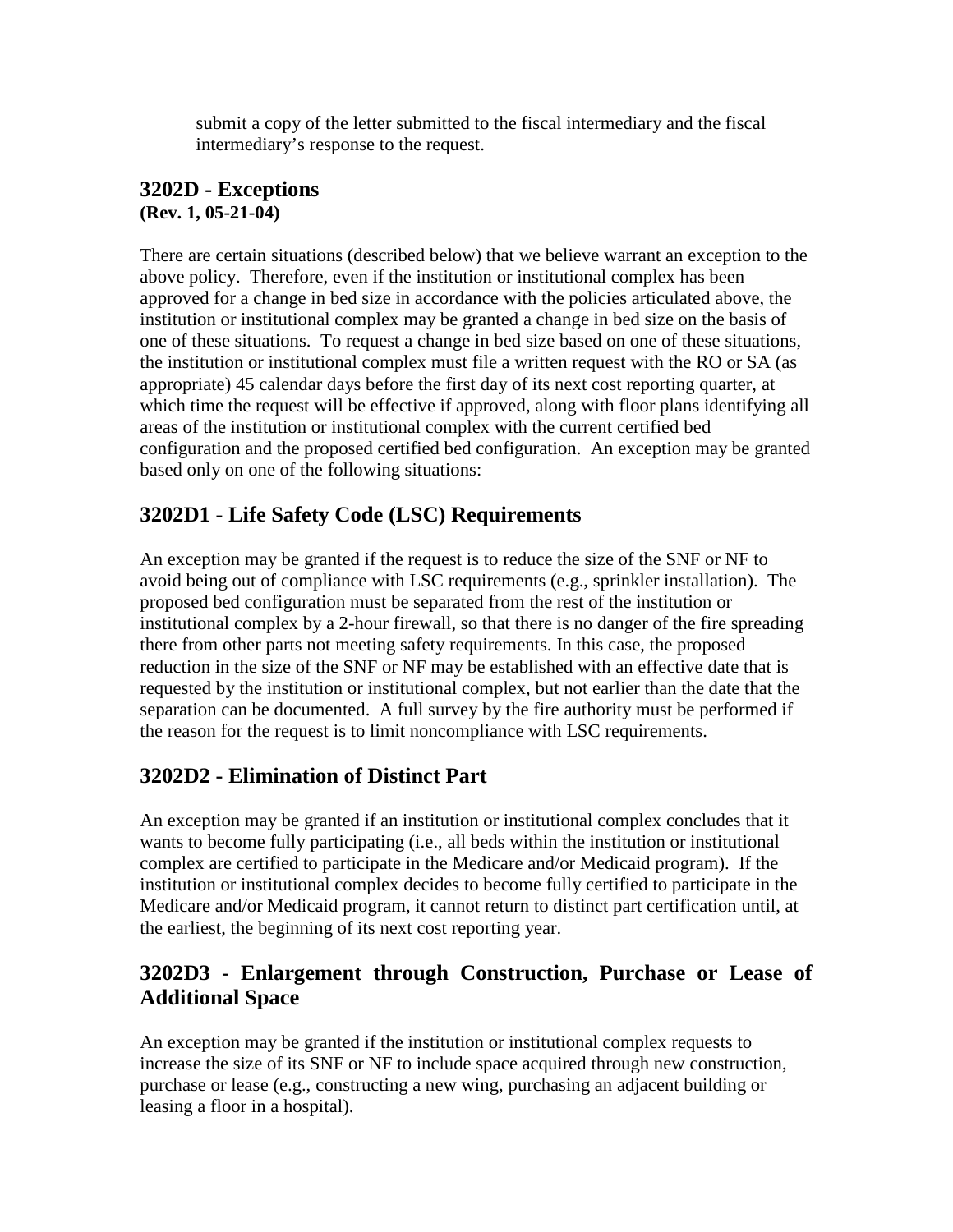# **3202E - Change in Designated Bed Location(s) (Rev. 1, 05-21-04)**

An institution or institutional complex may request to change its designated bed locations, as long as there is no change in the number of beds certified to participate in the Medicare and/or Medicaid program, by submitting a written request to the SA or the RO 30 calendar days in advance of such a change. In addition, the institution or institutional complex must submit floor plans identifying all areas of the institution or institutional complex with the current certified bed configuration and the proposed certified bed configuration in order for the RO or SA to determine that the proposed change is in fact, in conformance with the rules for full certification or distinct part certification, whichever applies. The institution or institutional complex must adhere to the notification requirements found in  $42 \text{ CFR } 483.10(b)(11)(ii)(A)$  $42 \text{ CFR } 483.10(b)(11)(ii)(A)$  and the residents' rights requirements found in [42 CFR 483.10\(o\).](http://www.cms.hhs.gov/regulations/) The RO or SA must approve the request before the institution or institutional complex makes the change. No changes are made on a retroactive basis.

### **3202F - RO or SA (as appropriate) Actions Upon Receipt of Written Request for Change in Bed Size/Location (Rev. 1, 05-21-04)**

The RO or the SA must take the following actions when reviewing a request for a change in bed size:

- Date stamp the letter from the institution requesting a change in bed size with the date it was received by the RO or SA;
- Verify the cost-reporting year selected by the institution or institutional complex using the OSCAR/ASPEN system. The cost-reporting year of the provider must match what is contained in OSCAR/ASPEN. If the reported cost reporting year is different than that found in OSCAR/ASPEN it would be as a consequence of a change in cost reporting year (for Medicare) which must be approved by the fiscal intermediary in accordance with the requirements found in [42 CFR 413.34\(f\).](http://www.cms.hhs.gov/regulations/) Absent such a change, the institution or institutional complex must adhere to the cost reporting year selected at its initial certification;
- Document information as required under [§2764;](http://www.cms.hhs.gov/manuals/107_som/som107c02.pdf)
- Complete the Form CMS-1539 reflecting the change in bed size/designated bed location(s) if the request is approved;
- Notify the institution or institutional complex in writing of the RO or SA decision to either approve or disapprove the request prior to the effective date of the change. If approved the letter must include the effective date of the change in bed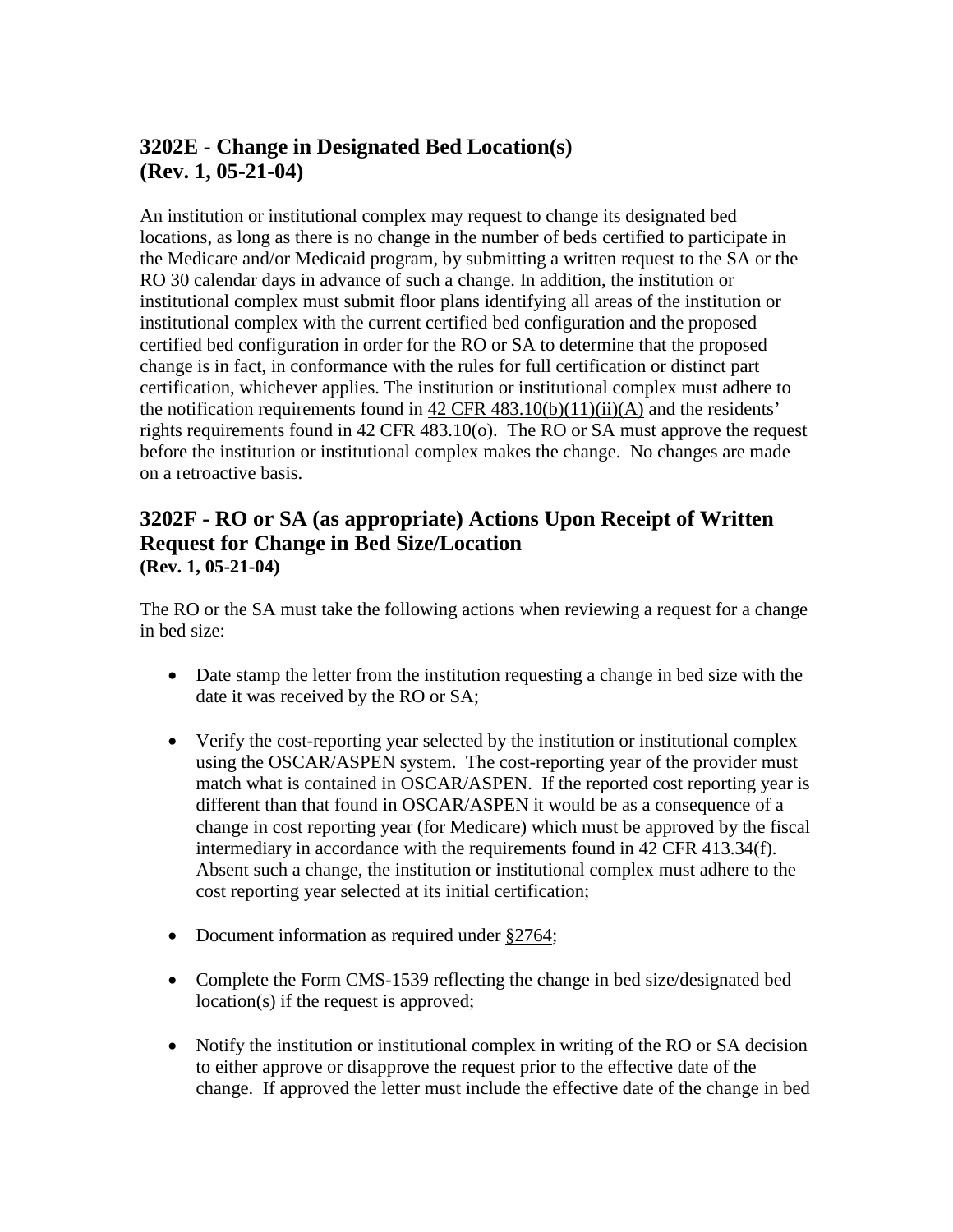size and/or designated bed locations, the total number of beds certified and the designated bed locations. If disapproved the letter must explain the requirement(s) not met;

- Send a copy of the letter notifying the institution or institutional complex of the RO or SA decision to approve or disapprove the request to the appropriate fiscal intermediary;
- Update the OSCAR/ASPEN system.

Usually, advancing the scheduled SA standard survey to recertify the changed configuration is unnecessary. A telephone contact often resolves most questions, such as changing bylaws, staffing, or other issues regarding the capacity of the institution or institutional complex to furnish the level of care contemplated in the long term care requirements. The SA must advance the survey schedule and perform a survey if;

- There is reason to question whether the institution remains in compliance with the long term care requirements (e.g., the proposed relocation site is unsuitable);
- Information suggests that as a part of the change, a different governing body or managing personnel directs the distinct part. (See [§3210.](#page-101-0)); or
- The area within the physical plant to be certified has not been subjected to a life safety code survey.

#### **3202G - Evaluation (Rev. 1, 05-21-04)**

The SA bases its evaluation of the proposed certified area upon the following guidelines.

#### **3202G1 - Shared Facilities and Services**

Rarely is a distinct part SNF or NF so completely self-contained that it independently meets all of the long-term care requirements. Therefore, to the extent necessary, the SA evaluates services, facilities, and activities located outside the distinct part that are used by the distinct part's residents. This evaluation is not an assessment of whether the distinct part meets the requirements to be considered provider-based for purposes of Medicare reimbursement.

Often, the distinct part will share central supporting services such as dietary, housekeeping, and plant maintenance with the rest of the institution or institutional complex. Depending on the size and type of the institution or institutional complex, the distinct part may also have shared administration and supervisory, medical, and therapeutic services.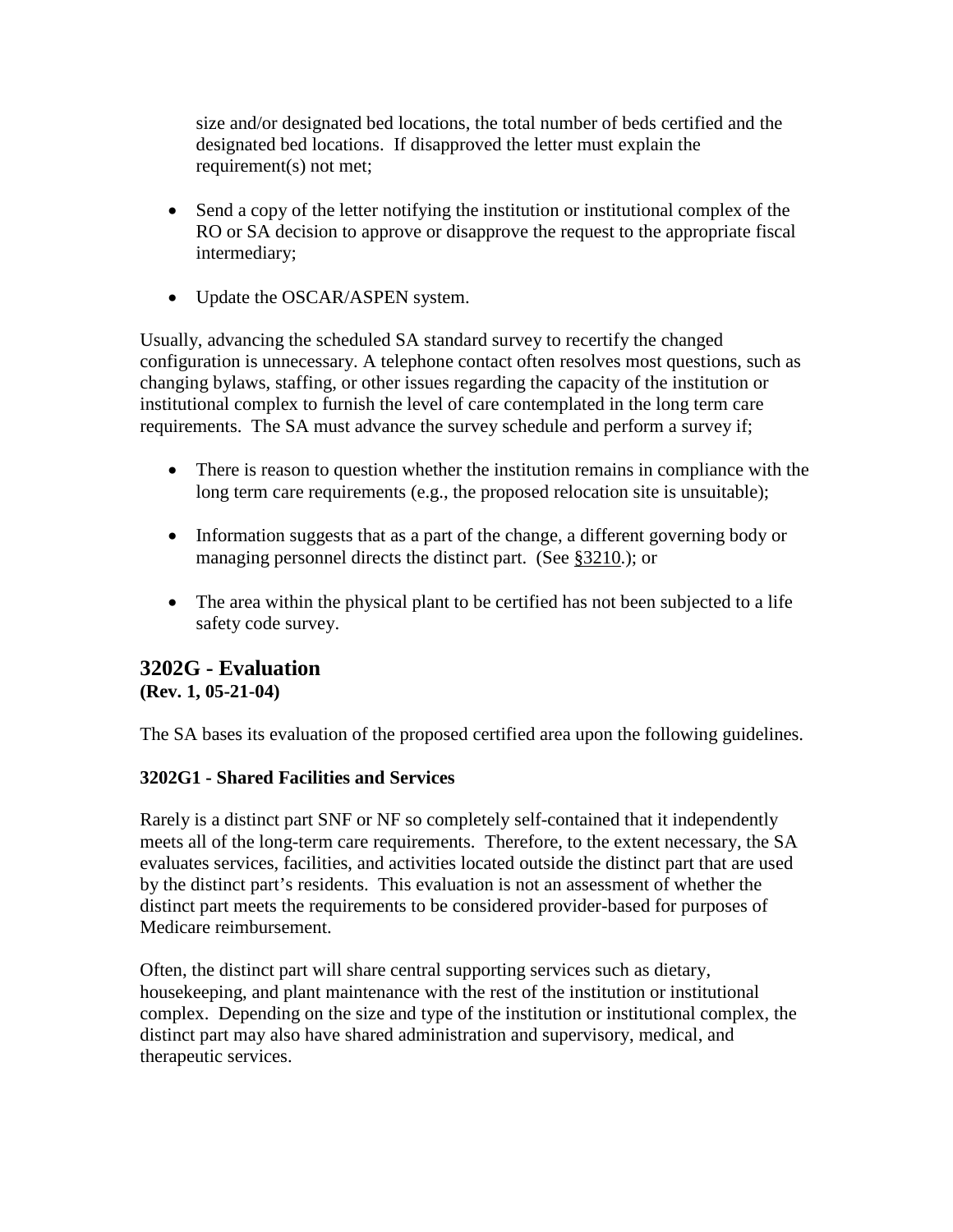The primary consideration in the evaluation of shared services is whether the sharing can be done without sacrificing the quality of care rendered to distinct part residents or endangering their health and safety. The distinct part must demonstrate a capacity to provide all of the services, facilities, and supervision required by the long term care requirements. For this reason, the SA may need to consider the total staff of an institution or institutional complex, particularly with respect to the amount of shared responsibilities.

#### **3202G2 - Effect of Hospital Accreditation or Certification on SNF or NF**

Make no assumption regarding a distinct part SNF or NF's compliance with long term care requirements on the basis of the institutional or institutional complex's accreditation by the Joint Commission on Accreditation of Healthcare Organizations or AOA or the institution or institutional complex's Medicare participation. Survey and evaluate the institution or institutional complex to determine its compliance with all of the long-term care requirements.

#### **3202G3 - SNF or NF as Distinct Part of a Psychiatric Hospital**

The guidelines for the identification of a distinct part SNF or NF, regardless of the type of institution or institutional complex in which it is located, are generally applicable. However, there are special factors to consider when an institutional complex is certified to participate as a psychiatric hospital.

A SNF or NF cannot be certified if it is primarily for the care and treatment of mental diseases. In the context of a psychiatric hospital, for example, the presumption is that in most cases a SNF or NF distinct part of such a hospital is designed primarily for the care and treatment of patients with mental diseases. A distinct part SNF or NF cannot be established unless the psychiatric hospital either has a separate medical-surgical unit that is participating as a distinct part general hospital or has an arrangement with a community hospital for transfer to the hospital and back to the distinct part for post-hospital convalescence when a beneficiary requires medical-surgical services. In determining whether a distinct part SNF or NF is primarily for the care and treatment of mental diseases, the SA must look at the primary purposes for the unit's existence, in combination with the requirements discussed above. A psychiatric hospital can have such a unit or section certified as a distinct part SNF or NF, only if the primary purpose of the unit is to provide medical services and the hospital meets one of the requirements discussed in the last sentence of the preceding paragraph.

In addition, a distinct part SNF or NF of a psychiatric hospital would also have to be licensed pursuant to the State or local law which provides for licensing of institutions of a type which qualify as SNFs, i.e., the distinct part would have to be licensed as a nursing home.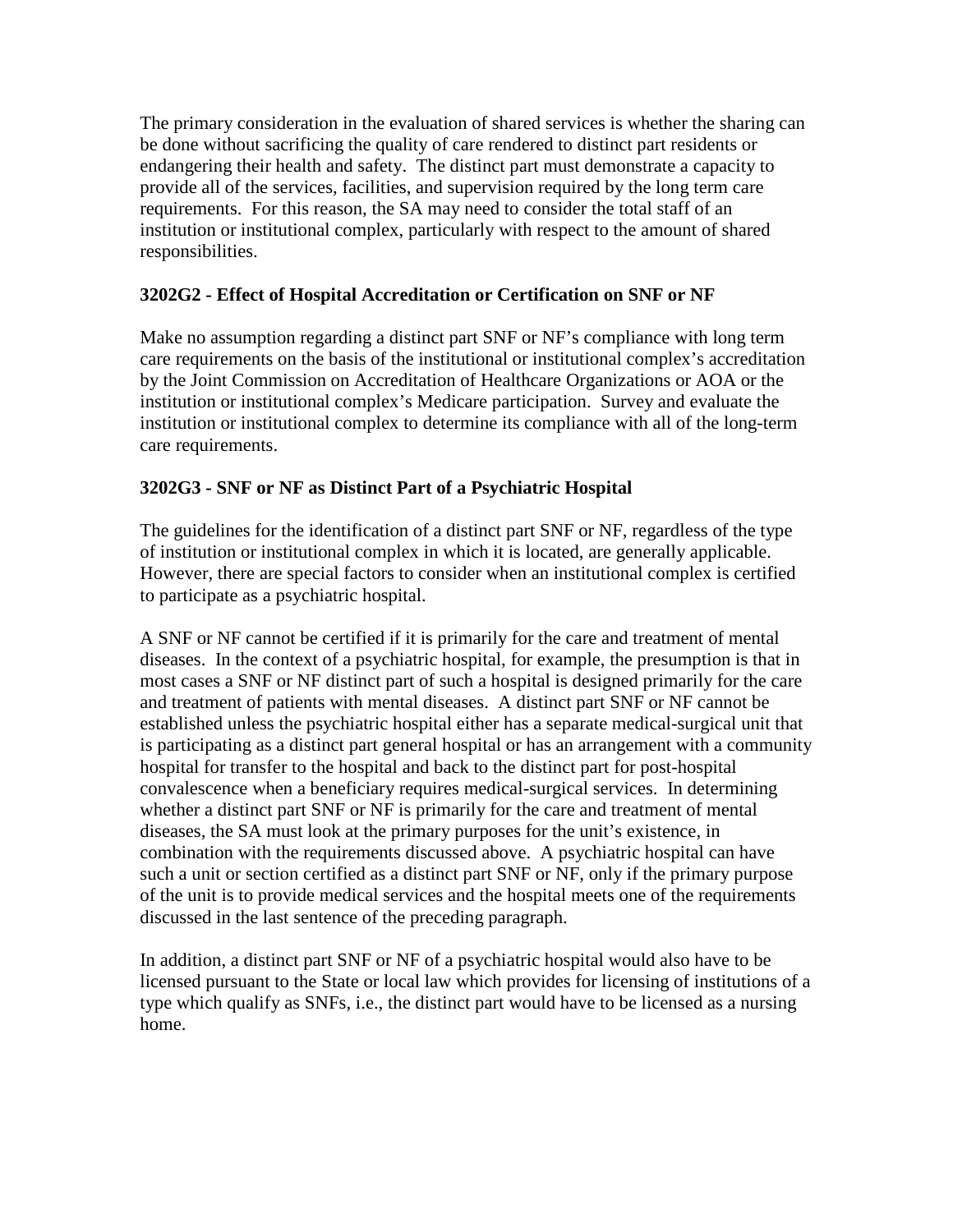# **3202H - Survey Considerations (Rev. 1, 05-21-04)**

Although an immediate survey is not mandatory, the SA must complete Form CMS-1539 promptly to report the change in size and location of the SNF or NF. Furthermore, the SA completes a spell of illness certification for any components of the institution or institutional complex that are being removed from inclusion in the SNF or NF. (See [§2164.](http://www.cms.hhs.gov/manuals/107_som/som107c02.pdf)) If, in order to process this certification, the SA finds that survey is necessary, it may perform a full standard survey.

# **3206 - Existing ESRD Facility Relocation, Expansion, or Addition of New Service**

**(Rev. 1, 05-21-04)**

Enrollment with the FI and a new application is required when an ESRD facility relocates, expands, or adds a new service. An ESRD facility may relocate in order to expand because public transportation will make it more accessible to its patient population or because it wishes to add new services (see [§2274\)](http://www.cms.hhs.gov/manuals/107_som/som107c02.pdf).

#### <span id="page-101-0"></span>**3210 - CHOW of Providers and Suppliers (Rev. 1, 05-21-04)**

Regulations covering CHOWs are at [42 CFR 489.18\(ff\).](http://www/cms.hhs.gov/regulations/)

The initial development of facts concerning a CHOW is made by the FI via the 855 process (see [§2005.E\)](http://www.cms.hhs.gov/manuals/107_som/som107c02.pdf). The FI sends the SA its recommendations and a final 855. After the SA concludes its fact-finding, it forwards the findings, with supporting documentation, to the RO with its recommendations for determination.

When a provider undergoes a CHOW, the provider agreement is automatically assigned to the new owner unless the new owner rejects assignment of the provider agreement. If the new owner rejects this assignment, the provider organization will not be able to participate in the Medicare program without going through the same process as any new provider, i.e., enrolling with the FI, applying for participation, undergoing Office of Civil Rights (OCR) clearance and an initial survey, having an effective date of participation assigned based upon regulation, etc. Automatic assignment of the existing provider agreement to the new owner means the new owner is subject to all the terms and conditions under which the existing agreement was issued. Terms and conditions include, but are not limited to: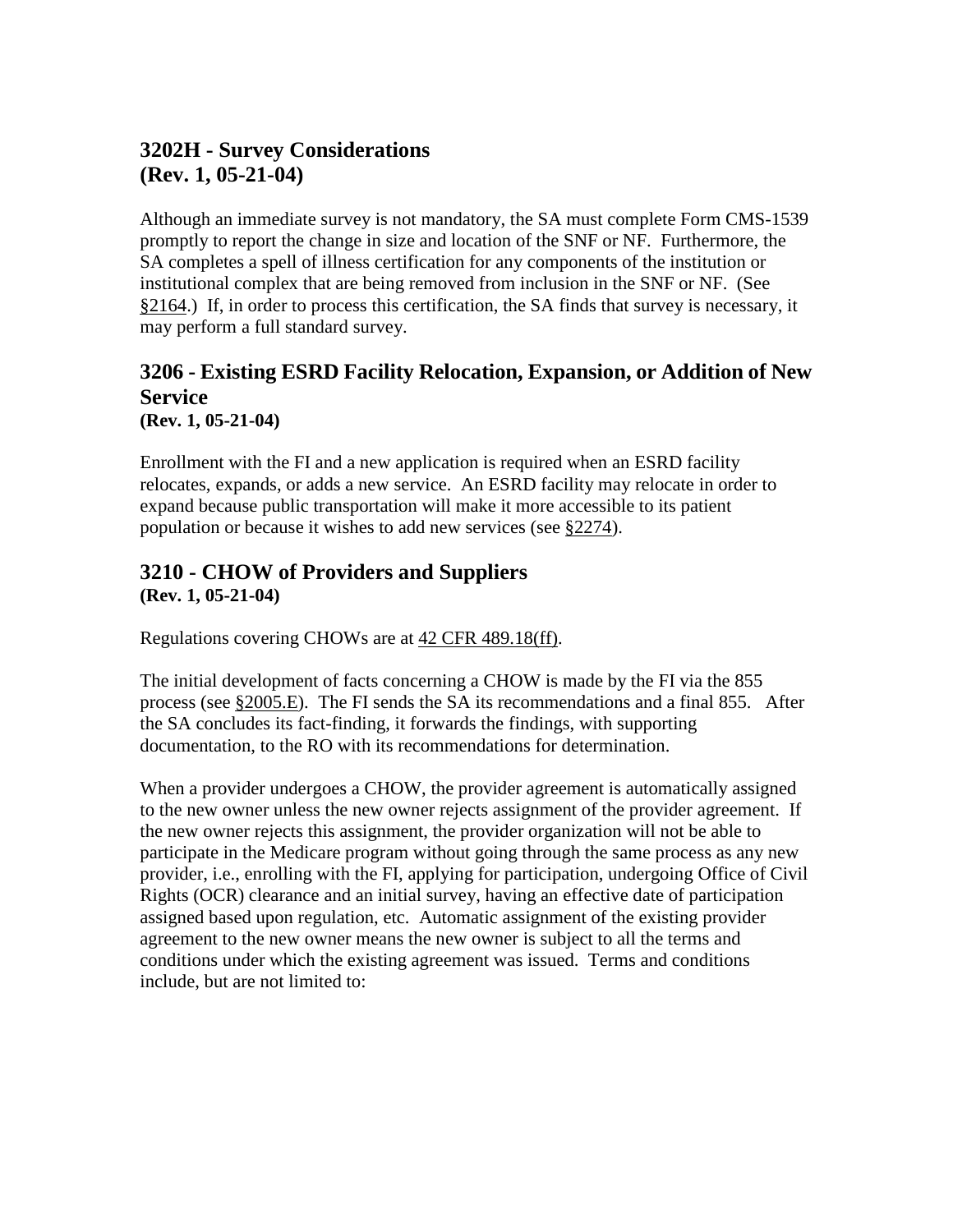#### **3210A - Existing PoC (Rev. 1, 05-21-04)**

The new owner must meet the timeframes for correcting deficiencies cited in the existing PoC. A CHOW is not a basis for extending the time given for correction. Documented evidence of effort and progress, and the absence of jeopardy to patient health and safety remain the only acceptable reasons for giving additional time for correction of deficiencies.

## **3210B - Compliance With Health and Safety Standards (Rev. 1, 05-21-04)**

Assignment of an existing provider agreement assumes that a CHOW will have no adverse effect on patient health and safety. Consequently, a survey may not be required. If, however, there is any indication that patient care has deteriorated following a CHOW, the State must conduct a survey. If such a survey indicates noncompliance, the RO applies the enforcement action that is applicable to the provider/supplier type and appropriate to the level of noncompliance.

# **3210C - Compliance With Ownership and Financial Interest Disclosure Requirement**

**(Rev. 1, 05-21-04)**

Follow the guidance provided in  $\S 2005$ . F concerning enrollment and completion of the Form CMS-855.

### **3210D - Compliance With Civil Rights Requirements (Rev. 1, 05-21-04)**

The RO notifies the OCR-RO of CHOWs of providers. Assignment of the existing provider agreement is not withheld pending civil rights clearance, and a new agreement can be issued before clearance by the OCR-RO is obtained. However, under these circumstances, a restricted provider agreement is issued with a contingency clause that states that if OCR clearance is not obtained, any payments made during the period will be recouped from the facility as of the effective date of the CHOW.

#### **3210E - All Medicare Sanctions and Penalties (Rev. 1, 05-21-04)**

Medicare sanctions and penalties are assigned to the new owner with the following exceptions: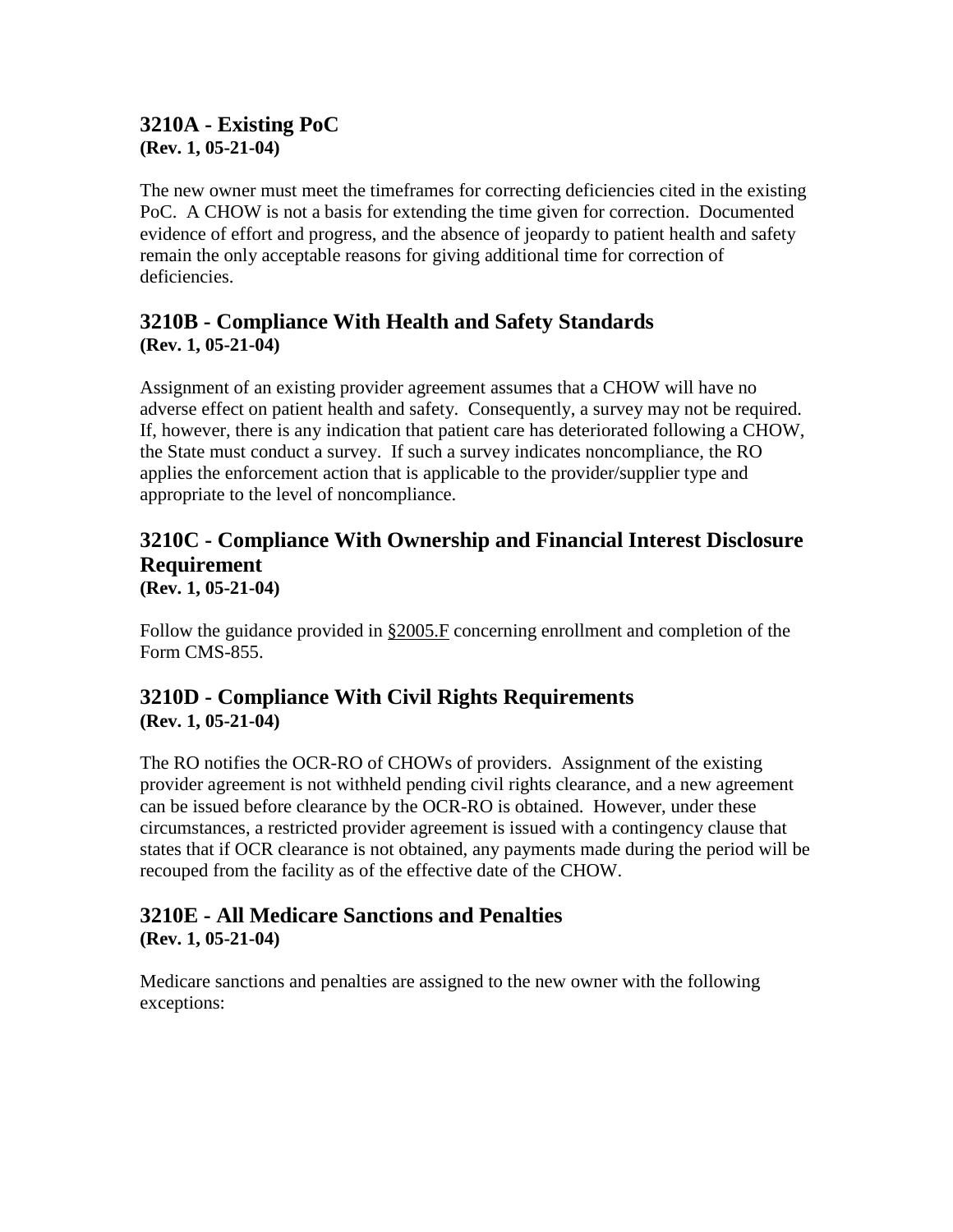#### 1 - NATCEP

The restrictions preclude a State from approving (and requiring a State to withdraw from) Nurse Aide Training and Competency Evaluation Programs (NATCEPs/CEPs) offered by or in facilities that, within the previous two years, have been found to be out of compliance with certain CoPs. If there is a CHOW before such a 2-year restriction has run its course, whatever remains of the 2-year period will not be transferred to the new owner.

#### 2 - Money Owed in Fraud Cases

The new owner is not responsible for money owed the Federal Government due to a determination that the previous owner is personally guilty of fraud. (However, if a determination of fraud is made against the corporation, and if the corporation is purchased and not incorporated as a new and separate corporation by the new owner, the new owner is subject to all Medicare penalties, sanctions, and liabilities.)

#### **3210.1 - Determining Ownership (Rev. 1, 05-21-04)**

#### **3210.1A - General (Rev. 1, 05-21-04)**

For certification and provider agreement purposes, the authorized official is an individual (such as independent practitioner or sole proprietor) or an appointed official (including, but not limited to, an officer, director, manager, general partner, limited partner, etc.) of a legal entity such as a corporation or general partnership who is directly responsible for the business enterprise and has been granted the legal authority to enroll it in Medicare, to make changes and/or updates to its status in the Medicare program, and to commit it to fully abide by the laws, regulations and applicable program memoranda and manual issuances of the Medicare program. This party is legally responsible for decisions and liabilities in a business management sense. The same party also bears the final responsibility for operational decisions made in the capacity of a "governing body" and for the consequences of those decisions.

Whether the owning party owns the provider enterprise premises or rents or leases them from a landlord or lessor is immaterial. Of course, if the owner enters into an agreement that allows the "landlord" to make or participate in decisions about the ongoing operation of the enterprise, this indicates that the owner has entered into either a partnership agreement or a management agency agreement instead of a property lease. A new partnership agreement constitutes a CHOW.

To determine ownership of any provider enterprise or organization, the SA determines which party (whether an individual or legal entity such as a partnership or corporation) has immediate authority for making final decisions regarding the operation of the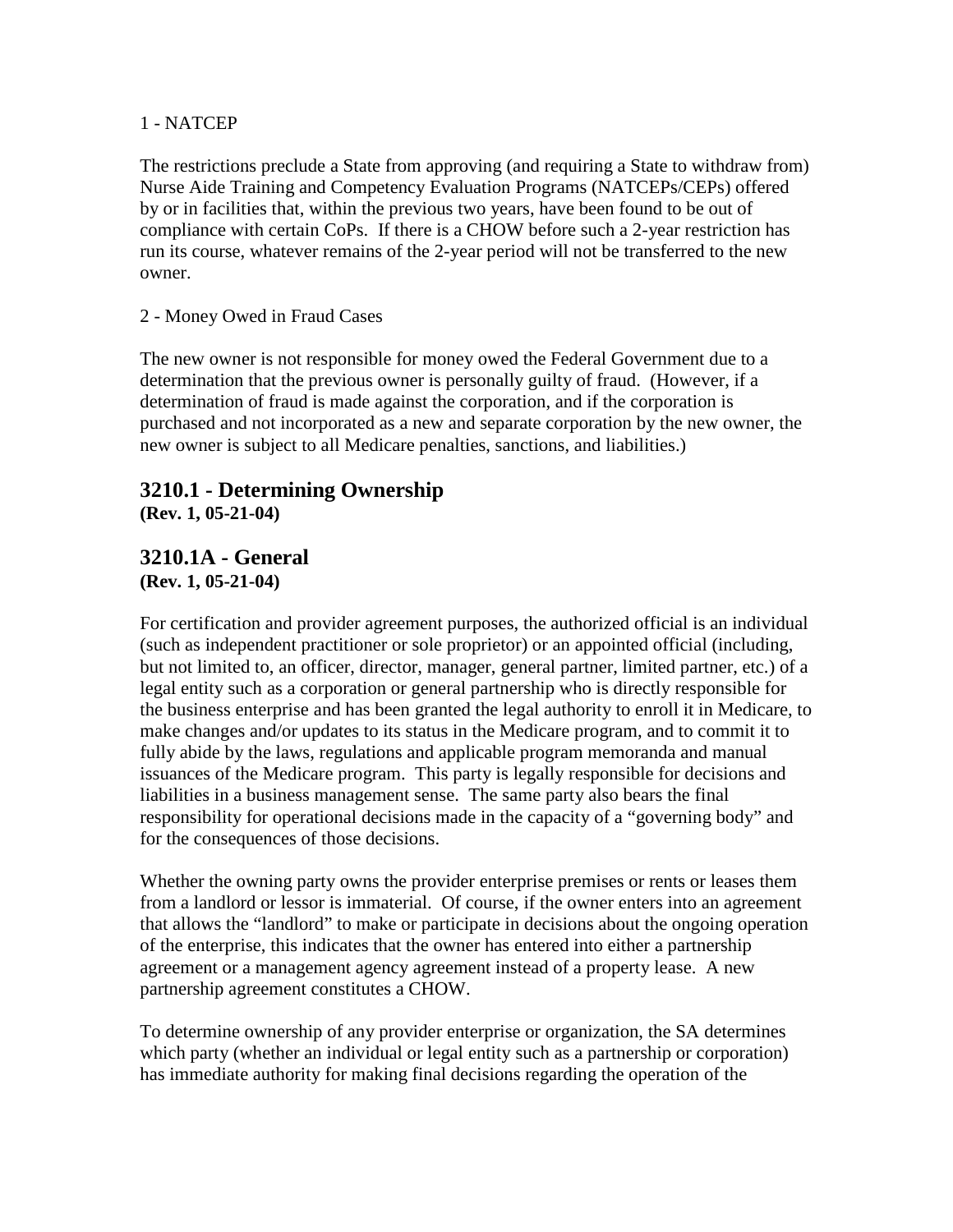enterprise and bears the legal responsibility for the consequences of the enterprise's operations.

CHOW processing is necessary for program participants that have Health Benefit Agreements or Provider Agreements in the Medicare program (hospital, SNF, HHA, hospice, CORF, OPT/SP providers and CMHC) because it must be determined who the responsible party is under the agreement. For the same reason, CHOW processing is necessary for supplier participants that have category-specific agreements with the Secretary (RHC, ASC, and FQHCs) or that must file cost reports (e.g., ESRD facilities). Somewhat less extensive CHOW processing is necessary for the remaining supplier types without agreements or cost report requirements (e.g., PXR) to ensure compliance with the statutory requirement for ownership disclosure and to ensure that the program has current, accurate records regarding participants.

#### **3210.1B - SA Actions to be Taken Following CHOW (Rev. 1, 05-21-04)**

**3210.1B1 - All Cases (Rev. 1, 05-21-04)**

The SA mails a set of initial certification forms to the new owner as soon as possible. (See [Exhibit 63.](http://www.cms.hhs.gov/manuals/107_som/som107c09_exhibitstoc.asp)) The SA sends Form CMS-1561 to the new owner for signature with a footnote that lists the original provider number, the name of the previous owner (the owner of record before the change of ownership), and his or her address, and it is placed in the empty space provided after the blocks furnished for the successor's signature, title, and date. This serves to convey to each new owner at the outset that he or she is being assigned the previous owner's provider agreement "subject to all the conditions specified in [the] agreement and 42 [CFR](http://www.cms.hhs.gov/regulations/) Part 489, to include existing plans of correction...." This is important, because some providers have professed ignorance that they have been assigned the previous owners' provider agreements, subject to the same terms and conditions that applied to the previous owners. This was a central point in the "U.S. v. Vernon Home Health, Inc." case. Under 42 CFR [489.18\(d\)](http://www.cms.hhs.gov/regulations/) and early on any purchase of assets that involve the assignment of the provider agreement is subject to the relevant statutory and regulatory conditions. The new owners or prospective new owners must be clearly informed of their rights and responsibilities under the applicable Federal statutes and regulations, and it must be done as early in the process as possible to enable these individuals to make informed decisions.

Whenever an owner is contemplating or negotiating the sale of a provider, he or she notifies the SA, FI or the RO, as required in [42 CFR 489.18\(b\).](http://www.cms.hhs.gov/regulations/) The SA or the RO asks the prospective new owner if he or she intends to participate in the Medicare program, and if so, whether he or she intends to do so by accepting assignment of the previous owner's provider agreement or by applying for a new provider agreement. This will prevent the confusion we have seen in the past and reduce the litigation. The new owner should be made aware that if the agreement is assigned to the new owner, the new owner is responsible for the former owner's liabilities, including any Medicare payments. Also,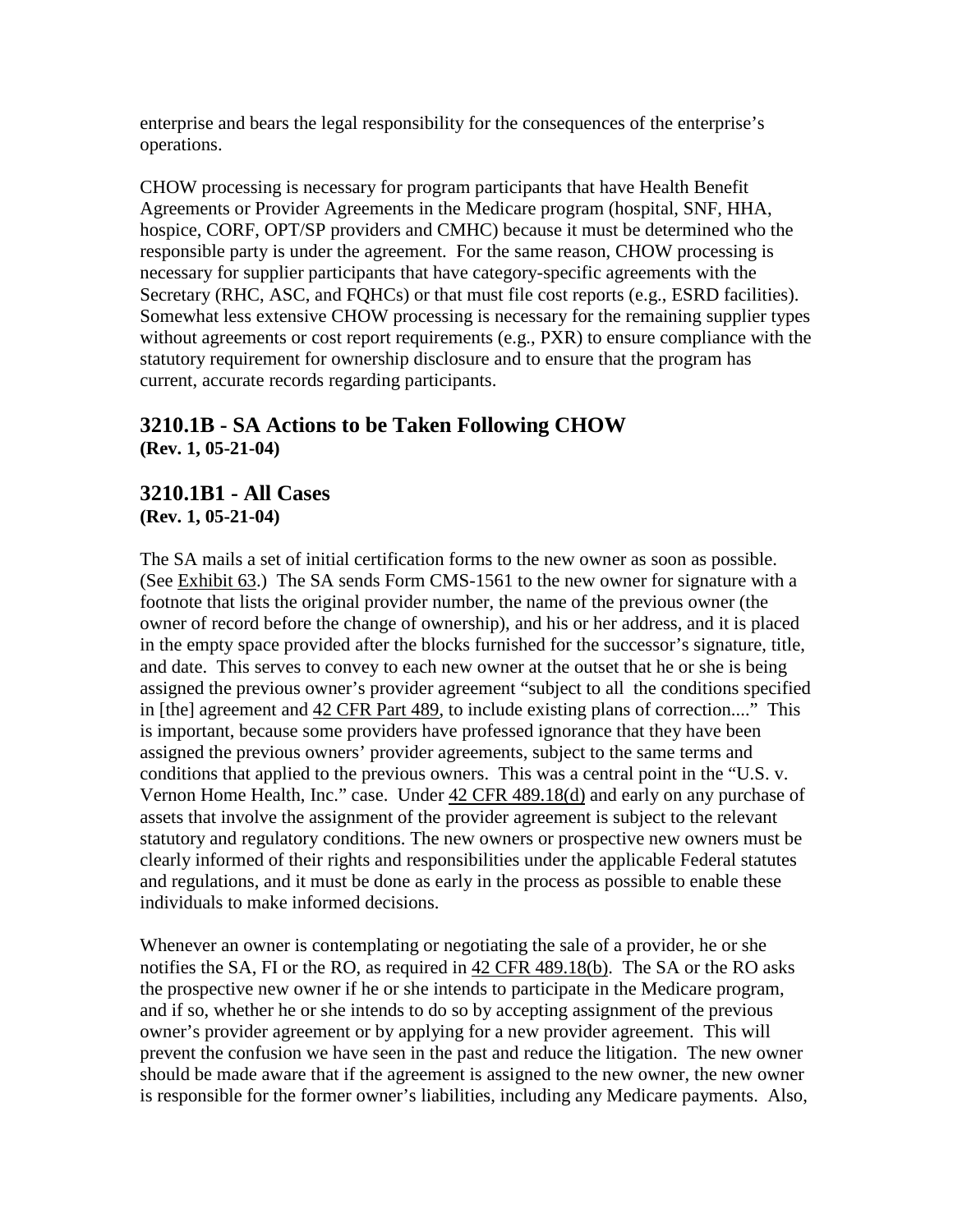assignment of the agreement, in some cases, would result n the new owner receiving a Medicare underpayment. If the new owner states that assignment of the former owner's provider agreement is not going to be accepted, but the new owner intends to continue the entity's Medicare participation, inform the provider that there will be a break in the continuity of Medicare payment because CMS requires all new applicants to undergo a survey. If the new owner still does not wish to accept assignment, following a CHOW, the entity must enroll in the Medicare program as a new provider in accordance with the instructions found in [§2005,](http://www.cms.hhs.gov/manuals/107_som/som107c02.pdf) and undergo the survey and certification process.

Sometimes the RO is unaware that a change of ownership has taken place until after the fact; sometimes months after the sales agreement has been consummated. In these cases, there is nothing that can be done except to ensure that the new owner understands the consequences of becoming a Medicare provider and accepting assignment of the previous owner's provider agreement. Regardless of when the new owner is advised of the automatic assignment of the previous owner's provider agreement (if the provider/supplier explicitly refuses to accept assignment, notify the RO immediately because payments may have already been made under the old provider agreement) the SA uses the footnote and has the new owner sign under the set of blocks on Form CMS-1561 labeled "Accepted for the Successor Provider of Services by." This is an important step because it documents the fact that the new owner realizes that there is an assignment of the agreement. The SA informs the new owner of the requirement to submit the documents to its office no later than 2 working days after the consummation of the CHOW transaction, or, if the transaction occurred more than 2 calendar days ago, as soon as possible. The SA may accept the documents prior to the consummation of the CHOW transaction. However, because some CHOW transactions never are consummated, these documents should not be forwarded until the transaction has been completed. Similarly, the SA can only complete its processing after the CHOW date.

If the new owner indicates a desire not to participate in the program, the SA alerts the RO immediately by telephone and, if Medicaid is involved, the SMA. The SA obtains a written notice regarding the owner's desire not to participate, and forwards it to the RO or to the SMA as appropriate.

A CHOW, per se, does not require a special survey. However, if new locations are added or different types of services will provided, we recommend that the SA may conduct a survey. If there is any reason to believe that the quality of services has deteriorated following the CHOW then the state must conduct a survey.

For portable x-ray suppliers, the SA obtains a copy of Form CMS-855B, and a statement from the new owner informing it of the CHOW effective date. Because there is no agreement to transfer in these cases and no cost report to be filed by the outgoing owner, it is not critical that the SA establish the CHOW date with the certainty required for providers and suppliers with Medicare agreements and/or cost reporting requirements.

For all providers, and suppliers with category-specific agreements (for example, RHC and ASC), and ESRD facilities, the SA obtains applicable Request to Establish Eligibility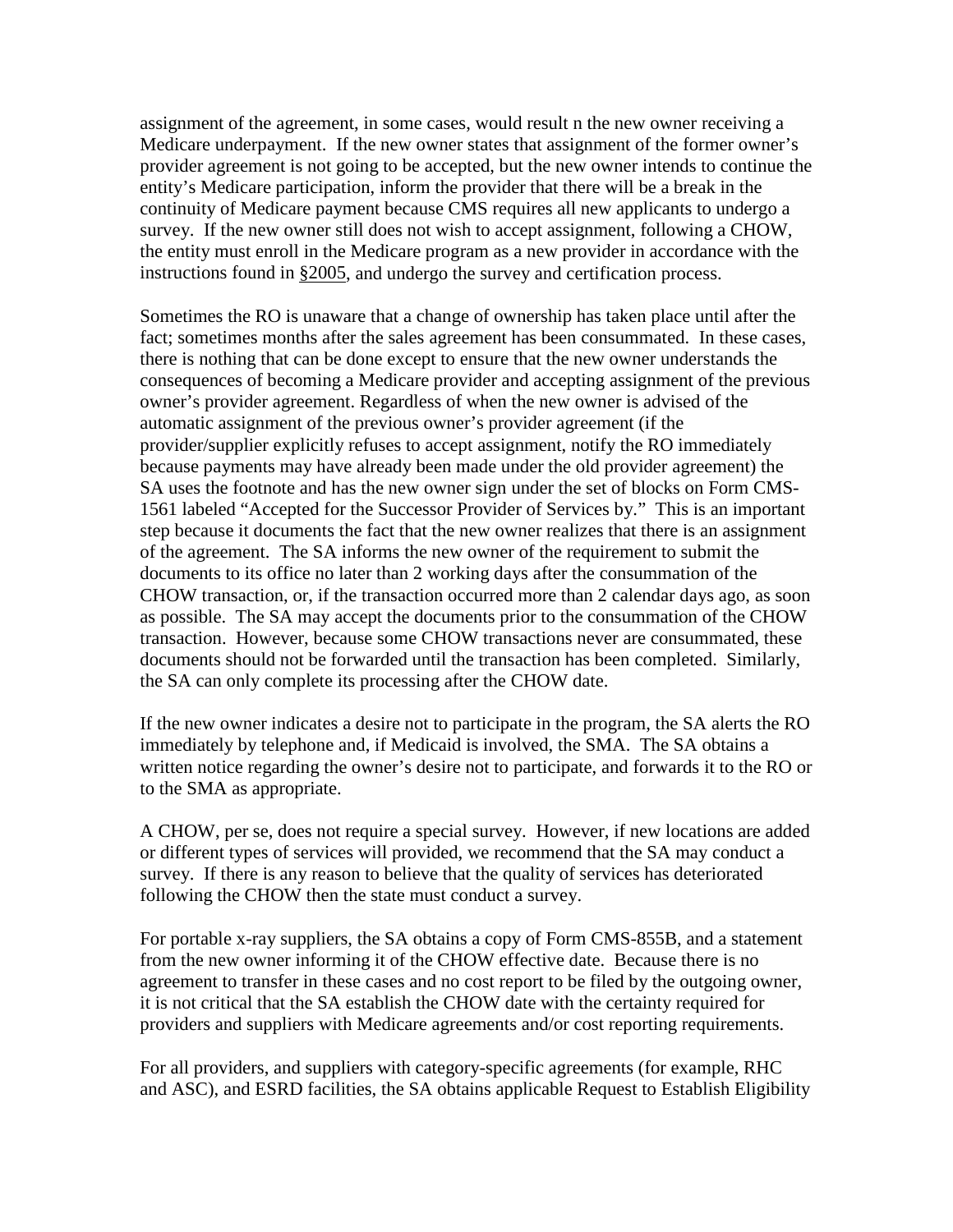form, an Expression of Fiscal Intermediary Preference, and documentation that proves a CHOW took place as well as exactly when it took place. The SA has all facilities complete an Expression of Fiscal Intermediary Preference form in every case to alert it to the instances in which the new owner is part of a CMS-recognized chain organization that uses a FI not commonly used in its State. Multi-regional chain operations due to their complexity are to be referred to the RO for adjudication in accordance with [§3210.3.](#page-112-0) The SA includes on the Fiscal Intermediary Preference form a blank to be completed by the new owner indicating the ending date of the fiscal year that the new owner intends to use for purposes of Medicare and/or Medicaid reimbursement. The cost reporting year initially selected by the new owner must be used for cost reporting purposes and cannot be changed by the RO or SA. If the new owner decides that it wants to change its cost reporting year, it must do so in accordance with the requirements found in 42 CFR [413.24\(f\)\(3\).](http://www/cms.hhs.gov/regulations/) These requirements specify that the provider must submit a written request to their FI 120 calendar days before the close of the new reporting period requested by the provider and that a finding of good cause is made by the intermediary. Good cause would not be found if the FI determines the change would affect the initial date a hospital would be subject to the rate of increase ceiling or be paid under the prospective payment system.

For providers and suppliers with category-specific agreements, the SA obtains two signed originals of the applicable Medicare agreement form.

For providers, the SA obtains the applicable form required by OCR (HHS-441) and the appropriate attachments. See [Exhibit 63](http://www.cms.hhs.gov/manuals/107_som/som107c09_exhibitstoc.asp) for a full listing of documents for the SA to submit to the RO.

### **3210.1B 2 - CHOW during Termination Development (Rev. 1, 05-21-04)**

The SA apprises the provider/supplier that termination actions already in process will not be postponed and the termination will only be avoided if compliance is attained. The SA notifies the RO by telephone of the CHOW and proceed to obtain and process the usual CHOW documents.

#### **3210.1B 3 - CHOW during "Reasonable Assurance Period" (Rev. 1, 05-21-04)**

Following termination, a new owner may request approval for reentry, subject to operation of the facility for a certain period of time without recurrence of the deficiencies that were the basis for termination. The reentry may be through the SA survey process or through an accrediting organization recognized by CMS where appropriate under the regulations. The RO makes the determination as to whether the institution is eligible for readmission based on demonstrated compliance over a specified period of time. This "reasonable assurance period" will not be altered because a new owner takes over the provider organization or because the provider organization becomes accredited. If the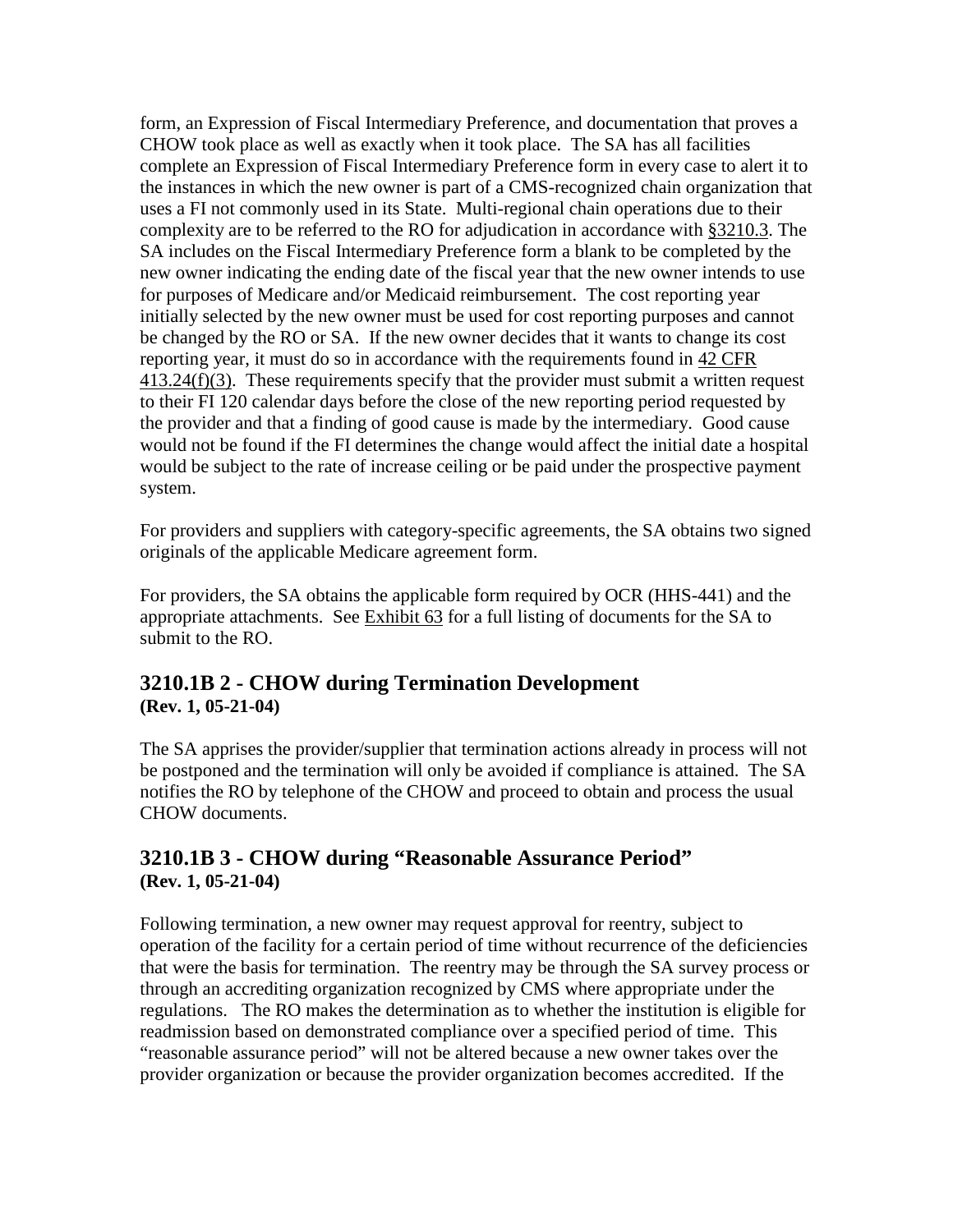new owner wishes to proceed with reentry, the SA notifies the RO by telephone and obtains and processes the usual CHOW documents (see [§2016\)](http://www.cms.hhs.gov/manuals/107_som/som107c02.pdf).

## **3210.1B 4 - Transfer Agreement Required of New Owner (Rev. 1, 05-21-04)**

For SNFs and NFs, a new owner will have to negotiate and submit a hospital transfer agreement relating to the new owning entity.

## **3210.1B 5 – Relocation of Provider/Supplier Concurrent with CHOW (Rev. 1, 05-21-04)**

A new owner may propose to relocate the provider/supplier concurrent with the CHOW. If the relocation is to a site in a different geographic area serving different clients than previously served and employing different personnel to serve those clients, do not assign the agreement to the new owner. The provider/supplier must be treated as a new applicant to the Medicare program, rather than as an address change of an existing provider.

#### **3210.1C - Certification of Accredited Providers/Suppliers Which Change Ownership (Rev. 1, 05-21-04)**

While accreditation by a national accreditation body is not transferable to a new entity, accreditation does not automatically lapse when ownership changes. In the case of a provider or supplier that has been accredited by a national accreditation body, the provider/supplier must notify the accreditation body within 30 calendar days of the CHOW. Accreditation is continued until the accreditation body has determined whether a resurvey is necessary.

If an accredited provider/supplier is involved in a CHOW, the SA does not resurvey the provider/supplier. The SA secures the usual CHOW documents and forwards them to the RO.

If a participating provider/supplier that has been accredited by a national accreditation organization merges with a nonaccredited participating or nonparticipating provider/supplier, the accreditation organization may extend its accreditation to the nonaccredited provider/supplier as if it were deemed to meet the Medicare conditions. A CMS approved accreditation organization may extend its accreditation in a hospital it currently accredits. This could be a hospital that has undergone a change of ownership or a hospital that has expanded by acquiring another hospital or by establishing additional facilities. The JCAHO hospital accreditation program and all other CMS approved accreditation organizations have agreed to conduct surveys within 6 months the date of the extension agreement with the provider. The extension of the accreditation by the accreditation organization will serve in lieu of conducting a survey at this time.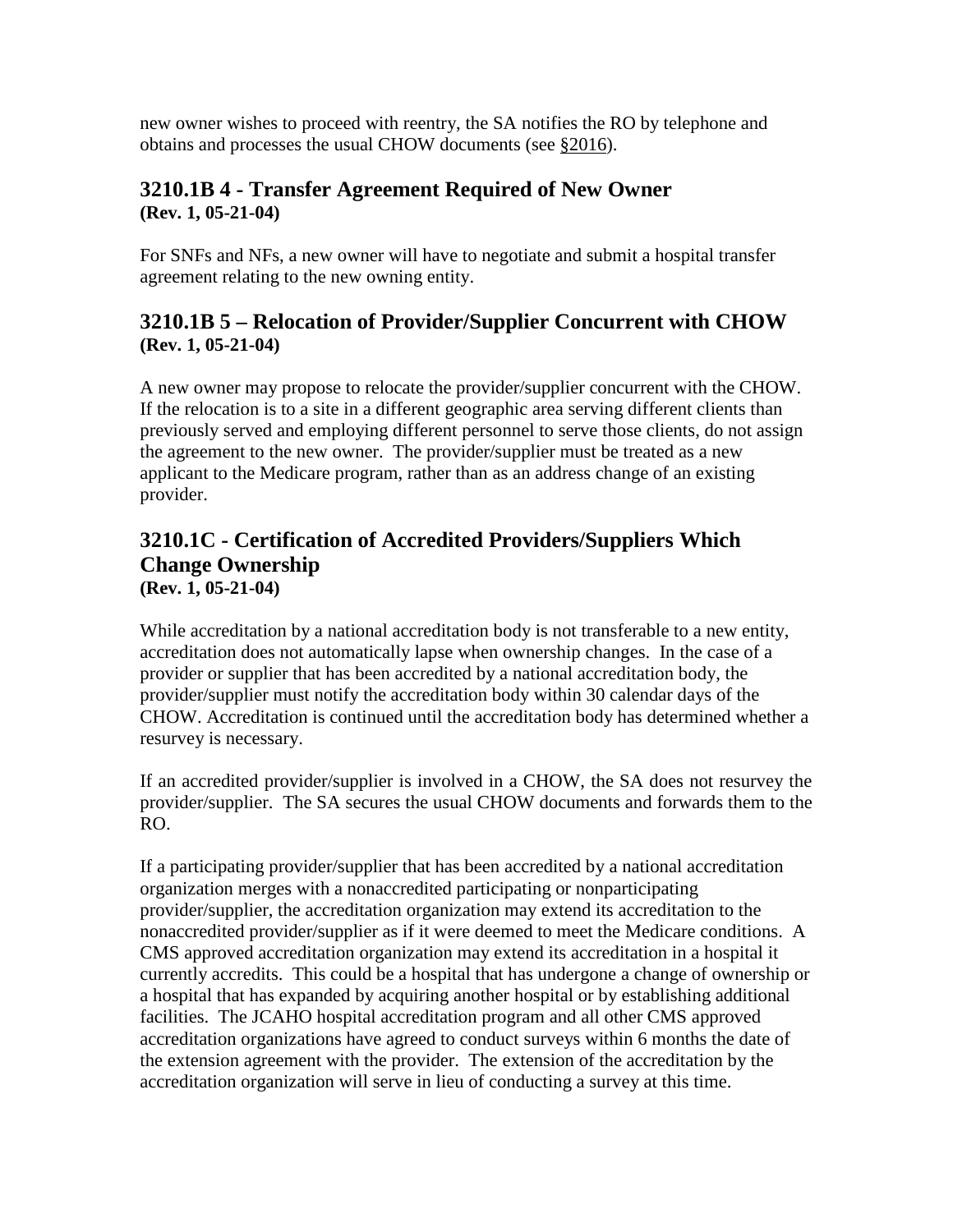### **3210.1D - CHOW Situations (Rev. 1, 05-21-04)**

Although 42 [CFR 489.18](http://www/cms.hhs.gov/regulations/) addresses only sole proprietorships, partnerships, corporations, and lease arrangements as CHOWs (as defined below) this does not preclude other transactions that constitute a CHOW (e.g. the creation of a Limited Liability Company). You should consult with your regional attorney when these other transactions are involved to determine if a CHOW has taken place. However, it is important for providers to understand that transactions that are considered a CHOW for purposes of certification may be treated differently for purposes of reimbursement under the program.

### 1 - Sole Proprietorship

If a provider of services is an entity owned by a single individual, a transfer of title to the enterprise to another person or firm, whether or not including transfer of title to the real estate, constitutes a CHOW. It is also a CHOW if the former owner becomes one of the members of a partnership or corporation succeeding him as the new owner.

### 2 - Partnership

In a partnership, the removal, addition, or substitution of an individual as a partner in the entity, in the absence of an express statement to the contrary (as permitted by State law) dissolves the old partnership and creates a new partnership and is a CHOW. State laws may vary regarding exceptions to this rule. If the surviving partners raise a question, the SA submits the facts without delay to the RO for a decision (or to the appropriate State authorities in a Medicaid-only case).

### 3 - Corporation

In an incorporated provider entity, the corporation is the owner. The governing body of the corporation is the group having direct legal responsibility under State law for operation of the corporation's entity, whether that body is a board of trustees, a board of directors, the entire membership of the corporation, or is known by some other name. Even though one or more members of this governing body changes, and regardless of whether ownership of the corporation stock is transferred, there would not be a CHOW as long as the same corporation continues to be the legal entity responsible for operation of the provider organization.

A merger of one or more corporations with the Medicare-participating provider corporation surviving (i.e., a merger "into" the participating corporation) is not recognized as a CHOW of the surviving corporation. Also:

• If the corporation that survives is not the former owner of the provider entity, there is a CHOW; and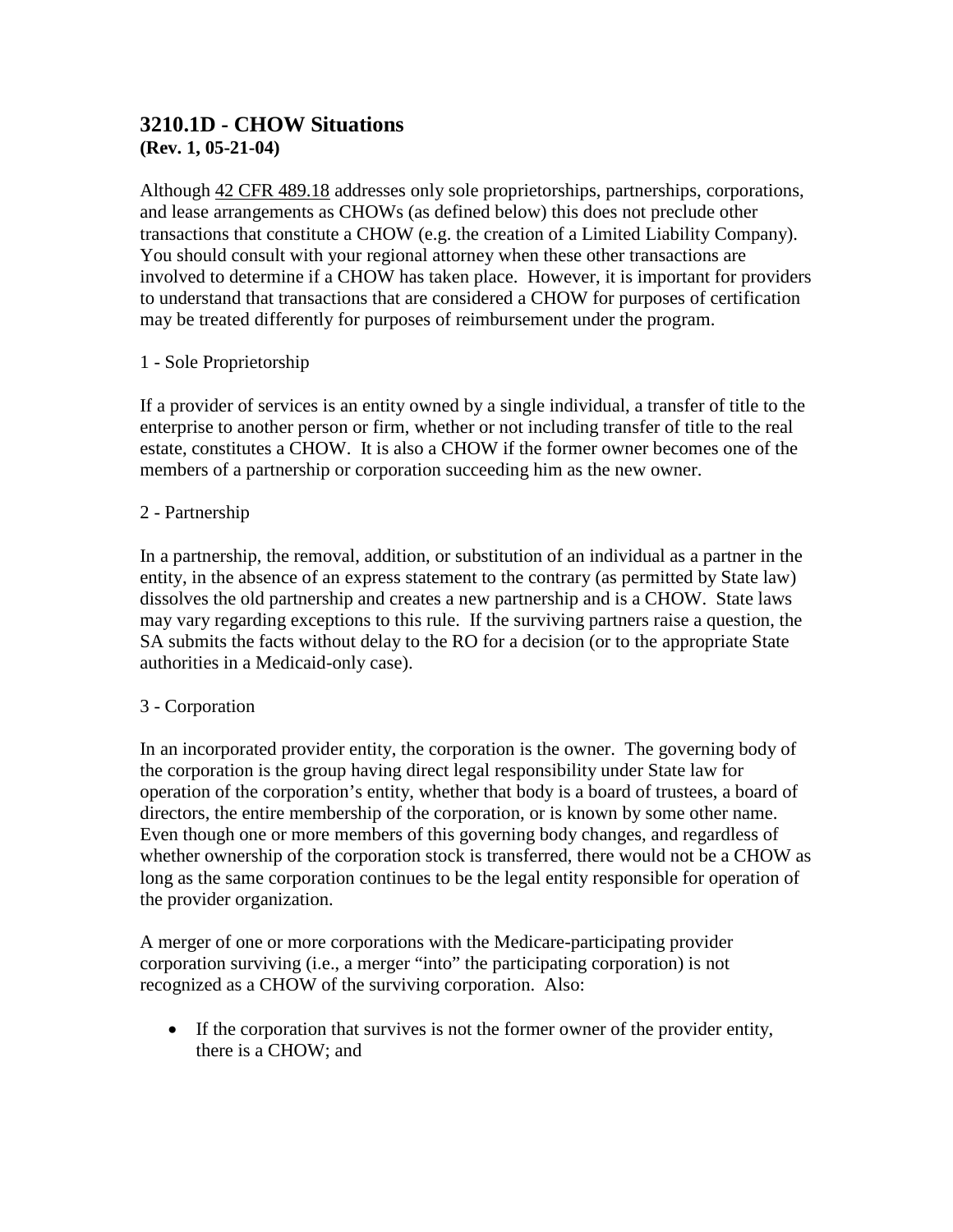• Consolidation or merger of two or more corporations that results in the creation of a new corporate entity having ownership control over a provider organization constitutes a CHOW. The SA may need to refer to a corporation's bylaws (on record with the State government) or board meeting minutes as it researches difficult cases.

### 4 - Leasing

When all or part of a participating provider facility is leased, it constitutes a CHOW. If only part of the provider is leased, the original provider agreement remains in effect only with respect to the unleased portion. The lease of part of the facility constitutes a change of ownership. The SA does a survey and prepares a certification covering the leased portion as a new provider.

When a new lease arrangement goes into effect at a participating facility, the SA obtains documents that indicate which individual or entity has first level authority over, and responsibility for, the provider located within the leased premises.

5 - Management Firm Operating Institution for Owners

A firm that contracts with the owners to manage an enterprise, subject to the owners' general approval of operating decisions, is an agent of the owners rather than a partner or successor. If management in that sense is turned over to a management firm, this would not constitute a CHOW even though the management firm may appear to have wide latitude in making decisions, and even though its fee may be based on the net revenue or profit the facility receives from furnishing services.

The only case in which operation under a management agreement would constitute a CHOW is when the owner has relinquished all authority and responsibility for the provider organization. In questionable cases, the SA obtains and submits the management agreement to the RO along with its analysis and recommendation.

If a provider enterprise has been placed in the hands of a management firm and there is cause to suspect a problem in regard to patient care, the SA schedules and performs a survey.

### 6 – Franchise

If an entity states it is a franchisee of another entity which is the owner of the provider, do not enter into an agreement with either party or process a CHOW until you establish which entity is the provider which CMS will hold legally responsible for complying with the provisions of [§1866](http://www.cms.hhs.gov/regulations/) of the Act and applicable regulations. Please note that under 42 CFR [389.11](http://www.cms.hhs.gov/regulations/) (see also [§2781\)](http://www.cms.hhs.gov/regulations/) if a provider wishes to participate in the Medicare program it must have an authorized official sign the provider agreement and submit a written statement indicating whether the provider has ever been adjudged insolvent or bankrupt or has such action pending.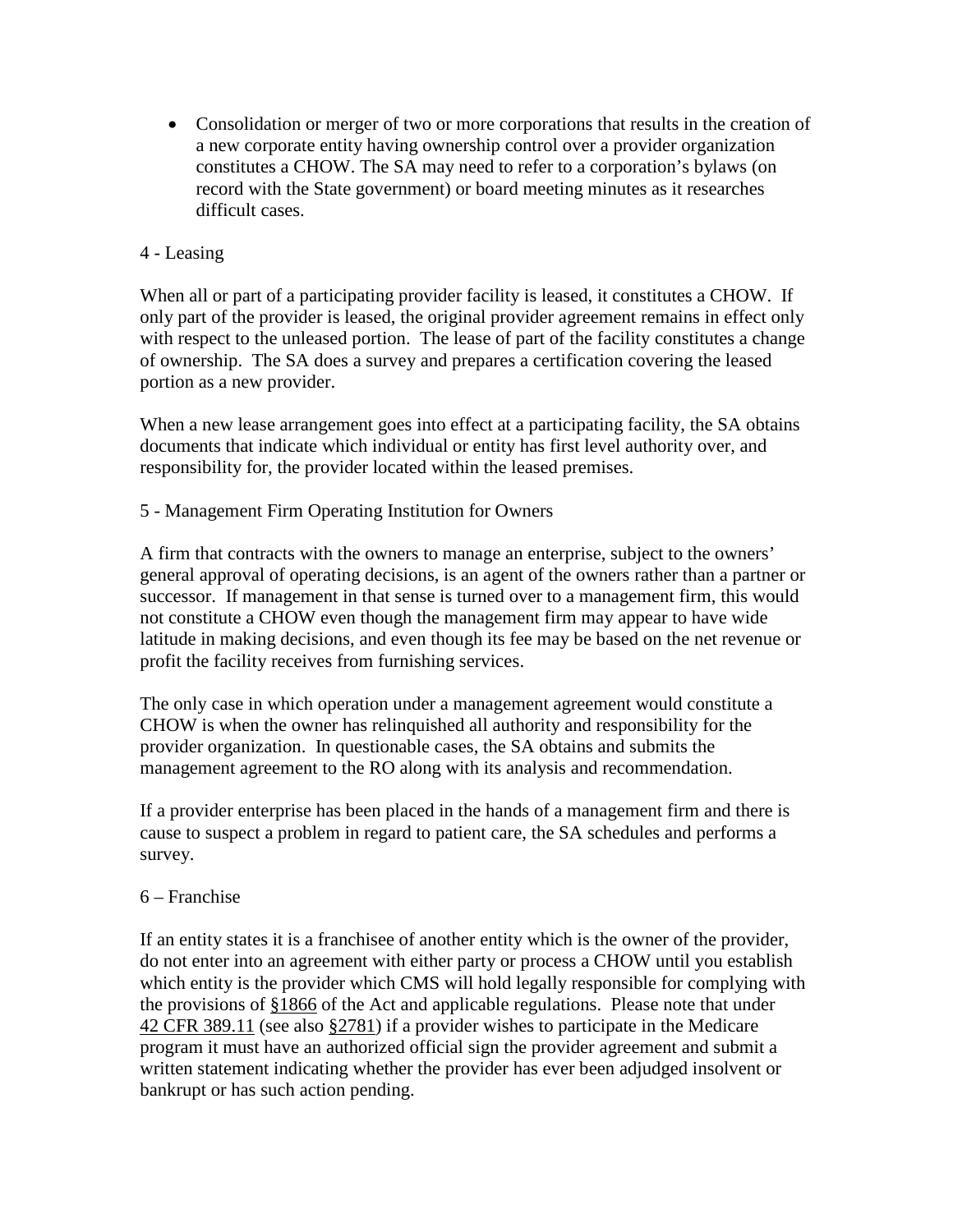### **3210.1E - CHOW Analysis General Rules (Rev. 1, 05-21-04)**

- A State licensing decision based upon a CHOW analysis conducted under the State's criteria is not necessarily relevant to a Medicare CHOW determination. The Medicare determination must be made based exclusively on Medicare regulations and policies;
- There can be no CHOW, i.e., transfer of Medicare participation, assignment of the provider agreement, and provider number, if there is no functioning provider enterprise in existence. If a provider ceases operations, it no longer meets the definition of any provider type and no longer has a right to a provider agreement or identification number;
- As a rule, when a provider organization is sold, the Medicare provider number stays with it. A buyer is assigned the provider number and the provider agreement if the buyer purchases a participating provider organization. A provider number cannot be sold. A provider identification number is not the "property" of any individual or legal entity. The number is issued by the Medicare program and is under the control of the Secretary of DHHS, subject to law, regulation, and program policy;
- To understand whether a CHOW took place in complex situations such as corporate reorganizations, it is often helpful to construct a simple "before and after" ownership diagram of the legal relationships among the owning entities and providers involved. The two-part diagram visually displays the ownership relationships as they appeared before and after the date of a possible CHOW;
- In general, a CHOW recognized by the Medicare program is considered to have taken place at 12:01 a.m. on the date specified (i.e., in the first minute of the 24 hour day). Legal responsibility and the right to payment changes over when the clock moves past midnight into the CHOW effective date;
- In general, the key date regarding a newly formed corporation is not the incorporation date (the date the corporation came into legal existence), but the date a provider was conveyed to the new corporation. Sometimes a new corporation becomes legally responsible for a provider the moment the corporation comes into existence, but there must be documented evidence that this is the case. It cannot be assumed;
- It is not possible to know beforehand whether a CHOW will take place on a planned CHOW date. In every case, one must wait until after a proposed CHOW date to determine whether the planned CHOW event actually occurred. This means it is impossible to process a CHOW prior to the effective date; and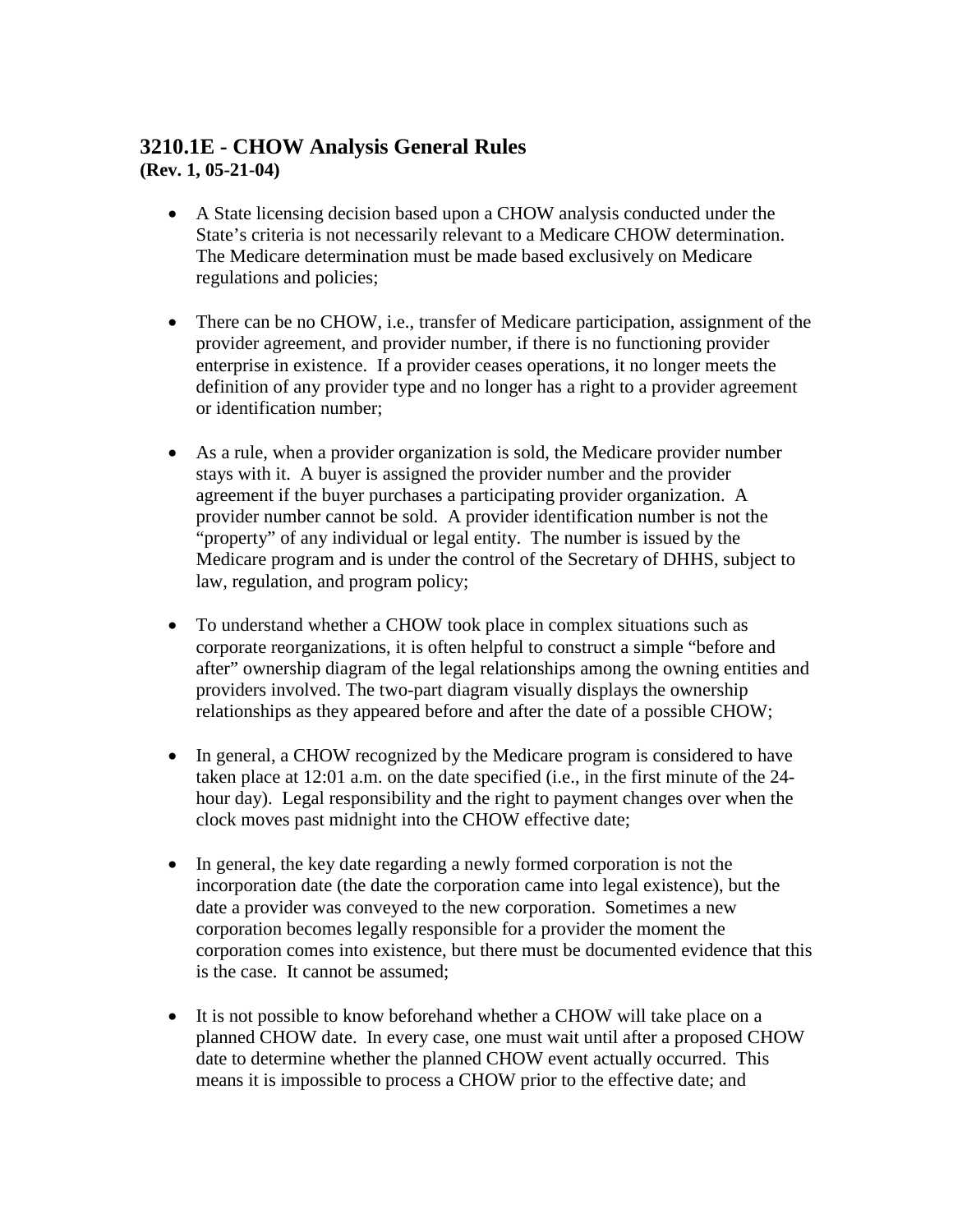• The mere sale of any number of shares of an owning corporation does not constitute a Medicare CHOW because the responsible legal entity, the corporation, remains in place. For corporations that do not issue stock but are controlled by a "member" or "members" (which can be individuals, partnerships, or other corporations), the same principle holds true: a change in the individuals or entities controlling or owning the corporation is not relevant for CHOW purposes.

### **3210.2 - RO Role in CHOW Determination (Rev. 1, 05-21-04)**

The RO reviews the SA's recommendation and, if it concurs that a CHOW has taken place, it annotates the certification file to reflect the change and:

- For providers and suppliers that require agreements, the RO issues a notice letter to the provider/supplier that recognizes the CHOW date. The RO sends copies of the letter to the SA, the SMA, the OCR-RO, and the FI(s). It is not necessary to acknowledge CHOWs that have taken place at the remaining supplier types;
- For providers and suppliers that require agreements, the RO signs the two original agreement forms previously signed by an authorized representative of the new owning entity and forwarded to the RO by the SA. The RO retains one original agreement form in its certification file and encloses the other with the notice letter to the provider/supplier;
- For providers and ESRD facilities, the RO prepares a Provider Tie-In Notice (Form CMS-2007) and forwards it to the FI. If there is a change in FI, the RO sends copies of Form CMS-2007 to the old and the new intermediaries. (See [§3210.4\)](#page-112-0);
- For all CHOWs, the RO should ensure that a kit of certification documents reflecting the change and all available current information is entered in the OSCAR/ASPEN system.
- As corporate structures have become increasingly complex, it has become more difficult for professionals in nonlegal entities to discern all of the management and control relationships in individual situations and to determine accurately whether or not a CHOW has occurred for purposes of the Medicare program. The RO should refer all CHOW determinations that are in any way complicated by the intricacies of the case or otherwise require professional legal expertise to the appropriate Regional Attorney.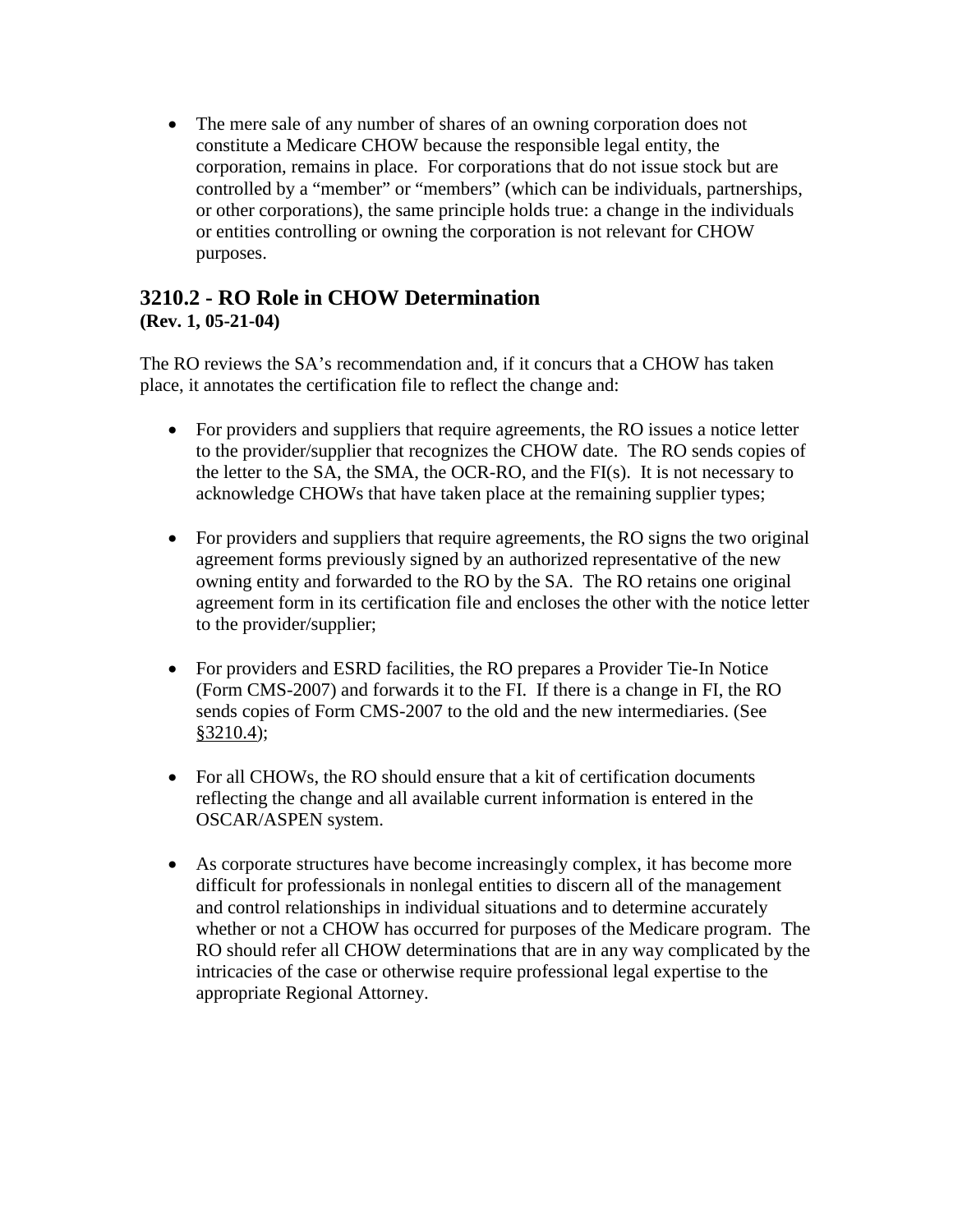### **3210.3 - CHOWS Involving Multi-Regional Chain Organizations (Rev. 24, Issued: 01-26-07; Effective: 10-01-05; Implementation: 01-26-07)**

When a CHOW involves a multi-regional chain organization, a lead or coordinating RO is designated. For certification purposes, this will typically be the RO serving the State in which the headquarters of the chain is located. The coordinating RO will notify all affected ROs of its lead role, make a CHOW determination that is uniform for all regions, and notify all affected ROs of the determination.

Exceptions to the lead RO procedure can occur. In an example involving 100 commonlyowned hospitals in eight regions, not all of the transactions met the definition of a CHOW under the regulations. Many of the transactions required individual, detailed analysis. In this case, no coordinating RO was designated because no uniform circumstances existed. In any situation in which the RO believes a coordinating RO may need to be designated, CO must be contacted for guidance.

New providers that belong to CMS-recognized chains have the option of being assigned to the local designated FI or to the FI that serves the chain home office.

The CORFs, CMHCs, OPT facilities, rehabilitation facilities, and ESRD facilities will be assigned to the local designated FI. This group of providers will also not be able to become chain organizations or receive single FI status. However, some exceptions have been made for ESRD facilities. Exceptions are made on a case-by-case basis where the ESRD provider makes a compelling argument that to become a chain organization or have single FI status would be in the best interests of the Medicare program.

### <span id="page-112-0"></span>**3210.4 - Other Changes Related to CHOW - RO Procedures (Rev. 24, Issued: 01-26-07; Effective: 10-01-05; Implementation: 01-26-07)**

The new owner of a provider has the opportunity to change the provider's fiscal reporting period. The provider sends a written request to its fiscal intermediary. The fiscal intermediary reviews the request to determine if good cause exists, and will either approve or deny the request. See §3210.4B.

There are also some instances in which the RO must assign a different provider number. See §3210.4C.

### **3210.4A - New Owner Requests Different Intermediary**

(Rev. 24, Issued: 01-26-07; Effective: 10-01-05; Implementation: 01-26-07)

All participating providers that change ownership and accept assignment of the existing provider agreement will continue with the same fiscal intermediary that served the previous owner. If the new owner does not accept assignment of the provider agreement,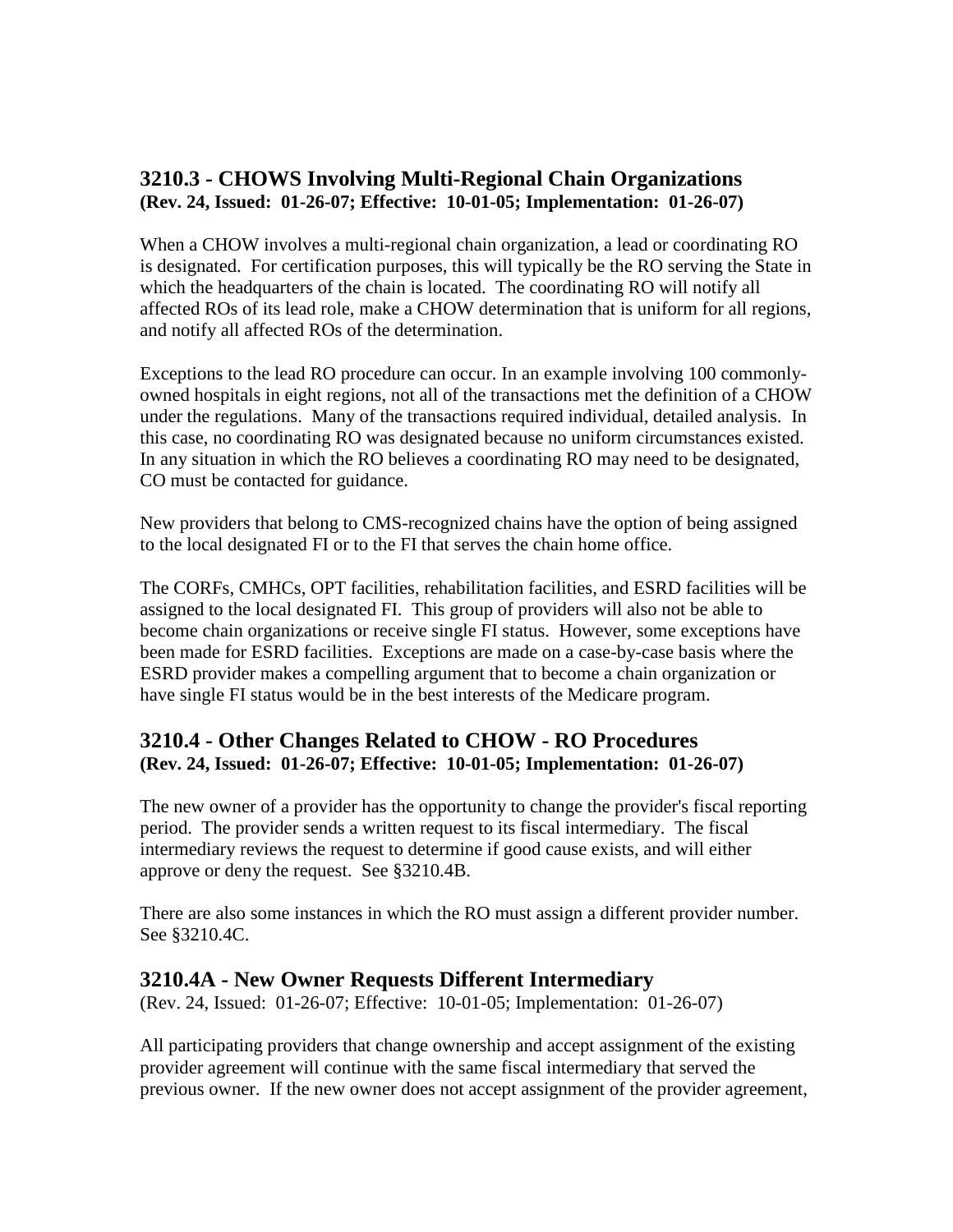the new provider will be treated as a new applicant to the Medicare program and once all Federal requirements have been met, a new provider agreement with a new provider number will be issued to the new owner. The new owner will then be assigned to the local designated FI.

For CORFs, CMHCs, OPT facilities, rehabilitation facilities, and ESRD facilities, please refer to §3210.3.

### **3210.4B - New Owner Sets Different Fiscal Reporting Period**

(Rev. 24, Issued: 01-26-07; Effective: 10-01-05; Implementation: 01-26-07)

At the time of a CHOW, the new owner must select its cost reporting year for purposes of reimbursement under the program. The new owner may file its initial cost report covering a period of at least 1 month of provider operations under the program, but no more than 13 months of provider operations under the program.

The SA reports to the RO what cost reporting year the new owner has selected for use, and the RO indicates the selected cost reporting year on Form CMS-2007. Subsequent requests for changes in the fiscal reporting period must be made in writing by the provider to the FI. A change in the cost reporting period will be made only after the FI has established good cause. Good cause exists if there is a good reason or justifiable purpose in seeking a change in the cost reporting period. Neither the RO nor the SA can change the cost reporting year of a provider.

### **3210.4C - New Provider Number Must Be Issued**

(Rev. 1, 05-21-04)

In most cases, the identification number previously assigned to the provider organization stays with the provider organization, regardless of which legal entity is the owner. A new number is not assigned based on a CHOW. There are exceptions, however. These exceptions involve cases in which the form of the provider number indicates a particular status of the provider or supplier to which it is assigned, and that status has changed as a result of the CHOW. For example, a hospital-based ESRD facility becomes freestanding or vice versa. The RO should note in the CHOW notice letter that one identification number is being retired effective with the CHOW date and a new one is being issued based on the change in provider/supplier status. The RO also includes this notice on Form CMS-2007.

Before issuing a CHOW acknowledgement letter, the RO should review [§2779,](http://www.cms.hhs.gov/manuals/107_som/som107c02.pdf) "RO Assignment of Provider and Supplier Identification Numbers," to be sure the previouslyassigned identification number continues to be appropriate. For additional instructions regarding provider identification numbers in merger and CHOW situations, see §2779. Following are the most likely examples of the need to issue a new identification number as a result of a CHOW: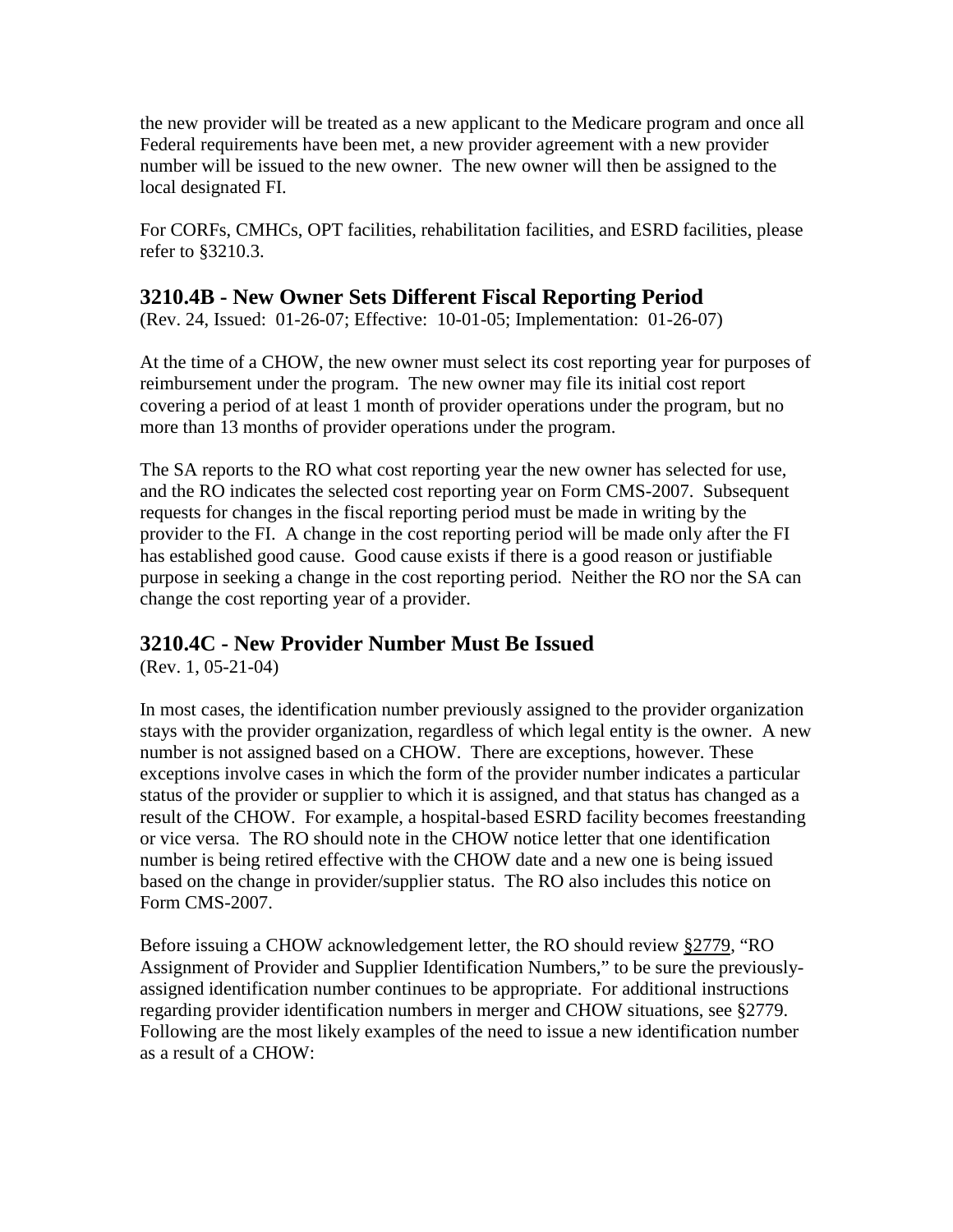#### 1 - ESRD

An ESRD facility can be classified as hospital-based and be located on the hospitals' premises (having an identification number in the series 00-2300 through 00-2499), as a hospital satellite off the hospitals' premises (having an identification number in the series 00-3500 through 00-3699), or as non-hospital/independent (having an identification number in the series 00-2500 through 00-2899). If the ESRD facility's classification changes as a result of a CHOW, the RO retires the facility's original number and issues a new number in the appropriate form, effective with the CHOW date. If the facility's location changes as a result of a CHOW, the RO has the SA conduct a survey of the new location.

### 2- RHC

A RHC can be classified as freestanding (having an identification number in the series 00-3800 through 00-3974 or 8900-8999), or as provider-based (having an identification number in the series 00-3975 through 00-3999, 00-3400 through 00-3499, or 00-8500 through 00-8899). If the RHC's classification changes as a result of a CHOW, the RO retires the original number and issues a new number in the appropriate form, effective with the CHOW date.

# <span id="page-114-0"></span>**3210.5 - New Owner Refuses to Accept Assignment of the Provider Agreement**

(Rev. 1, 05-21-04)

# **3210.5A - New Owner Refuses to Accept Assignment of Previous Owner's Provider Agreement**

(Rev. 1, 05-21-04)

A new owner may refuse to accept assignment of the previous owner's provider agreement, which means that the existing provider agreement terminated effective with the CHOW date. The refusal to accept assignment must be put in writing by the new owner and forwarded to the RO 45 calendar days prior to the CHOW date to allow for the orderly transfer of any beneficiaries that are patients of the provider. The refusal can take the form of a letter initiated by the prospective owner or can be indicated in response to a letter sent to the new owner by the RO or the SA that is designed to document the new owner's desire to continue program participation.

In all cases of refusal to accept assignment, all reasonable steps must be taken to ensure that beneficiaries under the care of the provider are aware of the prospective termination of the agreement. In this situation, there may be a period when the facility is not participating and beneficiaries must have sufficient time and opportunity to make other arrangements for care prior to the CHOW date.

After the CHOW has taken place, the RO acknowledges the refusal to accept assignment in a letter to the new owner, with copies to the SA and the FI. The RO completes a Form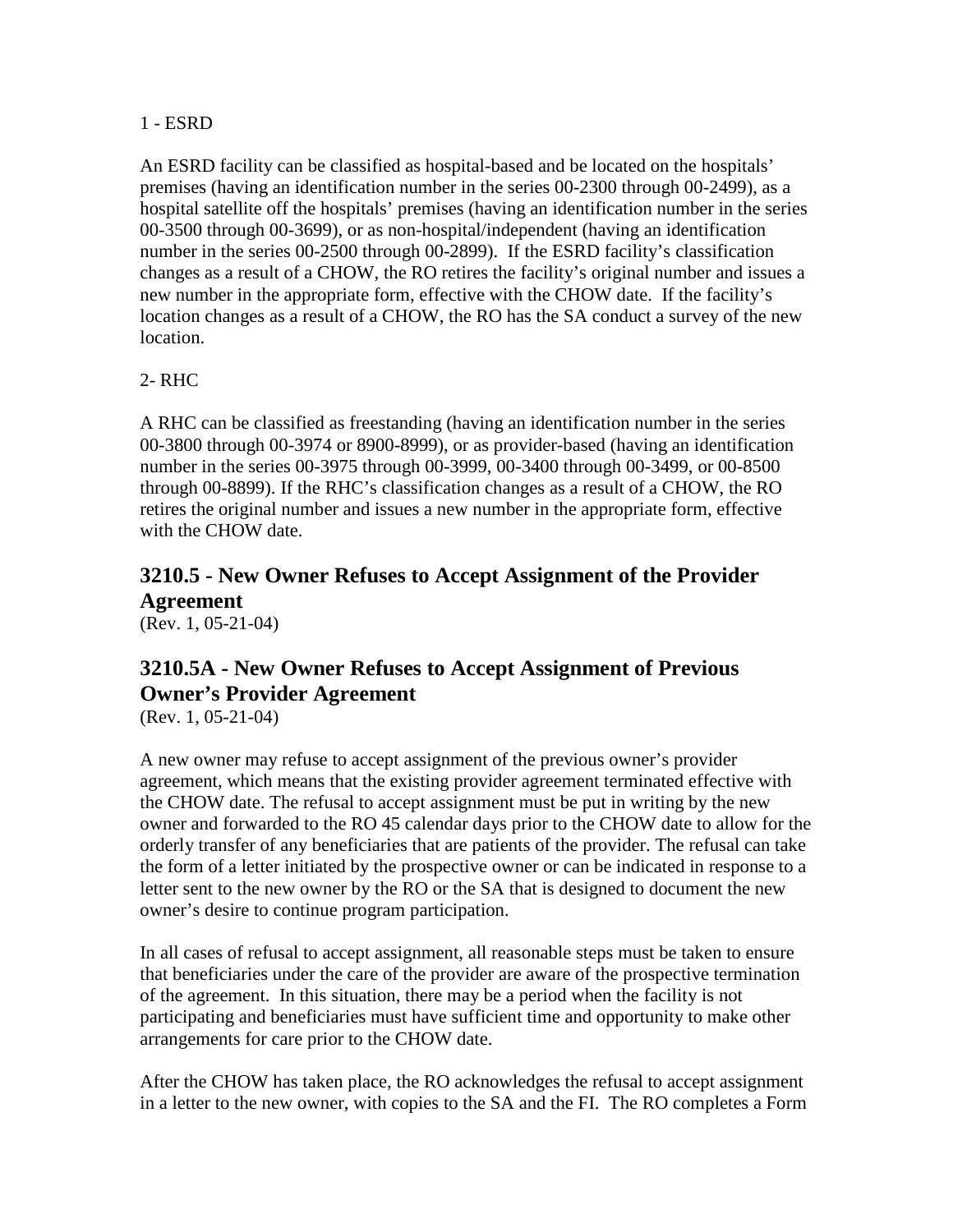CMS-2007 with the date the agreement is no longer in effect, noting that the termination is due to the new owner's refusal to accept assignment of the provider agreement.

It is the responsibility of a prospective purchaser of a Medicare provider to know that it can refuse to accept assignment of the provider agreement and that it should formally indicate its choice in that regard. If, however, the CHOW goes into effect without a refusal or acceptance of assignment on record, the RO concludes that the agreement has been automatically assigned to the new owner and completes processing of the CHOW.

If the new owner refuses to accept assignment after the date the CHOW has taken place, the RO should contact its regional attorney for guidance.

If a new owner refuses to accept assignment and also wishes to participate in the Medicare program, the RO first processes the refusal as indicated above and then treat the new owner as it would any new applicant to the program: obtain and process application documents, have the SA perform an initial survey and, if all requirements for participation are met, assign an effective date of participation based upon the applicable regulation. (See 42 CFR [489.13.](http://www.cms.hhs.gov/regulations/))

The earliest possible effective date for the applicant is the date the RO determines that all Federal requirements are met. The Federal requirements include, in addition to the CoP, enrollment as described in [§2005,](http://www.cms.hhs.gov/manuals/107_som/som107c02.pdf) capitalization (HHAs), and any other special requirements such as the special provisions for psychiatric hospitals at 42 CFR [482.60.](http://www.cms.hhs.gov/regulations/) The aforementioned requirements are the same regardless of whether the new owner operates a non-accredited facility or is seeking Medicare compliance with the CoP via deemed status.

As mentioned above, these requirements include enrollment of the provider in accordance with the instructions in [§2005.](http://www.cms.hhs.gov/manuals/107_som/som107c02.pdf) The Form CMS-855 must be submitted prior to the CHOW date. However, the subsequent survey of the new applicant must be performed (1) after the CHOW, because the provider agreement of the former owner terminates effective with the CHOW date and the new owner must be treated as a new Medicare applicant; and (2) after the FI makes a recommendation to CMS for approval in accordance with the current procedures. If for any reason the accrediting body of the entity seeking deemed status chooses not to conduct or to delay a survey of the new entity, CMS will inform the entity that is will be unable to participate in the Medicare program until a survey is conducted and CMS is assured that the new entity meets all applicable health and safety requirements. In such a circumstance the new applicant may choose to have the SA conduct its survey.

In addition to the policies articulated above and in  $\S 3210.1$ . C relating to accredited providers, the following policies apply.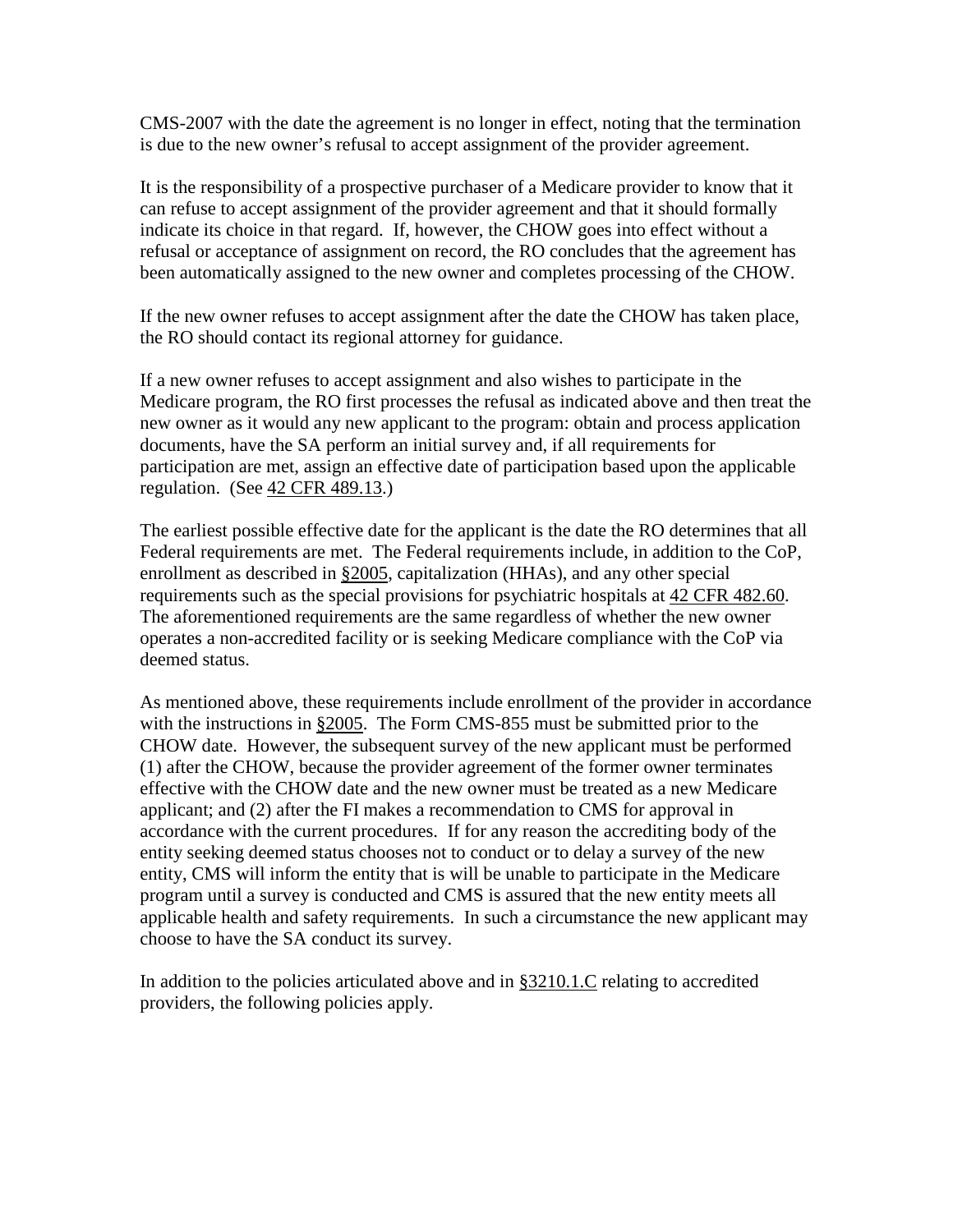Hospitals and Units Excluded from Medicare's Prospective Payment System (PPS)

Accreditation by itself does not determine whether to exclude a hospital or unit from Medicare PPS (see Subpart B of  $42$  CFR 412). All PPS exclusion determinations must be made by the appropriate CMS RO based on the facts at the time the decision is made. PPS hospitals with such units must also be surveyed by the SA to determine if exclusion requirements are met by the new owner following the CHOW.

#### Rehabilitation Unit

If the rehabilitation unit is properly accredited as a rehabilitation program [\(§§3100-](#page-71-0) [3112.3\)](#page-71-0), the SA must verify only the requirements for the rehabilitation director at 42 CFR [412.23\(b\)\(5\).](http://www.cms.hhs.gov/regulations/) The FI must make its determination regarding the "75 percent rule" (See  $42$  CFR  $412.23(b)(2)$ ). If the rehabilitation program is not accredited, the rehabilitation unit must be surveyed onsite by the SA for compliance with the requirements at [42 CFR 412.25](http://www.cms.hhs.gov/regulations/) and [412.29.](http://www.cms.hhs.gov/regulations/)

#### Psychiatric Unit

The SA must perform an onsite survey to determine if the psychiatric unit complies with the PPS exclusion criteria at [42 CFR 412.25](http://www.cms.hhs.gov/regulations/) and [412.27](http://www.cms.hhs.gov/regulations/) on or after the effective date of the CHOW. The FI must re-verify that other criteria at Part 412 are met.

#### CHOW of a Hospital within a Hospital

The non-assignment of a Medicare provider agreement involving a CHOW of a PPS excluded hospital within another hospital (HWH) may affect the PPS exclusion of the HWH if the contractual agreements between the HWH and the new host hospital have changed. If there has been a change, the HWH will lose its exclusion unless the agreements between the two hospitals are renegotiated with the new owner, and the HWH must submit updated evidence of compliance with the regulation to the RO via the SA. In addition, if the HWH is not in compliance with the CoP, it is subject to a loss of "deemed status" (if accredited) and placed under SA monitoring. It could subsequently be terminated if compliance is not achieved.

Also, when a host PPS hospital containing a PPS excluded HWH undergoes a CHOW, the HWH must be notified that it must show CMS that it complies with  $42 \text{ CFR}$ [412.22\(e\)\(5\)](http://www.cms.hhs.gov/regulations/) with the new provider within 30 calendar days of the CHOW date.

Offsite Location Based to Provider that Undergoes a CHOW and Non-Assignment of Provider Agreement

In the case of a provider with other providers or entities based to it that undergoes a CHOW with a new owner who chooses not to accept assignment of the current provider agreement, the provider-based status of the other providers or entities ends with the termination of the former owner's provider agreement. The request for Medicare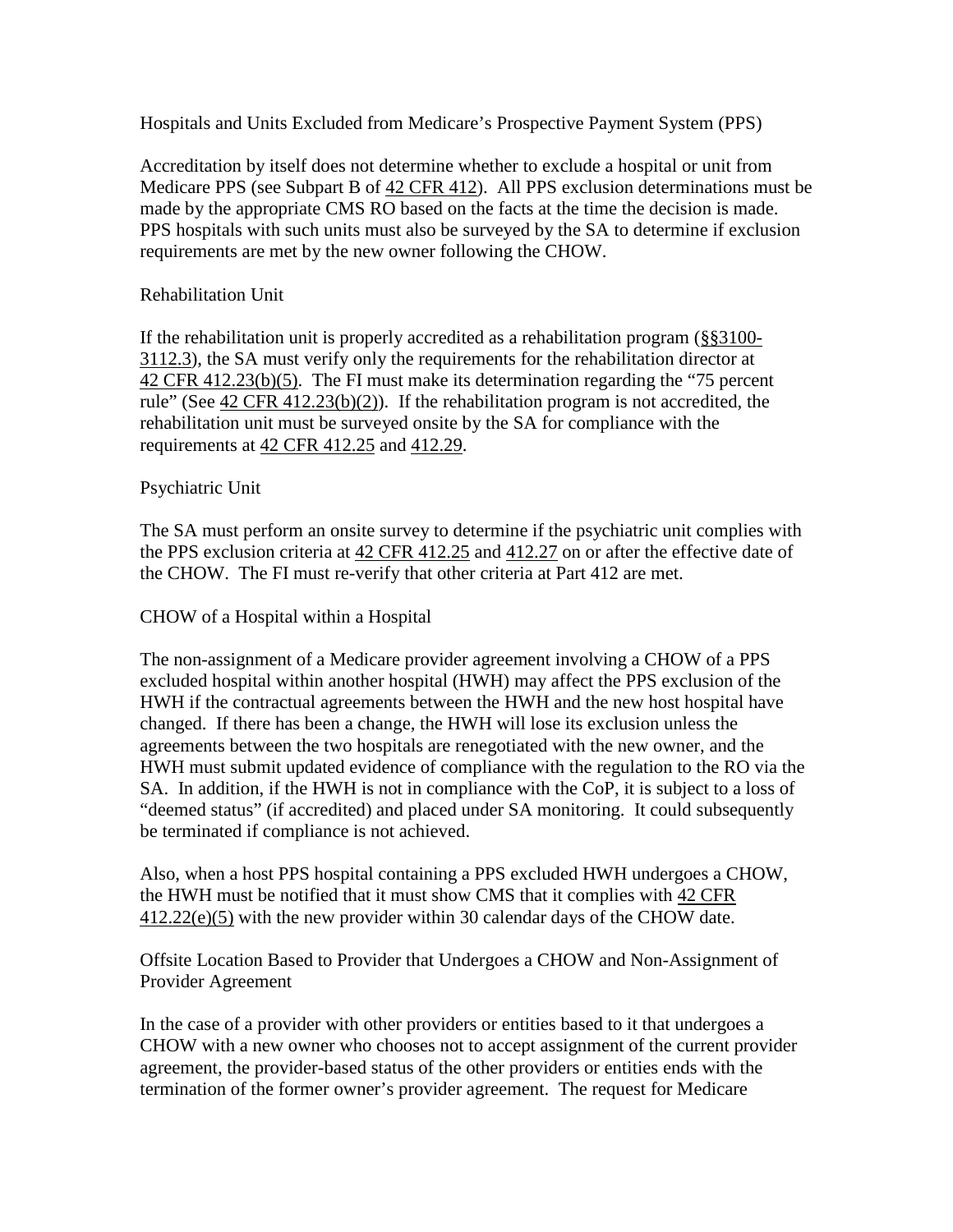approval of the new owner must include information related to other providers or entities if the new owner intends for these entities to meet the provider-based criteria found in [§2004.](http://www.cms.hhs.gov/manuals/107_som/som107c02.pdf) In the case of hospitals with multiple components that operate as a single hospital, both [§§2024](http://www.cms.hhs.gov/manuals/107_som/som107c02.pdf) and [2004](http://www.cms.hhs.gov/manuals/107_som/som107c02.pdf) apply. It is important to note that [§2024](http://www.cms.hhs.gov/manuals/107_som/som107c02.pdf) would be inapplicable to provider-based entities other than hospitals with multiple components that operate as a single hospital. The new owner must once again justify to the SA, FI and CMS that these provider-based entities meet CMS' provider-based criteria. The accreditation body, and the SA as appropriate, must consider these entities in conducting the survey of the new provider for compliance with the CoP or accreditation standards. Specifically, the RO must ensure that all off-site entities that claim to be provider-based comply with the Medicare CoP, or in the case of accredited hospitals, comply with standards that are at least equivalent to the Medicare CoP.

### CHOW Involves a Related Organization

In situations where the CHOW is an organization related to the former owner (e.g., CHOW from general corporate ownership to subsidiary corporation, limited partnership or other related entity) with assumption of the provider agreement the SA or the RO may wish to include the following paragraph in the notice to the provider if you believe there may be outstanding liabilities of the former owner. "The change of ownership does not release the former owner or successor owner from liabilities resulting from past provider operations. The former owner may be liable for overpayments, penalties and other payments arising from the period it owned the provider. In addition, successor owners have joint and several liability for these debts notwithstanding divestiture of assets by the former owner."

In situations where the new owner fails to notify you of a CHOW timely, treat as an assigned agreement [\(§3210.5\)](#page-114-0).

### **3210.5B - Withdrawal After CHOW - Provider**

(Rev. 1, 05-21-04)

If, after a CHOW takes place, the RO receives notice that the new owner of a provider desires to withdraw from the program, the RO consults with the new owner to set a withdrawal date designed to protect the health and safety of program beneficiaries who may be patients of the provider. The RO sets a withdrawal date of up to 6 months beyond the provider's notice of intent to withdraw. Under these circumstances, the RO processes a complete CHOW notice and a withdrawal.

### **3210.5C - CHOW and Withdrawal - Supplier**

(Rev. 1, 05-21-04)

If the new owner of a supplier declines to participate, the RO negotiates a withdrawal date that does not disadvantage any program beneficiaries that the supplier may be serving. The RO processes the supplier withdrawal as usual.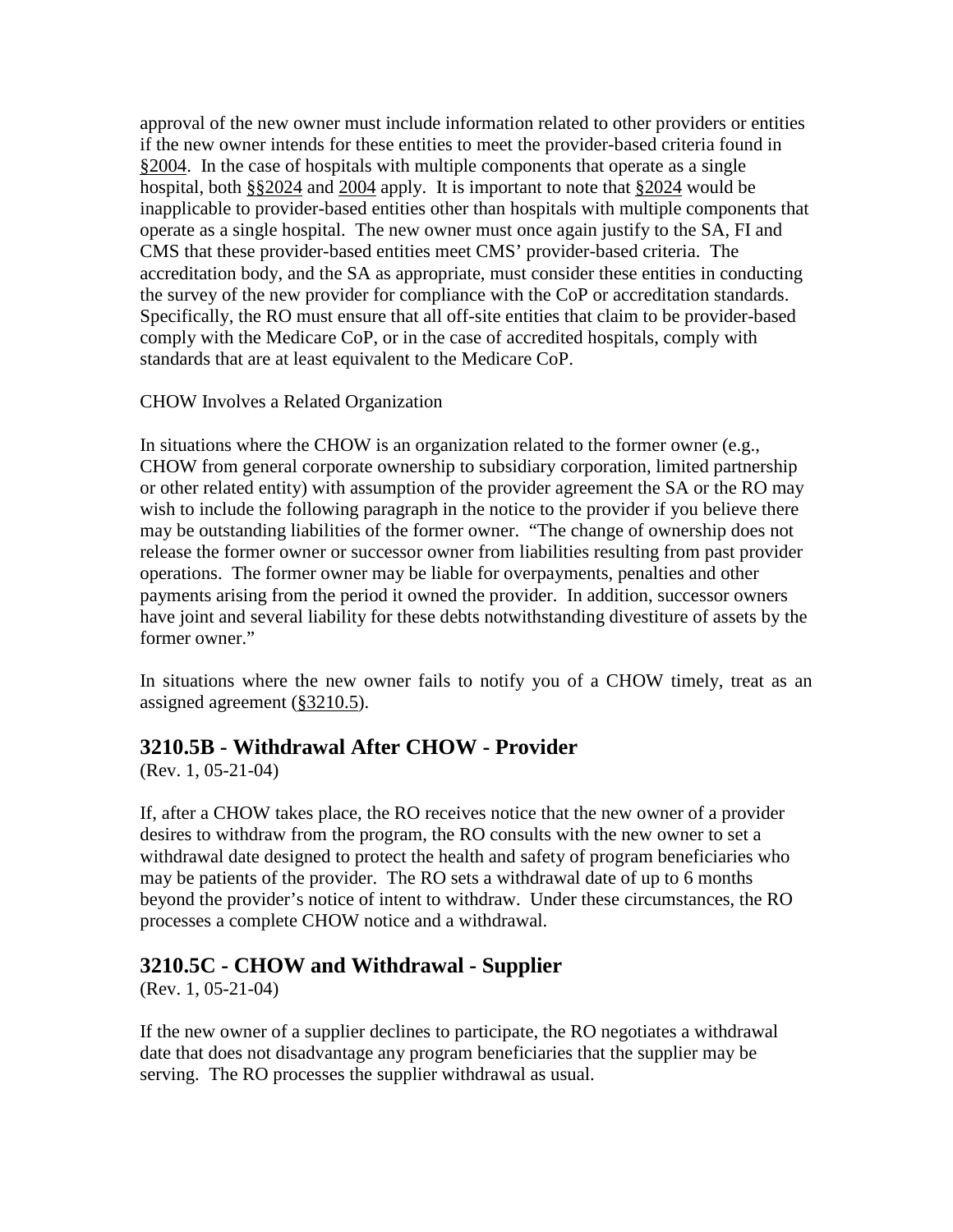### Expansion of Services

### **3220 - Certifications of Additional Services**

(Rev. 1, 05-21-04)

Several categories of providers/suppliers require specific approval prior to becoming eligible to receive Medicare and Medicaid payment for certain services beyond those for which they were initially approved. The specific provider/supplier types affected by this requirement are:

- HHAs;
- RHCs; and
- ESRD facilities.

During the initial survey and resurveys, the SA advises the provider/supplier to inform it and the appropriate FI or carrier promptly in writing when an additional service is contemplated, so that it can evaluate compliance with the pertinent CoPs or Conditions for Coverage. Do not accept oral requests. When the SA is notified by the provider or supplier or the FI or carrier of the addition by the provider/supplier or learns that a service has been added, it reviews applicable documentation and, as necessary, performs a survey of the new service promptly. The SA records the results on the appropriate survey report.

The only services of an HHA that when added would require a survey are OPT and speech language pathology services are when these services are provided by the HHA as a provider of outpatient physical therapy services (See [42 CFR 484.38](http://www.cms.hhs.gov/regulations/) and [§3222.](#page-119-0)) This usually does not require an immediate survey, but can be surveyed at the time of the next standard survey.

### **3220A - Services in Compliance**

(Rev. 1, 05-21-04)

If a new survey is performed and the service meets the applicable Conditions, the SA recertifies the provider/supplier as continuing to meet the CoPs or Conditions for Coverage and complete Form CMS-1539. It includes an explanation in Item 17 concerning the added service and an evaluation of the new service.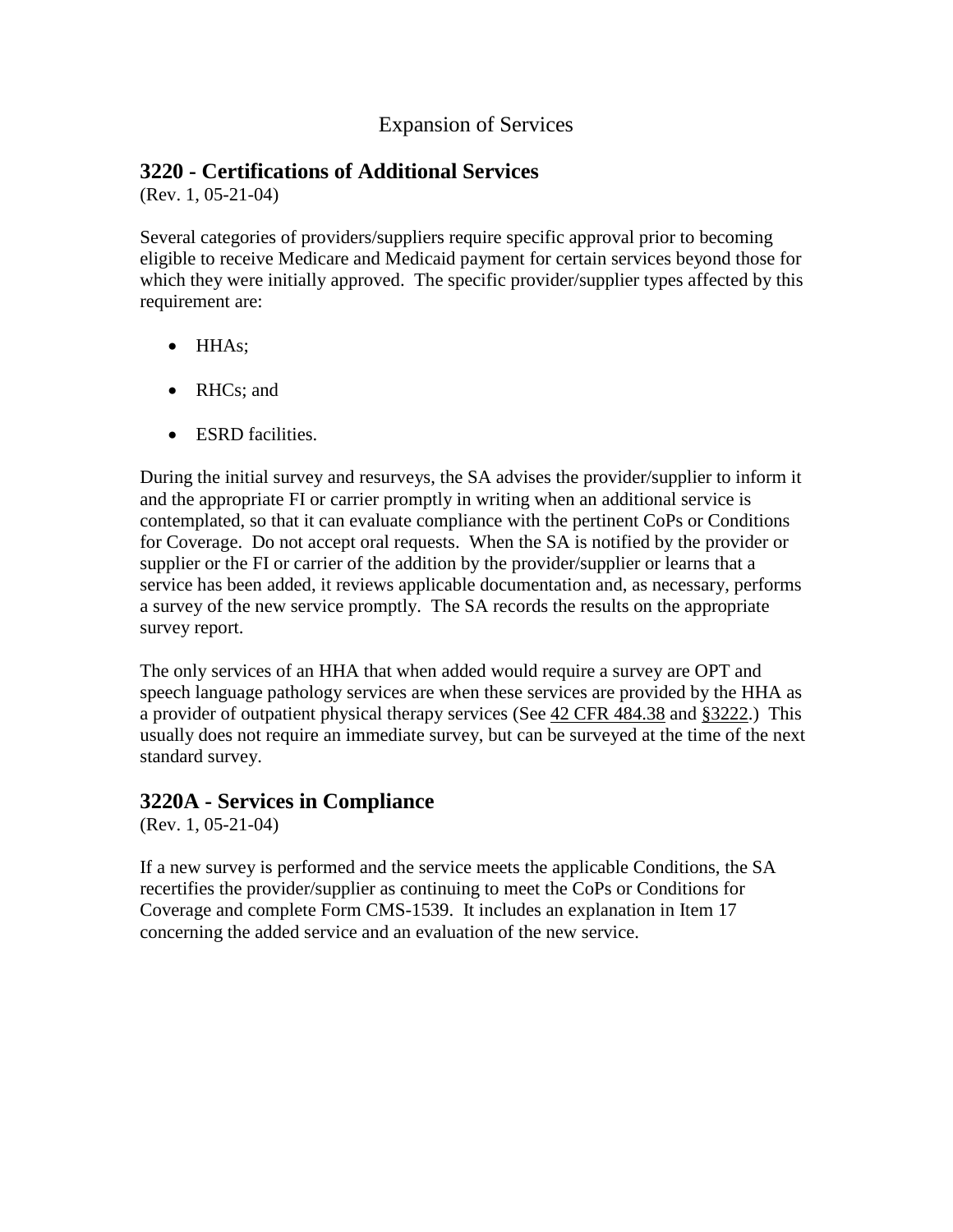# **3220B - Services Not In Compliance (HHAs, RHCs, and ESRD Facilities)**

(Rev. 1, 05-21-04)

If a new service does not meet the applicable Condition(s), the SA informs the provider/supplier that it must either come into compliance or stop providing the service to avoid termination action.

If the provider/supplier agrees to stop providing a service, the SA notes this action in its files and follows up within 60 calendar days to ascertain whether the service has been discontinued. If the provider/supplier is unwilling to correct or stop providing the service, the SA initiates termination action.

# <span id="page-119-0"></span>**3222 - Specific Requirements for Expansion of Services**

(Rev. 1, 05-21-04)

#### **3222A - HHA's Request to Provide OPT Services on Its Premises** (Rev. 1, 05-21-04)

An HHA may provide OPT services on its premises as well as in patients' homes. The HHA providing services on its premises must meet and should be surveyed for compliance with 42 CFR [485.723](http://www.cms.hhs.gov/regulations/) and [485.727.](http://www.cms.hhs.gov/regulations/) These regulations do not apply to physical therapy services provided in patients' homes.

# **3222B - RHC's Request to Provide Visiting Nurse Services**

(Rev. 1, 05-21-04)

After the clinic is approved as an RHC, it may also seek approval to provide covered visiting nurse services. An RN, LPN, or licensed vocational nurse must furnish these services. (See [42 CFR 405.2411, 405.2416,](http://www.cms.hhs.gov/regulations/) and [405.2417.](http://www.cms.hhs.gov/regulations/))

When a request is received, the RO must determine whether there is a shortage of HHAs in the area. If there is an existing HHA furnishing services in the RHC area, the SA contacts the HHA for a statement of its ability or inability to adequately furnish nursing services in the area. In addition, the SA obtains information from the local or State health planning organization. The SA transmits the request and all pertinent documentation to the RO. The SA does not approve the visiting nurse services at this point.

If the RO determines that there is not a shortage of home health services for the area, authority to furnish visiting nursing services to homebound patients will be denied, and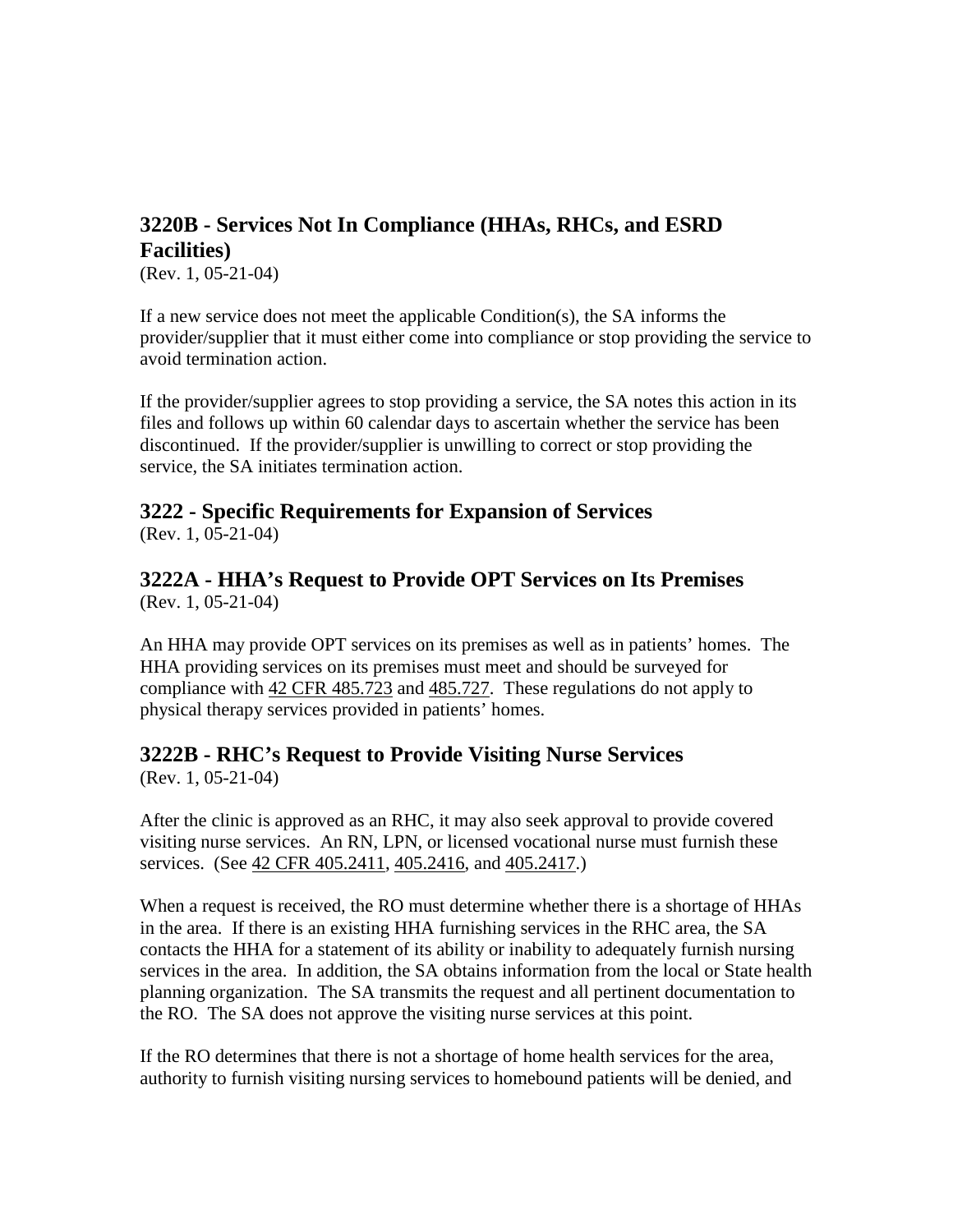the RHC will be expected to refer its homebound patients to the HHA serving the area. The SA will receive a copy of the RO determination notice.

For purposes of this development, a "homebound individual" is one permanently or temporarily confined to his/her place of residence because of a medical or health condition. The individual may leave the place of residence infrequently and still be considered homebound. However, an individual in a hospital or long term care facility is not "homebound" for purposes of visiting nurse services.

If the RO determines that there is a shortage of home health services, it will request that the SA evaluate the qualifications of RHC personnel who are responsible for delivery of nursing services.

The SA completes the applicable sections of the Rural Health Clinic Survey Report (Form CMS-30) for visiting nurse services and a written plan of care. The SA reviews records (plans of care and other appropriate records) to verify that such services are provided to homebound individuals and are furnished under written plans of care developed and signed by the supervising physician, nurse practitioner, physician assistant, or nurse midwife and reviewed by the supervising physician at least every 60 calendar days. If the service has recently been implemented, it may be necessary for the SA to follow-up later to determine that the 60-day requirement is being observed.

When the above development has been completed and evaluated, the SA completes a supplementary certification for the visiting nurse service.

Follow the procedure in [§2274.](http://www.cms.hhs.gov/manuals/107_som/som107c02.pdf) (Also see [Exhibit 27.](http://www.cms.hhs.gov/manuals/107_som/som107c09_exhibitstoc.asp))

# **3224 - Addition of Sites to an Existing Provider**

(Rev. 1, 05-21-04)

It is inherent in the provider certification process that a provider give notification to CMS of its proposal to expand its service area by adding a branch, satellite or extension location. The Medicare statute and applicable regulations are implicit that the proposed expanded service area meet the Conditions of Participation the same as the primary location that has signed the provider agreement or that has been assigned a provider number or both. In the absence of notification, CMS has no way of determining whether the requirements critical to health and safety are met at the expanded location. For example, a hospice's request for satellite location may be denied because it cannot demonstrate how the hospice will assume administrative and supervisory responsibility for the services provided at the expansion site. Moreover, there is no basis for a provider to bill Medicare for services provided by a site which has not been determined to meet applicable requirements of participation.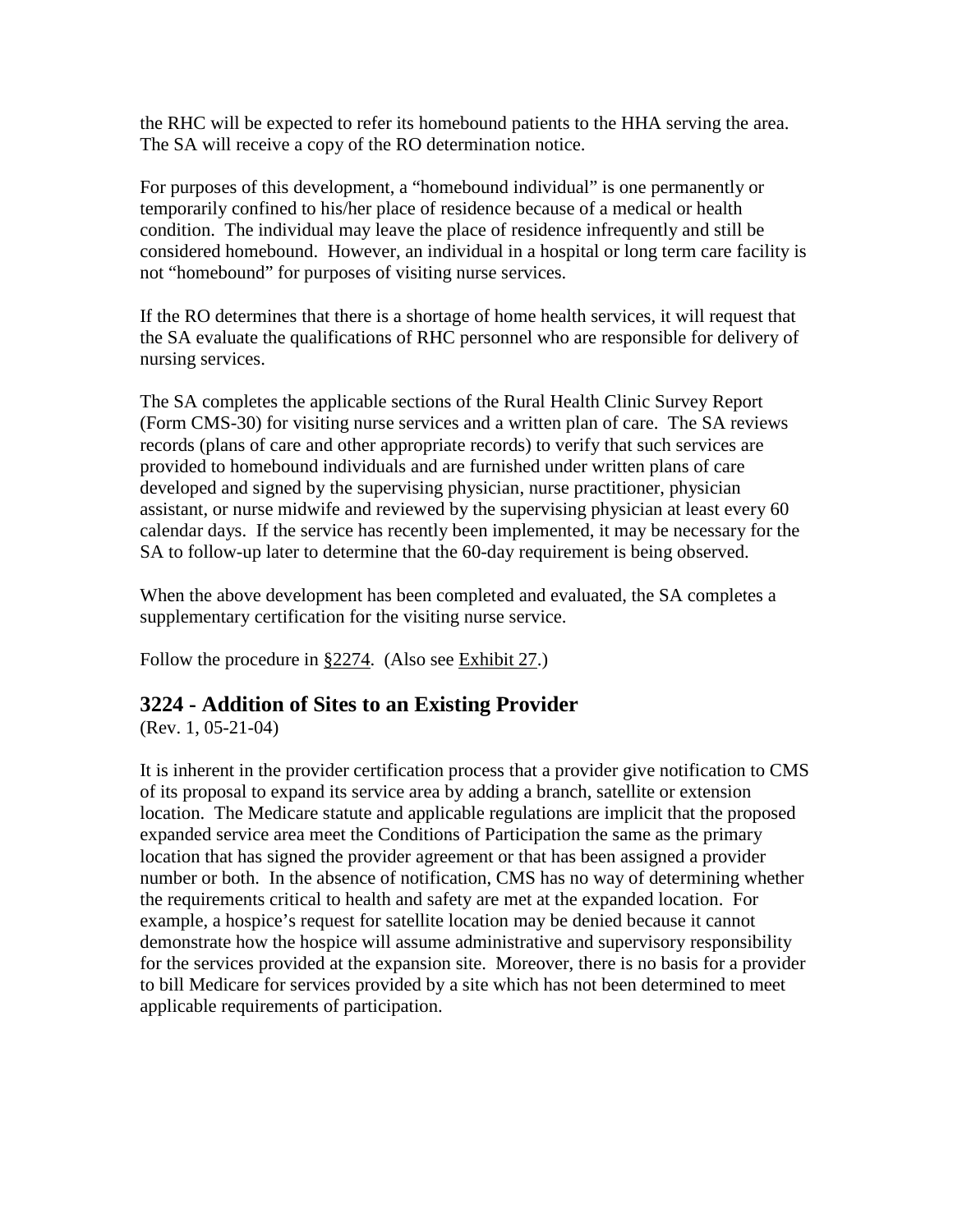When an expansion request is received, before making a determination the RO considers the following:

- Whether the proposal meets Medicare statutory and regulatory requirements. For example, in the case of an HHA, does the proposed branch meet the definition of a branch office at [42 CFR 484.2.](http://www.cms.hhs.gov/regulations/) If it is possible to make a decision based on the provider's description of how it intends to operate, an onsite survey may not be necessary.
- If the proposal complies with State and local laws related to the particular type of provider/supplier; and
- Whether Medicare reimbursement is affected by the proposal. For example, a hospital states that is has purchased a physicians' clinic that is now a part of the hospital. In such a case, input from the Division of Medicare and the fiscal intermediary will likely be necessary. While CMS does not dictate to a provider how it should operate its business, the provider does have to comply with Medicare requirements. Whenever an entity can meet the requirements of two different categories; e.g., subunit and independent home health agency, it is generally CMS' policy to designate the category for which there is the least potential to increase Medicare costs. If a proposed branch is in an area that would receive a different payment rate than the parent HHA, it could be found to be in a different geographic area and determined not to be a branch.

Although legal authority exists for conducting a survey, a survey may not be necessary because the provider furnishes the RO with sufficient information to make a determination about its proposed expansion either at the time of its initial request or subsequently. If the RO believes a survey is required, but the SA is unable to conduct a survey within a reasonable period of time, the RO may take one of the following actions:

- Make a determination based on the expansion information provided by the provider and inform the provider of the decision; and
- Inform the provider that a survey will be necessary and that it should not bill Medicare for services provided at the proposed expansion location until the survey is conducted and a determination is made.

In the absence of notification of an expansion, CMS has the authority to deny bills for services furnished at the expanded site. When notification is received of a proposed expansion, the RO should inform the provider of whether the expanded site meets applicable requirements. The fiscal intermediary should be notified of the RO's decision.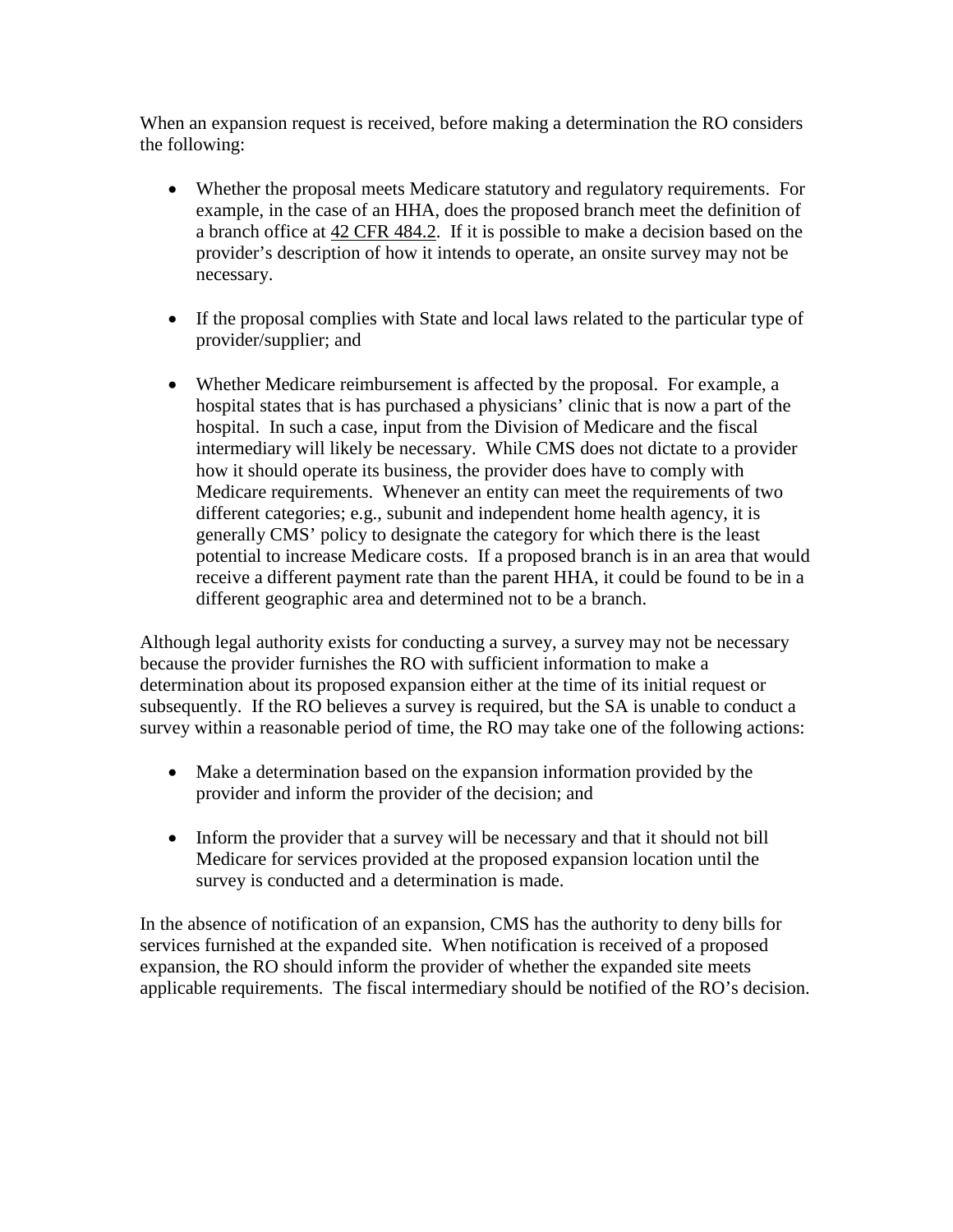### Validation Surveys of Accredited Providers and Suppliers

### **3240 - Validation Surveys - General**

(Rev. 123, Issued: 10-03-14, Effective: 10-03-14, Implementation: 10-03-14)

A "deemed" provider or supplier means a provider or supplier which has voluntarily applied for and has been accredited by a CMS-approved Medicare accreditation program whose recommendation for deemed status for that provider or supplier has been accepted by the RO. A list of current CMS-approved Medicare accreditation programs may be found at: [https://www.cms.gov/Medicare/Provider-Enrollment-and-](https://www.cms.gov/Medicare/Provider-Enrollment-and-Certification/SurveyCertificationGenInfo/Downloads/AOContactInformation.pdf)[Certification/SurveyCertificationGenInfo/Downloads/AOContactInformation.pdf](https://www.cms.gov/Medicare/Provider-Enrollment-and-Certification/SurveyCertificationGenInfo/Downloads/AOContactInformation.pdf)

NOTE: For the purposes of this section, the term "Condition" refers to any Condition of Participation, Condition for Coverage, or Condition for Certification. (See Chapter VI for discussion of validation surveys for accredited laboratories.)

SAs may not conduct a Medicare survey of a deemed provider or supplier unless specifically authorized by the RO to do so. Sections [1864\(c\)](http://www.cms.hhs.gov/regulations/) and [1865](http://www.cms.hhs.gov/regulations/) of the Act provide the basis for conducting validation surveys of deemed providers and suppliers. Regulations authorizing such surveys are found in [42 CFR Part 488.](http://www.cms.hhs.gov/regulations/) The CMS may require a survey of a deemed provider or supplier to validate the accreditation organization's process. These surveys will be conducted on either a representative sample basis (i.e., representative sample validation survey), or in response to a substantial allegation of noncompliance (i.e., complaint survey).

A representative sample validation survey is usually a standard or full survey of all applicable conditions.

A substantial allegation/complaint survey is authorized by the RO in response to a credible allegation which, if substantiated, would result in a condition-level citation. The RO advises the SA which conditions are to be assessed for compliance, based on the nature of the complaint. See Chapter 5, Sections 5100 – 5110 for more information on substantial allegation survey policies, procedures and timeframes.

The Form CMS 2802 is transmitted from the RO to the SA via the ASPEN Central Office (ACO) system, for a representative sample validation survey, or via the ASPEN Complaint Tracking System (ACTS) for a substantial allegation validation survey. The RO uses this form to:

- authorize the SA to conduct a validation survey of a particular provider/supplier;
- identify the applicable  $AO(s)$ ;
- indicate the type of validation survey to be conducted;
- indicate, when applicable in the case of a representative sample validation survey, the AO's survey end-date; and
- in the case of a substantial allegation validation survey, identify the specific conditions for which the SA must assess compliance.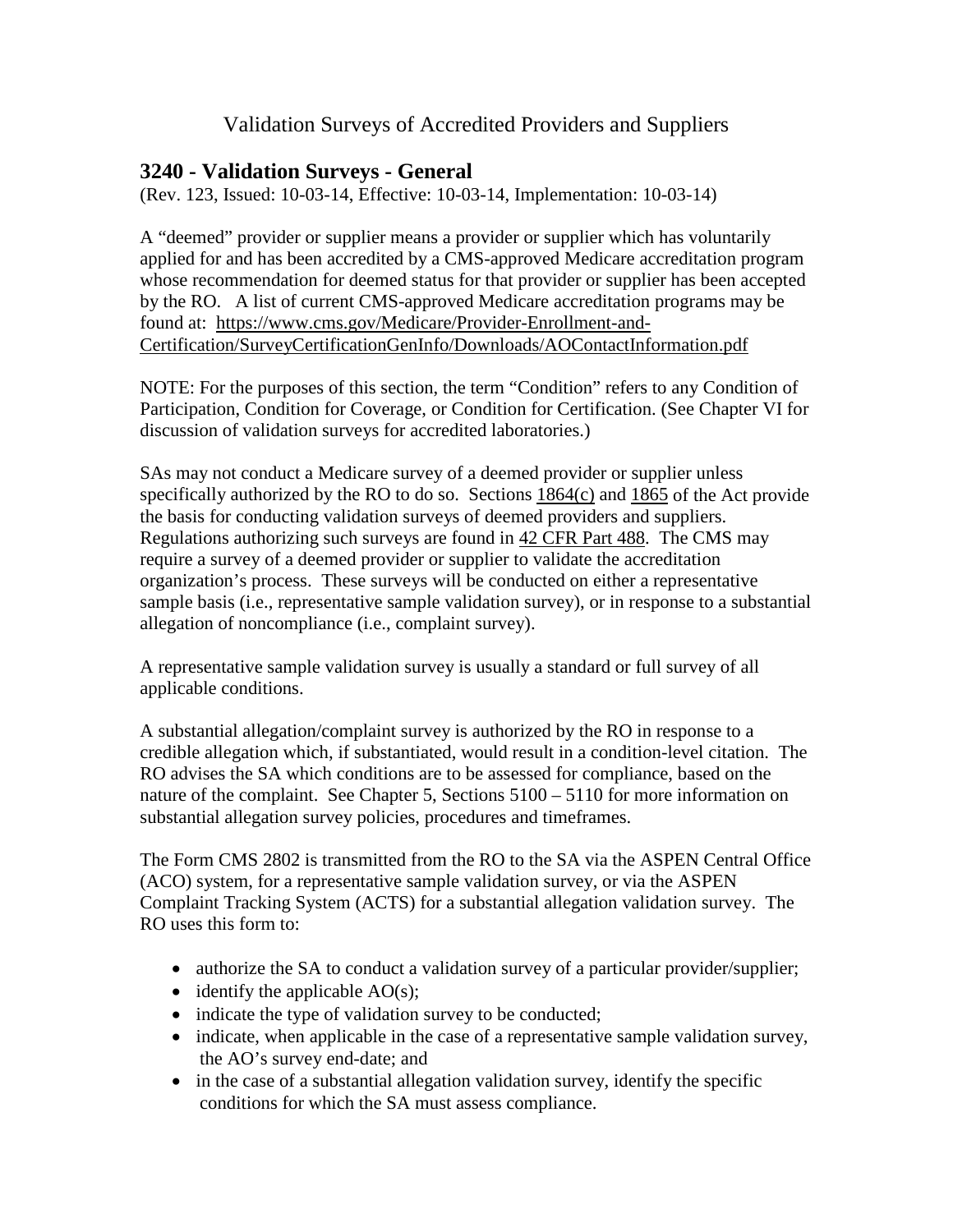If a provider or supplier selected for a validation survey (representative sample or substantial allegation) is found to have one or more condition-level deficiencies, it will no longer be deemed to meet the Medicare Conditions. The RO advises the provider or supplier that its deemed status is removed and that it is being placed under SA jurisdiction. However, no change is made to the provider's or supplier's deemed status in the Automated Survey Process Environment (ASPEN). Instead, the placement of the provider or supplier under SA jurisdiction is noted under the Deeming tab within the certification kit in ACO.

### **3241 - Objective of Validation Surveys**

(Rev. 123, Issued: 10-03-14, Effective: 10-03-14, Implementation: 10-03-14)

Validation surveys are intended to develop a reasonable estimate of an accreditation organization's performance. Validation surveys are to be conducted in accordance with the survey protocol for the provider/supplier type being surveyed to assure a fair basis for comparing the effectiveness of CMS-approved Medicare accreditation programs.

# **3242 - Representative Sample Validation Surveys of Deemed Providers/Suppliers**

(Rev. 123, Issued: 10-03-14, Effective: 10-03-14, Implementation: 10-03-14)

The deemed provider/supplier validation survey process is designed to evaluate the performance of a CMS-approved Medicare accreditation program by determining whether a provider/supplier that is deemed to be in compliance with the Medicare conditions on the basis of its accreditation and is, in fact, meeting Medicare health and safety requirements. Such validation surveys are authorized in accordance with §1864 of the Act. Moreover, CMS is required under §1875(b) of the Act to provide an annual report to Congress on the performance of all CMS-approved Medicare accreditation programs approved under Section 1865 of the Act, including a validation of the accreditation process.

The SA conducts validation surveys of deemed provider/supplier types in accordance with established survey protocols for the provider or supplier type.

CO selects a representative sample of deemed providers and suppliers for the SA to conduct a validation survey and forwards this listing each month to the ROs. Upon receipt of the monthly list, the RO electronically issues the applicable Form CMS 2802, depending on the type of provider or supplier, promptly to the SA via the ACO system deeming tab in the recertification/validation kit. The RO also provides CO via the designated Sharepoint site a copy of the Form CMS 2802 once it is issued, for tracking purposes.

The representative sample validation survey is a standard, i.e. full, survey of ALL conditions applicable to that provider or supplier type. Unless the survey is a mid-cycle survey (see below), representative sample validation surveys must be conducted within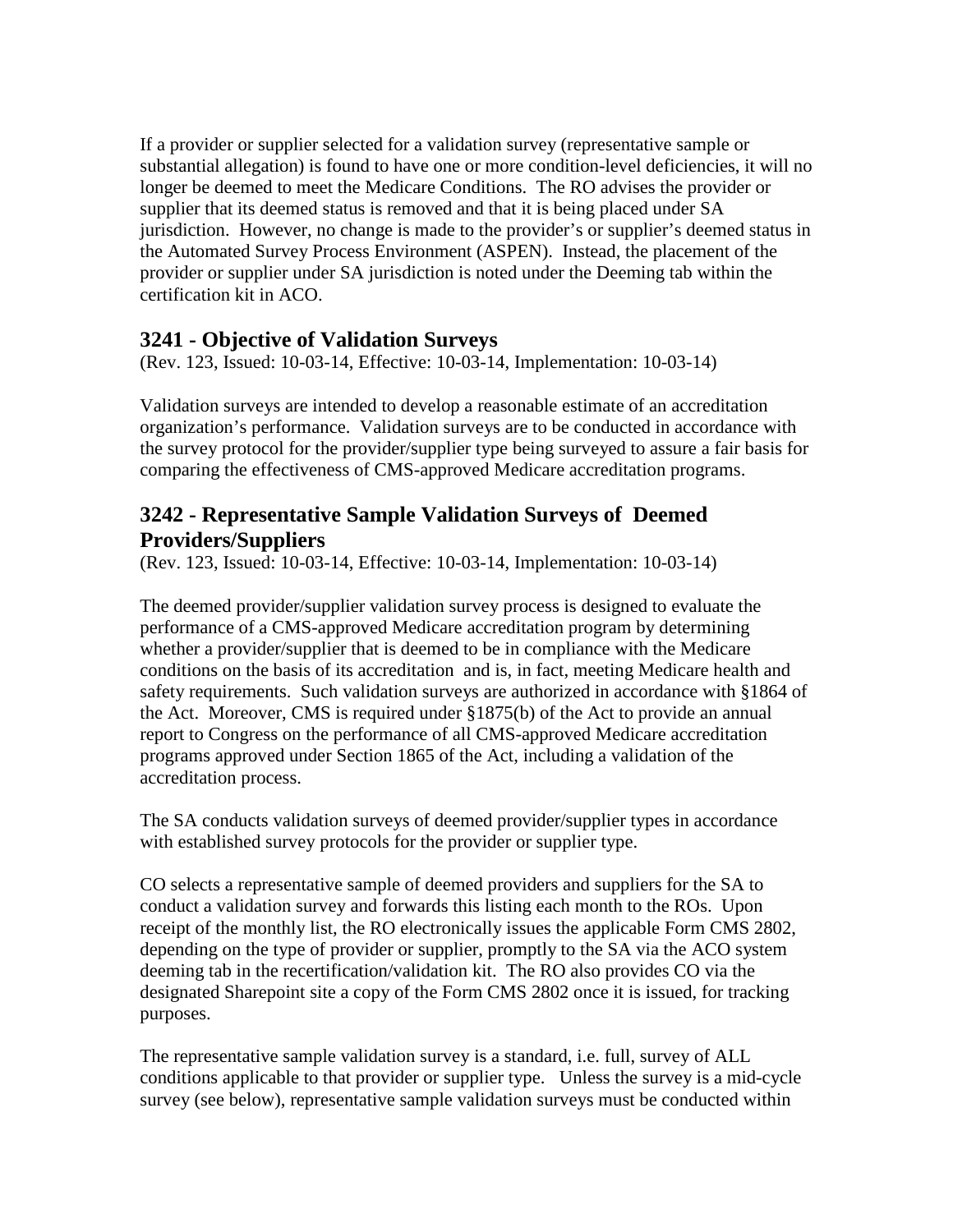60 calendar days following the scheduled end date of the accreditation organization survey. The CO advises the RO of the AO scheduled survey end date, and the RO shares this information with the SA via the electronic version of the applicable Form CMS 2802. The SA must not share this information with any outside parties. The SA must also not request a copy of the AO survey report from the AO, in order to avoid bias in the SA's conduct of an independent survey of the provider or supplier.

In addition to the traditional representative sample validation surveys, the CO sample selection may include deemed facilities at various points in their accreditation cycle (e.g., mid-cycle). Generally the assignment of such surveys is not tied to the timing of a scheduled AO survey, and thus there is no AO survey end date that determines the timing of the SA's validation survey. The CO will include any additional instructions (if applicable) for the conduct of such surveys, including the timeframe for completion of the survey by the SA.

# **3243 - Substantial Allegation Validation Surveys of Deemed Providers/Suppliers**

(Rev. 123, Issued: 10-03-14, Effective: 10-03-14, Implementation: 10-03-14)

A substantial allegation/complaint survey is authorized by the RO in response to a credible allegation which, if substantiated, would result in a condition-level citation. The RO advises the SA which conditions are to be assessed for compliance, based on the nature of the complaint. The SA conducts the complaint investigation in accordance with the established protocols for the provider or supplier type. It is not sufficient for the SA to review only the medical record(s) related to the specific complaint allegation; rather, the SA must assess the provider's/supplier's general, current compliance with each condition specified by the RO on the authorizing Form CMS 2802 transmitted in ACTS.

See Chapter 5, Sections 5100 – 5110 for more information on substantial allegation survey policies, procedures and timeframes

### **3244 - SA Preparation for Validation Survey**

(Rev. 123, Issued: 10-03-14, Effective: 10-03-14, Implementation: 10-03-14)

The SA follows standard survey processes when conducting validation surveys. For example, all validation surveys are unannounced. All substantial allegation validation surveys must include an assessment of compliance with the condition(s) specified by the RO; it is not acceptable for the SA to review only the record and other information related to the specific complaint.

The SA assigns surveyors who normally conduct surveys of non-deemed providers or suppliers to conduct validation surveys for the same provider/supplier types. The size of the survey team and the time that the SA spends on-site must be comparable to that used by the SA for non-deemed providers/suppliers of similar size or complexity. Whenever possible, all team members should survey a provider or supplier concurrently. This applies to staff who conduct the LSC portion of a standard survey as well as to personnel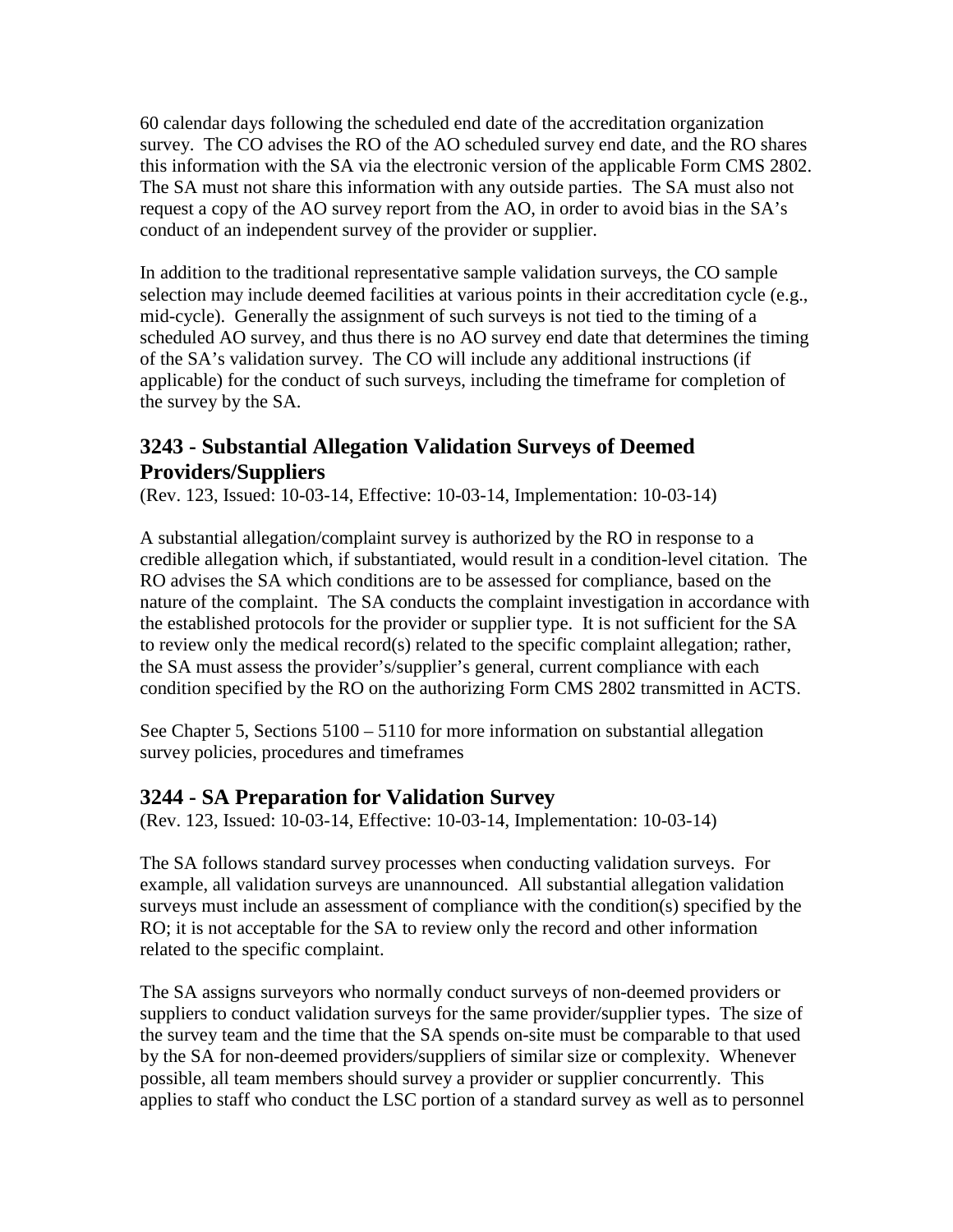who conduct the health portion of the survey. If situations occur where this is not feasible, the SA must contact the RO for further direction.

As with any other Federal survey, CMS personnel may be present during the survey to provide assistance and to help assure nationwide uniformity and validity.

### **3246 - Provider/Supplier Authorization for Validation Survey**

(Rev. 123, Issued: 10-03-14, Effective: 10-03-14, Implementation: 10-03-14)

During the entrance conference for either type of validation survey the SA presents to the provider or supplier a letter signed by the SA Director announcing the validation survey (Exhibit 37), as well as an "Authorization by Deemed Provider/Supplier Selected for Accreditation Organization Validation Survey," (Exhibit 287). The SA requires the signature of the provider/supplier CEO or other authorized individual on the authorization document, acknowledging that the provider/supplier must permit the validation survey by the SA to take place, as well as SA monitoring of the correction of any substantial noncompliance found through the validation survey.

### **3248 – Provider/Supplier Refusal to Permit Validation Survey**

(Rev. 123, Issued: 10-03-14, Effective: 10-03-14, Implementation: 10-03-14)

If, after efforts have been made to explain the validation survey protocol procedure, the provider/supplier refuses to permit the validation survey to take place, the SA informs the provider/supplier that its "deemed" status will be removed and the provider/supplier may also be subject to termination from the Medicare program (and, where applicable, the Medicaid program. [see ref.  $489.53(a)(4)$ ] If the provider/supplier continues to refuse to permit the validation survey, the SA notifies the RO. The SA informs the RO of all efforts made to encourage compliance. The RO notifies the provider or supplier that its participation in Medicare will be terminated, following standard termination procedures.

### **3252 - SA Forwarding Validation Survey Records to RO**

(Rev. 123, Issued: 10-03-14, Effective: 10-03-14, Implementation: 10-03-14)

Representative sample validation surveys: The SA submits the appropriate information as specified on the List of Documents in Certification Packet (see [Exhibit 63\)](http://www.cms.hhs.gov/manuals/107_som/som107c09_exhibitstoc.asp) to the RO or through an update to the ASPEN database within 30 calendar days of completing the survey. In cases where immediate jeopardy exists, the SA submits all the appropriate information specified on the List of Documents in Certification Packet to the RO within two working days of completion of the survey, and enters survey data to the ASPEN database, in a timely manner. The SA also completes the Survey Team Composition and Workload Report (Form CMS-670).

Substantial allegation validation surveys: The SA follows the procedures in Chapter 5, Section 5110.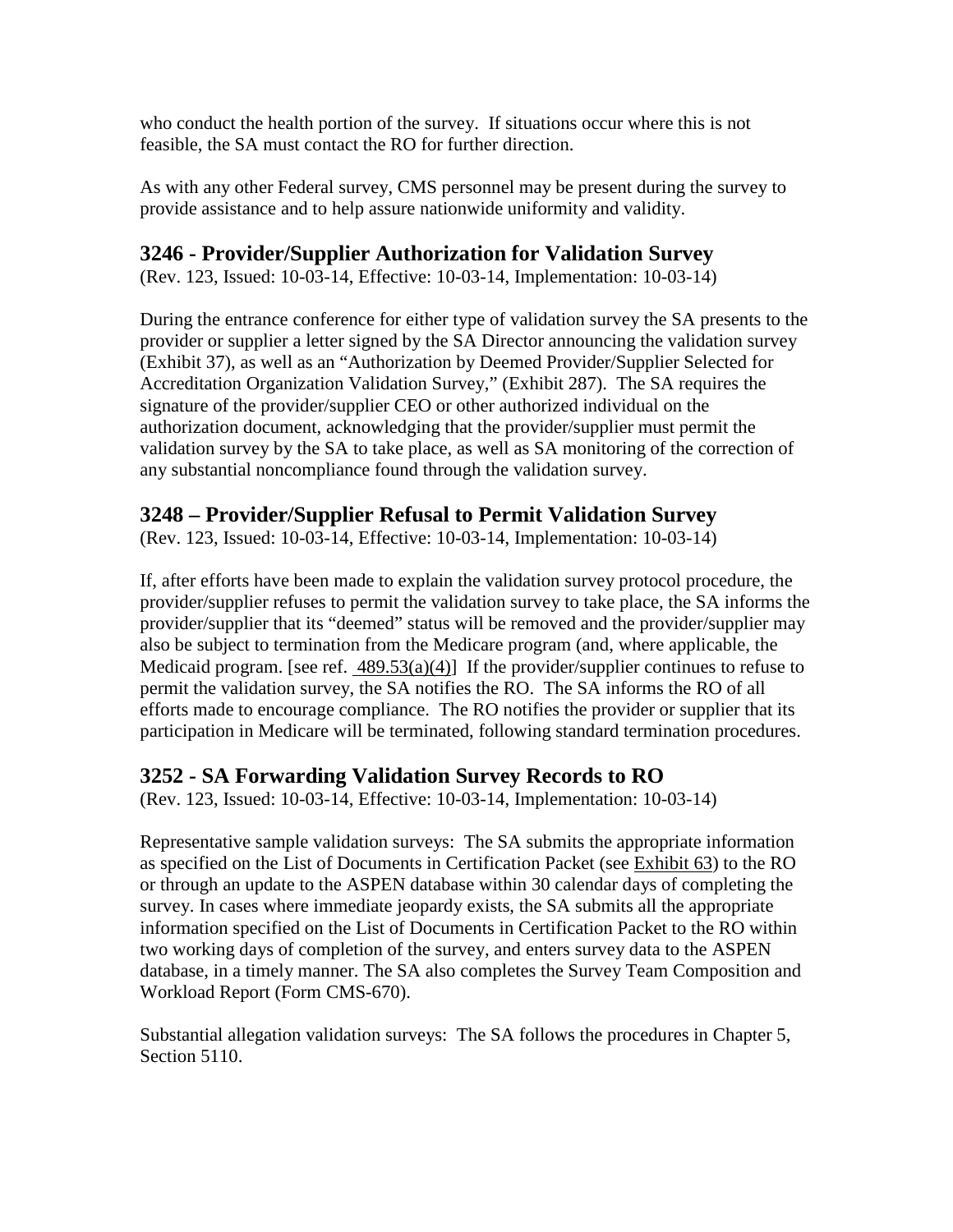If the provider/supplier has been cited as a result of the validation survey for deficiencies at the standard level only, the provider/supplier remains deemed. It is not obligated to submit a plan of correction (PoC), although it may voluntarily choose to do. If the provider/supplier submits a PoC, the SA includes it in the survey file.

### **3254 - RO Actions Following Validation Survey**

(Rev. 123, Issued: 10-03-14, Effective: 10-03-14, Implementation: 10-03-14)

Upon receipt of survey materials, the RO analyzes and considers the SA findings and recommendations and determines whether it agrees with them. If the RO disagrees with the SA's findings or recommendations, it may require the SA to revise the Form CMS 2567 before it is issued to the provider or supplier. The RO takes necessary action to make a compliance determination and notify the provider/supplier as soon as possible, in the case of an immediate jeopardy, and within 30 calendar days for all other cases. The RO inputs the information into ASPEN in a timely manner.

In the case of a representative sample validation survey only, once the survey report is finalized the RO forwards to CO via the designated Sharepoint site a copy of the Form CMS 2567 and the accompanying correspondence to the facility.

If the validation survey identifies substantial noncompliance, i.e., condition-level deficiencies, the RO removes the provider's or supplier's deemed status. The provider/supplier continues to be accredited by its accreditation organization and is still permitted to participate in the Medicare/Medicaid programs while correcting the deficiencies. However, until the provider/supplier either achieves substantial compliance or its Medicare agreement is terminated, it is subject to the same requirements, survey and enforcement procedures that are applied to non-accredited provider/suppliers found out of compliance following a survey. The SA monitors the provider/supplier until it reaches substantial compliance with all conditions or it is terminated from the Medicare program, and where applicable, the Medicaid program.

# **3254A – Providers/Suppliers Found in Compliance Following Validation Survey**

(Rev. 123, Issued: 10-03-14, Effective: 10-03-14, Implementation: 10-03-14)

If the provider/supplier is in compliance with all Medicare Conditions, the RO notifies the provider/supplier and sends a copy to the SA and the AO.

### **3254B - Providers/Suppliers Found Not In Compliance With One or More Conditions Following Validation Survey and Noncompliance Constitutes Immediate Jeopardy**

(Rev. 123, Issued: 10-03-14, Effective: 10-03-14, Implementation: 10-03-14)

If the SA finds deficiencies that pose an immediate jeopardy to patient's health and safety, the SA immediately notifies the RO by phone and then forwards the survey packet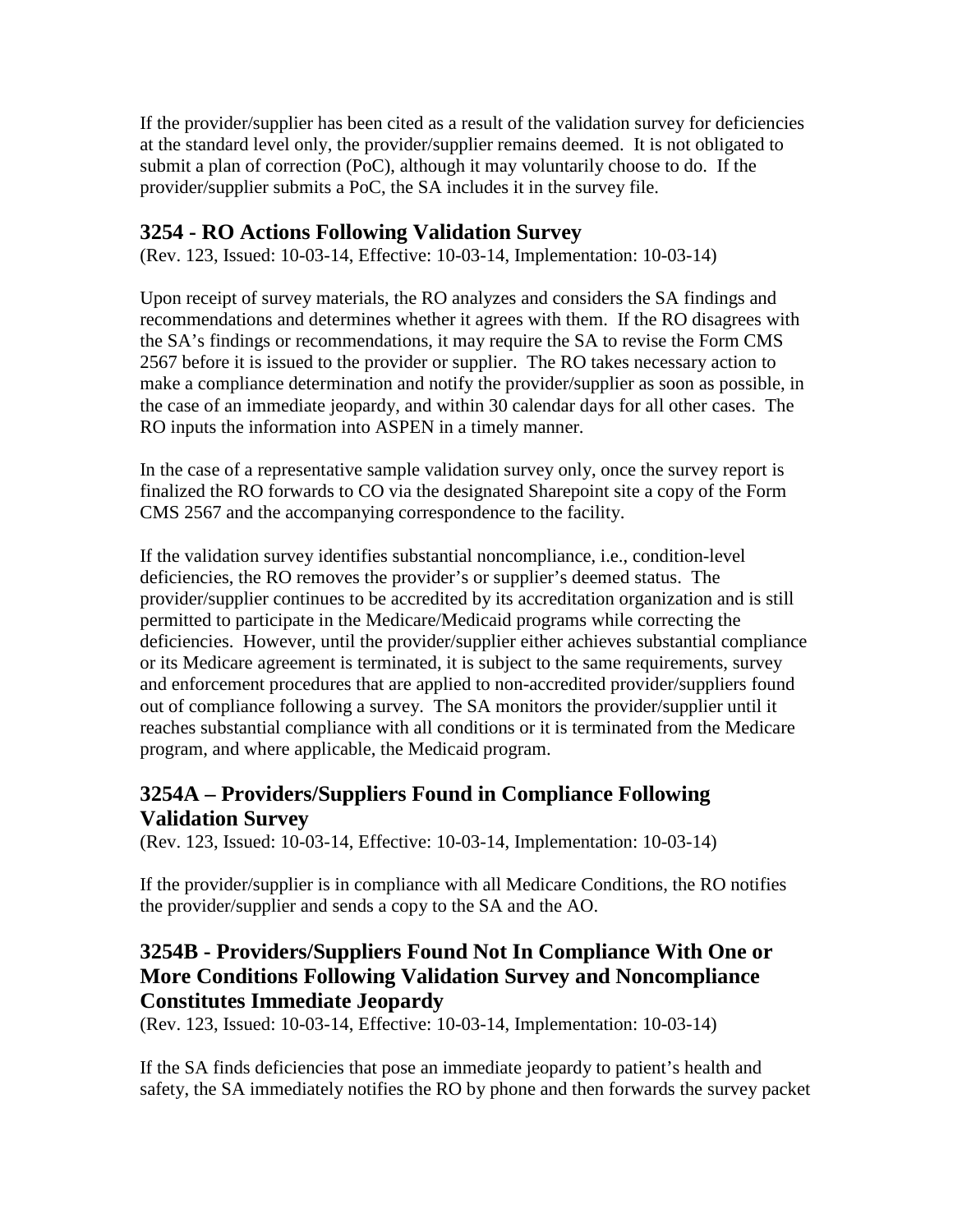to the RO within two working days after the completion of the survey. If after the RO review of the survey packet, the RO determines that there are deficiencies that pose immediate jeopardy (IJ) to patient health and safety, the provider or supplier will be placed on the 23-day termination track. See Chapter 5, section 5110.2 for detailed procedures and timeframes for substantial allegation validation surveys.

In the case of a representative sample validation survey the RO removes the provider's/supplier's deemed status and places it under SA survey jurisdiction. The procedures and timelines in Chapter 5, Section 5110.4b apply.

# **3254C - Condition-level Deficiencies That Do Not Pose Immediate Jeopardy**

(Rev. 123, Issued: 10-03-14, Effective: 10-03-14, Implementation: 10-03-14)

If the SA determines, and the RO agrees, that the provider/supplier is out of compliance with one or more Conditions, but the deficiencies do not pose immediate jeopardy to patient health and safety, the SA and RO follow the procedures in Chapter 5, Section 5110.3 for substantial allegation validation surveys. For representative sample validation surveys, the RO removes the provider's/supplier's deemed status and places it under SA survey jurisdiction. The procedures and timelines in Chapter 5, Section 5110.4c apply.

# **3254E - Plans of Correction**

(Rev. 123, Issued: 10-03-14, Effective: 10-03-14, Implementation: 10-03-14)

See §2728B for discussion of the requirements for an acceptable PoC, as well as the options available to the provider/supplier.

See Chapter 5, Sections 5100 – 5110 for information on when the RO must review an SA recommendation on whether or not a PoC is acceptable and when the RO must send a notice to the provider/supplier with a copy to the applicable AO(s).

### **3254F - Termination**

(Rev. 1, 05-21-04)

The CMS will terminate a provider/supplier if it does not submit an acceptable PoC, or if after a reasonable period of time, it does not correct the Conditions that have been determined to be noncompliant. The RO obtains copies from the SA of the latest survey material before proceeding with termination procedures.

# **3254G - Compliance with All Conditions After Correction of Deficiencies**

(Rev. 1, 05-21-04)

When an accredited provider/supplier is determined to be in compliance with all Conditions, the RO notifies the provider/supplier accordingly (and where applicable, the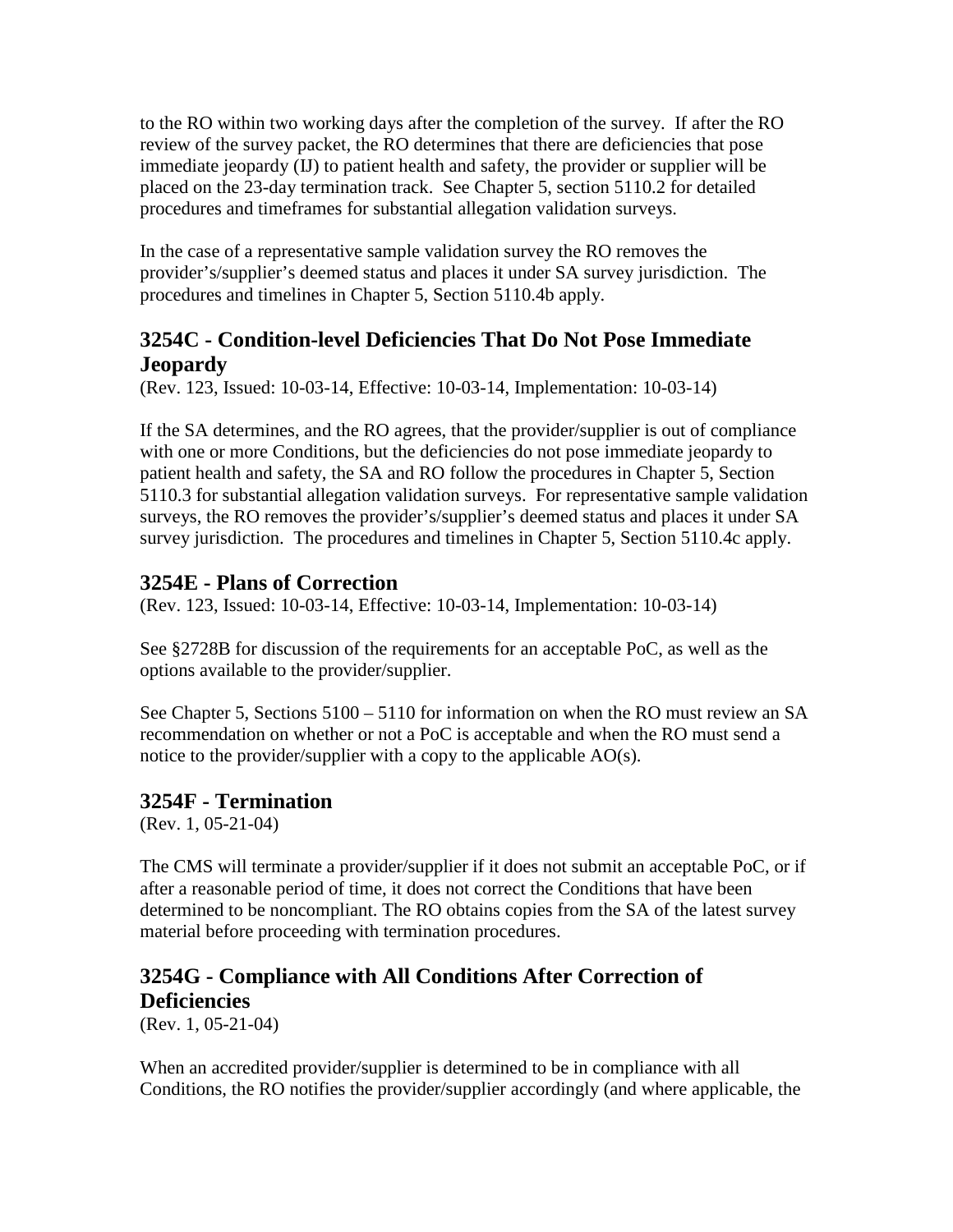SMA). The RO informs the SA, in writing, to cease monitoring activities. Revisits by the SA are not authorized after an accredited provider/supplier has been notified that it is back in compliance with all Medicare Conditions, and its deemed status is reinstated.

### **3256 - RO Provision of Information to Accrediting Organizations**

(Rev. 123, Issued: 10-03-14, Effective: 10-03-14, Implementation: 10-03-14)

The RO must provide the AOs copies of every Form CMS 2567 issued to a deemed facility accredited by the AO(s) in a timely manner, i.e., as soon as possible after issuance to the provider/supplier. ROs have the option of sending this material to AOs electronically rather than mailing hard copies. Copies to be provided include all Form CMS 2567s resulting from a SA validation survey, including both representative sample and substantial allegation (complaint) surveys, as well as all Form CMS 2567s issued after the provider's or supplier's deemed status has been removed and the facility has been placed under SA jurisdiction until it can achieve substantial compliance. Copies of any correspondence sent to the provider or supplier related to a Form CMS 2567 must also be provided to the applicable AO(s), as well as correspondence concerning the status of the provider's supplier's Medicare provider agreement or supplier approval (e.g., issuance of an agreement/approval with CCN, notice of potential termination of the agreement/approval, notice of termination of the agreement/approval, etc.).

Note that a provider or supplier may be accredited under a CMS-approved Medicare accreditation program by more than one AO; in such cases all AOs must receive copies.

Forward copies to the applicable AO(s) using the contact information found at [https://www.cms.gov/Medicare/Provider-Enrollment-and-](https://www.cms.gov/Medicare/Provider-Enrollment-and-Certification/SurveyCertificationGenInfo/Downloads/AOContactInformation.pdf)[Certification/SurveyCertificationGenInfo/Downloads/AOContactInformation.pdf](https://www.cms.gov/Medicare/Provider-Enrollment-and-Certification/SurveyCertificationGenInfo/Downloads/AOContactInformation.pdf)  Where RO resources and workload resources permit, the RO should consider sending copies of this information electronically to the AO contact's e-mail address.

### **3257 - Reinstatement to Accrediting Organization Jurisdiction**

(Rev. 123, Issued: 10-03-14, Effective: 10-03-14, Implementation: 10-03-14)

A provider/supplier that has been under SA monitoring is returned to deemed status when it is determined that it is in substantial compliance with the applicable conditions. The provider or supplier is no longer monitored by the SA but is instead under the jurisdiction of the AO. The deeming tab in ASPEN is updated to reflect the end of the SA monitoring.

The SA may not conduct any further surveys of the provider/supplier without a new authorization from the RO via the applicable Form CMS 2802.

When the provider/supplier is returned to the accreditation organization's jurisdiction, the RO notifies the provider or supplier in writing, with a copy to the applicable AO(s).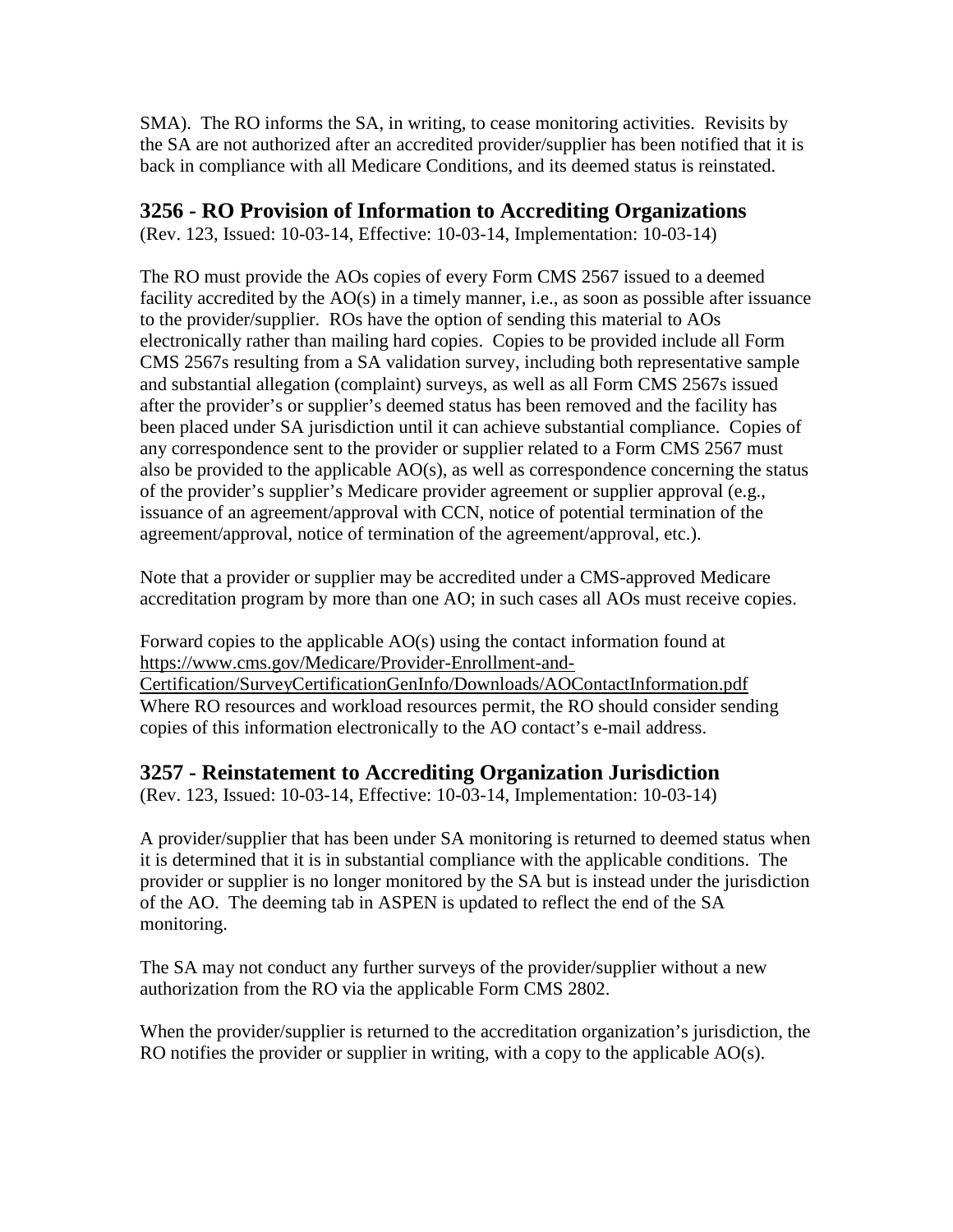# **3258 - Termination or Other Adverse Accreditation Action for a Deemed Provider or Supplier**

(Rev. 123, Issued: 10-03-14, Effective: 10-03-14, Implementation: 10-03-14)

#### Termination

A CMS-approved AO must notify CMS, whenever it terminates the accreditation of a Medicare deemed provider or supplier. The notice must be submitted by e-mail simultaneously to:

- the CMS AO oversight program electronic mailbox; and
- the applicable CMS RO electronic mailbox:

CMS provides the specific electronic mailbox addresses to the AOs.

The AO's notice to CMS notice must provide the effective date of the termination of accreditation, as well as the reason for the termination. The RO forwards the termination notice electronically to the applicable SA.

- Accreditation termination is concurrent with switch to another CMS-approved Medicare accreditation program, or provider/supplier was previously also deemed by another AO whose accreditation remains in effect:
	- Unless there was an involuntary termination for failure to comply with the AO's accreditation standards, if the provider's/supplier's termination by one AO is concurrent with a new recommendation for accredited, deemed status by another CMS-approved AO, or if the provider/supplier was previously deemed based on multiple accreditations, each by a different AO, then the provider/supplier remains deemed and under the jurisdiction of the other AO. The recommendation for deeming is sent by the AO to the CMS AO oversight program and the applicable CMS RO, which forwards the AO's recommendation letter electronically to the applicable SA. An update packet including the new recommendation for deemed status by another AO must be submitted by the SA to the RO. The SA also updates the information in the deemed status tab of the provider's/supplier' certification information in ASPEN to reflect both the termination of the first AO's accreditation and, where there was a switch to another AO, the accreditation by the second AO.
	- If the termination was involuntary due to failure to comply with the AO's accreditation standards and if the provider or supplier's deemed status has not already been removed due to a prior enforcement action, the RO must consider this a substantial allegation of noncompliance with Medicare standards and must authorize the SA to conduct a complaint investigation survey. The SA surveys the provider/supplier within 45 days (or, if the RO's reason for termination suggests an immediate jeopardy, according to the immediate jeopardy timeline for complaints) in order to provide assurance that the facility is in substantial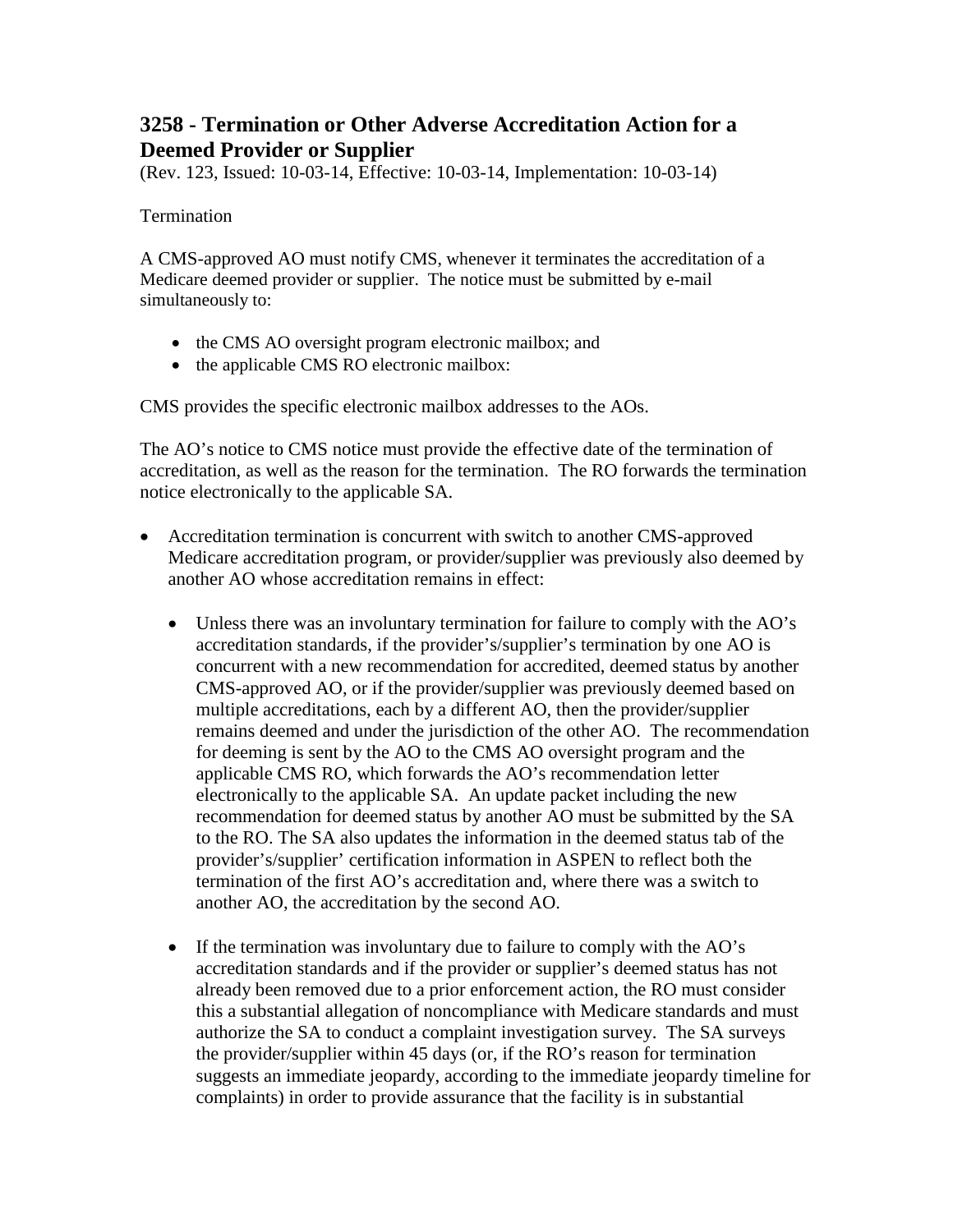compliance with the applicable health and safety standards. If the SA's survey finds no condition-level deficiencies, the provider/supplier retains deemed status under the other/new AO. If the SA finds condition-level deficiencies, then deemed status is removed in the same manner as for any other survey of a deemed provider/supplier.

• Accreditation termination is not concurrent with switch to another AO, or provider/supplier was not previously deemed by multiple AOs:

If there is no concurrent recommendation of deemed status for the provider/supplier from another AO or if the provider/supplier was not previously deemed based on multiple accreditations, each by a different AO, the provider's/supplier's deemed status is removed and it is placed under SA jurisdiction. The SA updates the information in the deemed status tab of the provider's/supplier's certification information in ASPEN to reflect the termination of the AO's accreditation and removal of deemed status. The SA surveys the provider or supplier in order to provide assurance that the facility is in substantial compliance with the applicable health and safety standards. Timing of the SA survey is as follows:

- When the AO advises CMS that the provider's/supplier's accreditation was involuntarily terminated due to failure to comply with the AO's accreditation standards, the SA must conduct the compliance survey within 45 days or, if the RO's reason for termination suggests an immediate jeopardy, according to the immediate jeopardy timeline for complaints..
- In all other cases the SA prioritizes the provider's/supplier's survey on the basis of the current CMS policy concerning survey frequencies and SA workload priorities, using the date of the most recent accreditation survey to calculate the survey interval, unless:
	- The facility is a home health agency (HHA). then the SA must conduct the survey no later than 3 years after the last accreditation survey; or
	- The RO exercises its discretion to request the SA to conduct the survey by a specified date.

Adverse accreditation action other than termination

When an AO takes an adverse action that is not termination against the accreditation status of a provider/supplier, the AO is required to inform both the CMS CO and the appropriate RO of the adverse action. As long as provider's/supplier's accreditation is not terminated, the provider's/supplier's participation in Medicare is not affected. Generally the RO will not authorize a validation survey by the SA, but it has the discretion to do so in rare circumstances.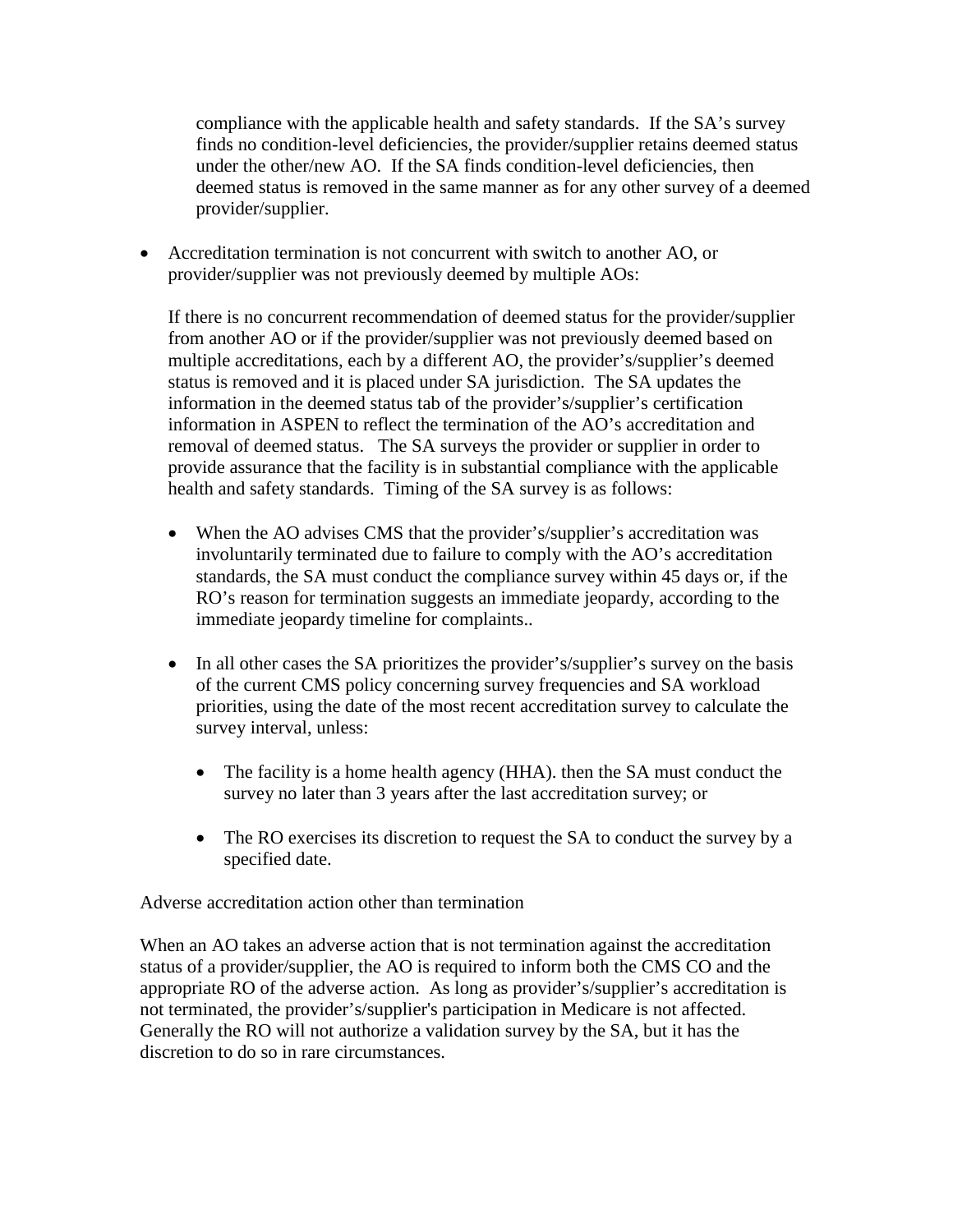Note that none of the above scenarios concerning termination or other adverse accreditation actions apply to the situation where a provider or supplier is acquired by a new owner who rejects assignment of the prior Medicare agreement. In such a situation CMS terminates the provider agreement of the seller as a voluntary cessation of business. It does not matter whether the terminated provider or supplier was deemed, whether under one or multiple CMS-approved Medicare accreditation programs, nor are any further actions taken by CMS or the SA in response to a notification by an AO of an accreditation termination or other adverse accreditation action related to the provider or supplier covered by that prior Medicare agreement. (See Section 2003B.)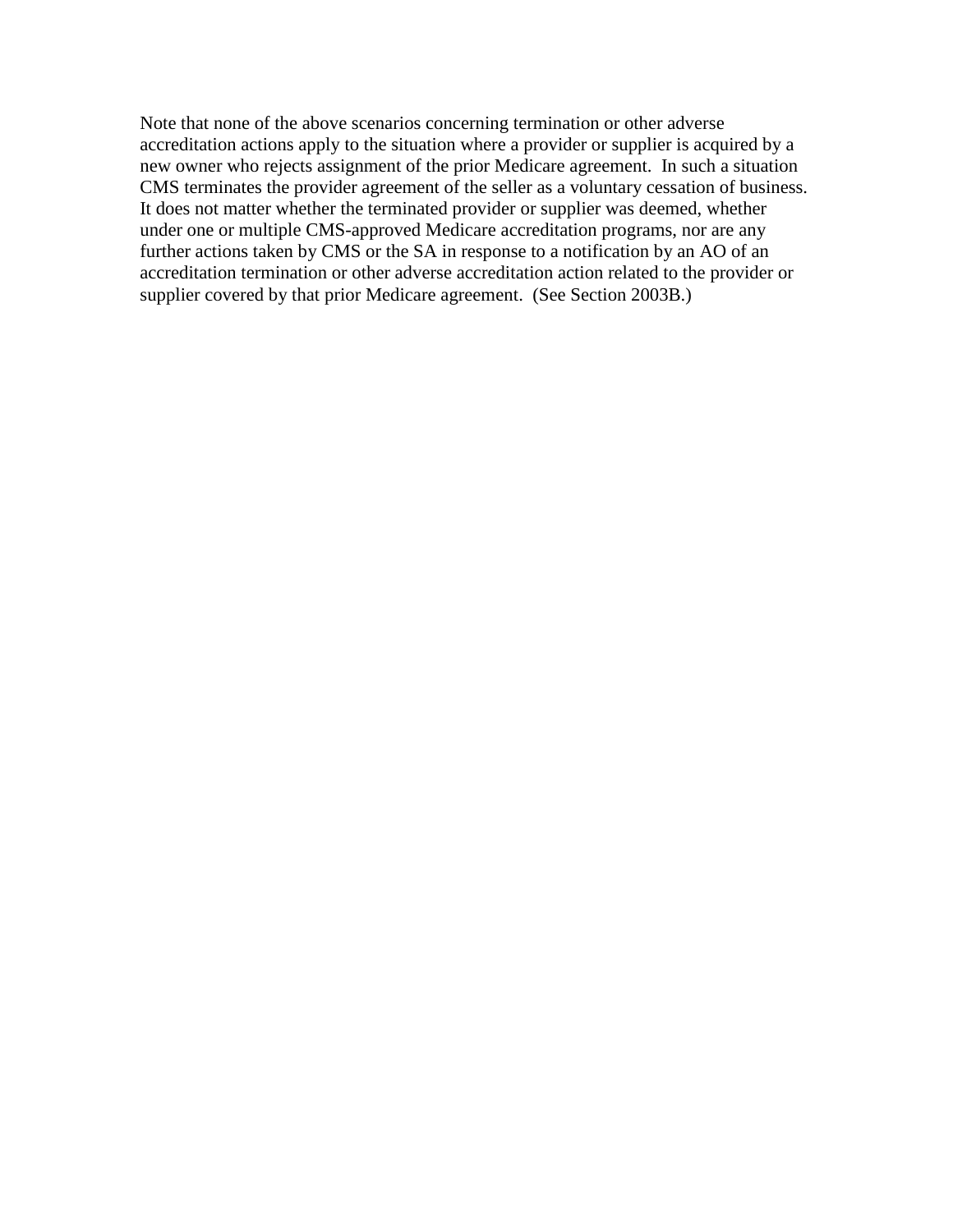### Handling Public Inquiries

# <span id="page-132-0"></span>**3300 - Confidentiality and Disclosure of Records - Citations and Applicability**

(Rev. 1, 05-21-04)

Section [1106](http://www.cms.hhs.gov/manuals/) of the Social Security Act (the Act) prohibits disclosure of any file, record, report, or other writing, or any information obtained at any time by or from the Secretary or an office or employee of DHHS in the course of discharging his duties under the Act, except as prescribed by regulations. The applicable regulations are found in 42 CFR 401, [Subpart](http://www.cms.hhs.gov/manuals/) B (Confidentiality and Disclosure).

The regulations set out what records are available, how they may be obtained, and, where applicable, when a fee is paid to offset the cost of administrative activity involved in furnishing the information.

### **3302 - Federal Freedom of Information Act (FOIA)**

(Rev. 1, 05-21-04)

Coexisting with the confidentiality provision of [§1106](http://www.cms.hhs.gov/manuals/) of the Act are the provisions of the 1967 "Freedom of Information" amendment to the Administrative Procedures Act. This amendment establishes the right of the public to access numerous types of Federal records and information. Exempted from mandatory disclosure under this amendment, however, are records and information that other Federal confidentiality statutes prohibit being disclosed. See 42 CFR [401.118](http://www.cms.hhs.gov/manuals/) regarding the deletion of identifying details.

### **3304 - Multi-Program Information in SA Files**

(Rev. 1, 05-21-04)

The CMS' rules governing disclosure of Medicare/Medicaid/CLIA records and information to the public may be more or less restrictive than SA rules or those of other Federal programs. The SA should carefully distinguish between:

- A. Records and information the SA acquires as an agent of a CMS program, and
- B. Other records and information which:
	- 1. The SA independently acquires through a State program; or
	- 2. Are known to other parties who are not subject to a restriction or disclosure. The information known to these parties is considered as having entered the public domain.

Only the information the SA acquired in its role as an agent of CMS, and which has not otherwise entered the public domain, is subject to CMS' disclosure rules.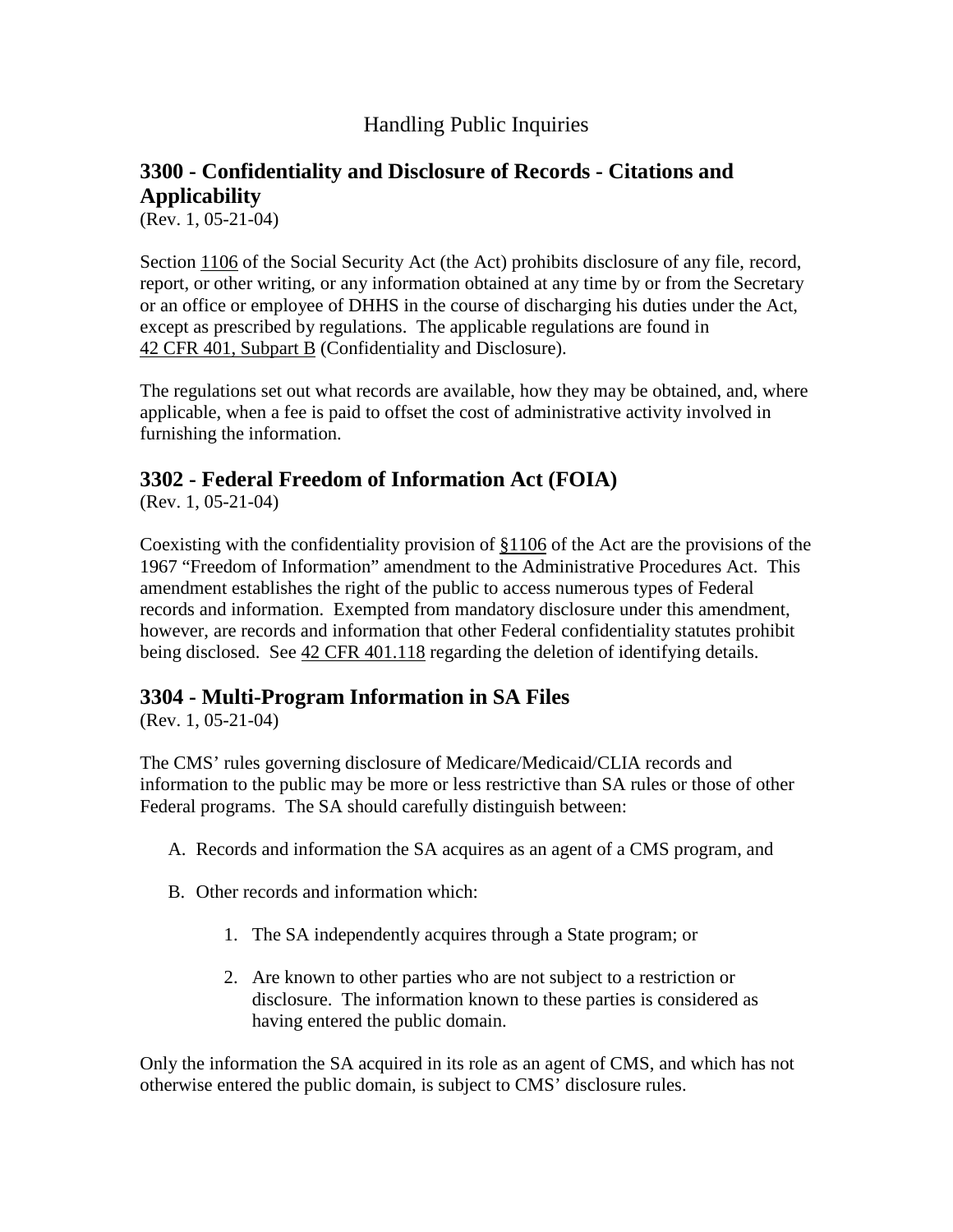When the SA obtains a record or an item of information that is not in the public domain and is held for joint use by the Medicare/Medicaid programs and other State or Federal programs, the SA applies the most restrictive confidentiality policies of all the programs to which the information relates.

Once any record or item of information has been forwarded to CMS, it is treated according to whatever CMS rule is applicable. Consequently, the SA is free to disclose the information listed in [§3308](#page-133-0) below, either on the basis that the State is an agent of the Medicare/Medicaid/CLIA program or on the basis that such information has entered the public domain through CMS.

### **3305 - Sharing State Licensure Information With Medicare Contractors** (Rev. 1, 05-21-04)

To promote the fiscal integrity of Federal health programs it is essential that all health care professional liscensure revocations, non-renewals and denials as well as other changes in the legal ability to practice a profession or operate a health care business are reported to any appropriate Medicare fiscal intermediary, carrier or other Medicare contractor within two weeks after the State takes action as the result of such a change. Notice of a change in licensure status or the legal ability to practice should be reported in writing (hard copy or electronically) and should contain the reason for change in the licensure status, as well as all information necessary to adequately identify the health professionals or entities in question. This would include entities and individuals such as physicians who, although they are not surveyed for compliance with Conditions, nevertheless play an important role in the Medicare program by approving plans of care or treatment and ordering items and services for Medicare beneficiaries.

# <span id="page-133-0"></span>**3308 - Information That May Be Disclosed to Public**

(Rev. 1, 05-21-04)

(See [Chapter 7](http://www.cms.hhs.gov/manuals/107_som/som107c07.pdf) for disclosure requirements for SNFs and NFs)

# **3308A - Information Disclosable to Public Under CMS Rules That May Be Disclosed Directly by the SA**

(Rev. 1, 05-21-04)

- 1. A facility does or does not participate in the Medicare/Medicaid/CLIA program;
- 2. The official Medicare/Medicaid/CLIA report of a survey, except to the extent that it contains:
	- The name of any patient;
	- Medical information about any identifiable patient;
	- The identity of a complainant;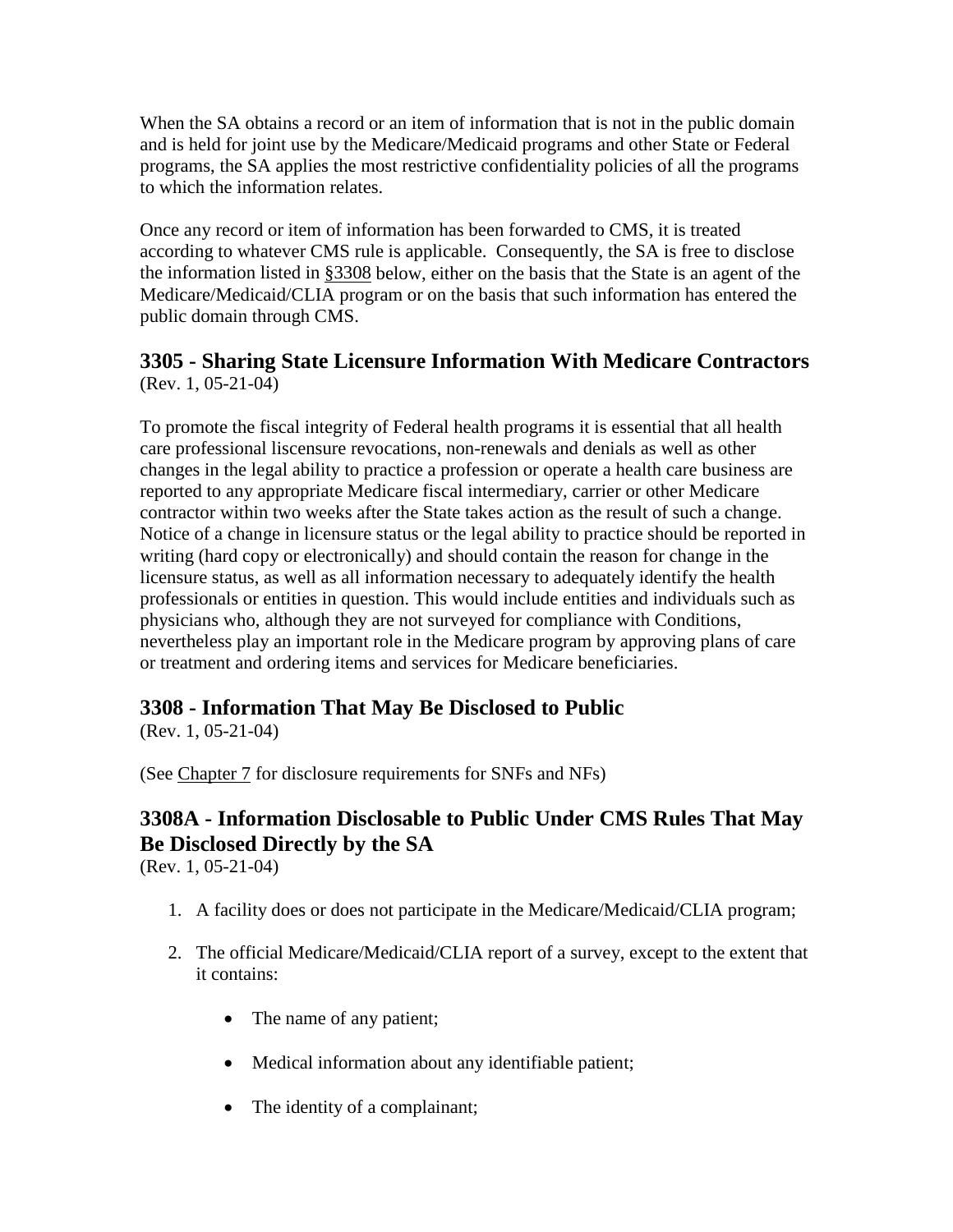- The address of anyone other than an owner of the facility; or
- Information which could be defamatory toward any identifiable person.

NOTE - The SA reviews the report of survey, and if it contains any of the above elements, it deletes the information from the report by blocking it out fully prior to release of the report. (See [42 CFR 401.118\)](http://www.cms.hhs.gov/manuals/)

- 3. Citations of deficiencies that have been conveyed to the provider following a survey, except to the extent the report contains any of the identifiable information listed above. The SA blocks this information out prior to release of the statement of deficiencies;
- 4. PoC and pertinent comments submitted by the provider relating to Medicare/Medicaid/CLIA deficiencies cited following a survey, except to the extent the PoC or comments contain any of the identifiable information listed above. The SA blocks this information out prior to release of the PoC;
- 5. Official notices of involuntary provider termination;
- 6. Reports and information about a laboratory's performance in proficiency testing programs;
- 7. The CMS manuals distributed to the SAs, intermediaries, carriers, providers, or suppliers; and
- 8. Statistical data on provider characteristics that do not identify any specific provider or individual.

### **3310 - Requests for Information About Nonparticipating Institutions** (Rev. 1, 05-21-04)

Information disclosable about an institution, agency, organization, or supplier that has never been surveyed for participation in the Medicare/Medicaid/CLIA program is limited to the fact that it has never participated.

### **3312 - Charges for Information**

(Rev. 1, 05-21-04)

If a member of the public requests from CMS copies of the records and information described in [§3308](#page-133-0) of this manual, there will generally be a charge. The SA does not provide free copies of more than a few pages of disclosable information if the cost of reproduction is to be charged to the Medicare/Medicaid/CLIA program. Charges should be in accordance with [42 CFR 401.136](http://www.cms.hhs.gov/manuals/) and [401.140](http://www.cms.hhs.gov/manuals/) for Medicare, or with any applicable State fee schedules for reproduction.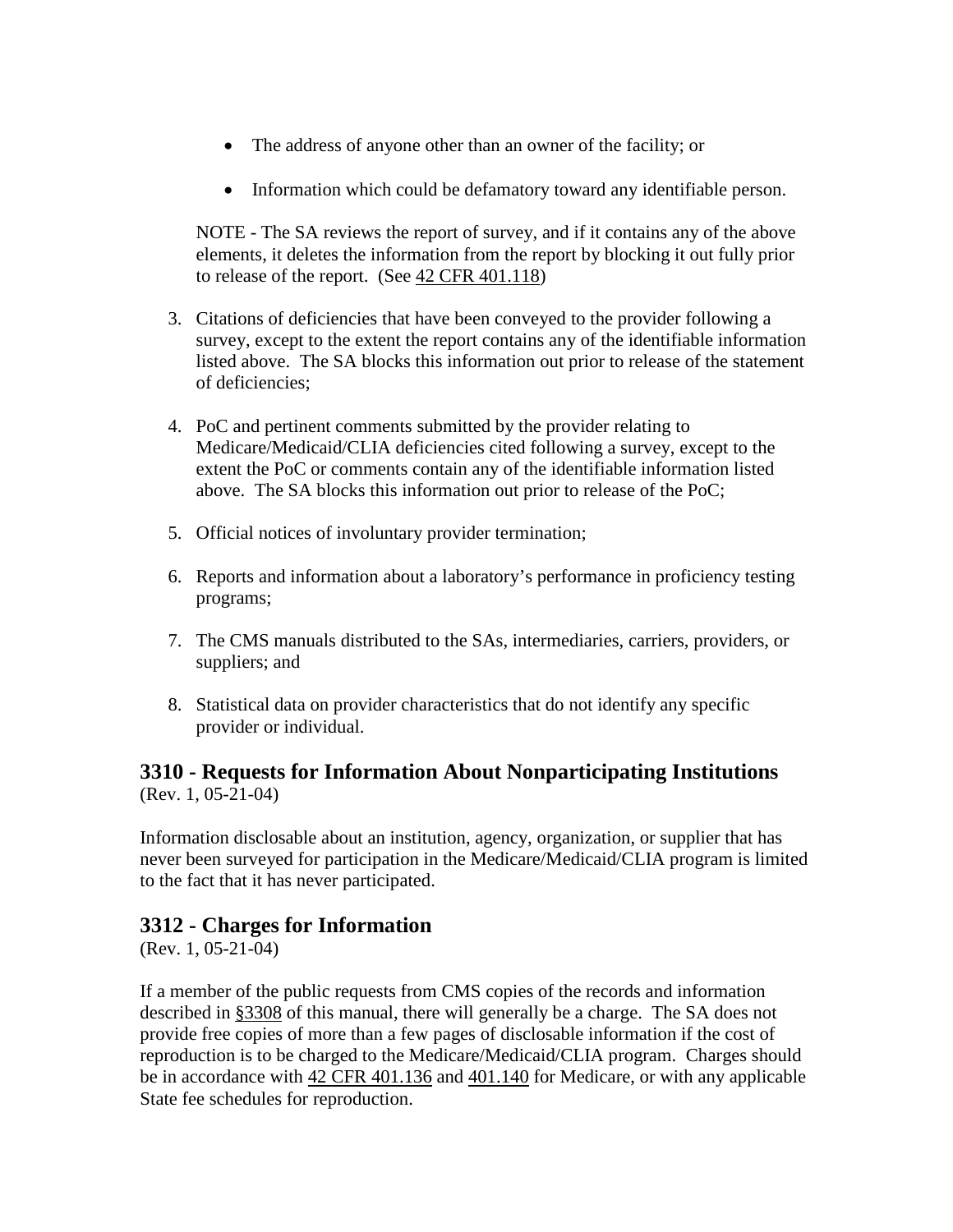# **3314 - Time Periods for Disclosure Other Than Nursing Homes**

(Rev. 1, 05-21-04)

(See [Chapter 7](http://www.cms.hhs.gov/manuals/107_som/som107c07.pdf) for Disclosure requirements for SNFs and NFs)

For Medicare,  $§1864(a)$  of the Act specifies that the Secretary shall disclose survey information within 90 days following the completion of each survey. Implementing regulations in [42 CFR 401.133\(a\) and \(b\)](http://www.cms.hhs.gov/manuals/) further provide that survey-related information prepared by the State and responded to by the facility must be disclosed within 90 days following completion of the survey by the State but may not exceed 30 days following CMS' receipt of such information, or if prepared by CMS, within 30 days following the final preparation.

For Medicaid, [§1902\(a\)\(36\)](http://www.cms.hhs.gov/manuals/) of the Act and [42 CFR 431.115](http://www.cms.hhs.gov/manuals/) provide that survey-related information must be disclosed either upon determining that a provider is eligible to be certified or recertified, or within 90 days after completion of the survey, whichever occurs first. Any applicable State law(s) would also be considered.

Sections  $1819(g)(5)$  and  $1919(g)(5)$  of the Act provide disclosure requirements specific to SNFs and NFs within 14 calendar days after the information is made available to the facility. (Also see [42 CFR 488.325.](http://www.cms.hhs.gov/manuals/))

For both Medicare and Medicaid, the date the survey is completed is the last day of the survey.

The provisions of FOIA require that when a request to disclose information is received, the information be released within 20 working days, or if this is not possible, the requester be notified within 20 working days when the information will be released. Follow this policy unless the State has other disclosure rules in which case those rules apply to the time allowed for disclosure. (See PL 104-321.)

When the SA receives a request for information, disclosure of which is not clearly permissible under the preceding sections, the SA declines to disclose the information requested on the basis of the provisions of [§1106](http://www.cms.hhs.gov/manuals/) of the Act and refers the request to the RO. The SA notifies the requester of this action within 20 working days and directs the requester to contact the RO for additional information concerning the denial. (See PL 104-321.)

# **3316 - Information Furnished to Original Source**

(Rev. 1, 05-21-04)

Any party is entitled to information which that party supplied initially. Accordingly, one copy of the current survey report (subject to the restrictions in [§§3308](#page-133-0) and [3320\)](#page-139-0) or other official form completed by or for the provider/supplier, correspondence from the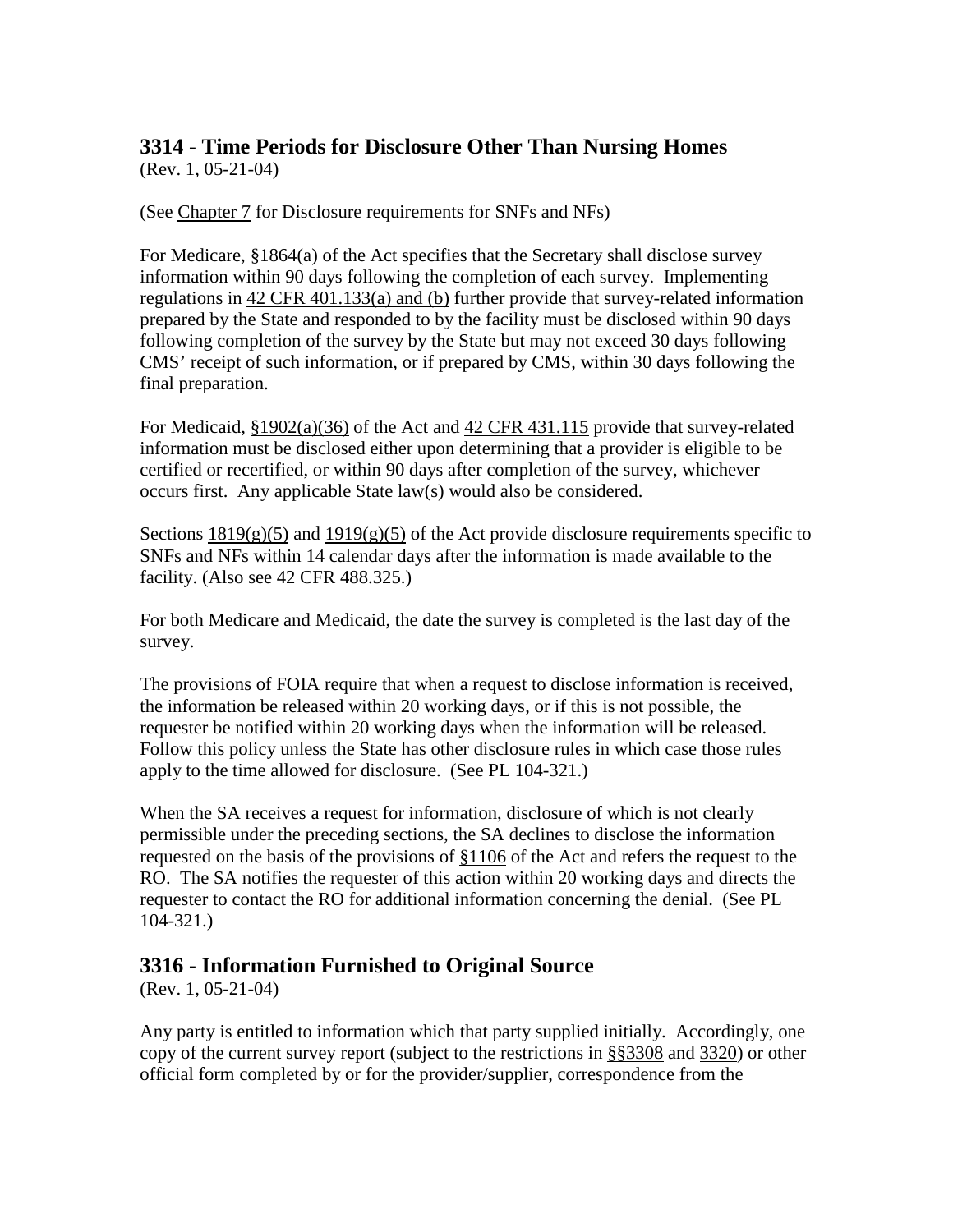provider/supplier, and documentation submitted by the provider/supplier may be furnished to the original source without charge.

When a request is made by a provider/supplier to examine or secure copies of documents it has submitted, but the item requested has been sent to the RO, the SA acknowledges receipt of the request and refer the request to the RO, which will arrange for the original documents to be examined or copied, as appropriate.

### **3318 - Disclosure of Information To and From Operating Components** (Rev. 1, 05-21-04)

According the [42 CFR 401.134,](http://www.cms.hhs.gov/manuals/) the SA may disclose confidential certification information about a provider/supplier without the provider/supplier's authorization when such disclosure is necessary for proper performance of the duties of:

- An officer or employee of DHHS;
- An officer or employee of a SA or an intermediary participating in administration of title XVIII and/or title XIX by contract, agreement, or State plan for purposes of carrying out such contract, agreement, or State plan; and
- An officer or employee of a SA carrying out duties under State law in licensing or approving facilities.

Generally, confidential certification information is not to be released outside of the State survey and certification unit. Release by a SA to another State component or to a county or other local entity that performs survey functions for the SA is predicated on first obtaining agreement by the component or county to use the information only for certification or licensure purposes. The receiving SA component or other State or local entity may not release any certification information, subject to the penalty provisions of [§1106](http://www.cms.hhs.gov/manuals/) of the Act.

### **3319 - Monthly Quality Indicator Comparison Reports Policy** (Rev. 1, 05-21-04)

### **3319A - Purpose**

(Rev. 1, 05-21-04)

The Monthly Quality Indicator Comparison Report was created by CMS in order to give state personnel and facilities a report that can be selectively released to certain requestors without violating the confidentiality of resident information. The Facility Quality Indicator Profile Reports, which provide data on the MDS-based quality indicators at a facility level have been available for some time. Because of issues of resident privacy, it has not been permissible to release these reports to requestors such as consumers. The Monthly Quality Indicator Comparison Report contains facility-level information while conforming to privacy rules; thus, States and facilities may release these reports.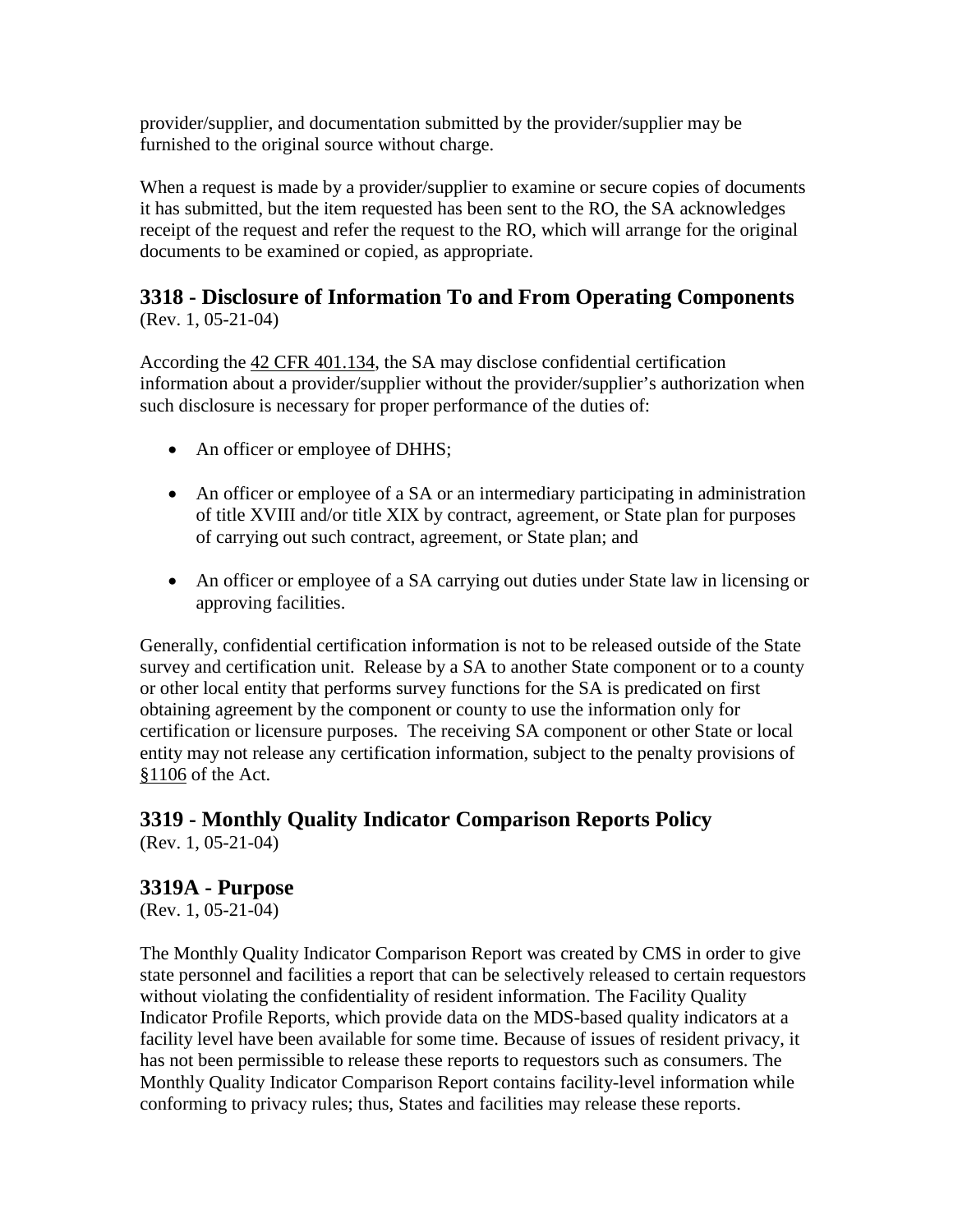### **3319B - Contents**

(Rev. 1, 05-21-04)

The Monthly Quality Indicator Comparison Report is based on the same data used to produce the Facility Quality Indicator Profile Report, but the data are presented differently. (A sample of the report is attached to Survey and Certification Policy Letter 01-17.) The Monthly Quality Indicator Comparison Report contains both state percent and national percent comparison columns. This allows the reviewer to compare the performance on each quality indicator measure to that of the state and of the nation. The state percent column contains the "percent triggered" for the quality indicator averaged over all facilities within the state. This is an unweighted average, meaning that each facility has an equal impact on the average, regardless of number of residents. The national percent is also an unweighted average. It represents the "percent triggered" for the quality indicator averaged over all the facilities in the nation.

#### **3319C - Differences From Facility Quality Indicator Profile Report** (Rev. 1, 05-21-04)

Because of concerns with protection of the privacy of residents, some of the data presented on the Facility Quality Indicator Profile Report are not included on the Monthly Quality Indicator Comparison Report. The numerator and denominator used to calculate the percents are not presented on the Monthly Quality Indicator Comparison Report. Additionally, totals are not displayed in instances when the number of residents in a facility is 10 or fewer. Also, if the percent triggered is 90 percent or greater for any given quality indicator, the exact percent triggered will not be displayed. Instead, a notation indicating that the percent triggered is "greater than or equal to 90 percent" will be displayed.

### **3319D - Delivery of Report**

(Rev. 1, 05-21-04)

At the end of every month, the Monthly Quality Indicator Comparison Report is generated for each facility within a state, and is placed in that facility's directory. The report does not allow an option for user-defined dates. Due to a built-in lag in the data system, the data that appear on the report generated in a given month are based on quality indicators from four months prior. The name of the report text file in the directory reflects this. The file name is MSRmmyyyy.txt, where mmyyyy is the month and year of the data from which the report was created. This date also appears at the top of the report itself.

### **3319E - Release of Report**

(Rev. 1, 05-21-04)

The Monthly Quality Indicator Comparison Reports were designed for use by:

1. Family members of a facility resident;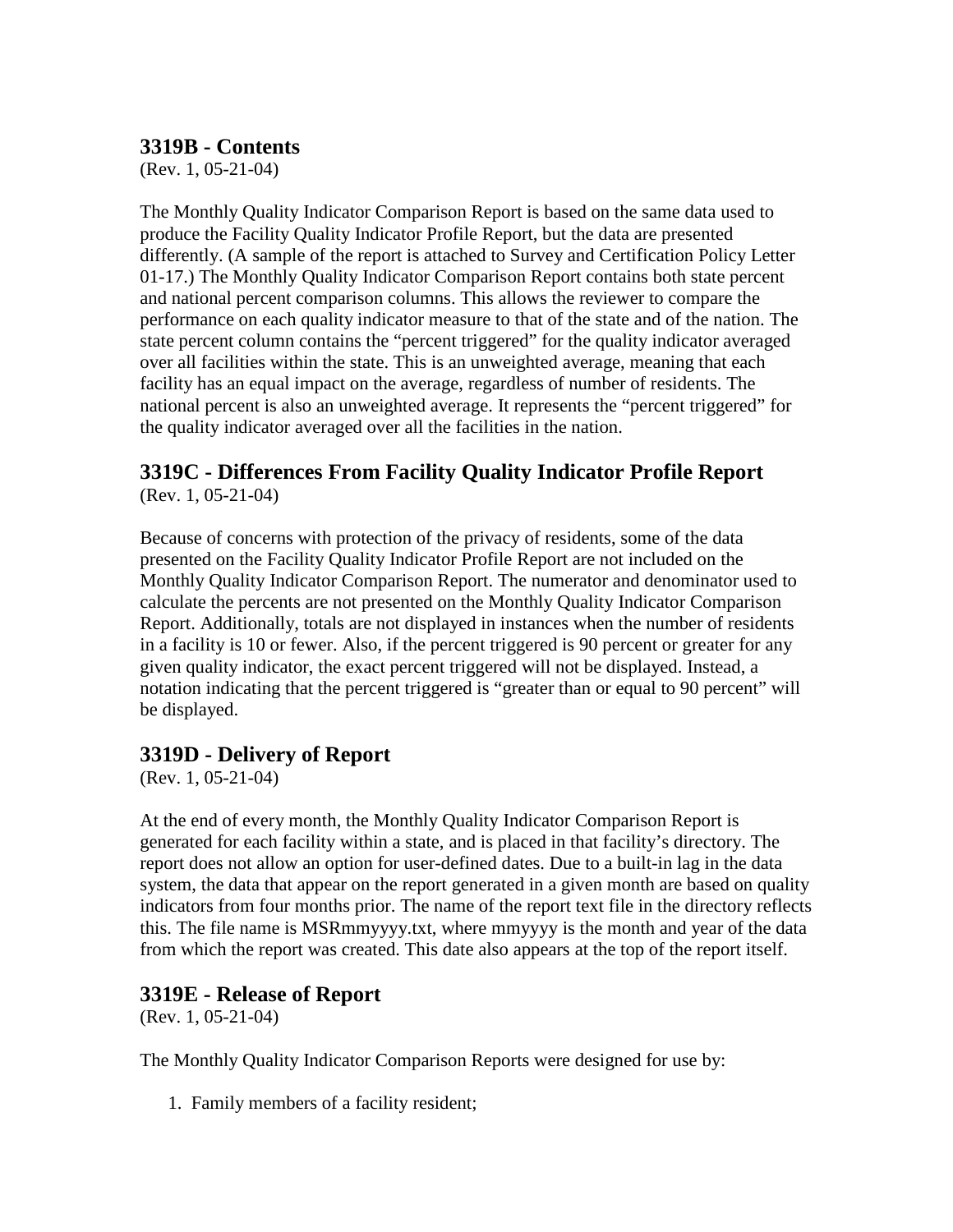- 2. Potential facility residents or their family members; and
- 3. The State ombudsman.

Release of the reports for a large number of facilities or to individuals other than those named above is at the State's discretion. Although CMS has suppressed certain data in order to protect individual privacy, the state and the facilities must be cautious in evaluating requests for these reports and in releasing them:

- The reports were designed to enable individuals with a personal or professional interest in a facility, or a few facilities to have access to quality indicator information at a facility level. A State ombudsman, discharge planner, or other appropriate person could help the consumer understand and utilize the information in a small number of reports.
- Since release of these reports was not designed for large batches, the data system does not include a direct method to print reports for a large number of facilities at once.
- Explanatory language appropriate for consumers is not included with the reports; therefore the reports are not designed to be published or to be posted on the Internet.
- State or facility staff should remind recipients of the reports that the information contained in the report is not a measure of a facility's quality, but is rather an indicator of the potential for quality problems. Recipients should not use these reports alone to draw conclusions about a facility's quality. They should also visit the facilities that they are evaluating.
- Each recipient of a Monthly Quality Indicator Comparison Report should also receive a copy of the sheet "The Monthly Quality Indicator Comparison Report: Guidelines" (see F below). The sheet will aid recipients in the appropriate use of the report.

# **3319F - Monthly Quality Indicator Comparison Report Guidelines**

(Rev. 1, 05-21-04)

The Monthly Quality Indicator Comparison Report was created by the CMS to give individuals with either a personal or a professional interest in a specific facility access to facility-level data on quality indicators without violating the confidentiality of the nursing home residents. The report allows comparisons between a specific nursing home and the state, as well as the nation about the proportion of residents with a particular condition.

• The data in these reports are only a starting point in reaching a decision about the quality of a nursing facility. The data should be viewed as measures of the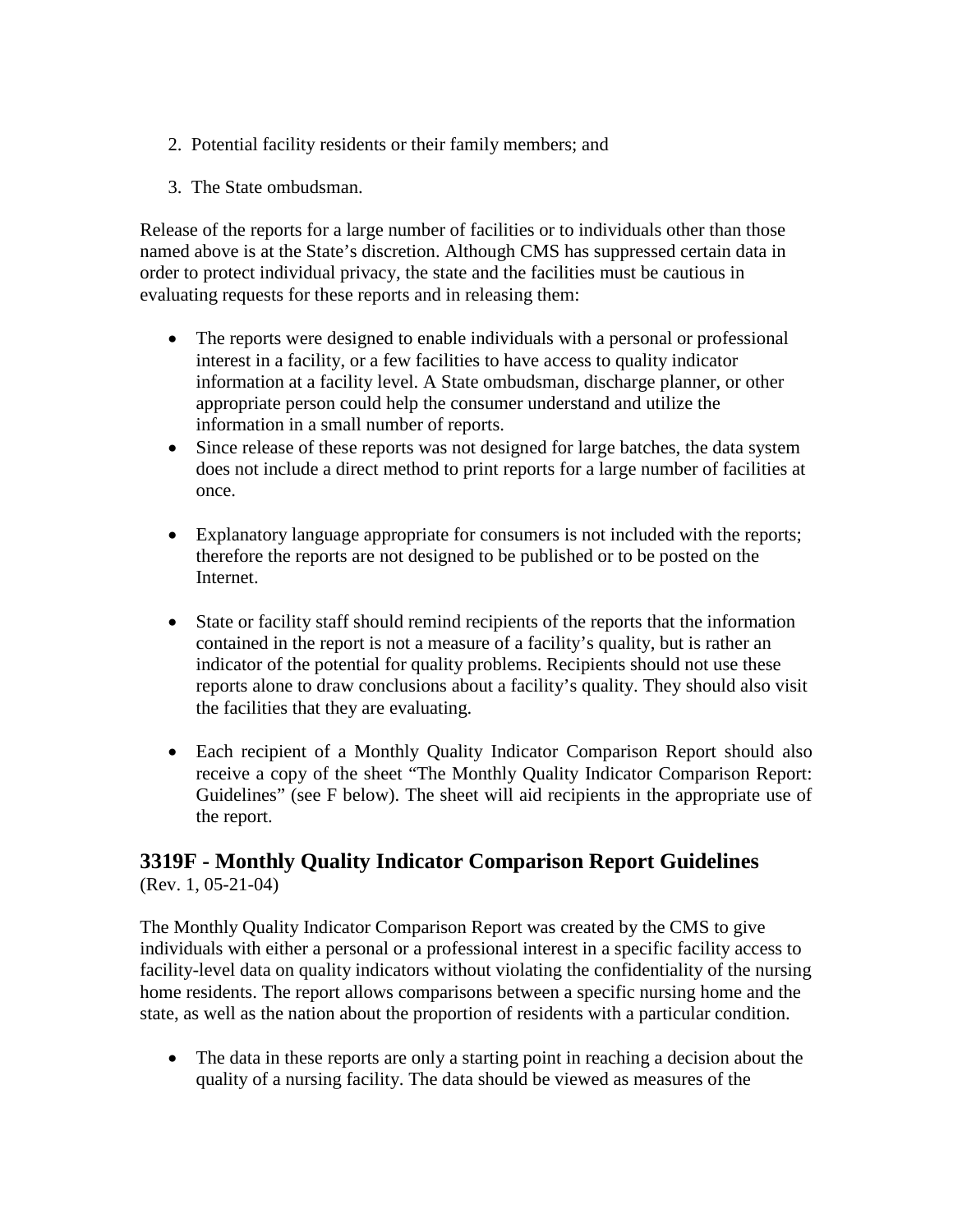potential for quality problems. There may be a legitimate reason why a facility has higher than average percentages on a particular indicator.

- In making decisions about quality of care, it is important to actually visit the nursing home being considered. Information in this report can help decide what type of questions an individual may want to ask on a visit to the nursing home.
- Additional information about individual facilities can be found in the Nursing Home Compare section of the CMS Web site [http://www.medicare.gov/.](http://www.medicare.gov/) This includes the State inspection results, found in the "About the Nursing Home Inspections Results" section of this web site.

# <span id="page-139-0"></span>**3320 - Necessary Preclearance With RO Before Releasing Confidential Information**

(Rev. 1, 05-21-04)

The SA obtains advice from the RO when a request is received for confidential Medicare and/or Medicaid information under circumstances other than as permitted by [§3308.](#page-133-0) To the extent known, indicate the purpose to be served by the release, the specific information to be released, and, if appropriate, the availability of the information elsewhere.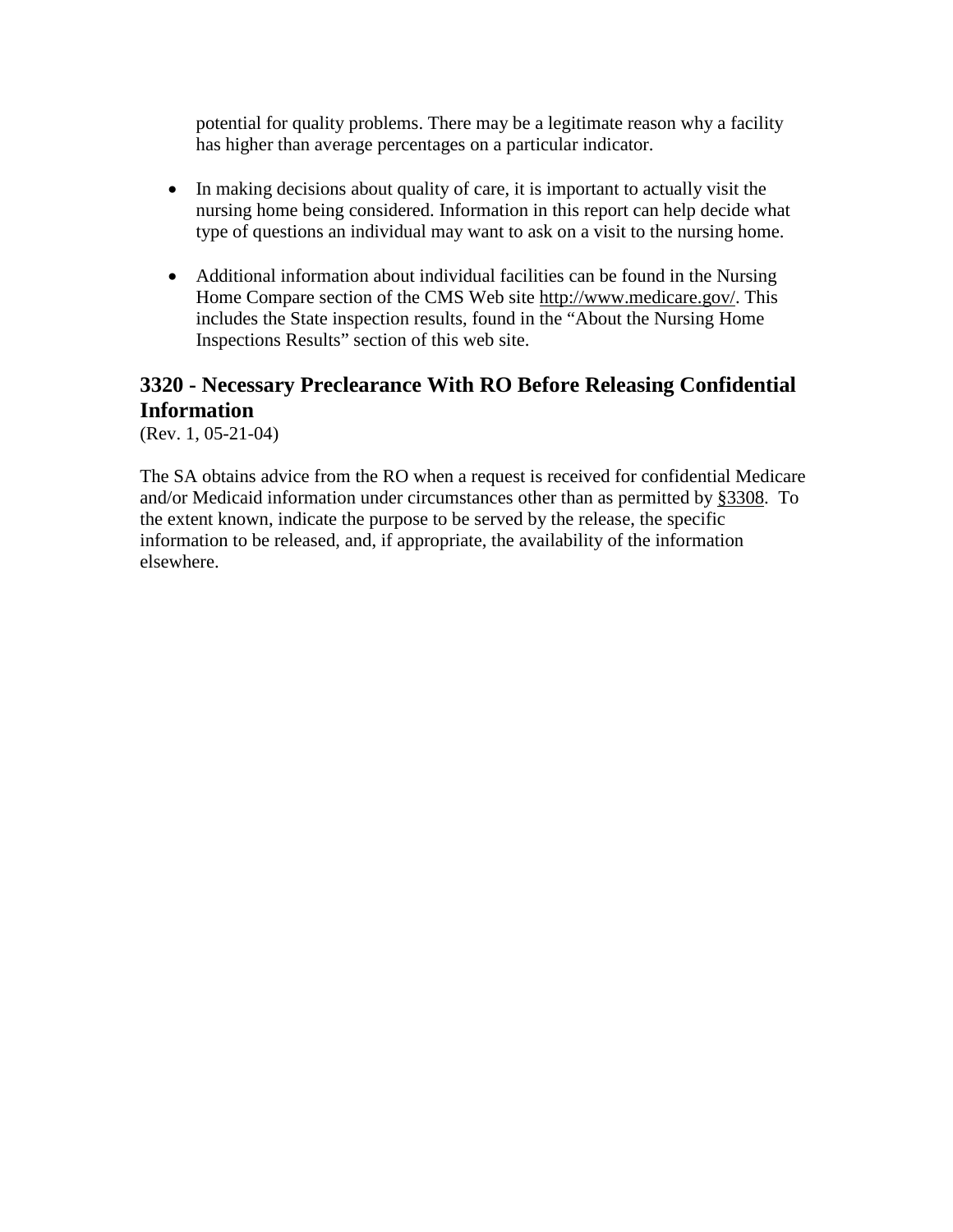# **Additional State Agency Responsibilities**

### **3330 - HHA Toll-Free Hotline and Investigative Unit**

(Rev. 1, 05-21-04)

Section [1864\(a\)](http://www.cms.hhs.gov/manuals/) of the Act requires that the State establish a toll-free hotline to collect, maintain, and continually update information on Medicare participating HHAs including certification-related deficiencies found regarding patient care, corrective actions, and sanction activity during its most recent survey. Complaints and questions will also be received over the hotline concerning HHAs in the State. The State is to inform Medicare beneficiaries of the availability of the hotline, its purpose, the hotline telephone number, and hours during which it is in service. The SA (under the §1864 agreement) may subcontract with the appropriate State or local agency for operation of the toll-free hotline. However, the SA is required to investigate certification-related complaints received by the hotline.

The instructions are minimum requirements for establishing and maintaining the hotline. Additional operating procedures may be used to complement the requirements. This activity will be monitored by the RO and enforced through the §1864 agreement process.

### **3330A - HHA Hotline Function**

(Rev. 1, 05-21-04)

- Operate the toll-free hotline 6 hours per day (between 7:00 a.m. 6:00 p.m.) Monday - Friday, except on State or Federal holidays. Notify the public in advance if there are changes in hours of operation;
- Provide HHA hotline information to HHAs and the public by telephone or in writing;
- Record most recent certification and enforcement findings regarding patient care within 30 calendar days of the determination of certification or recertification, approved PoC, correction of deficiencies, and any sanctions imposed, including termination of a Medicare participating HHA;
- Record complaints received on the HHA hotline;
- Refer HHA hotline certification-related complaints to the survey unit for possible investigation; and
- Refer non-certification related complaints to the appropriate components in the State agencies.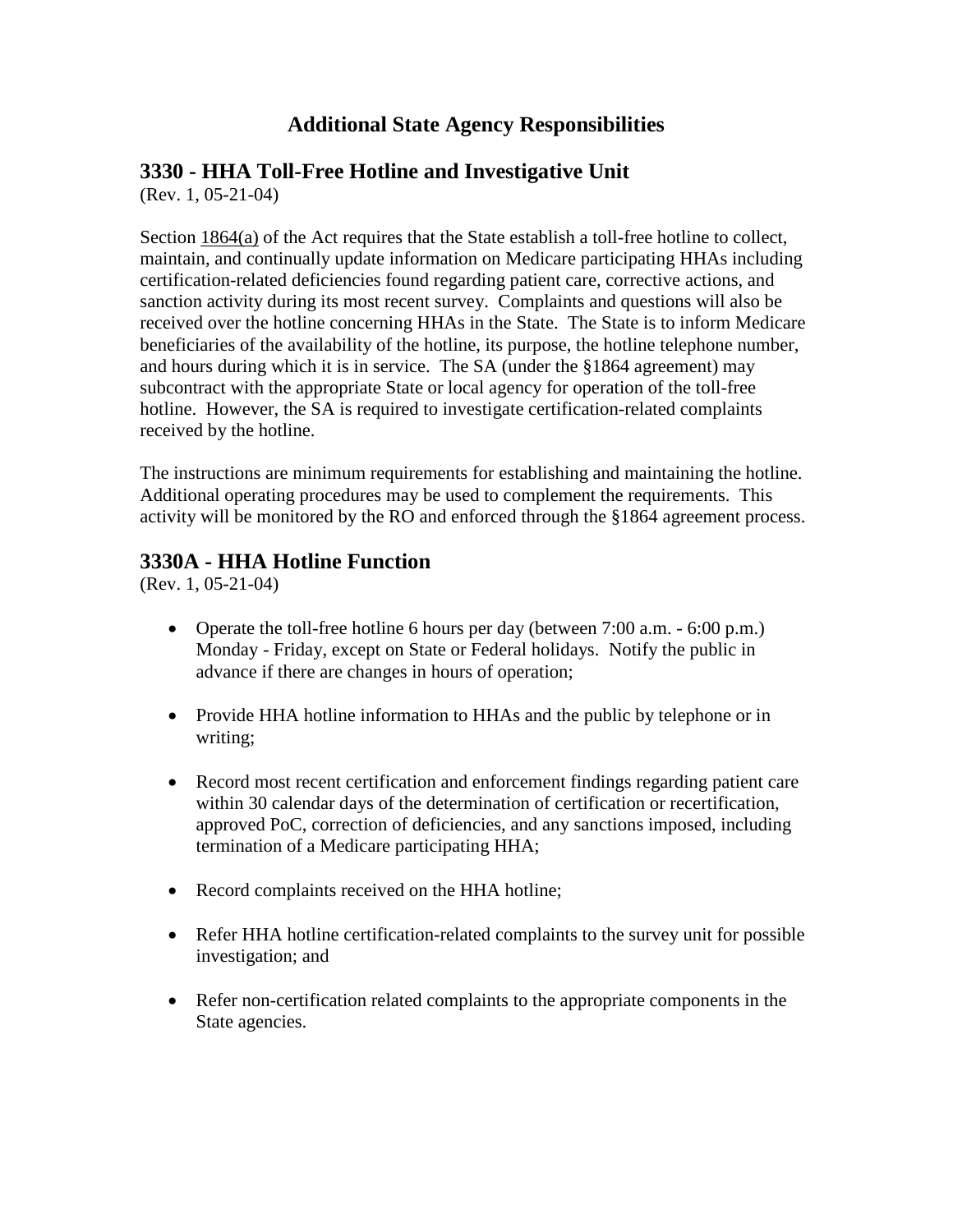### **3330B - HHA Hotline Information**

(Rev. 1, 05-21-04)

These items must be maintained and readily retrievable:

- Name, address, and Medicare provider number of Medicare HHAs in the State;
- Date of most recent Medicare certification or recertification survey of individual HHAs;
- Record of any Condition level deficiencies found regarding patient care in the most recent survey conducted by the SA;
- Date(s) of planned corrective action(s) and completed corrective action(s) for Condition level deficiencies; and
- Date(s) and type of sanction(s), if any imposed, including termination.

### **3330C - Disclosure of Information**

(Rev. 1, 05-21-04)

When responding to calls requesting information, the SA releases the information verbally and as necessary in writing in accordance with CMS public disclosure rules. (See [§§3300-3320.](#page-132-0))

### **3330D - Record Keeping Requirements**

(Rev. 1, 05-21-04)

The SA records each call as either a complaint or a general inquiry. The record keeping system may be manual or automated and must indicate the general nature of the inquiry or complaint and the resolution, i.e., question answered, material sent, or complaint referred for investigation.

### **3330E - Public Awareness**

(Rev. 1, 05-21-04)

The State is to notify Medicare beneficiaries and HHA's of the availability of the hotline. In addition, the State is to notify each Medicare HHA's about the HHA hotline, the telephone number, purpose, and hours of operation.

### **3330F - Hotline Investigative Unit**

(Rev. 1, 05-21-04)

The SA investigates the certification-related complaints received by the hotline following procedures in SOM [Chapter 5.](http://www.cms.hhs.gov/manuals/107_som/som107c05.pdf) In instances where a complaint is not certification-related,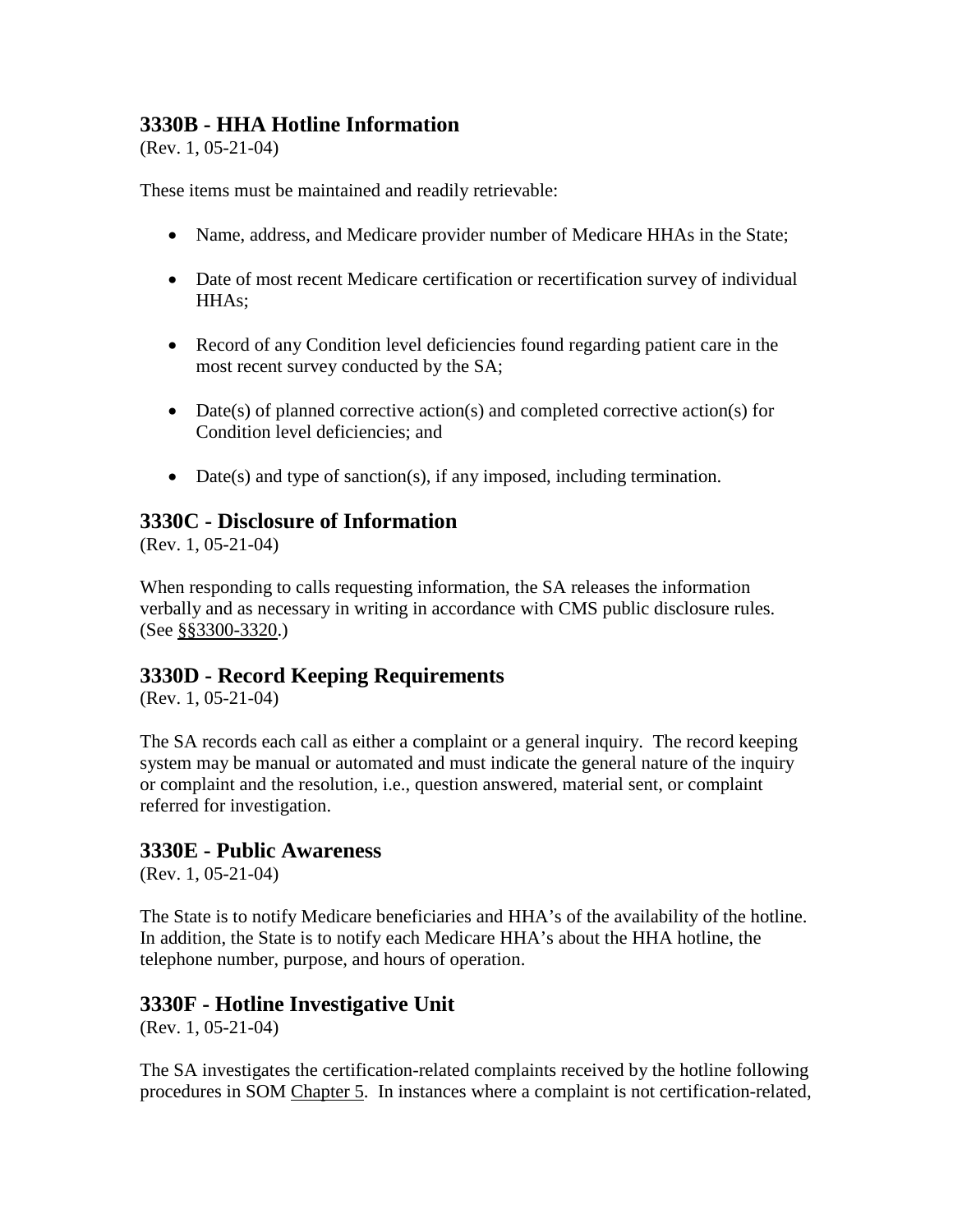the SA refers that complaint to the proper State agency (e.g., the State medical society, the State licensure agency, or the State social services department), or the RO.

### **Response to Subpoenas Served On and Suits Against the State Agency**

### **3350 - Subpoena for Program Records**

(Rev. 1, 05-21-04)

When one of the officers or employees of an SA is served with a subpoena or other legal proceeding to produce title XVIII and/or title XIX records or CLIA records, whether or not the information is partly or wholly disclosable, accept the subpoena. The SA should immediately notify its legal advisor or counsel and the RO of receipt of the subpoena, and provide copies of the subpoena and other pertinent documents to both. The SA determines whether the subpoenaed records and information are routinely disclosable to the public or contain confidential information that is normally withheld. The SA includes this information with the notification.

The SA should place the subpoenaed records and information in a secure area to prevent unauthorized disclosure and assure the availability to counsel for review.

If not included in the subpoena but known to the SA, it informs its legal advisor and the RO of the names, addresses, and telephone numbers of the presiding judge and attorneys, and the purpose of the subpoena.

After the RO receives the materials, it coordinates with the SA legal advisor and takes other actions necessary to assist the SA. After consultation with the SA, the RO and the SA legal advisor determine whether the SA must produce the subpoenaed records and information and if so, notify the SA director to comply. If it is determined that all or part of the subpoenaed records and information are to be withheld, the RO and/or SA legal advisor represents the SA in dealing with the court of jurisdiction and enter the motions to quash the subpoena, based on the provisions of [§1106](http://www.cms.hhs.gov/manuals/) of the Act which prohibits disclosure of confidential records and information and other pertinent statutes and regulations.

### **3352 - Forthwith Subpoena**

(Rev. 1, 05-21-04)

On rare occasions the SA may be served with a Forthwith Subpoena. Unlike a standard subpoena, which requires that records and information be produced on a specified date and delivered to the court, a Forthwith Subpoena requires that the SA immediately provide the subpoenaed records and information. The SA accepts the subpoena and requests the individual to wait.

The SA immediately notifies its SA legal advisor and requests that the legal advisor call the RO.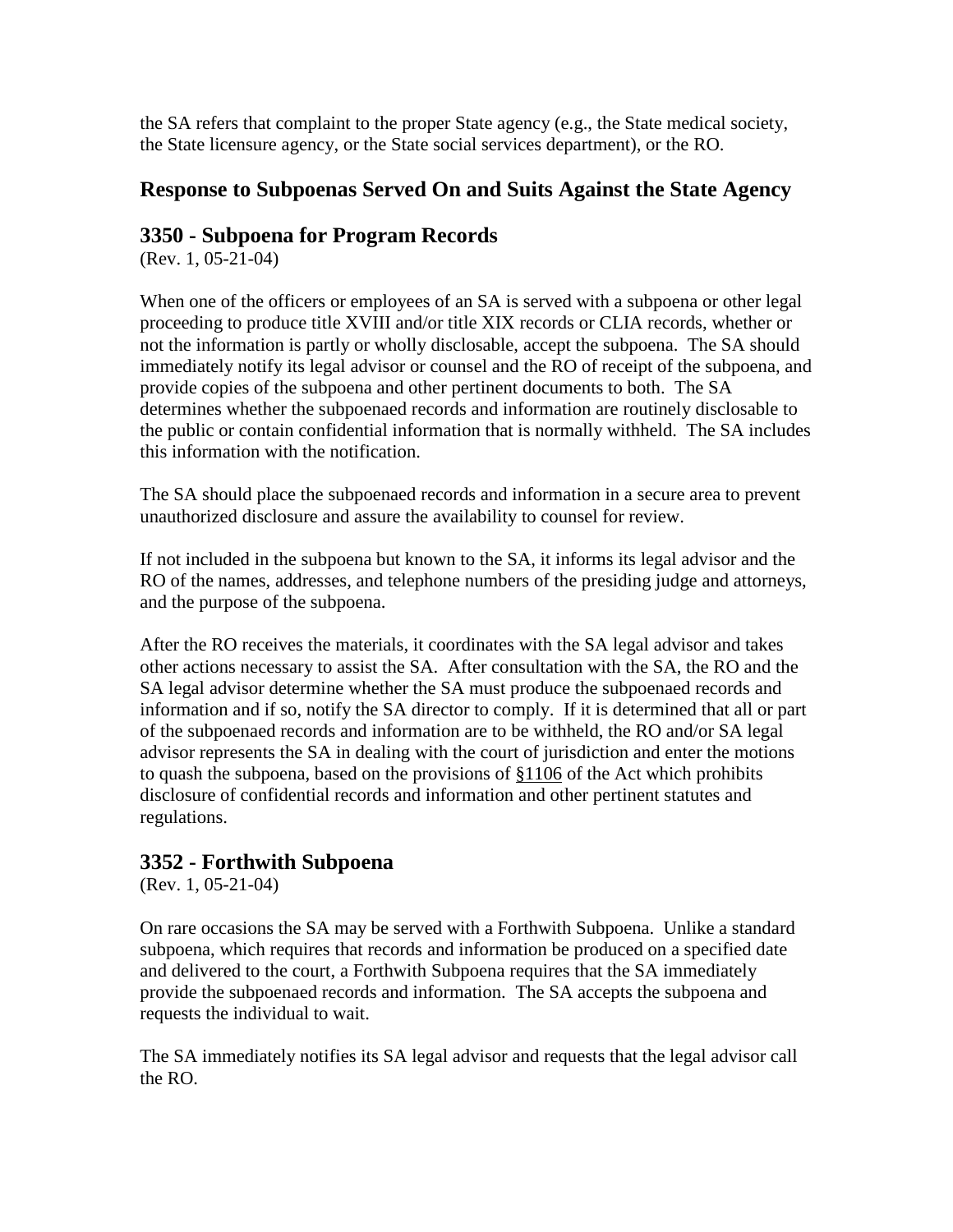The RO and the SA legal advisor will determine by telephone the appropriate action to be taken. The SA legal advisor will deal with the individual waiting for the records and information. The SA should not take unilateral action of any type.

### **3354 - Subpoena for SA Licensure Records**

(Rev. 1, 05-21-04)

If the SA has integrated certification and licensure files and it receives a subpoena requiring it to produce licensure information, it should consult with the RO before complying with the subpoena to determine if the integrated file contains information prohibited from disclosure by  $§1106$  of the Act. (See  $§3300$ .) If the files contain such information, the RO assists the SA legal advisor in determining the appropriate procedures and action to be taken in responding to the subpoena.

### **3356 - Suit Against SA**

(Rev. 1, 05-21-04)

Where a suit is brought against the SA as a result of its title XVIII and/or title XIX or CLIA functions, the SA forwards the notice of the suit to the RO. The RO coordinates with the SA and its legal advisor.